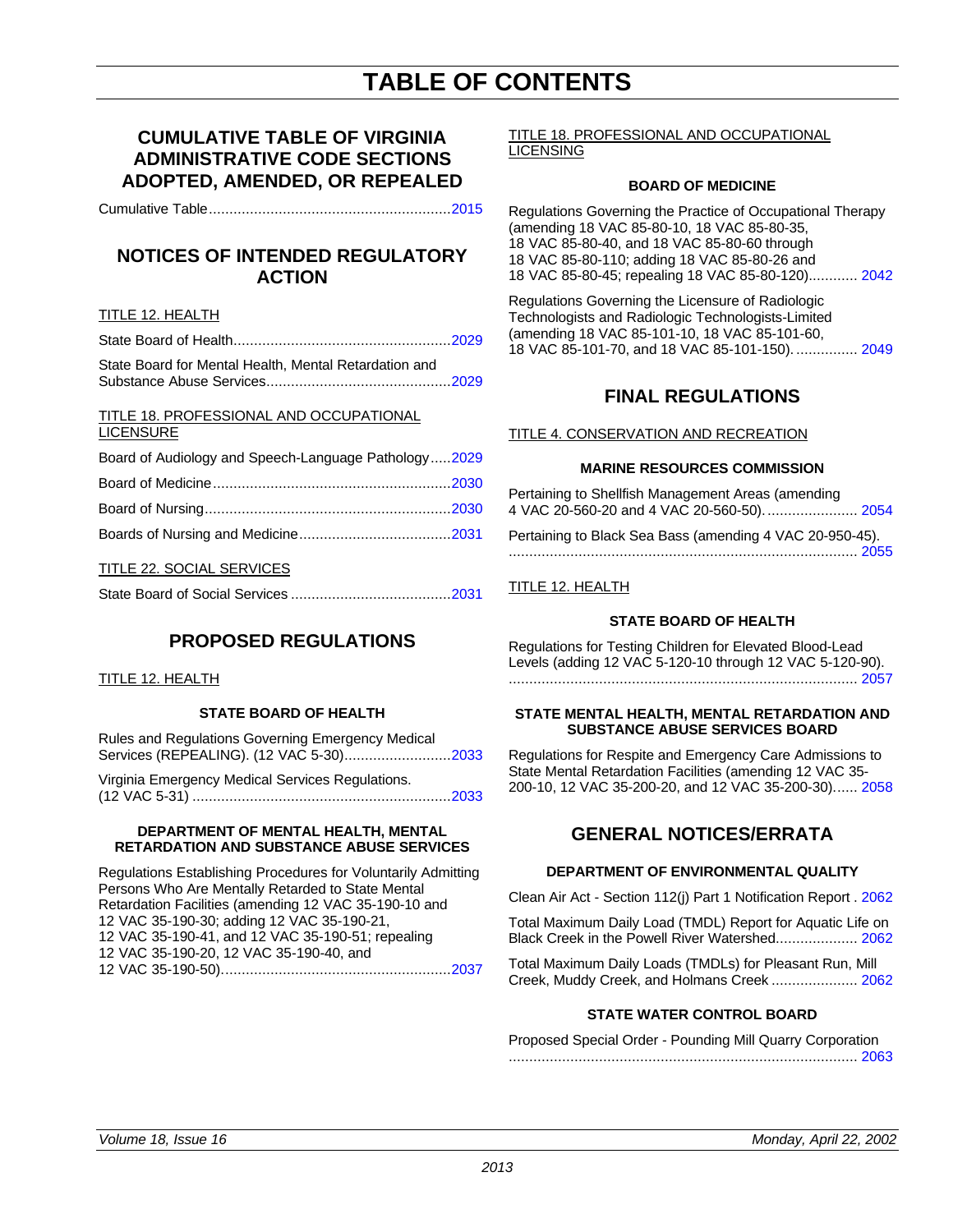## Table of Contents

## **VIRGINIA CODE COMMISSION**

Notice to State Agencies ............................................... [2063](#page-50-0)

Forms for Filing Material for Publication in *The Virginia Register of Regulations* ................................................. 2063

## **CALENDAR OF EVENTS**

## **EXECUTIVE**

| Open Meetings and Public Hearings 2064 |  |
|----------------------------------------|--|
|----------------------------------------|--|

## INDEPENDENT

|--|--|--|--|--|--|

## CHRONOLOGICAL LIST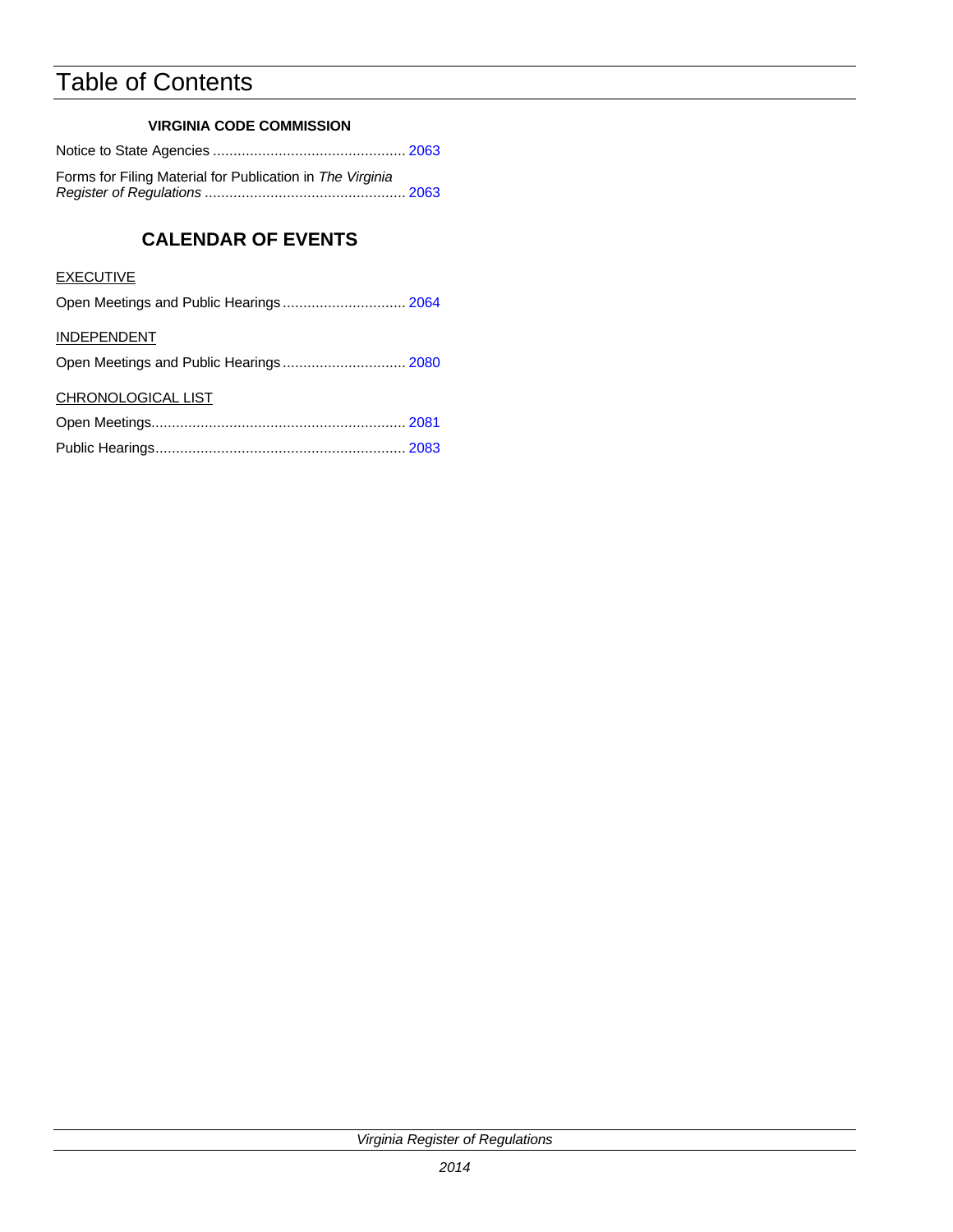## <span id="page-2-0"></span>**CUMULATIVE TABLE OF VIRGINIA ADMINISTRATIVE CODE SECTIONS ADOPTED, AMENDED, OR REPEALED**

The table printed below lists regulation sections, by Virginia Administrative Code (VAC) title, that have been amended, added or repealed in the *Virginia Register* since the regulations were originally published or last supplemented in VAC (the Fall 2001 VAC Supplement includes final regulations published through *Virginia Register* Volume 17, Issue 21, dated July 2, 2001). Emergency regulations, if any, are listed, followed by the designation "emer," and errata pertaining to final regulations are listed. Proposed regulations are not listed here. The table lists the sections in numerical order and shows action taken, the volume, issue and page number where the section appeared, and the effective date of the section.

| <b>SECTION NUMBER</b>                              | <b>ACTION</b> | <b>CITE</b>           | EFFECTIVE DATE  |
|----------------------------------------------------|---------------|-----------------------|-----------------|
| <b>Title 1. Administration</b>                     |               |                       |                 |
| 1 VAC 17-20-10                                     | Amended       | 17:24 VA.R. 3556      | 9/12/01         |
| 1 VAC 17-20-40                                     | Amended       | 17:24 VA.R. 3557      | 9/12/01         |
| 1 VAC 17-20-70                                     | Amended       | 17:24 VA.R. 3557      | 9/12/01         |
| 1 VAC 17-20-110                                    | Amended       | 17:24 VA.R. 3557      | 9/12/01         |
| 1 VAC 17-20-180                                    | Amended       | 17:24 VA.R. 3557      | 9/12/01         |
| 1 VAC 17-20-210                                    | Amended       | 17:24 VA.R. 3557      | 9/12/01         |
| 1 VAC 17-20-250                                    | Amended       | 17:24 VA.R. 3558      | 9/12/01         |
| 1 VAC 17-20-270                                    | Amended       | 17:24 VA.R. 3558      | 9/12/01         |
| 1 VAC 17-20-280                                    | Amended       | 17:24 VA.R. 3558      | 9/12/01         |
| 1 VAC 17-20-310                                    | Amended       | 17:24 VA.R. 3558      | 9/12/01         |
| <b>Title 4. Conservation and Natural Resources</b> |               |                       |                 |
| 4 VAC 5-35-10 through 4 VAC 5-35-50                | Repealed      | 18:14 VA.R. 1800      | 4/25/02         |
| 4 VAC 5-36-10 through 4 VAC 5-36-210               | Added         | 18:14 VA.R. 1800-1827 | 4/25/02         |
| 4 VAC 20-70-120                                    | Amended       | 18:5 VA.R. 726        | 12/1/01         |
| 4 VAC 20-270-30                                    | Amended       | 18:14 VA.R. 1827      | 3/5/02          |
| 4 VAC 20-270-40                                    | Amended       | 18:14 VA.R. 1828      | 3/5/02          |
| 4 VAC 20-270-55                                    | Amended       | 18:14 VA.R. 1828      | 3/5/02          |
| 4 VAC 20-270-56                                    | Added         | 18:14 VA.R. 1828      | 3/5/02          |
| 4 VAC 20-380-20                                    | Amended       | 17:23 VA.R. 3455      | 7/1/01          |
| 4 VAC 20-380-50                                    | Amended       | 17:23 VA.R. 3455      | 7/1/01          |
| 4 VAC 20-398-10 through 4 VAC 20-398-90            | Added         | 18:6 VA.R. 875-877    | 11/1/01         |
| 4 VAC 20-510-20                                    | Amended       | 18:5 VA.R. 726        | 1/1/02          |
| 4 VAC 20-560-20                                    | Erratum       | 18:14 VA.R. 1911      | цü              |
| 4 VAC 20-560-20 emer                               | Amended       | 18:14 VA.R. 1904      | 3/4/02-3/31/02  |
| 4 VAC 20-560-50 emer                               | Amended       | 18:14 VA.R. 1905      | 3/4/02-3/31/02  |
| 4 VAC 20-610-30                                    | Amended       | 17:23 VA.R. 3456      | 7/1/01          |
| 4 VAC 20-610-40                                    | Amended       | 18:8 VA.R. 1103       | 1/1/02          |
| 4 VAC 20-610-60                                    | Amended       | 18:8 VA.R. 1103       | 1/1/02          |
| 4 VAC 20-620-10 emer                               | Amended       | 18:5 VA.R. 740        | 11/1/01-12/1/01 |
| 4 VAC 20-620-10 emer                               | Amended       | 18:9 VA.R. 1231       | 1/1/02-1/30/02  |
| 4 VAC 20-620-20 emer                               | Amended       | 18:5 VA.R. 740        | 11/1/01-12/1/01 |
| 4 VAC 20-620-20 emer                               | Amended       | 18:9 VA.R. 1231       | 1/1/02-1/30/02  |
| 4 VAC 20-620-20                                    | Amended       | 18:14 VA.R. 1828      | 3/5/02          |
| 4 VAC 20-620-30                                    | Amended       | 18:8 VA.R. 1104       | 12/1/01         |
| 4 VAC 20-620-40 emer                               | Amended       | 18:5 VA.R. 740        | 11/1/01-12/1/01 |
| 4 VAC 20-620-40                                    | Amended       | 18:8 VA.R. 1105       | 12/1/01         |
| 4 VAC 20-620-40 emer                               | Amended       | 18:9 VA.R. 1231       | 1/1/02-1/30/02  |
| 4 VAC 20-620-40                                    | Amended       | 18:12 VA.R. 1646      | 1/31/02         |
| 4 VAC 20-620-50                                    | Amended       | 18:14 VA.R. 1828      | 3/5/02          |
| 4 VAC 20-620-60                                    | Amended       | 18:14 VA.R. 1829      | 3/5/02          |
| 4 VAC 20-620-70                                    | Amended       | 18:14 VA.R. 1829      | 3/5/02          |
| 4 VAC 20-670-20                                    | Amended       | 18:1 VA.R. 31         | 9/15/01         |
| 4 VAC 20-670-30                                    | Amended       | 18:1 VA.R. 31         | 9/15/01         |
| 4 VAC 20-670-40                                    | Amended       | 18:1 VA.R. 31         | 9/15/01         |

*Volume 18, Issue 16 Monday, April 22, 2002*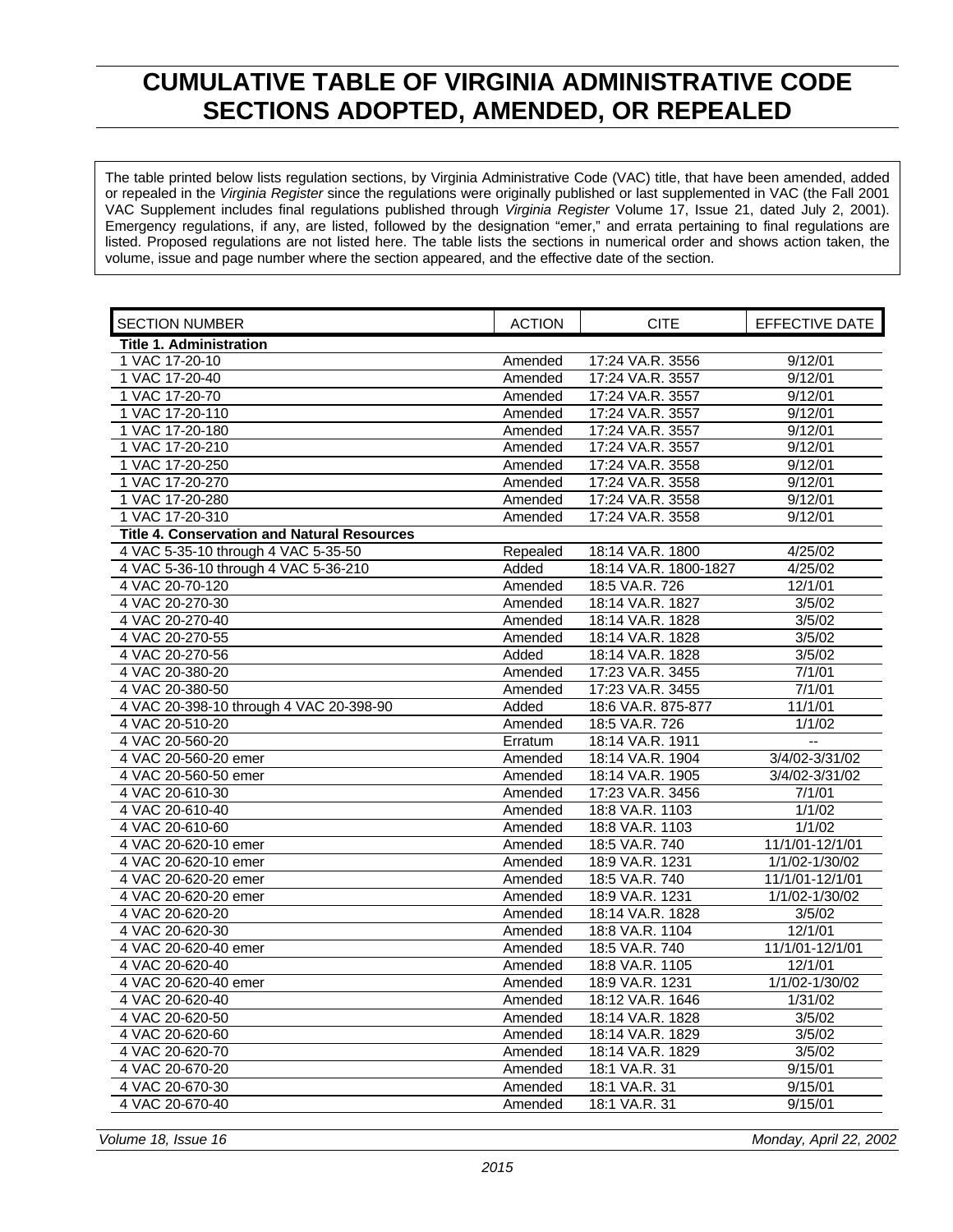| <b>SECTION NUMBER</b>                            | <b>ACTION</b>      | <b>CITE</b>                         | EFFECTIVE DATE |
|--------------------------------------------------|--------------------|-------------------------------------|----------------|
| 4 VAC 20-720-20                                  | Amended            | 18:3 VA.R. 354                      | 10/1/01        |
| 4 VAC 20-720-40 through 4 VAC 20-720-80          | Amended            | 18:3 VA.R. 354-357                  | 10/1/01        |
| 4 VAC 20-720-40                                  | Amended            | 18:9 VA.R. 1190                     | 1/1/02         |
| 4 VAC 20-720-46 emer                             | Added              | 18:9 VA.R. 1232                     | 1/1/02-1/30/02 |
| 4 VAC 20-720-47 emer                             | Added              | 18:12 VA.R. 1697                    | 2/1/02-2/28/02 |
| 4 VAC 20-720-50                                  | Amended            | 18:9 VA.R. 1190                     | 1/1/02         |
| 4 VAC 20-890-25                                  | Amended            | 17:23 VA.R. 3457                    | 7/1/01         |
| 4 VAC 20-910-45                                  | Amended            | 18:3 VA.R. 357                      | 10/1/01        |
| 4 VAC 20-950-30                                  | Amended            | 18:14 VA.R. 1829                    | 3/4/02         |
| 4 VAC 20-950-40                                  | Amended            | 18:14 VA.R. 1829                    | 3/4/02         |
| 4 VAC 20-950-45                                  | Amended            | 18:3 VA.R. 357                      | 10/1/01        |
| 4 VAC 20-950-45 emer                             | Amended            | 18:9 VA.R. 1232                     | 1/1/02-1/30/02 |
| 4 VAC 20-950-45                                  | Amended            | 18:12 VA.R. 1647                    | 1/31/02        |
| 4 VAC 20-950-45                                  | Amended            | 18:14 VA.R. 1830                    | 3/4/02         |
| 4 VAC 20-970-30                                  | Amended            | 18:5 VA.R. 727                      | 1/1/02         |
| 4 VAC 25-30 (Forms)                              | Amended            | 18:8 VA.R. 1130                     |                |
| 4 VAC 25-130 (Forms)<br>4 VAC 25-130 (Forms)     | Amended            | 17:23 VA.R. 3473<br>18:8 VA.R. 1130 | $-1$           |
| 4 VAC 50-20-30                                   | Amended<br>Amended | 18:14 VA.R. 1831                    | 7/1/02         |
| 4 VAC 50-20-50                                   | Amended            | 18:14 VA.R. 1832                    | 7/1/02         |
| 4 VAC 50-20-70                                   | Amended            | 18:14 VA.R. 1832                    | 7/1/02         |
| 4 VAC 50-20-120                                  | Amended            | 18:14 VA.R. 1834                    | 7/1/02         |
| 4 VAC 50-20-220                                  | Amended            | 18:14 VA.R. 1834                    | 7/1/02         |
| 4 VAC 50-20-320                                  | Amended            | 18:14 VA.R. 1835                    | 7/1/02         |
| <b>Title 5. Corporations</b>                     |                    |                                     |                |
| 5 VAC 5-30-10 through 5 VAC 5-30-70              | Added              | 17:22 VA.R. 3312-3315               | 7/1/01         |
| <b>Title 6. Criminal Justice and Corrections</b> |                    |                                     |                |
| 6 VAC 20-60-10 through 6 VAC 20-60-90            | Amended            | 18:11 VA.R. 1397-1400               | 1/1/03         |
| 6 VAC 20-60-25                                   | Added              | 18:11 VA.R. 1398                    | 1/1/03         |
| 6 VAC 20-60-100                                  | Added              | 18:11 VA.R. 1400                    | 1/1/03         |
| 6 VAC 20-171-10                                  | Amended            | 18:15 VA.R. 1955                    | 5/10/02        |
| 6 VAC 20-171-50                                  | Amended            | 18:15 VA.R. 1957                    | 5/10/02        |
| 6 VAC 20-171-120                                 | Amended            | 18:15 VA.R. 1958                    | 5/10/02        |
| 6 VAC 20-171-200                                 | Amended            | 18:15 VA.R. 1958                    | 5/10/02        |
| 6 VAC 20-171-220                                 | Amended            | 18:15 VA.R. 1959                    | 5/10/02        |
| 6 VAC 20-171-230                                 | Amended            | 18:15 VA.R. 1960                    | 5/10/02        |
| 6 VAC 20-171-240                                 | Amended            | 18:15 VA.R. 1961                    | 5/10/02        |
| 6 VAC 20-171-250                                 | Amended            | 18:15 VA.R. 1961                    | 5/10/02        |
| 6 VAC 20-171-260                                 | Amended            | 18:15 VA.R. 1962                    | 5/10/02        |
| 6 VAC 20-171-280                                 | Amended            | 18:15 VA.R. 1963                    | 5/10/02        |
| 6 VAC 20-171-310                                 | Amended            | 18:15 VA.R. 1964                    | 5/10/02        |
| 6 VAC 20-171-320                                 | Amended            | 18:15 VA.R. 1964                    | 5/10/02        |
| 6 VAC 20-171-330                                 | Amended            | 18:15 VA.R. 1965                    | 5/10/02        |
| 6 VAC 20-171-340                                 | Amended            | 18:15 VA.R. 1965                    | 5/10/02        |
| 6 VAC 20-171-350                                 | Amended            | 18:15 VA.R. 1966                    | 5/10/02        |
| 6 VAC 20-171-445                                 | Amended            | 18:15 VA.R. 1968                    | 5/10/02        |
| 6 VAC 20-171-450                                 | Amended            | 18:15 VA.R. 1968                    | 5/10/02        |
| 6 VAC 20-171-480                                 | Amended            | 18:15 VA.R. 1968                    | 5/10/02        |
| 6 VAC 20-171-520                                 | Amended            | 18:15 VA.R. 1969                    | 5/10/02        |
| 6 VAC 20-171-530                                 | Amended            | 18:15 VA.R. 1969                    | 5/10/02        |
| 6 VAC 20-171-540                                 | Amended            | 18:15 VA.R. 1969                    | 5/10/02        |
| <b>Title 8. Education</b>                        |                    |                                     |                |
| 8 VAC 20-21-10                                   | Amended            | 18:9 VA.R. 1191                     | 2/14/02        |
| 8 VAC 20-21-10                                   | Amended            | 18:12 VA.R. 1648                    | 3/28/02        |
| 8 VAC 20-21-40                                   | Amended            | 18:12 VA.R. 1649                    | 3/28/02        |
| 8 VAC 20-21-50                                   | Amended            | 18:9 VA.R. 1192                     | 2/14/02        |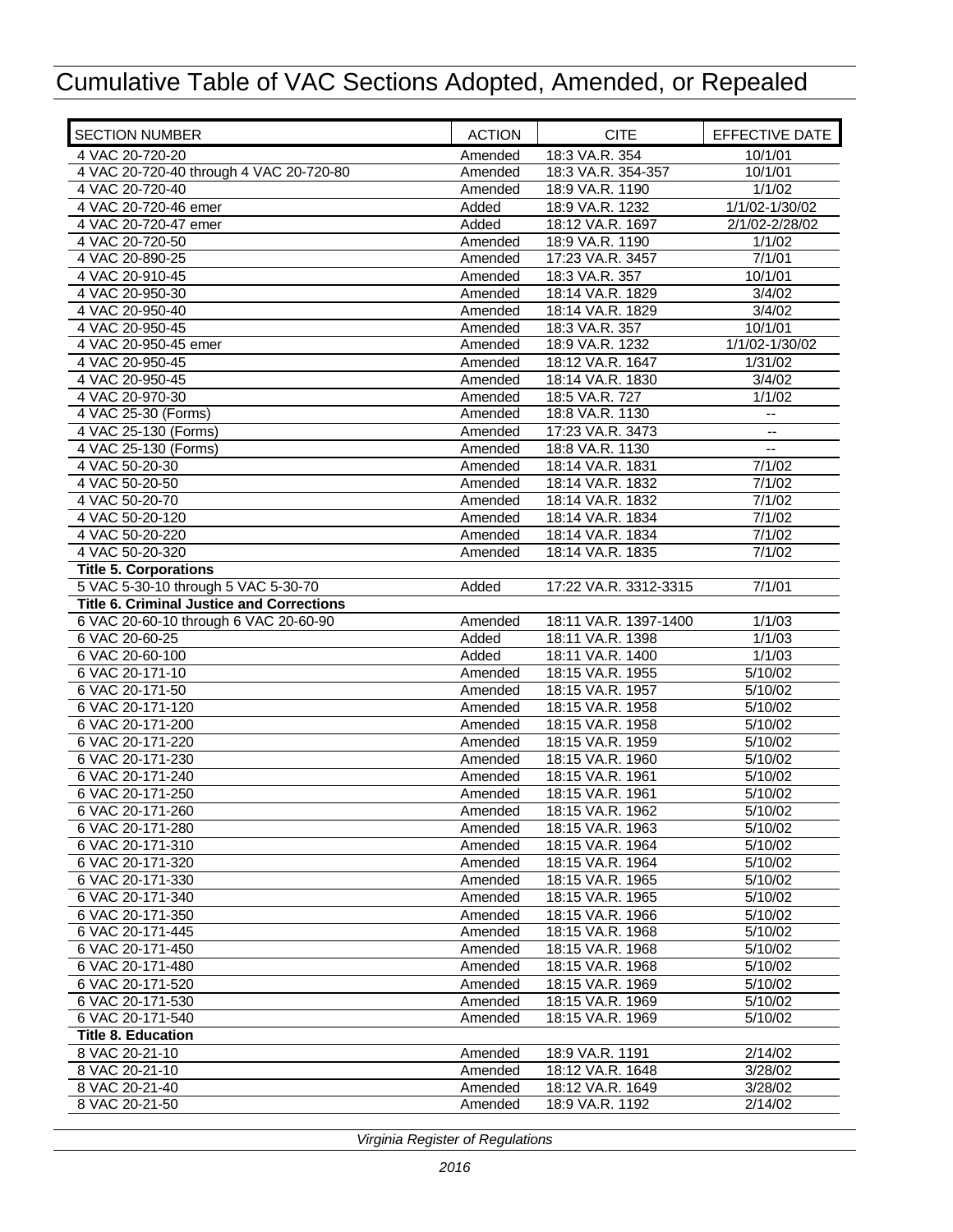| <b>SECTION NUMBER</b>                    | <b>ACTION</b>      | <b>CITE</b>                        | EFFECTIVE DATE   |
|------------------------------------------|--------------------|------------------------------------|------------------|
| 8 VAC 20-21-50                           | Amended            | 18:12 VA.R. 1650                   | 3/28/02          |
| 8 VAC 20-21-80                           | Amended            | 18:9 VA.R. 1193                    | 2/14/02          |
| 8 VAC 20-21-90                           | Amended            | 18:12 VA.R. 1651                   | 3/28/02          |
| 8 VAC 20-21-100                          | Amended            | 18:12 VA.R. 1651                   | 3/28/02          |
| 8 VAC 20-21-120                          | Amended            | 18:12 VA.R. 1652                   | 3/28/02          |
| 8 VAC 20-21-170                          | Amended            | 18:12 VA.R. 1653                   | 3/28/02          |
| 8 VAC 20-21-590                          | Amended            | 18:12 VA.R. 1653                   | 3/28/02          |
| 8 VAC 20-21-660                          | Amended            | 18:12 VA.R. 1655                   | 3/28/02          |
| 8 VAC 20-21-680                          | Amended            | 18:12 VA.R. 1656                   | 3/28/02          |
| 8 VAC 20-80-30                           | Amended            | 18:12 VA.R. 1657                   | 3/27/02          |
| 8 VAC 20-80-40                           | Amended            | 18:12 VA.R. 1660                   | 3/27/02          |
| 8 VAC 20-80-54                           | Amended            | 18:12 VA.R. 1661                   | 3/27/02          |
| 8 VAC 20-80-56                           | Amended            | 18:12 VA.R. 1664                   | 3/27/02          |
| 8 VAC 20-80-60                           | Amended            | 18:12 VA.R. 1666                   | 3/27/02          |
| 8 VAC 20-80-66                           | Amended            | 18:12 VA.R. 1668                   | 3/27/02          |
| 8 VAC 20-80-70                           | Amended            | 18:12 VA.R. 1671                   | 3/27/02          |
| 8 VAC 20-80-76                           | Amended            | 18:12 VA.R. 1676                   | 3/27/02          |
| 8 VAC 20-120-10 through 8 VAC 20-120-50  | Amended            | 18:8 VA.R. 1106-1108               | 1/31/02          |
| 8 VAC 20-120-60                          | Repealed           | 18:8 VA.R. 1108                    | 1/31/02          |
| 8 VAC 20-120-70 through 8 VAC 20-120-160 | Amended            | 18:8 VA.R. 1109-1111               | 1/31/02          |
| 8 VAC 20-120-170                         | Added              | 18:8 VA.R. 1111                    | 1/31/02          |
| 8 VAC 20-160-10                          | Amended            | 18:5 VA.R. 728                     | 12/19/01         |
| 8 VAC 20-160-30                          | Amended            | 18:5 VA.R. 728                     | 12/19/01         |
| 8 VAC 20-160-40                          | Amended            | 18:5 VA.R. 729                     | 12/19/01         |
| 8 VAC 20-630-10 through 8 VAC 20-630-70  | Added              | 18:12 VA.R. 1683-1684              | 3/28/02          |
| <b>Title 9. Environment</b>              |                    |                                    |                  |
| 9 VAC 5-10-20                            | Amended            | 18:7 VA.R. 998                     | 2/1/02           |
| 9 VAC 5-20-21                            | Amended            | 18:7 VA.R. 1004                    | 2/1/02           |
| 9 VAC 5-40-160 through 9 VAC 5-40-230    | Repealed           | 18:14 VA.R. 1836-1840              | 5/1/02           |
| 9 VAC 5-40-240                           | Amended            | 18:4 VA.R. 586                     | 1/1/02           |
| 9 VAC 5-40-250                           | Amended            | 18:4 VA.R. 586                     | 1/1/02           |
| 9 VAC 5-40-310                           | Amended            | 18:4 VA.R. 587                     | 1/1/02           |
|                                          |                    | 18:4 VA.R. 587                     | 1/1/02           |
| 9 VAC 5-40-311<br>9 VAC 5-40-460         | Amended<br>Amended | 18:7 VA.R. 1006                    | 2/1/02           |
| 9 VAC 5-40-890                           |                    | 18:4 VA.R. 588                     | 1/1/02           |
| 9 VAC 5-40-2930                          | Amended<br>Amended | 18:7 VA.R. 1006                    | 2/1/02           |
| 9 VAC 5-40-5210                          |                    | 18:7 VA.R. 1006                    | 2/1/02           |
|                                          | Amended            |                                    |                  |
| 9 VAC 5-40-5230                          | Amended            | 18:7 VA.R. 1006                    | 2/1/02<br>2/1/02 |
| 9 VAC 5-40-8130<br>9 VAC 5-40-8150       | Amended            | 18:7 VA.R. 1006<br>18:7 VA.R. 1006 |                  |
|                                          | Amended            |                                    | 2/1/02           |
| 9 VAC 5-50-160 through 9 VAC 5-50-230    | Repealed           | 18:14 VA.R. 1840-1844              | 5/1/02           |
| 9 VAC 5-50-400                           | Amended            | 18:7 VA.R. 1006                    | 2/1/02           |
| 9 VAC 5-50-410                           | Amended            | 18:7 VA.R. 1007                    | 2/1/02           |
| 9 VAC 5-50-420                           | Amended            | 18:7 VA.R. 1011                    | 2/1/02           |
| 9 VAC 5-60-60                            | Amended            | 18:7 VA.R. 1012                    | 2/1/02           |
| 9 VAC 5-60-80                            | Amended            | 18:7 VA.R. 1012                    | 2/1/02           |
| 9 VAC 5-60-90                            | Amended            | 18:7 VA.R. 1012                    | 2/1/02           |
| 9 VAC 5-60-100                           | Amended            | 18:7 VA.R. 1012                    | 2/1/02           |
| 9 VAC 5-60-110                           | Amended            | 18:7 VA.R. 1016                    | 2/1/02           |
| 9 VAC 5-60-200 through 9 VAC 5-60-270    | Added              | 18:14 VA.R. 1836-1840              | 5/1/02           |
| 9 VAC 5-60-300 through 9 VAC 5-60-370    | Added              | 18:14 VA.R. 1840-1844              | 5/1/02           |
| 9 VAC 5-80-10                            | Amended            | 18:7 VA.R. 1006                    | 2/1/02           |
| 9 VAC 5-80-370                           | Amended            | 18:7 VA.R. 1006                    | 2/1/02           |
| 9 VAC 5-80-390                           | Amended            | 18:7 VA.R. 1006                    | 2/1/02           |
| 9 VAC 5-80-1710                          | Amended            | 18:7 VA.R. 1006                    | 2/1/02           |
| 9 VAC 5-80-2000 through 9 VAC 5-80-2090  | Amended            | 18:14 VA.R. 1845-1852              | 5/1/02           |

*Volume 18, Issue 16 Monday, April 22, 2002*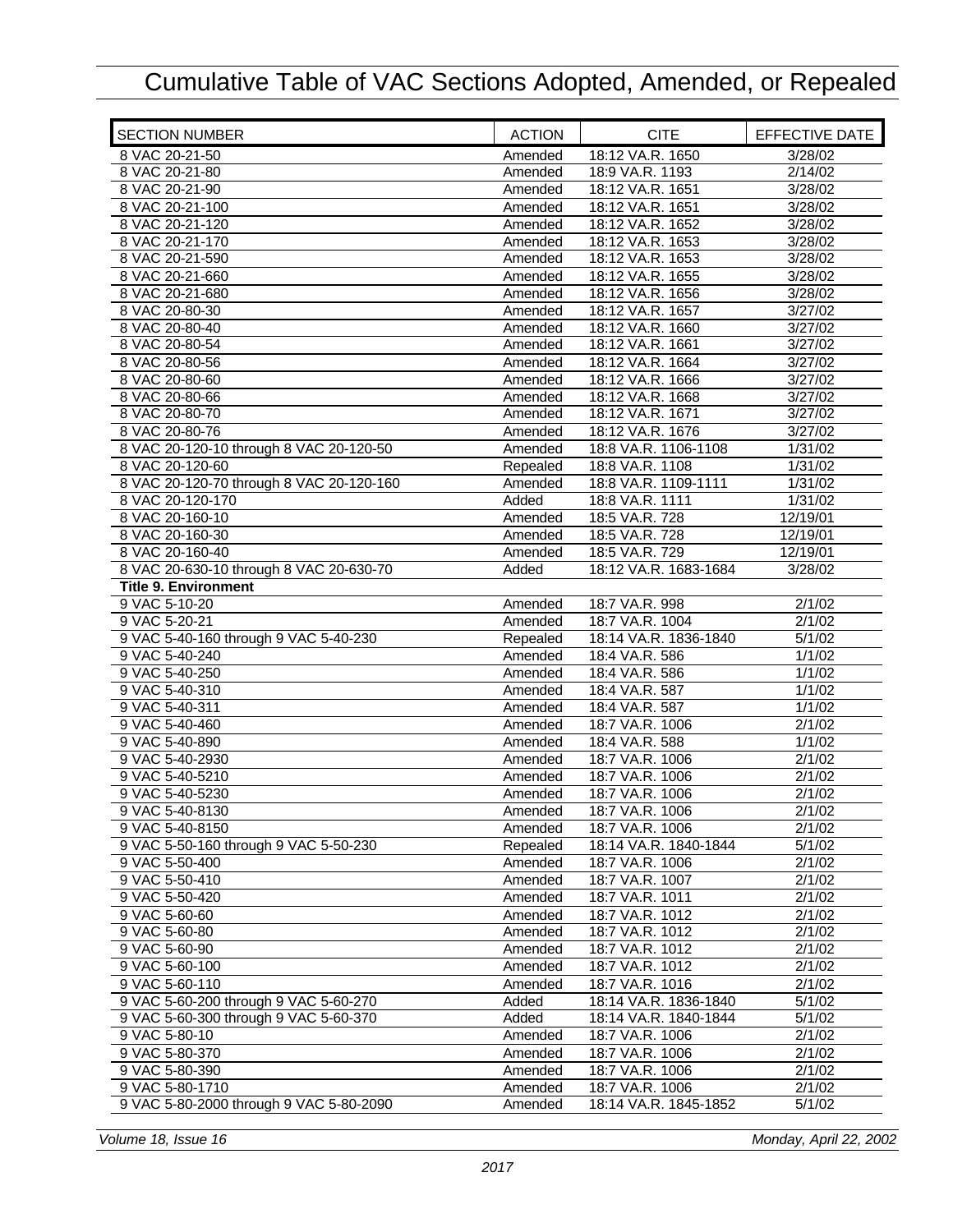| <b>SECTION NUMBER</b>                   | <b>ACTION</b> | <b>CITE</b>                          | EFFECTIVE DATE           |
|-----------------------------------------|---------------|--------------------------------------|--------------------------|
| 9 VAC 5-80-2010                         | Amended       | 18:7 VA.R. 1006                      | 2/1/02                   |
| 9 VAC 5-80-2100                         | Repealed      | 18:14 VA.R. 1852                     | 5/1/02                   |
| 9 VAC 5-80-2110                         | Amended       | 18:14 VA.R. 1852                     | 5/1/02                   |
| 9 VAC 5-80-2120                         | Amended       | 18:14 VA.R. 1852                     | 5/1/02                   |
| 9 VAC 5-80-2150                         | Amended       | 18:14 VA.R. 1853                     | 5/1/02                   |
| 9 VAC 5-80-2160                         | Repealed      | 18:14 VA.R. 1853                     | 5/1/02                   |
| 9 VAC 5-80-2180                         | Amended       | 18:14 VA.R. 1853                     | 5/1/02                   |
| 9 VAC 5-80-2190                         | Amended       | 18:14 VA.R. 1853                     | 5/1/02                   |
| 9 VAC 5-80-2200                         | Added         | 18:14 VA.R. 1853                     | 5/1/02                   |
| 9 VAC 5-80-2210                         | Added         | 18:14 VA.R. 1853                     | 5/1/02                   |
| 9 VAC 5-80-2220                         | Added         | 18:14 VA.R. 1853                     | 5/1/02                   |
| 9 VAC 5-80-2230                         | Added         | 18:14 VA.R. 1853                     | 5/1/02                   |
| 9 VAC 5-80-2240                         | Added         | 18:14 VA.R. 1853                     | 5/1/02                   |
| 9 VAC 10-20-30 through 9 VAC 10-20-100  | Amended       | 18:9 VA.R. 1196-1200                 | 3/1/02                   |
| 9 VAC 10-20-40                          | Erratum       | 18:13 VA.R. 1763                     | $\overline{\phantom{a}}$ |
| 9 VAC 10-20-105                         | Added         | 18:9 VA.R. 1200                      | 3/1/02                   |
| 9 VAC 10-20-110 through 9 VAC 10-20-130 | Amended       | 18:9 VA.R. 1200-1207                 | 3/1/02                   |
| 9 VAC 10-20-130                         | Erratum       | 18:13 VA.R. 1764                     | $\overline{\phantom{a}}$ |
| 9 VAC 10-20-140                         | Repealed      | 18:9 VA.R. 1207                      | 3/1/02                   |
| 9 VAC 10-20-150                         | Amended       | 18:9 VA.R. 1207                      | 3/1/02                   |
| 9 VAC 10-20-160                         | Repealed      | 18:9 VA.R. 1208                      | 3/1/02                   |
| 9 VAC 10-20-170                         | Amended       | 18:9 VA.R. 1208                      | 3/1/02                   |
| 9 VAC 10-20-171                         | Added         | 18:9 VA.R. 1208                      | 3/1/02                   |
| 9 VAC 10-20-180                         | Repealed      | 18:9 VA.R. 1208                      | 3/1/02                   |
| 9 VAC 10-20-181                         | Added         | 18:9 VA.R. 1209                      | 3/1/02                   |
| 9 VAC 10-20-181                         | Erratum       | 18:13 VA.R. 1764                     | --                       |
| 9 VAC 10-20-190                         | Repealed      | 18:9 VA.R. 1208                      | 3/1/02                   |
| 9 VAC 10-20-191                         | Added         | 18:9 VA.R. 1209                      | 3/1/02                   |
| 9 VAC 10-20-191                         | Erratum       | 18:13 VA.R. 1764                     | $\overline{a}$           |
| 9 VAC 10-20-200 through 9 VAC 10-20-210 | Repealed      | 18:9 VA.R. 1208                      | 3/1/02                   |
| 9 VAC 10-20-211                         | Added         | 18:9 VA.R. 1211                      | 3/1/02                   |
| 9 VAC 10-20-215                         | Added         | 18:9 VA.R. 1211                      | 3/1/02                   |
| 9 VAC 10-20-220                         | Repealed      | 18:9 VA.R. 1208                      | 3/1/02                   |
| 9 VAC 10-20-221                         | Added         | 18:9 VA.R. 1211                      | 3/1/02                   |
| 9 VAC 10-20-225                         | Added         | 18:9 VA.R. 1211                      | 3/1/02                   |
| 9 VAC 10-20-230                         | Repealed      | 18:9 VA.R. 1211                      | 3/1/02                   |
| 9 VAC 10-20-231                         | Added         | 18:9 VA.R. 1211                      | 3/1/02                   |
| 9 VAC 10-20-250                         | Amended       | 18:9 VA.R. 1212                      | 3/1/02                   |
| 9 VAC 10-20-260                         | Amended       | 18:9 VA.R. 1212                      | 3/1/02                   |
| 9 VAC 10-20-270                         | Repealed      | 18:9 VA.R. 1212                      | 3/1/02                   |
| 9 VAC 10-20-280                         | Repealed      | 18:9 VA.R. 1212                      | 3/1/02                   |
| 9 VAC 20-60                             | Erratum       | 18:12 VA.R. 1714                     | $\overline{\phantom{a}}$ |
| 9 VAC 20-60-14                          | Amended       | 18:11 VA.R. 1403                     | 3/13/02                  |
| 9 VAC 20-60-17                          | Amended       | 18:11 VA.R. 1404                     | 3/13/02                  |
| 9 VAC 20-60-18                          | Amended       | 18:3 VA.R. 359                       | 11/21/01                 |
| 9 VAC 20-60-18                          | Amended       | 18:11 VA.R. 1405                     | 3/13/02                  |
| 9 VAC 20-60-20                          | Amended       | 18:11 VA.R. 1405                     | 3/13/02                  |
| 9 VAC 20-60-30                          | Amended       | 18:11 VA.R. 1405                     | 3/13/02                  |
| 9 VAC 20-60-50                          | Amended       | 18:11 VA.R. 1405<br>18:11 VA.R. 1405 | 3/13/02                  |
| 9 VAC 20-60-60<br>9 VAC 20-60-70        | Repealed      | 18:11 VA.R. 1405                     | 3/13/02                  |
|                                         | Amended       |                                      | 3/13/02                  |
| 9 VAC 20-60-80                          | Amended       | 18:11 VA.R. 1406                     | 3/13/02                  |
| 9 VAC 20-60-124                         | Amended       | 18:11 VA.R. 1406<br>18:11 VA.R. 1406 | 3/13/02<br>3/13/02       |
| 9 VAC 20-60-260<br>9 VAC 20-60-261      | Amended       | 18:11 VA.R. 1407                     | 3/13/02                  |
| 9 VAC 20-60-261                         | Amended       | 18:11 VA.R. 1422                     | 3/13/02                  |
|                                         | Amended       |                                      |                          |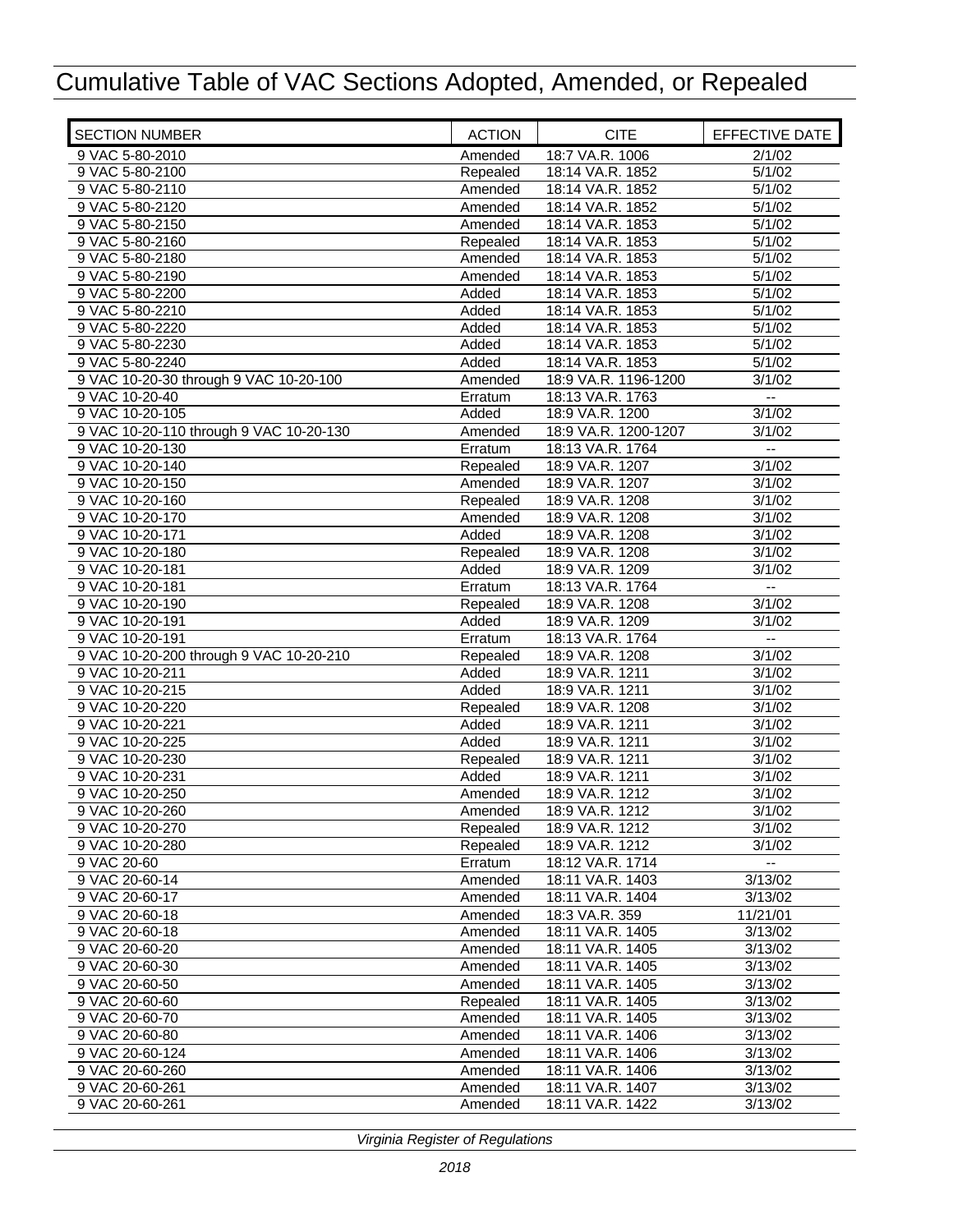| <b>SECTION NUMBER</b>                              | <b>ACTION</b> | <b>CITE</b>           | EFFECTIVE DATE        |
|----------------------------------------------------|---------------|-----------------------|-----------------------|
| 9 VAC 20-60-262                                    | Amended       | 18:11 VA.R. 1407      | 3/13/02               |
| 9 VAC 20-60-264                                    | Amended       | 18:11 VA.R. 1407      | 3/13/02               |
| 9 VAC 20-60-265                                    | Amended       | 18:11 VA.R. 1409      | 3/13/02               |
| 9 VAC 20-60-266                                    | Amended       | 18:11 VA.R. 1409      | 3/13/02               |
| 9 VAC 20-60-270                                    | Amended       | 18:11 VA.R. 1409      | 3/13/02               |
| 9 VAC 20-60-273                                    | Amended       | 18:11 VA.R. 1412      | 3/13/02               |
| 9 VAC 20-60-315                                    | Amended       | 18:11 VA.R. 1413      | 3/13/02               |
| 9 VAC 20-60-355                                    | Added         | 18:11 VA.R. 1413      | 3/13/02               |
| 9 VAC 20-60-430                                    | Amended       | 18:11 VA.R. 1413      | 3/13/02               |
| 9 VAC 20-60-440                                    | Amended       | 18:11 VA.R. 1413      | 3/13/02               |
| 9 VAC 20-60-450                                    | Amended       | 18:11 VA.R. 1413      | 3/13/02               |
| 9 VAC 20-60-480                                    | Amended       | 18:11 VA.R. 1413      | 3/13/02               |
| 9 VAC 20-60-490                                    | Amended       | 18:11 VA.R. 1414      | 3/13/02               |
| Appendix 7.1                                       | Repealed      | 18:11 VA.R. 1416      | 3/13/02               |
| Part XI (9 VAC 20-60-960 through 9 VAC 20-60-1250, | Repealed      | 18:11 VA.R. 1416      | 3/13/02               |
| including Appendix 11.2)                           |               |                       |                       |
| 9 VAC 20-60-1260                                   | Amended       | 18:11 VA.R. 1416      | 3/13/02               |
| 9 VAC 20-60-1270                                   | Amended       | 18:11 VA.R. 1416      | 3/13/02               |
| 9 VAC 20-60-1280                                   | Amended       | 18:11 VA.R. 1418      | 3/13/02               |
| Appendix 12.1                                      | Repealed      | 18:11 VA.R. 1418      | 3/13/02               |
| 9 VAC 20-60-1285                                   | Added         | 18:11 VA.R. 1418      | 3/13/02               |
| 9 VAC 20-60-1370                                   | Amended       | 18:11 VA.R. 1419      | 3/13/02               |
| 9 VAC 20-60-1380                                   | Amended       | 18:11 VA.R. 1419      | 3/13/02               |
| 9 VAC 20-60-1390                                   | Amended       | 18:11 VA.R. 1419      | 3/13/02               |
| 9 VAC 20-60-1410                                   | Amended       | 18:11 VA.R. 1420      | 3/13/02               |
| 9 VAC 20-60-1420                                   | Amended       | 18:11 VA.R. 1420      | 3/13/02               |
| 9 VAC 20-60-1430                                   | Amended       | 18:11 VA.R. 1421      | 3/13/02               |
| 9 VAC 20-60-1435                                   | Added         | 18:11 VA.R. 1421      | 3/13/02               |
| 9 VAC 20-60-1505                                   | Amended       | 18:11 VA.R. 1421      | 3/13/02               |
| 9 VAC 20-70 Appendices I through VI                | Repealed      | 18:3 VA.R. 377-388    | 11/21/01              |
| 9 VAC 20-70-10                                     | Amended       | 18:3 VA.R. 359        | 11/21/01              |
| 9 VAC 20-70-41                                     | Repealed      | 18:3 VA.R. 361        | 11/21/01              |
| 9 VAC 20-70-50 through 9 VAC 20-70-75              | Amended       | 18:3 VA.R. 362-363    | 11/21/01              |
| 9 VAC 20-70-81                                     | Amended       | 18:3 VA.R. 363        | 11/21/01              |
| 9 VAC 20-70-90                                     | Amended       | 18:3 VA.R. 363        | 11/21/01              |
| 9 VAC 20-70-111                                    | Amended       | 18:3 VA.R. 364        | $\overline{11}/21/01$ |
| 9 VAC 20-70-112                                    | Amended       | 18:3 VA.R. 364        | 11/21/01              |
| 9 VAC 20-70-113                                    | Amended       | 18:3 VA.R. 365        | 11/21/01              |
| 9 VAC 20-70-150 through 9 VAC 20-70-230            | Amended       | 18:3 VA.R. 366-376    | 11/21/01              |
| 9 VAC 20-70-240                                    | Repealed      | 18:3 VA.R. 376        | 11/21/01              |
| 9 VAC 20-70-250                                    | Amended       | 18:3 VA.R. 376        | 11/21/01              |
| 9 VAC 20-70-260                                    | Amended       | 18:3 VA.R. 377        | 11/21/01              |
| 9 VAC 20-70-280                                    | Repealed      | 18:3 VA.R. 377        | 11/21/01              |
| 9 VAC 20-70-290                                    | Added         | 18:3 VA.R. 377        | 11/21/01              |
| 9 VAC 20-130 (Forms)                               | Added         | 17:26 VA.R. 3758-3759 |                       |
| 9 VAC 20-130 (Forms)                               | Amended       | 18:6 VA.R. 909        |                       |
| 9 VAC 20-190-10 through 9 VAC 20-190-80            | Added         | 18:3 VA.R. 389-390    | 11/21/01              |
| 9 VAC 25-31-10                                     | Amended       | 18:9 VA.R. 1213       | 2/15/02               |
| 9 VAC 25-31-30                                     | Amended       | 18:9 VA.R. 1213       | 2/15/02               |
| 9 VAC 25-31-40                                     | Amended       | 18:9 VA.R. 1213       | 2/15/02               |
| 9 VAC 25-31-100                                    | Amended       | 18:9 VA.R. 1213       | 2/15/02               |
| 9 VAC 25-31-120                                    | Amended       | 18:9 VA.R. 1213       | 2/15/02               |
| 9 VAC 25-31-121                                    | Amended       | 18:9 VA.R. 1213       | 2/15/02               |
| 9 VAC 25-31-150                                    | Amended       | 18:9 VA.R. 1213       | 2/15/02               |
| 9 VAC 25-31-190                                    | Amended       | 18:9 VA.R. 1213       | 2/15/02               |
| 9 VAC 25-31-220                                    | Amended       | 18:9 VA.R. 1213       | 2/15/02               |

*Volume 18, Issue 16 Monday, April 22, 2002*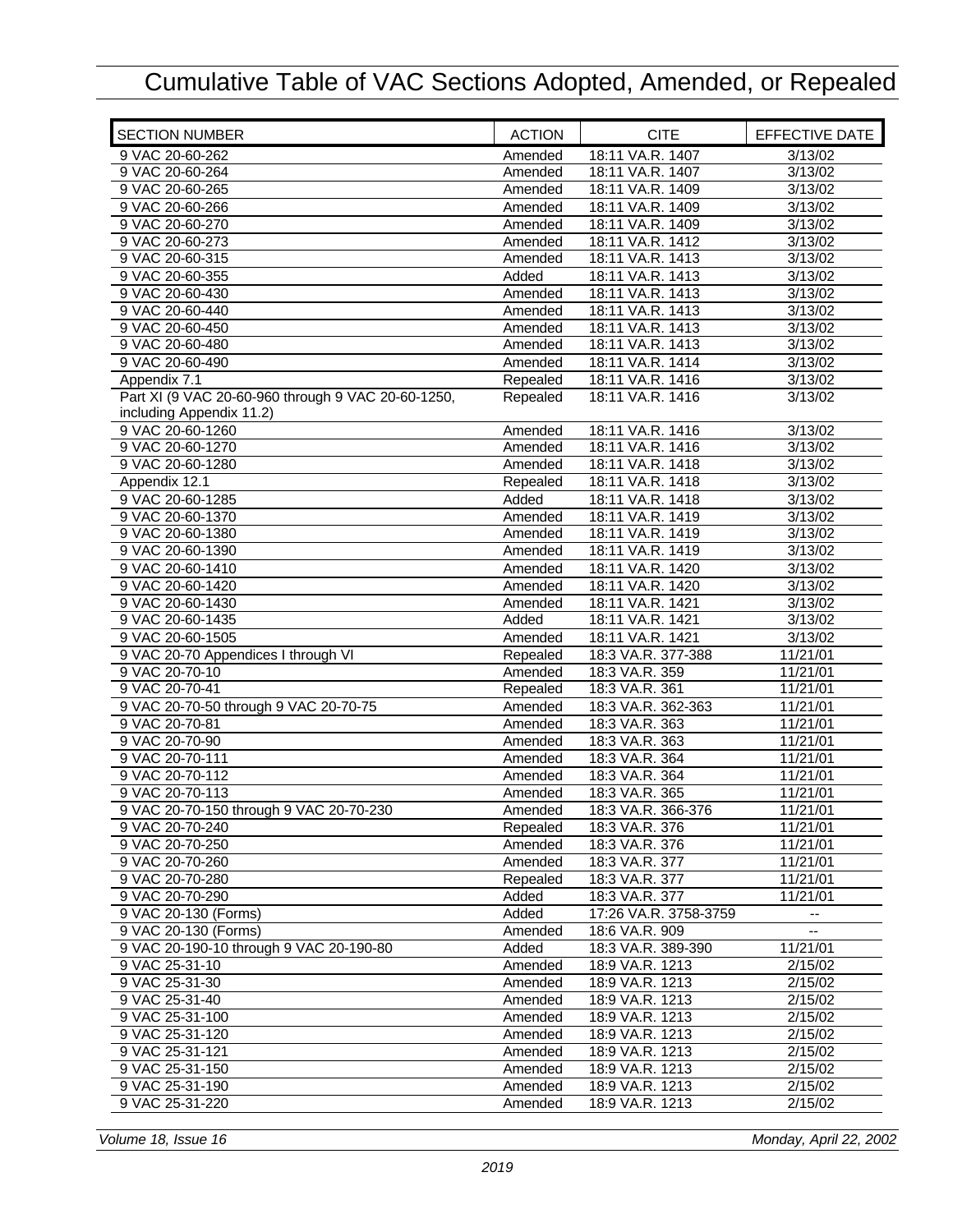| <b>SECTION NUMBER</b>                        | <b>ACTION</b> | <b>CITE</b>           | EFFECTIVE DATE   |
|----------------------------------------------|---------------|-----------------------|------------------|
| 9 VAC 25-31-230                              | Amended       | 18:9 VA.R. 1213       | 2/15/02          |
| 9 VAC 25-31-340                              | Amended       | 18:9 VA.R. 1213       | 2/15/02          |
| 9 VAC 25-31-470                              | Amended       | 18:9 VA.R. 1213       | 2/15/02          |
| 9 VAC 25-31-500                              | Amended       | 18:9 VA.R. 1213       | 2/15/02          |
| 9 VAC 25-31-750                              | Amended       | 18:9 VA.R. 1213       | 2/15/02          |
| 9 VAC 25-31-770 through 9 VAC 25-31-810      | Amended       | 18:9 VA.R. 1213       | 2/15/02          |
| 9 VAC 25-31-840                              | Amended       | 18:9 VA.R. 1213       | 2/15/02          |
| 9 VAC 25-31-900                              | Amended       | 18:9 VA.R. 1213       | 2/15/02          |
| 9 VAC 25-31 (Forms)                          | Amended       | 18:6 VA.R. 909        |                  |
| 9 VAC 25-210-80                              | Erratum       | 17:24 VA.R. 3604      | $-1$             |
| 9 VAC 25-430-20                              | Amended       | 17:25 VA.R. 3657      | 9/26/01          |
| 9 VAC 25-430-30                              | Amended       | 17:25 VA.R. 3657      | 9/26/01          |
| 9 VAC 25-430-60                              | Amended       | 17:25 VA.R. 3657      | 9/26/01          |
| 9 VAC 25-650-10 through 9 VAC 25-650-200     | Added         | 18:4 VA.R. 590-604    | 12/5/01          |
| 9 VAC 25-650-50                              | Erratum       | 18:7 VA.R. 1064       | $-$              |
| 9 VAC 25-660-10 through 9 VAC 25-660-100     | Added         | 17:22 VA.R. 3316-3327 | 10/1/01          |
| 9 VAC 25-670-10 through 9 VAC 25-670-100     | Added         | 17:22 VA.R. 3328-3344 | 10/1/01          |
| 9 VAC 25-680-30                              | Erratum       | 17:24 VA.R. 3604      | --               |
| 9 VAC 25-680-50                              | Erratum       | 17:24 VA.R. 3604      | --               |
| 9 VAC 25-680-100                             | Erratum       | 17:24 VA.R. 3604      |                  |
| 9 VAC 25-690-30                              | Erratum       | 17:24 VA.R. 3604      | --               |
| 9 VAC 25-690-40                              | Erratum       | 17:24 VA.R. 3604      |                  |
| Title 10. Finance and Financial Institutions |               |                       |                  |
| 10 VAC 5-10-10                               | Amended       | 17:22 VA.R. 3345      | 7/1/01           |
| 10 VAC 5-20-30                               | Amended       | 17:22 VA.R. 3346      | 6/27/01          |
| 10 VAC 5-20-40                               | Added         | 18:9 VA.R. 1214       | 12/20/01         |
| 10 VAC 5-40-30                               | Added         | 18:8 VA.R. 1111       | 12/15/01         |
| Title 12. Health                             |               |                       |                  |
| 12 VAC 5-65                                  | Repealed      | 18:12 VA.R. 1685      | 3/27/02          |
| 12 VAC 5-66-10 through 12 VAC 5-66-80        | Added         | 18:12 VA.R. 1685-1688 | 3/27/02          |
| 12 VAC 5-66-10 through 12 VAC 5-66-80        | Erratum       | 18:13 VA.R. 1764      |                  |
| 12 VAC 5-90-80                               | Amended       | 18:9 VA.R. 1214       | 12/18/01         |
| 12 VAC 5-218-10 through 12 VAC 5-218-90 emer | Added         | 18:4 VA.R. 634-637    | 11/1/01-10/31/02 |
| 12 VAC 5-371-40                              | Amended       | 18:10 VA.R. 1305      | 2/28/02          |
| 12 VAC 5-408-10 through 12 VAC 5-408-360     | Amended       | 18:8 VA.R. 1112-1120  | 1/30/02          |
| 12 VAC 5-410-70                              | Amended       | 18:10 VA.R. 1305      | 2/28/02          |
| 12 VAC 5-420                                 | Repealed      | 18:10 VA.R. 1305      | 3/1/02           |
| 12 VAC 5-421-10 through 12 VAC 5-421-4070    | Added         | 18:10 VA.R. 1305      | 3/1/02           |
| 12 VAC 5-430                                 | Repealed      | 18:10 VA.R. 1306      | 3/1/02           |
| 12 VAC 5-431-10 through 12 VAC 5-431-480     | Added         | 18:10 VA.R. 1306-1309 | 3/1/02           |
| 12 VAC 5-475-10 through 12 VAC 5-475-90      | Added         | 18:12 VA.R. 1691      | 3/27/02          |
| 12 VAC 5-520-10                              | Amended       | 18:15 VA.R. 1969      | 5/8/02           |
| 12 VAC 5-520-20                              | Amended       | 18:15 VA.R. 1969      | 5/8/02           |
| 12 VAC 5-520-30                              | Amended       | 18:15 VA.R. 1969      | 5/8/02           |
| 12 VAC 5-520-40 through 12 VAC 5-520-70      | Repealed      | 18:15 VA.R. 1969      | 5/8/02           |
| 12 VAC 5-520-80                              | Amended       | 18:15 VA.R. 1969      | 5/8/02           |
| 12 VAC 5-520-90 through 12 VAC 5-520-120     | Repealed      | 18:15 VA.R. 1969      | 5/8/02           |
| 12 VAC 5-520-130 through 12 VAC 5-520-210    | Added         | 18:15 VA.R. 1969      | 5/8/02           |
| 12 VAC 5-581-10 through 12 VAC 5-581-1070    | Added         | 18:10 VA.R. 1309      | 2/27/02          |
| 12 VAC 30-10-631                             | Added         | 18:7 VA.R. 1016       | 1/16/02          |
| 12 VAC 30-10-640                             | Amended       | 18:7 VA.R. 1016       | 1/16/02          |
| 12 VAC 30-30-10                              | Amended       | 18:7 VA.R. 1016       | 1/16/02          |
| 12 VAC 30-40-220                             | Amended       | 18:7 VA.R. 1020       | 1/16/02          |
| 12 VAC 30-50-20                              | Amended       | 18:7 VA.R. 1022       | 1/16/02          |
| 12 VAC 30-50-30                              | Amended       | 18:7 VA.R. 1023       | 1/16/02          |
| 12 VAC 30-50-60                              | Amended       | 18:7 VA.R. 1023       | 1/16/02          |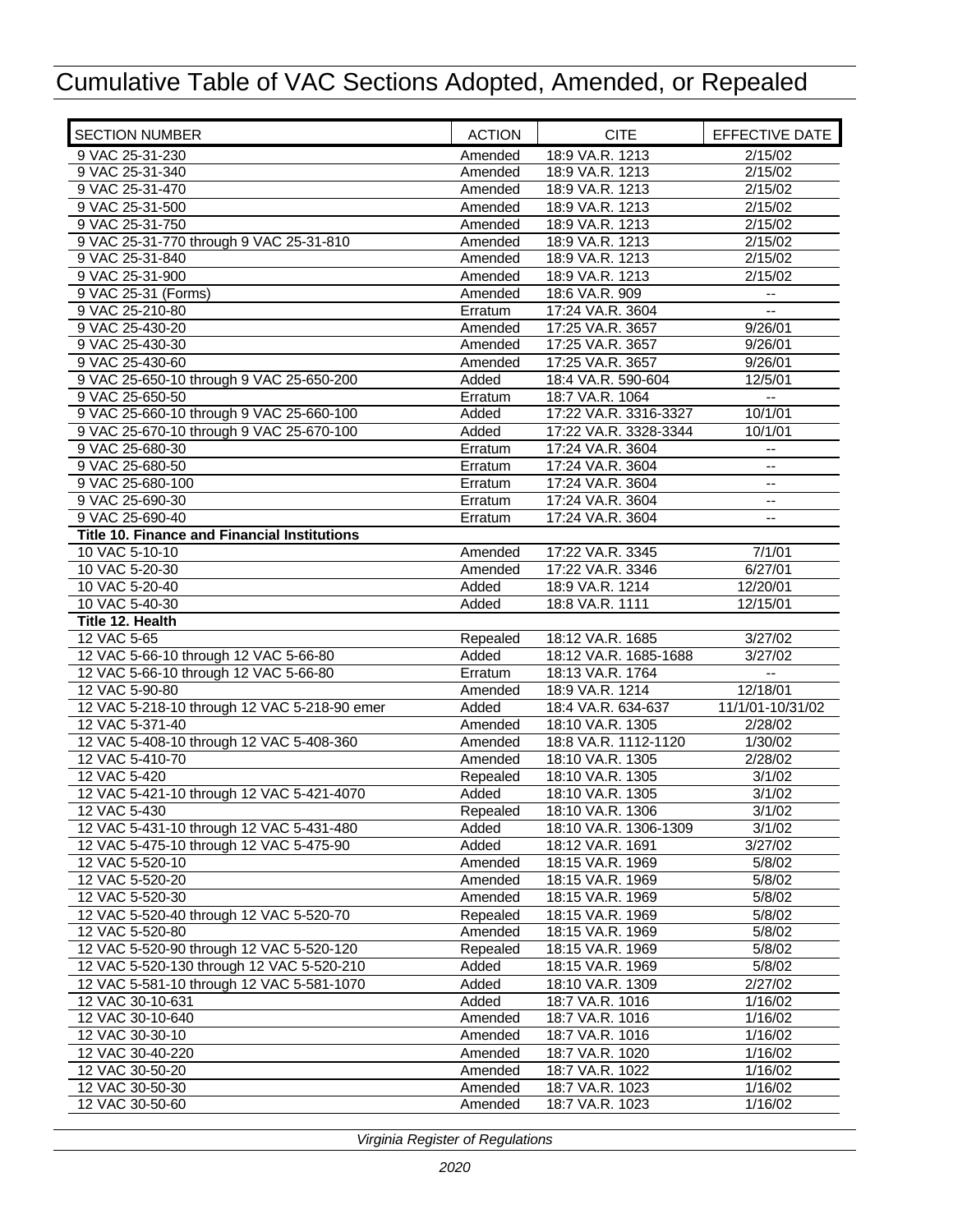| <b>SECTION NUMBER</b>                            | <b>ACTION</b> | <b>CITE</b>           | <b>EFFECTIVE DATE</b> |
|--------------------------------------------------|---------------|-----------------------|-----------------------|
| 12 VAC 30-50-70                                  | Amended       | 18:7 VA.R. 1023       | 1/16/02               |
| 12 VAC 30-50-100                                 | Amended       | 18:6 VA.R. 882        | 1/2/02                |
| 12 VAC 30-50-100                                 | Amended       | 18:7 VA.R. 1023       | 1/16/02               |
| 12 VAC 30-50-105                                 | Amended       | 18:6 VA.R. 882        | 1/2/02                |
| 12 VAC 30-50-105                                 | Amended       | 18:7 VA.R. 1025       | 1/16/02               |
| 12 VAC 30-50-140                                 | Amended       | 18:6 VA.R. 882        | 1/2/02                |
| 12 VAC 30-50-140                                 | Amended       | 18:7 VA.R. 1027       | 1/16/02               |
| 12 VAC 30-50-160                                 | Amended       | 18:10 VA.R. 1311      | 2/27/02               |
| 12 VAC 30-50-165                                 | Added         | 18:10 VA.R. 1313      | 2/27/02               |
| 12 VAC 30-50-210                                 | Amended       | 18:4 VA.R. 605        | 12/5/01               |
| 12 VAC 30-50-229.1                               | Amended       | 18:7 VA.R. 1028       | 1/16/02               |
| 12 VAC 30-50-260                                 | Amended       | 18:7 VA.R. 1031       | 1/16/02               |
| 12 VAC 30-60-21                                  | Added         | 18:6 VA.R. 883        | 1/2/02                |
| 12 VAC 30-60-70                                  | Amended       | 18:10 VA.R. 1315      | 2/27/02               |
| 12 VAC 30-60-75                                  | Added         | 18:10 VA.R. 1317      | 2/27/02               |
| 12 VAC 30-60-170                                 | Amended       | 18:7 VA.R. 1031       | 1/16/02               |
| 12 VAC 30-70-120                                 | Repealed      | 18:6 VA.R. 883        | 1/2/02                |
| 12 VAC 30-70-201                                 | Amended       | 18:7 VA.R. 1032       | 1/16/02               |
| 12 VAC 30-70-420                                 | Amended       | 18:6 VA.R. 883        | 1/2/02                |
| 12 VAC 30-70-420                                 | Amended       | 18:7 VA.R. 1032       | 1/16/02               |
| 12 VAC 30-70-435                                 | Amended       | 18:7 VA.R. 1032       | 1/16/02               |
| 12 VAC 30-120-10 emer                            | Amended       | 18:12 VA.R. 1698      | 2/1/02-1/31/03        |
| 12 VAC 30-120-40 emer                            | Amended       | 18:12 VA.R. 1699      | 2/1/02-1/31/03        |
| 12 VAC 30-120-50 emer                            | Amended       | 18:12 VA.R. 1701      | 2/1/02-1/31/03        |
| 12 VAC 30-120-55 emer                            | Added         | 18:12 VA.R. 1702      | 2/1/02-1/31/03        |
| 12 VAC 30-120-60 emer                            | Amended       | 18:12 VA.R. 1704      | 2/1/02-1/31/03        |
| 12 VAC 30-120-210 emer                           | Amended       | 18:5 VA.R. 743        | 10/17/01-10/16/02     |
| 12 VAC 30-120-211 through 12 VAC 30-120-215 emer | Added         | 18:5 VA.R. 745-751    | 10/17/01-10/16/02     |
| 12 VAC 30-120-220 emer                           | Amended       | 18:5 VA.R. 752        | 10/17/01-10/16/02     |
| 12 VAC 30-120-230 emer                           | Amended       | 18:5 VA.R. 755        | 10/17/01-10/16/02     |
| 12 VAC 30-120-240 emer                           | Amended       | 18:5 VA.R. 758        | 10/17/01-10/16/02     |
| 12 VAC 30-120-241 through 12 VAC 30-120-249 emer | Added         | 18:5 VA.R. 760-771    | 10/17/01-10/16/02     |
| 12 VAC 30-120-250 emer                           | Amended       | 18:5 VA.R. 771        | 10/17/01-10/16/02     |
| 12 VAC 30-120-251 through 12 VAC 30-120-255 emer | Added         | 18:5 VA.R. 772-777    | 10/17/01-10/16/02     |
| 12 VAC 30-120-258 emer                           | Added         | 18:5 VA.R. 777        | 10/17/01-10/16/02     |
| 12 VAC 30-120-259 emer                           | Added         | 18:5 VA.R. 778        | 10/17/01-10/16/02     |
| 12 VAC 30-120-360 emer                           | Amended       | 18:8 VA.R. 1123       | 12/1/01-11/30/02      |
| 12 VAC 30-120-370 emer                           | Amended       | 18:8 VA.R. 1124       | 12/1/01-11/30/02      |
| 12 VAC 30-120-380 emer                           | Amended       | 18:8 VA.R. 1126       | 12/1/01-11/30/02      |
| 12 VAC 30-120-385 emer                           | Repealed      | 18:8 VA.R. 1127       | 12/1/01-11/30/02      |
| 12 VAC 30-120-390 through 420 emer               | Amended       | 18:8 VA.R. 1127-1129  | 12/1/01-11/30/02      |
| 12 VAC 30-130-20                                 | Amended       | 18:10 VA.R. 1318      | 2/27/02               |
| 12 VAC 30-141-10 et seq. emer                    | Added         | 17:25 VA.R. 3660-3670 | 8/1/01-7/31/02        |
| 12 VAC 30-141-100 emer                           | Amended       | 17:26 VA.R. 3757      | 8/22/01-7/31/02       |
| 12 VAC 35-20                                     | Repealed      | 18:12 VA.R. 1691      | 3/27/02               |
| 12 VAC 35-110                                    | Repealed      | 18:3 VA.R. 391        | 11/21/01              |
| 12 VAC 35-115-10 through 12 VAC 35-115-250       | Added         | 18:3 VA.R. 392-414    | 11/21/01              |
| 12 VAC 35-115-50                                 | Erratum       | 17:22 VA.R. 3371      | --                    |
| 12 VAC 35-115-70                                 | Erratum       | 17:22 VA.R. 3371      |                       |
| 12 VAC 35-115-250                                | Erratum       | 18:6 VA.R. 911        |                       |
| 12 VAC 35-120                                    | Repealed      | 18:3 VA.R. 414        | 11/21/01              |
| 12 VAC 35-130                                    | Repealed      | 18:3 VA.R. 415        | 11/21/01              |
| 12 VAC 35-140                                    | Repealed      | 18:12 VA.R. 1691      | 3/27/02               |
| 12 VAC 35-150                                    | Repealed      | 18:12 VA.R. 1691      | 3/27/02               |
| 12 VAC 35-160                                    | Repealed      | 18:12 VA.R. 1691      | 3/27/02               |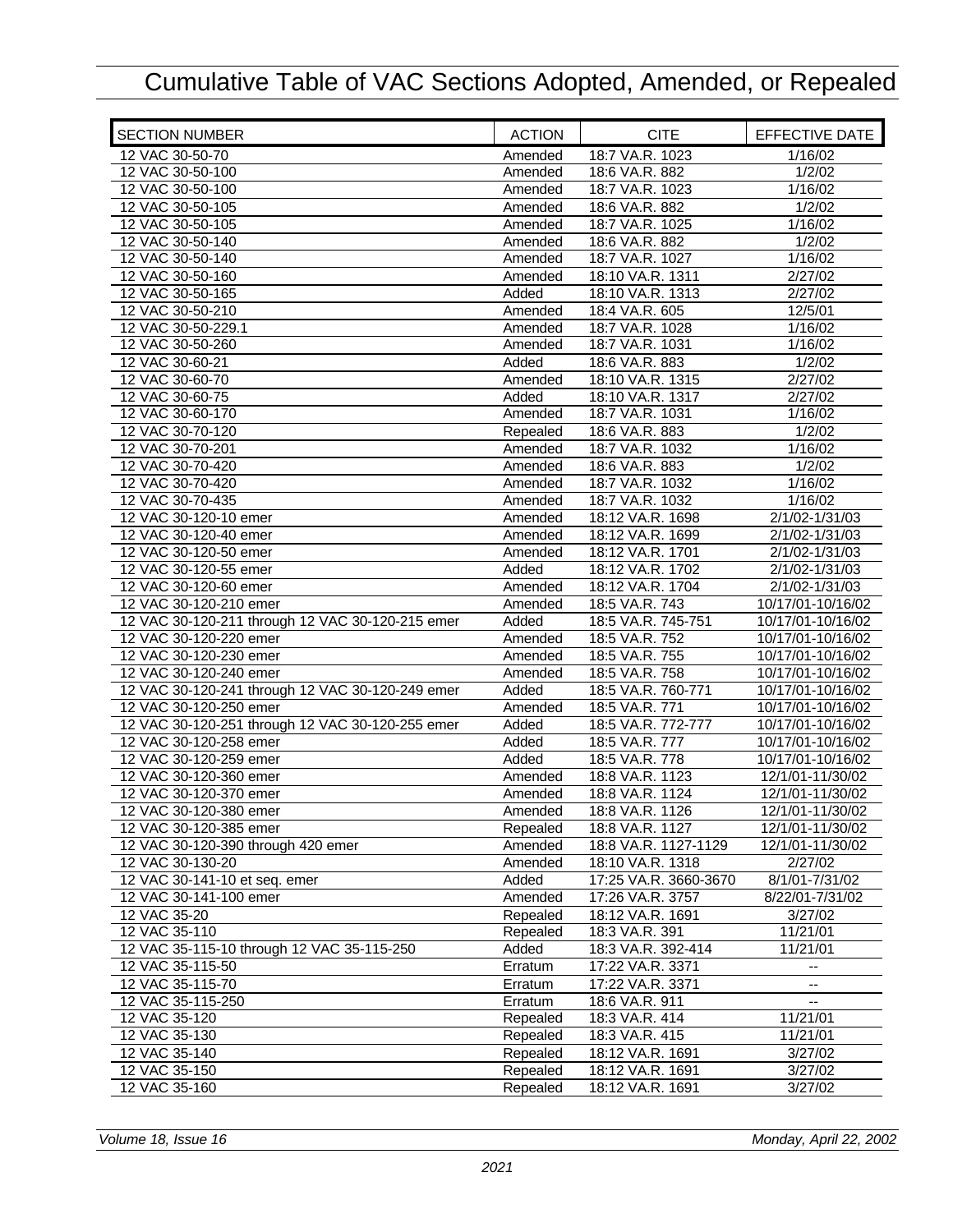| <b>SECTION NUMBER</b>                                  | <b>ACTION</b>      | <b>CITE</b>      | EFFECTIVE DATE |
|--------------------------------------------------------|--------------------|------------------|----------------|
| Title 13. Housing                                      |                    |                  |                |
| 13 VAC 5-175-10                                        | Amended            | 18:7 VA.R. 1033  | 1/1/02         |
| 13 VAC 5-175-20                                        | Amended            | 18:7 VA.R. 1033  | 1/1/02         |
| 13 VAC 5-175-30                                        | Amended            | 18:7 VA.R. 1033  | 1/1/02         |
| 13 VAC 5-175-40                                        | Amended            | 18:7 VA.R. 1034  | 1/1/02         |
| 13 VAC 10-40-30                                        | Amended            | 17:22 VA.R. 3347 | 6/20/01        |
| 13 VAC 10-40-110                                       | Amended            | 17:22 VA.R. 3347 | 6/20/01        |
| 13 VAC 10-40-130                                       | Amended            | 17:22 VA.R. 3347 | 6/20/01        |
| 13 VAC 10-40-190                                       | Amended            | 17:22 VA.R. 3347 | 6/20/01        |
| 13 VAC 10-40-230                                       | Amended            | 17:22 VA.R. 3347 | 6/20/01        |
| 13 VAC 10-180-10                                       | Amended            | 18:10 VA.R. 1318 | 1/9/02         |
| 13 VAC 10-180-50                                       | Amended            | 18:10 VA.R. 1319 | 1/9/02         |
| 13 VAC 10-180-60                                       | Amended            | 18:10 VA.R. 1319 | 1/9/02         |
| 13 VAC 10-180-100                                      | Amended            | 18:10 VA.R. 1328 | 1/9/02         |
| <b>Title 14. Insurance</b>                             |                    |                  |                |
| 14 VAC 5-80-160 through 14 VAC 5-80-190                | Repealed           | 18:14 VA.R. 1896 | 3/31/02        |
| 14 VAC 5-170-20                                        |                    | 17:24 VA.R. 3559 | 9/1/01         |
| 14 VAC 5-170-30                                        | Amended            |                  |                |
|                                                        | Amended            | 17:24 VA.R. 3559 | 9/1/01         |
| 14 VAC 5-170-70                                        | Amended            | 17:24 VA.R. 3559 | 9/1/01         |
| 14 VAC 5-170-90                                        | Amended            | 17:24 VA.R. 3559 | 9/1/01         |
| 14 VAC 5-170-105                                       | Amended            | 17:24 VA.R. 3562 | 9/1/01         |
| 14 VAC 5-170-120                                       | Amended            | 17:24 VA.R. 3563 | 9/1/01         |
| 14 VAC 5-170-130                                       | Amended            | 17:24 VA.R. 3565 | 9/1/01         |
| 14 VAC 5-170-150                                       | Amended            | 17:24 VA.R. 3566 | 9/1/01         |
| 14 VAC 5-170-180                                       | Amended            | 17:24 VA.R. 3566 | 9/1/01         |
| Appendix D                                             | Added              | 17:24 VA.R. 3566 | 9/1/01         |
| 14 VAC 5-200-20 through 14 VAC 5-200-40                | Amended            | 18:6 VA.R. 885   | 2/1/02         |
| 14 VAC 5-200-70                                        | Amended            | 18:6 VA.R. 885   | 2/1/02         |
| 14 VAC 5-200-75                                        | Added              | 18:6 VA.R. 885   | 2/1/02         |
| 14 VAC 5-200-80                                        | Amended            | 18:6 VA.R. 886   | 2/1/02         |
| 14 VAC 5-200-160                                       | Amended            | 18:6 VA.R. 886   | 2/1/02         |
| 14 VAC 5-200-175                                       | Amended            | 18:6 VA.R. 886   | 2/1/02         |
| 14 VAC 5-210-70                                        | Amended            | 18:7 VA.R. 1035  | 12/1/01        |
| 14 VAC 5-300-90                                        | Amended            | 17:22 VA.R. 3347 | 8/1/01         |
| 14 VAC 5-330-10                                        | Repealed           | 18:3 VA.R. 415   | 12/31/01       |
| 14 VAC 5-390-20                                        | Amended            | 18:12 VA.R. 1692 | 2/1/02         |
| 14 VAC 5-390-30                                        | Amended            | 18:12 VA.R. 1692 | 2/1/02         |
| 14 VAC 5-390-40                                        | Amended            | 18:12 VA.R. 1692 | 2/1/02         |
| <b>Title 15. Judicial</b>                              |                    |                  |                |
| 15 VAC 10-10                                           | Amended            | 18:8 VA.R. 1120  | 12/3/01        |
| <b>Title 16. Labor and Employment</b>                  |                    |                  |                |
| 16 VAC 25-60-50                                        | Repealed           | 18:5 VA.R. 729   | 12/31/01       |
| 16 VAC 25-60-60                                        | Repealed           | 18:5 VA.R. 730   | 12/31/01       |
| 16 VAC 25-60-70                                        | Repealed           | 18:5 VA.R. 731   | 12/31/01       |
| 16 VAC 25-85-1904.0 through 16 VAC 25-85-1904.09       | Amended            | 18:5 VA.R. 731   | 1/1/02         |
| 16 VAC 25-85-1904.10 (a)&(b)                           | Amended            | 18:5 VA.R. 731   | 1/1/03         |
| 16 VAC 25-85-1904.10 (c)                               |                    | 18:5 VA.R. 731   | 1/1/02         |
| 16 VAC 25-85-1904.11                                   | Amended<br>Amended | 18:5 VA.R. 731   | 1/1/02         |
| 16 VAC 25-85-1904.12                                   |                    |                  | 1/1/03         |
|                                                        | Amended            | 18:5 VA.R. 731   |                |
| 16 VAC 25-85-1904.13 through 16 VAC 25-85-1904.28      | Amended            | 18:5 VA.R. 731   | 1/1/02         |
| 16 VAC 25-85-1904.29 except (b)(7)(vi) second sentence | Amended            | 18:5 VA.R. 731   | 1/1/02         |
| 16 VAC 25-85-1904.29 (b)(7)(vi) second sentence        | Amended            | 18:5 VA.R. 731   | 1/1/03         |
| 16 VAC 25-85-1904.30 through 1904.46                   | Amended            | 18:5 VA.R. 731   | 1/1/02         |
| 16 VAC 25-90-1910.1030                                 | Amended            | 17:23 VA.R. 3459 | 9/15/01        |
| 16 VAC 25-90-1910.1043                                 | Amended            | 17:23 VA.R. 3458 | 9/15/01        |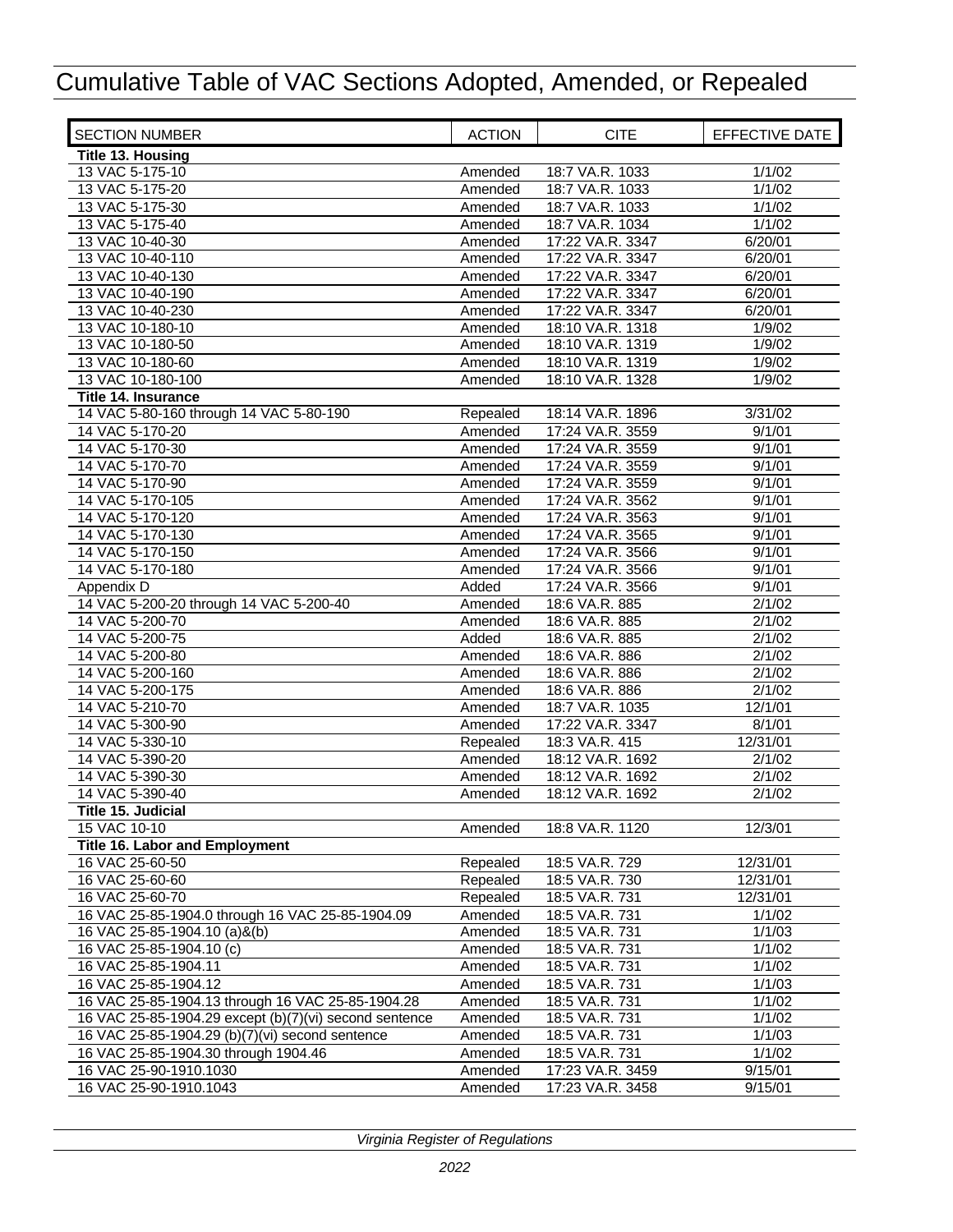| <b>SECTION NUMBER</b>                                     | <b>ACTION</b>      | <b>CITE</b>                        | EFFECTIVE DATE                                |
|-----------------------------------------------------------|--------------------|------------------------------------|-----------------------------------------------|
| 16 VAC 25-175-1926.750 through 16 VAC 25-175-<br>1926.759 | Amended            | 18:5 VA.R. 732                     | 1/18/02                                       |
| 16 VAC 25-175-1926.760 (d) & (e)                          | Amended            | 18:5 VA.R. 732                     | 1/18/02                                       |
| 16 VAC 25-175-1926.761                                    | Amended            | 18:5 VA.R. 732                     | 1/18/02                                       |
| 16 VAC 25-175-1926.500                                    | Amended            | 18:5 VA.R. 732                     | 1/18/02                                       |
| Title 18. Professional and Occupational Licensing         |                    |                                    |                                               |
| 18 VAC 5-21-10                                            | Amended            | 18:7 VA.R. 1036                    | 1/16/02                                       |
| 18 VAC 5-21-20                                            | Amended            | 18:7 VA.R. 1035                    | 1/1/02                                        |
| 18 VAC 5-21-30 through 18 VAC 5-21-70                     | Amended            | 18:7 VA.R. 1038-1042               | 1/16/02                                       |
| 18 VAC 5-21-90                                            | Amended            | 18:7 VA.R. 1042                    | 1/16/02                                       |
| 18 VAC 5-21-120                                           | Amended            | 18:7 VA.R. 1042                    | 1/16/02                                       |
| 18 VAC 5-21-170                                           | Amended            | 18:7 VA.R. 1043                    | 1/16/02                                       |
| 18 VAC 10-20-10                                           | Amended            | 18:7 VA.R. 1045                    | 3/1/02                                        |
| 18 VAC 10-20-15                                           | Added              | 18:7 VA.R. 1046                    | 3/1/02                                        |
| 18 VAC 10-20-20                                           | Amended            | 18:7 VA.R. 1046                    | 3/1/02                                        |
| 18 VAC 10-20-30                                           | Amended            | 18:7 VA.R. 1046                    | 3/1/02                                        |
| 18 VAC 10-20-40                                           | Amended            | 18:7 VA.R. 1046                    | 3/1/02                                        |
| 18 VAC 10-20-55                                           | Added              | 18:7 VA.R. 1046                    | 3/1/02                                        |
| 18 VAC 10-20-75                                           | Added              | 18:7 VA.R. 1046                    | 3/1/02                                        |
| 18 VAC 10-20-100                                          | Repealed           | 18:7 VA.R. 1046                    | 3/1/02                                        |
| 18 VAC 10-20-110 through 18 VAC 10-20-170                 | Amended            | 18:7 VA.R. 1046-1049               | 3/1/02                                        |
| 18 VAC 10-20-180                                          | Repealed           | 18:7 VA.R. 1049                    | 3/1/02                                        |
| 18 VAC 10-20-190 through 18 VAC 18 VAC 10-20-220          | Amended            | 18:7 VA.R. 1049                    | 3/1/02                                        |
| 18 VAC 10-20-240                                          | Amended            | 18:7 VA.R. 1049                    | 3/1/02                                        |
| 18 VAC 10-20-250                                          | Repealed           | 18:7 VA.R. 1049                    | 3/1/02                                        |
| 18 VAC 10-20-260                                          | Amended            | 18:7 VA.R. 1049                    | 3/1/02                                        |
| 18 VAC 10-20-270<br>18 VAC 10-20-280                      | Amended<br>Amended | 18:7 VA.R. 1050<br>18:7 VA.R. 1050 | 3/1/02<br>3/1/02                              |
| 18 VAC 10-20-280                                          | Erratum            | 18:10 VA.R. 1342                   | ۰.                                            |
| 18 VAC 10-20-290                                          | Repealed           | 18:7 VA.R. 1050                    | 3/1/02                                        |
| 18 VAC 10-20-295                                          | Added              | 18:7 VA.R. 1050                    | 3/1/02                                        |
| 18 VAC 10-20-300                                          | Amended            | 18:7 VA.R. 1050                    | 3/1/02                                        |
| 18 VAC 10-20-310                                          | Amended            | 18:7 VA.R. 1050                    | 3/1/02                                        |
| 18 VAC 10-20-320                                          | Amended            | 18:7 VA.R. 1050                    | 3/1/02                                        |
| 18 VAC 10-20-340 through 18 VAC 10-20-380                 | Amended            | 18:7 VA.R. 1050-1052               | 3/1/02                                        |
| 18 VAC 10-20-370                                          | Erratum            | 18:10 VA.R. 1342                   | $\overline{\phantom{a}}$                      |
| 18 VAC 10-20-400                                          | Amended            | 18:7 VA.R. 1052                    | 3/1/02                                        |
| 18 VAC 10-20-410                                          | Repealed           | 18:7 VA.R. 1052                    | 3/1/02                                        |
| 18 VAC 10-20-420 through 18 VAC 10-20-450                 | Amended            | 18:7 VA.R. 1052-1053               | 3/1/02                                        |
| 18 VAC 10-20-480                                          | Repealed           | 18:7 VA.R. 1053                    | 3/1/02                                        |
| 18 VAC 10-20-490                                          | Amended            | 18:7 VA.R. 1053                    | 3/1/02                                        |
| 18 VAC 10-20-505                                          | Amended            | 18:7 VA.R. 1053                    | 3/1/02                                        |
| 18 VAC 10-20-530 through 18 VAC 10-20-570                 | Amended            | 18:7 VA.R. 1053-1054               | 3/1/02                                        |
| 18 VAC 10-20-590 through 18 VAC 10-20-620                 | Amended            | 18:7 VA.R. 1054-1055               | 3/1/02                                        |
| 18 VAC 10-20-640                                          | Amended            | 18:7 VA.R. 1055                    | 3/1/02                                        |
| 18 VAC 10-20-650                                          | Amended            | 18:7 VA.R. 1055                    | 3/1/02                                        |
| 18 VAC 10-20-660                                          | Amended            | 18:7 VA.R. 1055                    | 3/1/02                                        |
| 18 VAC 10-20-680                                          | Amended            | 18:7 VA.R. 1055                    | 3/1/02                                        |
| 18 VAC 10-20-720                                          | Amended            | 18:7 VA.R. 1056                    | 3/1/02                                        |
| 18 VAC 10-20-740                                          | Amended            | 18:7 VA.R. 1056                    | 3/1/02                                        |
| 18 VAC 10-20-750                                          | Amended            | 18:7 VA.R. 1056                    | 3/1/02                                        |
| 18 VAC 10-20-760                                          | Amended            | 18:7 VA.R. 1056                    | 3/1/02                                        |
| 18 VAC 10-20-780                                          | Amended            | 18:7 VA.R. 1056                    | 3/1/02                                        |
| 18 VAC 15-20                                              | Erratum            | 18:7 VA.R. 1064                    | $\mathord{\hspace{1pt}\text{--}\hspace{1pt}}$ |
| 18 VAC 15-20-10                                           | Amended            | 18:6 VA.R. 887                     | 1/2/02                                        |
| 18 VAC 15-20-20                                           | Amended            | 18:6 VA.R. 888                     | 1/2/02                                        |

*Volume 18, Issue 16 Monday, April 22, 2002*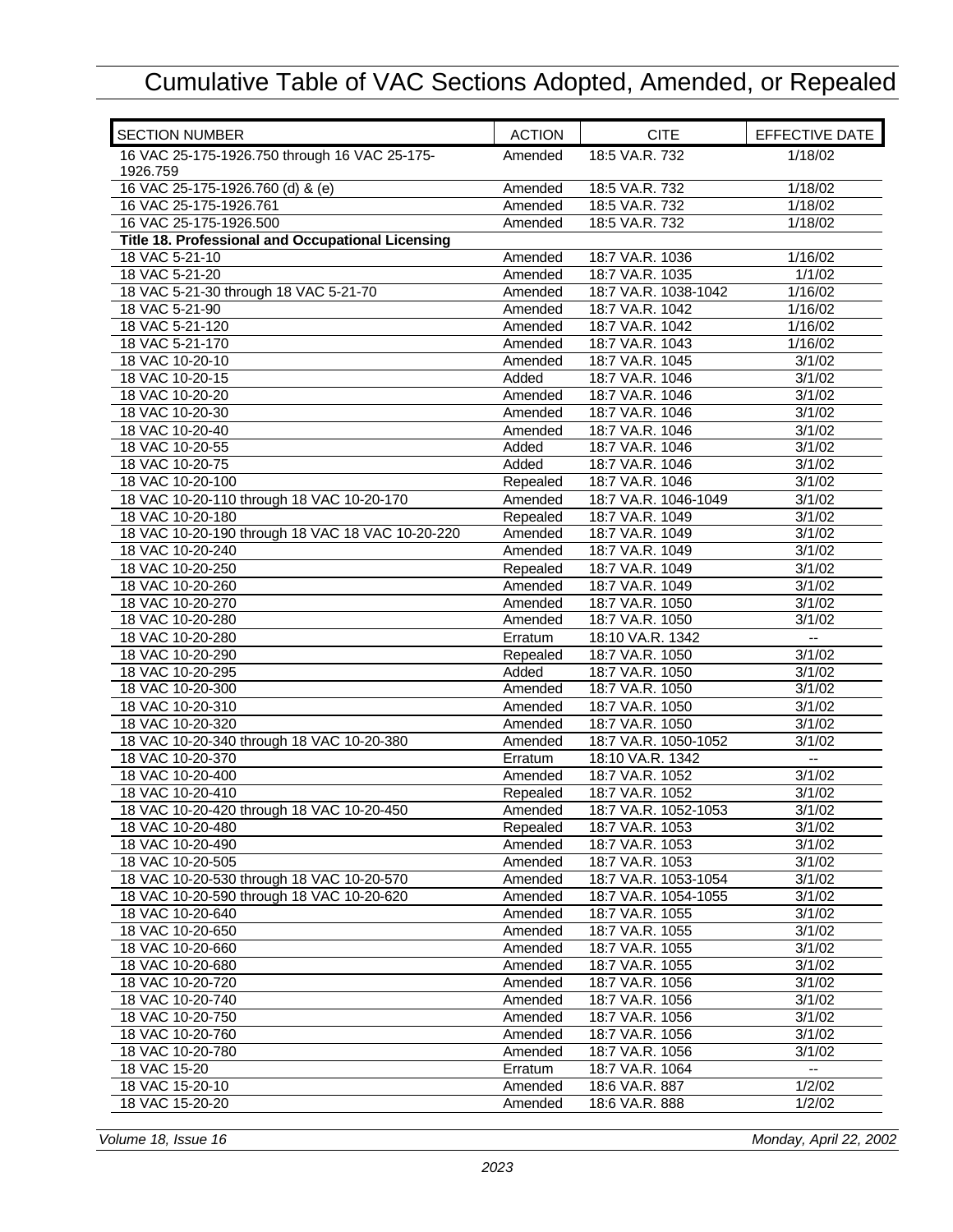| <b>SECTION NUMBER</b>                                                                | <b>ACTION</b> | <b>CITE</b>        | EFFECTIVE DATE   |
|--------------------------------------------------------------------------------------|---------------|--------------------|------------------|
| 18 VAC 15-20-21                                                                      | Added         | 18:6 VA.R. 890     | 1/2/02           |
| 18 VAC 15-20-30 through 18 VAC 15-20-90                                              | Amended       | 18:6 VA.R. 890-893 | 1/2/02           |
| 18 VAC 15-20-100                                                                     | Repealed      | 18:6 VA.R. 893     | 1/2/02           |
| 18 VAC 15-20-101                                                                     | Added         | 18:6 VA.R. 893     | 1/2/02           |
| 18 VAC 15-20-110                                                                     | Amended       | 18:6 VA.R. 893     | 1/2/02           |
| 18 VAC 15-20-120 through 18 VAC 15-20-140                                            | Repealed      | 18:6 VA.R. 893     | 1/2/02           |
| 18 VAC 15-20-150                                                                     | Amended       | 18:6 VA.R. 893     | 1/2/02           |
| 18 VAC 15-20-160 through 18 VAC 15-20-240                                            | Repealed      | 18:6 VA.R. 893     | 1/2/02           |
| 18 VAC 15-20-250                                                                     | Amended       | 18:6 VA.R. 893     | 1/2/02           |
| 18 VAC 15-20-251                                                                     | Added         | 18:6 VA.R. 893     | 1/2/02           |
| 18 VAC 15-20-260                                                                     | Repealed      | 18:6 VA.R. 893     | 1/2/02           |
| 18 VAC 15-20-270                                                                     | Amended       | 18:6 VA.R. 893     | 1/2/02           |
| 18 VAC 15-20-271                                                                     | Added         | 18:6 VA.R. 894     | 1/2/02           |
| 18 VAC 15-20-280                                                                     | Repealed      | 18:6 VA.R. 894     | 1/2/02           |
| 18 VAC 15-20-290                                                                     | Amended       | 18:6 VA.R. 894     | 1/2/02           |
| 18 VAC 15-20-291                                                                     | Added         | 18:6 VA.R. 894     | 1/2/02           |
| 18 VAC 15-20-300 through 18 VAC 15-20-320                                            | Repealed      | 18:6 VA.R. 894     | 1/2/02           |
| 18 VAC 15-20-330                                                                     | Amended       | 18:6 VA.R. 894     | 1/2/02           |
| 18 VAC 15-20-331                                                                     | Added         | 18:6 VA.R. 894     | 1/2/02           |
| 18 VAC 15-20-332                                                                     | Added         | 18:6 VA.R. 894     | 1/2/02           |
| 18 VAC 15-20-340 through 18 VAC 15-20-360                                            | Repealed      | 18:6 VA.R. 894     | 1/2/02           |
| 18 VAC 15-20-361                                                                     | Added         | 18:6 VA.R. 894     | 1/2/02           |
| 18 VAC 15-20-370 through 18 VAC 15-20-390                                            | Repealed      | 18:6 VA.R. 895     | 1/2/02           |
| 18 VAC 15-20-400 through 18 VAC 15-20-450                                            | Amended       | 18:6 VA.R. 895     | 1/2/02           |
| 18 VAC 15-20-451 through 18 VAC 15-20-455                                            | Added         | 18:6 VA.R. 895-896 | 1/2/02           |
| 18 VAC 15-20-455.1                                                                   | Added         | 18:6 VA.R. 896     | 1/2/02           |
| 18 VAC 15-20-456 through 18 VAC 15-20-459                                            | Added         | 18:6 VA.R. 896     | 1/2/02           |
| 18 VAC 15-20-459.1 through 18 VAC 15-20-459.15                                       | Added         | 18:6 VA.R. 896-897 | 1/2/02           |
| 18 VAC 15-20-460 through 18 VAC 15-20-500                                            | Amended       | 18:6 VA.R. 897-899 | 1/2/02           |
| 18 VAC 15-20-510                                                                     | Repealed      | 18:6 VA.R. 899     | 1/2/02           |
| 18 VAC 15-20-511                                                                     | Added         | 18:6 VA.R. 899     | 1/2/02           |
| 18 VAC 15-20-520 through 18 VAC 15-20-610                                            | Amended       | 18:6 VA.R. 899-900 | 1/2/02           |
| 18 VAC 15-20-620 through 18 VAC 15-20-690                                            | Repealed      | 18:6 VA.R. 900     | 1/2/02           |
| 18 VAC 15-20-700 through 18 VAC 15-20-880                                            | Amended       | 18:6 VA.R. 900-907 | 1/2/02           |
|                                                                                      | Repealed      | 18:6 VA.R. 908     | 1/2/02           |
| 18 VAC 15-20-890 through 18 VAC 15-20-960<br>18 VAC 25-21-10 through 18 VAC 25-21-70 | Amended       | 18:7 VA.R. 1058    | 2/1/02           |
| 18 VAC 25-21-90                                                                      |               | 18:7 VA.R. 1058    | 2/1/02           |
|                                                                                      | Amended       |                    |                  |
| 18 VAC 25-21-110                                                                     | Amended       | 18:7 VA.R. 1058    | 2/1/02           |
| 18 VAC 25-21-180<br>18 VAC 25-21-200                                                 | Amended       | 18:7 VA.R. 1058    | 2/1/02           |
|                                                                                      | Amended       | 18:7 VA.R. 1058    | 2/1/02           |
| 18 VAC 25-21-210                                                                     | Added         | 18:7 VA.R. 1058    | 2/1/02           |
| 18 VAC 25-21-220                                                                     | Added         | 18:7 VA.R. 1059    | 2/1/02           |
| 18 VAC 50-30-10                                                                      | Amended       | 17:26 VA.R. 3756   | 11/1/01          |
| 18 VAC 50-30-20                                                                      | Amended       | 17:26 VA.R. 3756   | 11/1/01          |
| 18 VAC 50-30-40                                                                      | Amended       | 17:26 VA.R. 3756   | 11/1/01          |
| 18 VAC 50-30-50                                                                      | Amended       | 17:26 VA.R. 3756   | 11/1/01          |
| 18 VAC 50-30-50                                                                      | Erratum       | 18:4 VA.R. 658     |                  |
| 18 VAC 50-30-90                                                                      | Amended       | 17:26 VA.R. 3756   | 11/1/01          |
| 18 VAC 50-30-90                                                                      | Erratum       | 18:4 VA.R. 658     | --               |
| 18 VAC 50-30-200                                                                     | Amended       | 17:26 VA.R. 3756   | 11/1/01          |
| 18 VAC 60-10-10 through 18 VAC 60-10-40                                              | Amended       | 17:24 VA.R. 3566   | 9/12/01          |
| 18 VAC 60-10-60                                                                      | Amended       | 17:24 VA.R. 3566   | 9/12/01          |
| 18 VAC 60-10-70                                                                      | Amended       | 17:24 VA.R. 3566   | 9/12/01          |
| 18 VAC 60-10-80                                                                      | Amended       | 17:24 VA.R. 3566   | 9/12/01          |
| 18 VAC 60-10-100                                                                     | Amended       | 17:24 VA.R. 3566   | 9/12/01          |
| 18 VAC 60-20-10 emer                                                                 | Amended       | 18:5 VA.R. 780     | 12/1/01-10/30/02 |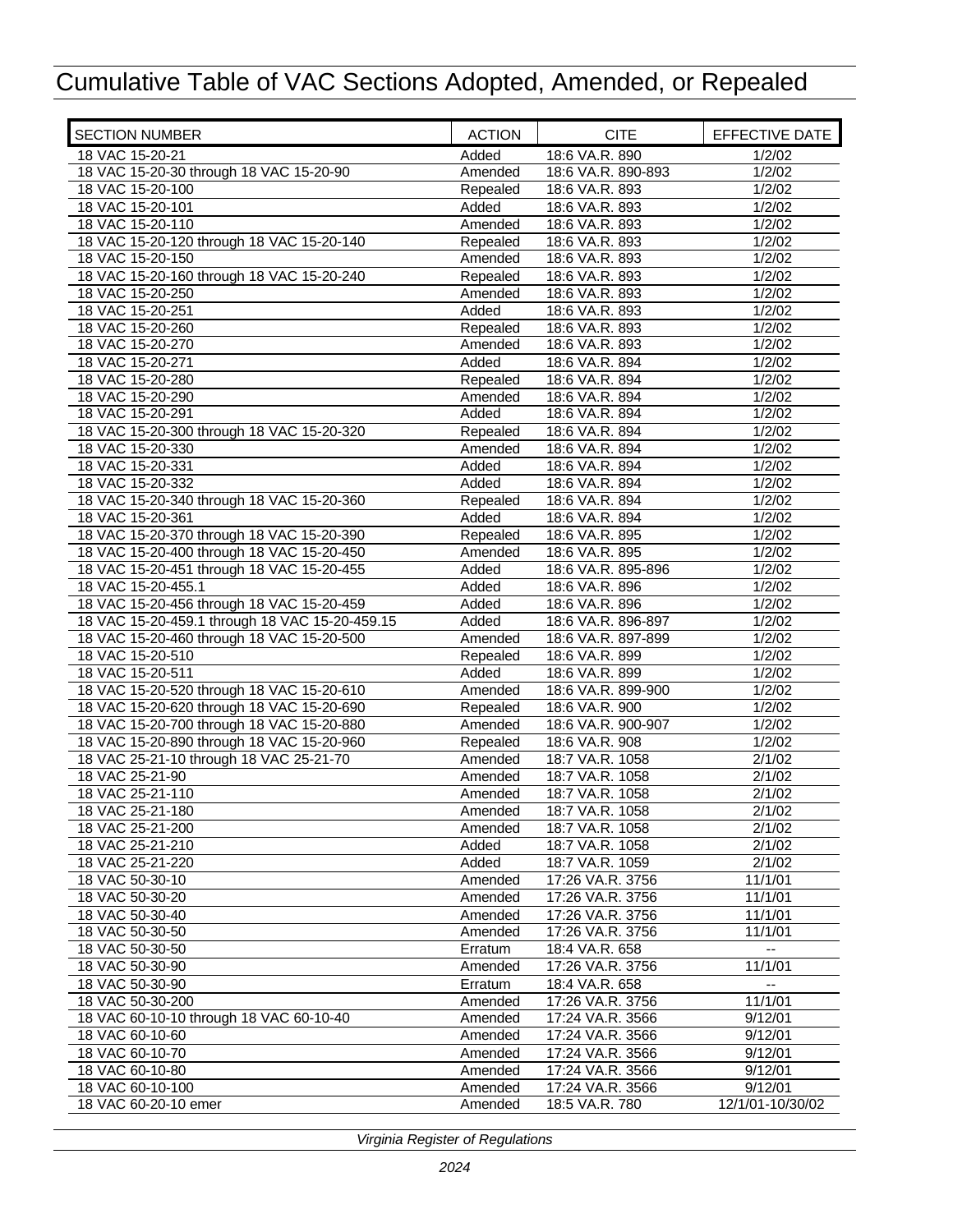| <b>SECTION NUMBER</b>                          | <b>ACTION</b> | <b>CITE</b>        | EFFECTIVE DATE   |
|------------------------------------------------|---------------|--------------------|------------------|
| 18 VAC 60-20-250 through 18 VAC 60-20-330 emer | Added         | 18:5 VA.R. 780-782 | 12/1/01-10/30/02 |
| 18 VAC 75-10-10                                | Amended       | 17:26 VA.R. 3756   | 10/10/01         |
| 18 VAC 75-10-20                                | Amended       | 17:26 VA.R. 3756   | 10/10/01         |
| 18 VAC 75-10-30                                | Amended       | 17:26 VA.R. 3756   | 10/10/01         |
| 18 VAC 75-10-40                                | Amended       | 17:26 VA.R. 3756   | 10/10/01         |
| 18 VAC 75-10-60                                | Amended       | 17:26 VA.R. 3756   | 10/10/01         |
| 18 VAC 75-10-70                                | Amended       | 17:26 VA.R. 3756   | 10/10/01         |
| 18 VAC 75-10-80                                | Amended       | 17:26 VA.R. 3756   | 10/10/01         |
| 18 VAC 75-10-100                               | Amended       | 17:26 VA.R. 3756   | 10/10/01         |
| 18 VAC 85-20-131                               | Amended       | 18:4 VA.R. 607     | 12/5/01          |
| 18 VAC 85-110-100                              | Amended       | 18:4 VA.R. 607     | 12/5/01          |
| 18 VAC 90-20-36                                | Added         | 18:7 VA.R. 1059    | 1/16/02          |
| 18 VAC 90-30-20                                | Amended       | 18:15 VA.R. 1970   | 5/8/02           |
| 18 VAC 90-30-100                               | Amended       | 18:15 VA.R. 1970   | 5/8/02           |
| 18 VAC 90-30-105                               | Added         | 18:15 VA.R. 1970   | 5/8/02           |
| 18 VAC 90-30-220                               | Amended       | 18:15 VA.R. 1970   | 5/8/02           |
| 18 VAC 90-40-20                                | Amended       | 18:15 VA.R. 1977   | 5/8/02           |
| 18 VAC 90-40-50                                | Amended       | 18:15 VA.R. 1977   | 5/8/02           |
| 18 VAC 90-40-55                                | Added         | 18:15 VA.R. 1977   | 5/8/02           |
| 18 VAC 90-40-60                                | Amended       | 18:15 VA.R. 1977   | 5/8/02           |
| 18 VAC 90-40-130                               | Amended       | 18:15 VA.R. 1977   | 5/8/02           |
| 18 VAC 95-10-10 through 18 VAC 95-10-40        | Amended       | 17:24 VA.R. 3566   | 9/12/01          |
| 18 VAC 95-10-60                                | Amended       | 17:24 VA.R. 3566   | 9/12/01          |
| 18 VAC 95-10-70                                | Amended       | 17:24 VA.R. 3566   | 9/12/01          |
| 18 VAC 95-10-80                                | Amended       | 17:24 VA.R. 3566   | 9/12/01          |
| 18 VAC 95-10-100                               | Amended       | 17:24 VA.R. 3566   | 9/12/01          |
| 18 VAC 105-10-10 through 18 VAC 105-10-40      | Amended       | 17:24 VA.R. 3566   | 9/12/01          |
| 18 VAC 105-10-60                               | Amended       | 17:24 VA.R. 3566   | 9/12/01          |
| 18 VAC 105-10-70                               | Amended       | 17:24 VA.R. 3566   | 9/12/01          |
| 18 VAC 105-10-80                               | Amended       | 17:24 VA.R. 3566   | 9/12/01          |
| 18 VAC 105-10-100                              | Amended       | 17:24 VA.R. 3566   | 9/12/01          |
| 18 VAC 110-20-20                               | Amended       | 18:12 VA.R. 1693   | 3/27/02          |
| 18 VAC 110-20-270                              | Amended       | 18:12 VA.R. 1693   | 3/27/02          |
| 18 VAC 110-20-280                              | Amended       | 18:12 VA.R. 1693   | 3/27/02          |
| 18 VAC 110-20-285                              | Amended       | 18:12 VA.R. 1694   | 3/27/02          |
| 18 VAC 110-20-430                              | Amended       | 18:12 VA.R. 1694   | 3/27/02          |
| 18 VAC 112-10-10 through 18 VAC 112-10-120     | Added         | 18:5 VA.R. 733     | 12/19/01         |
| 18 VAC 112-20-10                               | Amended       | 17:25 VA.R. 3657   | 9/12/01          |
| 18 VAC 112-20-10 emer                          | Amended       | 18:3 VA.R. 429     | 11/1/01-10/31/02 |
| 18 VAC 112-20-90                               | Amended       | 17:25 VA.R. 3658   | 9/12/01          |
| 18 VAC 112-20-130 emer                         | Amended       | 18:3 VA.R. 430     | 11/1/01-10/31/02 |
| 18 VAC 112-20-131 emer                         | Added         | 18:3 VA.R. 430     | 11/1/01-10/31/02 |
| 18 VAC 112-20-135 emer                         | Amended       | 18:3 VA.R. 431     | 11/1/01-10/31/02 |
| 18 VAC 112-20-135                              | Amended       | 18:8 VA.R. 1121    | 1/30/02          |
| 18 VAC 112-20-136 emer                         | Added         | 18:3 VA.R. 431     | 11/1/01-10/31/02 |
| 18 VAC 112-20-140 emer                         | Amended       | 18:3 VA.R. 431     | 11/1/01-10/31/02 |
| 18 VAC 112-20-150                              | Amended       | 18:8 VA.R. 1121    | 1/30/02          |
| 18 VAC 112-20-151                              | Added         | 18:8 VA.R. 1121    | 1/30/02          |
| 18 VAC 115-10-10                               | Amended       | 18:1 VA.R. 32      | 10/24/01         |
| 18 VAC 115-10-20                               | Amended       | 18:1 VA.R. 32      | 10/24/01         |
| 18 VAC 115-10-30                               | Amended       | 18:1 VA.R. 32      | 10/24/01         |
| 18 VAC 115-10-40                               | Amended       | 18:1 VA.R. 32      | 10/24/01         |
| 18 VAC 115-10-60                               | Amended       | 18:1 VA.R. 32      | 10/24/01         |
| 18 VAC 115-10-70                               | Amended       | 18:1 VA.R. 32      | 10/24/01         |
| 18 VAC 115-10-80                               | Amended       | 18:1 VA.R. 32      | 10/24/01         |
| 18 VAC 115-10-100                              | Amended       | 18:1 VA.R. 32      | 10/24/01         |

*Volume 18, Issue 16 Monday, April 22, 2002*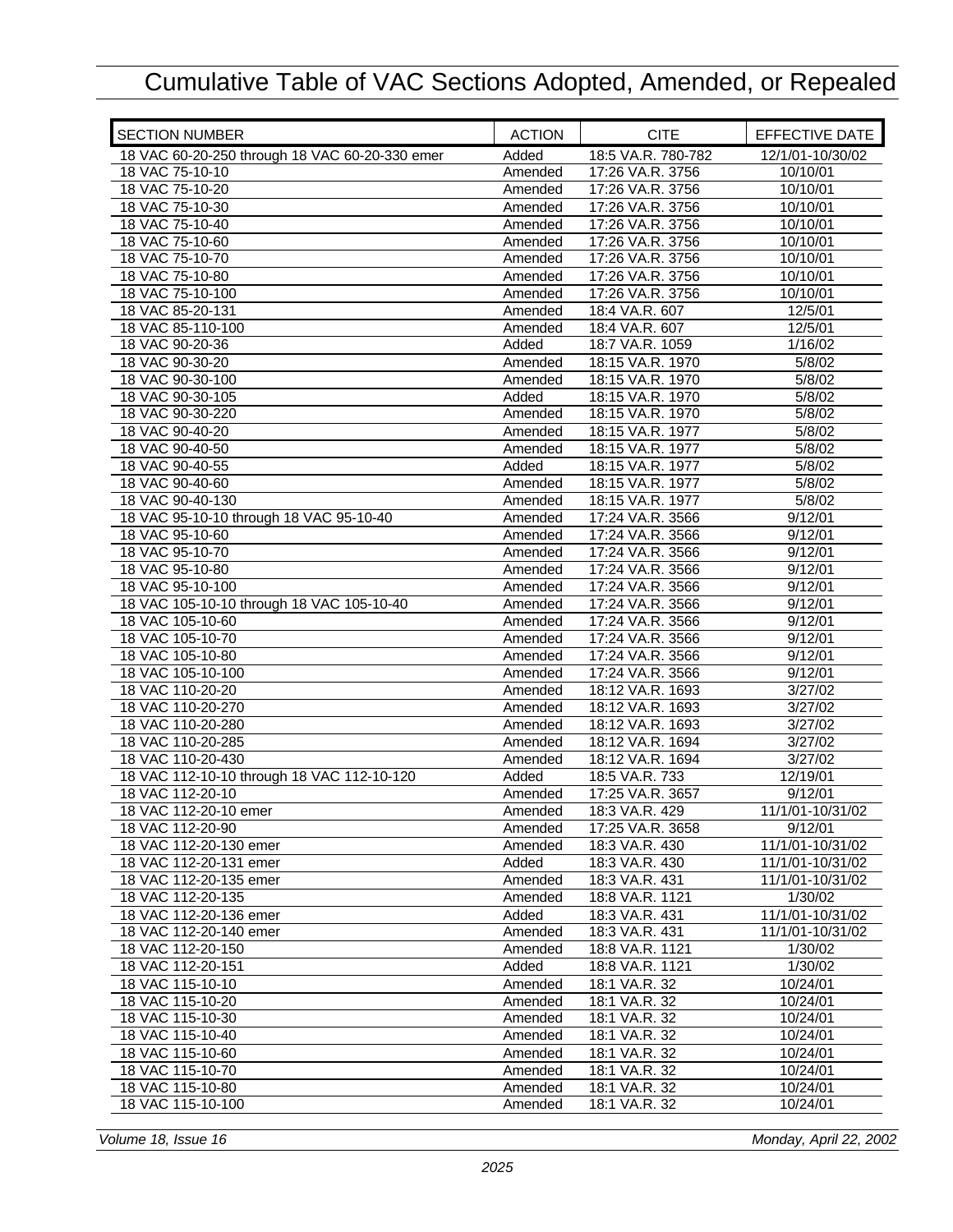| <b>SECTION NUMBER</b>                             | <b>ACTION</b> | <b>CITE</b>           | EFFECTIVE DATE               |
|---------------------------------------------------|---------------|-----------------------|------------------------------|
| 18 VAC 125-10-10                                  | Amended       | 18:12 VA.R. 1694      | 3/27/02                      |
| 18 VAC 125-10-20                                  | Amended       | 18:12 VA.R. 1694      | 3/27/02                      |
| 18 VAC 125-10-30                                  | Amended       | 18:12 VA.R. 1695      | 3/27/02                      |
| 18 VAC 125-10-40                                  | Amended       | 18:12 VA.R. 1695      | 3/27/02                      |
| 18 VAC 125-10-60                                  | Amended       | 18:12 VA.R. 1695      | 3/27/02                      |
| 18 VAC 125-10-70                                  | Amended       | 18:12 VA.R. 1695      | $\frac{1}{3}{\frac{27}{02}}$ |
| 18 VAC 125-10-80                                  | Amended       | 18:12 VA.R. 1695      | 3/27/02                      |
| 18 VAC 125-10-100                                 | Amended       | 18:12 VA.R. 1695      | 3/27/02                      |
| 18 VAC 125-30 (Forms)                             | Amended       | 18:15 VA.R. 1985      | --                           |
| 18 VAC 125-30-10 through 18 VAC 125-30-50         | Amended       | 18:13 VA.R. 1753-1754 | 4/10/02                      |
| 18 VAC 125-30-60                                  | Repealed      | 18:13 VA.R. 1754      | 4/10/02                      |
| 18 VAC 125-30-80                                  | Amended       | 18:13 VA.R. 1755      | 4/10/02                      |
| 18 VAC 125-30-90                                  | Amended       | 18:13 VA.R. 1755      | 4/10/02                      |
| 18 VAC 145-20-10                                  | Amended       | 18:7 VA.R. 1059       | 1/16/02                      |
| 18 VAC 145-20-20 through 18 VAC 145-20-50         | Repealed      | 18:7 VA.R. 1059       | 1/16/02                      |
| 18 VAC 145-20-70                                  | Amended       | 18:7 VA.R. 1059       | 1/16/02                      |
| 18 VAC 145-20-80                                  | Repealed      | 18:7 VA.R. 1059       | 1/16/02                      |
| 18 VAC 145-20-90                                  | Amended       | 18:7 VA.R. 1059       | 1/16/02                      |
| 18 VAC 145-20-91                                  | Added         | 18:7 VA.R. 1060       | 1/16/02                      |
| 18 VAC 145-20-100                                 | Amended       | 18:7 VA.R. 1060       | 1/16/02                      |
| 18 VAC 145-20-110                                 | Repealed      | 18:7 VA.R. 1060       | 1/16/02                      |
| 18 VAC 145-20-111                                 | Added         | 18:7 VA.R. 1060       | 1/16/02                      |
| 18 VAC 145-20-120                                 | Amended       | 18:7 VA.R. 1060       | 1/16/02                      |
| 18 VAC 145-20-130                                 | Amended       | 18:7 VA.R. 1060       | 1/16/02                      |
| 18 VAC 145-20-140                                 | Amended       | 18:7 VA.R. 1060       | 1/16/02                      |
| 18 VAC 145-20-150                                 | Repealed      | 18:7 VA.R. 1060       | 1/16/02                      |
| 18 VAC 145-20-151                                 | Added         | 18:7 VA.R. 1060       | 1/16/02                      |
| 18 VAC 145-20-160                                 | Amended       | 18:7 VA.R. 1060       | 1/16/02                      |
| 18 VAC 145-20-170                                 | Amended       | 18:7 VA.R. 1060       | 1/16/02                      |
| 18 VAC 150-10-10 through 18 VAC 150-10-40         | Amended       | 17:24 VA.R. 3567      | 9/12/01                      |
| 18 VAC 150-10-60                                  | Amended       | 17:24 VA.R. 3567      | 9/12/01                      |
| 18 VAC 150-10-70                                  | Amended       | 17:24 VA.R. 3567      | 9/12/01                      |
| 18 VAC 150-10-80                                  | Amended       | 17:24 VA.R. 3567      | 9/12/01                      |
| 18 VAC 150-10-100                                 | Amended       | 17:24 VA.R. 3567      | 9/12/01                      |
| Title 20. Public Utilities and Telecommunications |               |                       |                              |
| 20 VAC 5-302-10                                   | Amended       | 18:9 VA.R. 1222       | 12/14/01                     |
| 20 VAC 5-302-20                                   | Amended       | 18:9 VA.R. 1222       | 12/14/01                     |
| 20 VAC 5-302-30                                   | Repealed      | 18:9 VA.R. 1225       | 12/14/01                     |
| 20 VAC 5-302-40                                   | Added         | 18:9 VA.R. 1226       | 12/14/01                     |
| 20 VAC 5-312-10 through 20 VAC 5-312-110          | Added         | 17:22 VA.R. 3351-3364 | 8/1/01                       |
| 20 VAC 5-312-10                                   | Amended       | 18:4 VA.R. 613        | 10/10/01                     |
| 20 VAC 5-312-10                                   | Erratum       | 18:7 VA.R. 1064       |                              |
| 20 VAC 5-312-70                                   | Amended       | 18:4 VA.R. 614        | 10/10/01                     |
| 20 VAC 5-312-70                                   | Erratum       | 18:7 VA.R. 1064       |                              |
| 20 VAC 5-312-80                                   | Amended       | 18:4 VA.R. 615        | 10/10/01                     |
| 20 VAC 5-312-80                                   | Erratum       | 18:7 VA.R. 1064       |                              |
| 20 VAC 5-325-10 through 20 VAC 5-325-110          | Added         | 17:23 VA.R. 3464-3466 | 7/1/01                       |
| 20 VAC 5-400-10 through 20 VAC 5-400-60           | Repealed      | 18:4 VA.R. 619-628    | 10/17/01                     |
| 20 VAC 5-400-90                                   | Repealed      | 18:9 VA.R. 1228       | 12/14/01                     |
| 20 VAC 5-400-100 through 20 VAC 5-400-170         | Repealed      | 18:4 VA.R. 629        | 10/17/01                     |
| 20 VAC 5-400-190                                  | Repealed      | 18:4 VA.R. 630        | 10/17/01                     |
| 20 VAC 5-400-200                                  | Repealed      | 18:4 VA.R. 632        | 10/17/01                     |
| 20 VAC 5-401-10 through 20 VAC 5-401-50           | Added         | 18:4 VA.R. 619-620    | 10/17/01                     |
| 20 VAC 5-403-10 through 20 VAC 5-403-70           | Added         | 18:4 VA.R. 621-627    | 10/17/01                     |
| 20 VAC 5-405-10 through 20 VAC 5-405-130          | Added         | 18:5 VA.R. 735-736    | 10/23/01                     |
| 20 VAC 5-407-10 through 20 VAC 5-407-70           | Added         | 18:9 VA.R. 1228-1230  | 12/14/01                     |
|                                                   |               |                       |                              |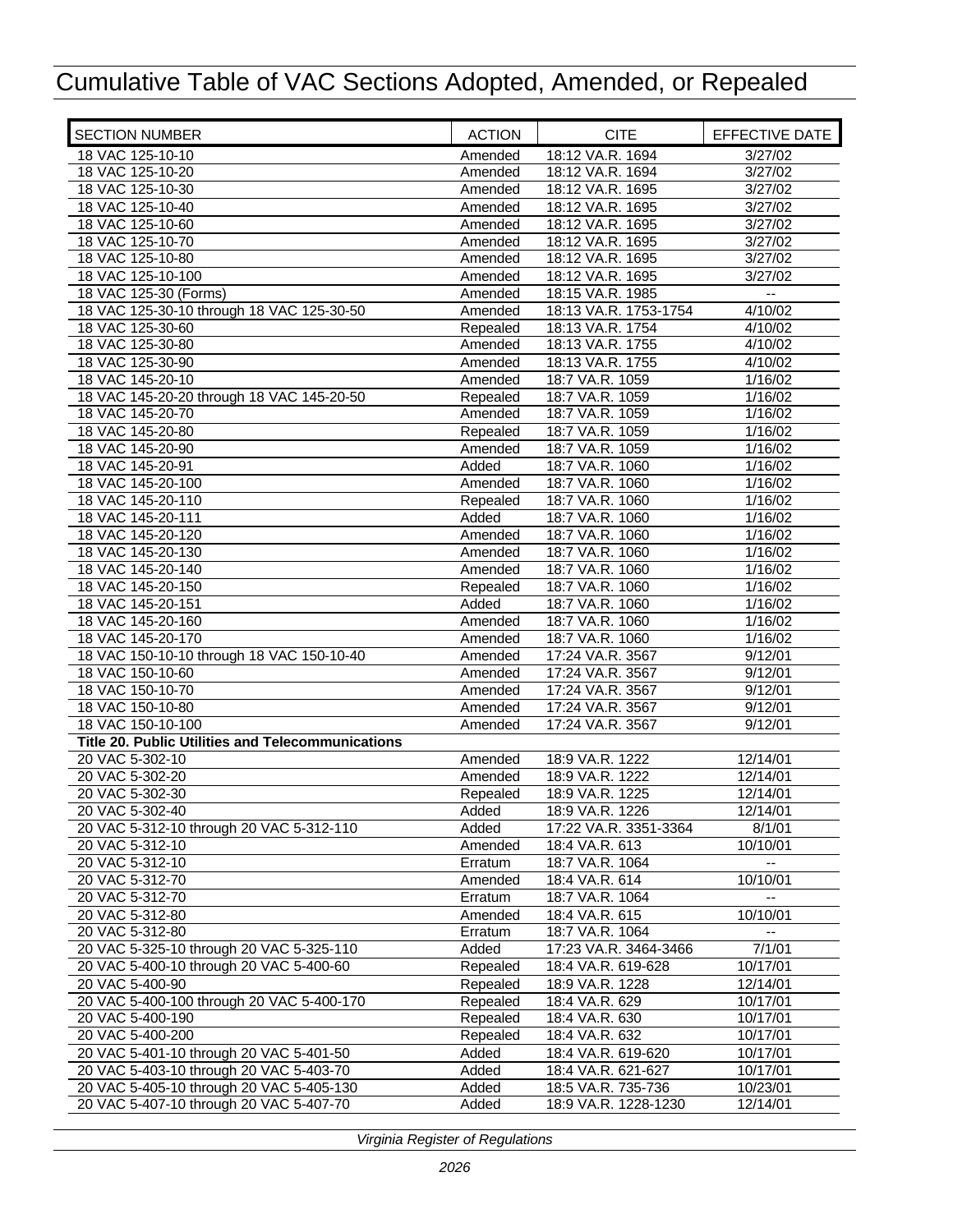| <b>SECTION NUMBER</b>                          | <b>ACTION</b> | <b>CITE</b>           | EFFECTIVE DATE  |
|------------------------------------------------|---------------|-----------------------|-----------------|
| 20 VAC 5-409-10 through 20 VAC 5-409-70        | Added         | 18:4 VA.R. 627-628    | 10/17/01        |
| 20 VAC 5-411-10 through 20 VAC 5-411-90        | Added         | 18:4 VA.R. 628-629    | 10/17/01        |
| 20 VAC 5-413-10 through 20 VAC 5-413-40        | Added         | 18:4 VA.R. 629        | 10/17/01        |
| 20 VAC 5-415-10                                | Added         | 18:4 VA.R. 629        | 10/17/01        |
| 20 VAC 5-415-20                                | Added         | 18:4 VA.R. 629        | 10/17/01        |
| 20 VAC 5-419-10 through 20 VAC 5-419-40        | Added         | 18:4 VA.R. 630-632    | 10/17/01        |
| 20 VAC 5-421-10                                | Added         | 18:4 VA.R. 632        | 10/17/01        |
| 20 VAC 5-421-20                                | Added         | 18:4 VA.R. 632        | 10/17/01        |
| 20 VAC 5-423-10 through 20 VAC 5-423-90        | Added         | 18:14 VA.R. 1899-1902 | 3/6/02          |
| <b>Title 22. Social Services</b>               |               |                       |                 |
| 22 VAC 15-10-10                                | Amended       | 18:14 VA.R. 1902      | 5/1/02          |
| 22 VAC 15-10-30                                | Amended       | 18:14 VA.R. 1902      | 5/1/02          |
| 22 VAC 15-10-40                                | Amended       | 18:14 VA.R. 1902      | 5/1/02          |
| 22 VAC 15-10-50                                | Amended       | 18:14 VA.R. 1902      | 5/1/02          |
| 22 VAC 15-10-60                                | Amended       | 18:14 VA.R. 1902      | 5/1/02          |
| 22 VAC 15-10-70                                | Amended       | 18:14 VA.R. 1902      | 5/1/02          |
| 22 VAC 20-30-10 through 22 VAC 20-30-60        | Amended       | 17:23 VA.R. 3466-3468 | $\star$         |
| 22 VAC 20-30-70                                | Repealed      | 17:23 VA.R. 3468      | $\star$         |
| 22 VAC 20-30-80 through 22 VAC 20-30-140       | Amended       | 17:23 VA.R. 3468-3469 | $\star$         |
| 22 VAC 20-30-150                               | Added         | 17:23 VA.R. 3469      |                 |
| 22 VAC 40-41-10                                | Amended       | 18:12 VA.R. 1696      | 4/1/02          |
| 22 VAC 40-41-20                                | Amended       | 18:12 VA.R. 1696      | 4/1/02          |
| 22 VAC 40-41-40                                | Amended       | 18:12 VA.R. 1696      | 4/1/02          |
| 22 VAC 40-41-50                                | Amended       | 18:12 VA.R. 1696      | 4/1/02          |
| 22 VAC 40-41-55                                | Added         | 18:12 VA.R. 1696      | 4/1/02          |
| 22 VAC 40-71-10 emer                           | Amended       | 17:24 VA.R. 3568      | 10/9/01-10/8/02 |
| 22 VAC 40-71-20 emer                           | Amended       | 17:24 VA.R. 3571      | 10/9/01-10/8/02 |
| 22 VAC 40-71-30 emer                           | Amended       | 17:24 VA.R. 3572      | 10/9/01-10/8/02 |
| 22 VAC 40-71-50 emer                           | Amended       | 17:24 VA.R. 3572      | 10/9/01-10/8/02 |
| 22 VAC 40-71-60 emer                           | Amended       | 17:24 VA.R. 3572      | 10/9/01-10/8/02 |
| 22 VAC 40-71-80 emer                           | Amended       | 17:24 VA.R. 3573      | 10/9/01-10/8/02 |
| 22 VAC 40-71-90 emer                           | Amended       | 17:24 VA.R. 3573      | 10/9/01-10/8/02 |
| 22 VAC 40-71-110 emer                          | Amended       | 17:24 VA.R. 3573      | 10/9/01-10/8/02 |
| 22 VAC 40-71-130 emer                          | Amended       | 17:24 VA.R. 3574      | 10/9/01-10/8/02 |
| 22 VAC 40-71-150 through 22 VAC 40-71-180 emer | Amended       | 17:24 VA.R. 3574-3579 | 10/9/01-10/8/02 |
| 22 VAC 40-71-210 emer                          | Amended       | 17:24 VA.R. 3579      | 10/9/01-10/8/02 |
| 22 VAC 40-71-270 emer                          | Amended       | 17:24 VA.R. 3579      | 10/9/01-10/8/02 |
| 22 VAC 40-71-275 emer                          | Added         | 17:24 VA.R. 3580      | 10/9/01-10/8/02 |
| 22 VAC 40-71-280 emer                          | Amended       | 17:24 VA.R. 3580      | 10/9/01-10/8/02 |
| 22 VAC 40-71-290 emer                          | Amended       | 17:24 VA.R. 3580      | 10/9/01-10/8/02 |
| 22 VAC 40-71-310 emer                          | Amended       | 17:24 VA.R. 3580      | 10/9/01-10/8/02 |
| 22 VAC 40-71-330 emer                          | Amended       | 17:24 VA.R. 3580      | 10/9/01-10/8/02 |
| 22 VAC 40-71-360 emer                          | Amended       | 17:24 VA.R. 3580      | 10/9/01-10/8/02 |
| 22 VAC 40-71-410 emer                          | Amended       | 17:24 VA.R. 3580      | 10/9/01-10/8/02 |
| 22 VAC 40-71-440 emer                          | Amended       | 17:24 VA.R. 3580      | 10/9/01-10/8/02 |
| 22 VAC 40-71-450 emer                          | Amended       | 17:24 VA.R. 3580      | 10/9/01-10/8/02 |
| 22 VAC 40-71-460 emer                          | Amended       | 17:24 VA.R. 3581      | 10/9/01-10/8/02 |
| 22 VAC 40-71-480 emer                          | Amended       | 17:24 VA.R. 3581      | 10/9/01-10/8/02 |
| 22 VAC 40-71-490 emer                          | Amended       | 17:24 VA.R. 3581      | 10/9/01-10/8/02 |
| 22 VAC 40-71-530 through 22 VAC 40-71-600 emer | Amended       | 17:24 VA.R. 3582-3584 | 10/9/01-10/8/02 |
| 22 VAC 40-71-630 through 22 VAC 40-71-700 emer | Amended       | 17:24 VA.R. 3584-3589 | 10/9/01-10/8/02 |
| 22 VAC 40-560                                  | Repealed      | 18:5 VA.R. 736        | 12/19/01        |
| 22 VAC 40-690 (Forms)                          | Amended       | 18:7 VA.R. 1061       | ۰.              |
|                                                |               |                       |                 |

<sup>\*</sup> Effective date suspended in 18:1 VA.R. 32.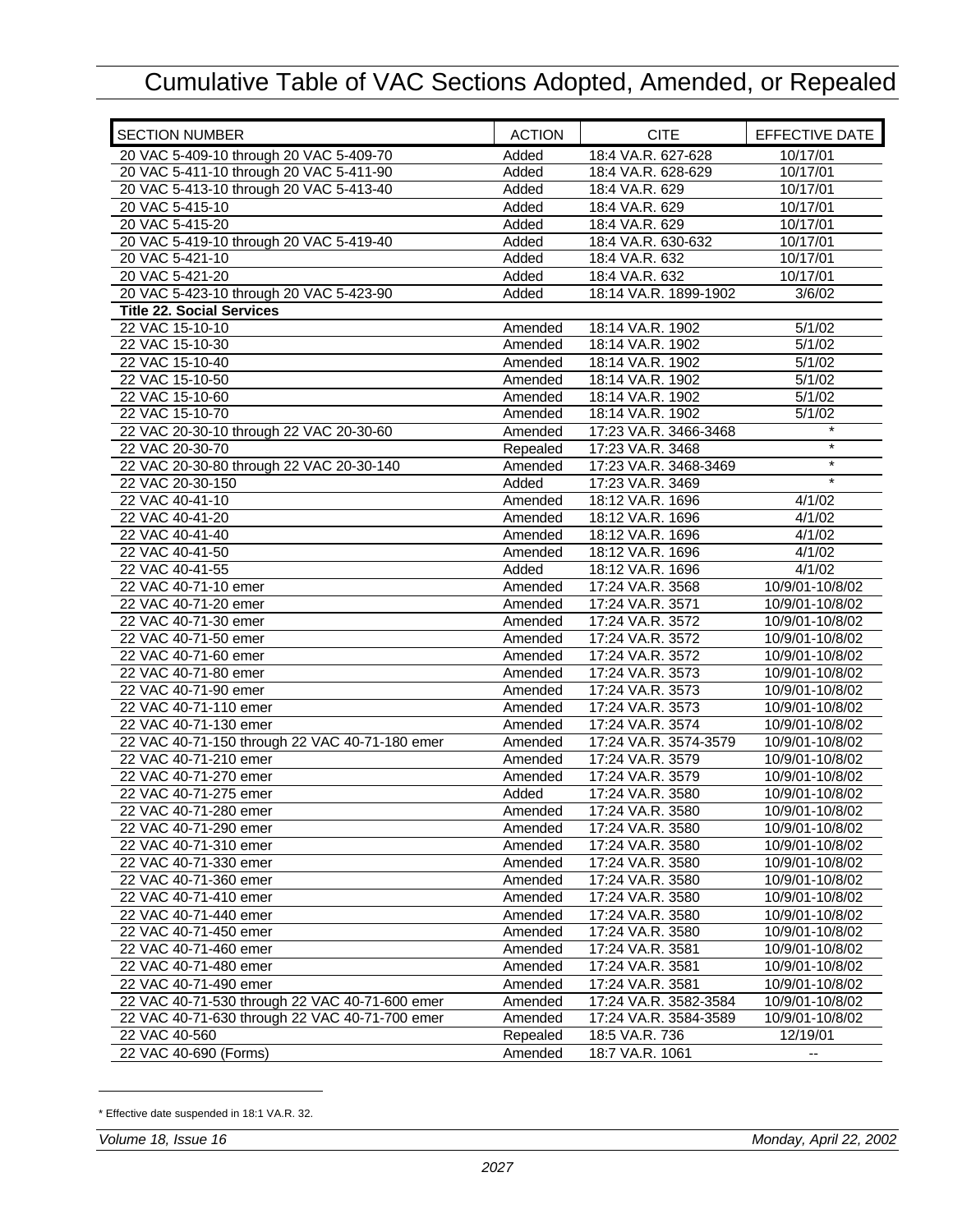| <b>SECTION NUMBER</b>                              | <b>ACTION</b> | <b>CITE</b>           | EFFECTIVE DATE   |
|----------------------------------------------------|---------------|-----------------------|------------------|
| 22 VAC 40-705-10 emer                              | Amended       | 18:5 VA.R. 784        | 1/1/02-12/31/02  |
| 22 VAC 40-705-40 through 22 VAC 40-705-90 emer     | Amended       | 18:5 VA.R. 786-790    | 1/1/02-12/31/02  |
| 22 VAC 40-705-110 through 22 VAC 40-705-160 emer   | Amended       | 18:5 VA.R. 790-794    | 1/1/02-12/31/02  |
| 22 VAC 40-705-180 emer                             | Amended       | 18:5 VA.R. 794        | 1/1/02-12/31/02  |
| 22 VAC 40-705-190 emer                             | Amended       | 18:5 VA.R. 794        | 1/1/02-12/31/02  |
| 22 VAC 40-730-10                                   | Erratum       | 17:25 VA.R. 3679      |                  |
| 22 VAC 40-790                                      | Repealed      | 18:5 VA.R. 736        | 12/19/01         |
| 22 VAC 40-880-10                                   | Amended       | 18:14 VA.R. 1903      | 4/24/02          |
| 22 VAC 40-880-30                                   | Amended       | 18:14 VA.R. 1903      | 4/24/02          |
| 22 VAC 40-880-60                                   | Amended       | 18:14 VA.R. 1903      | 4/24/02          |
| 22 VAC 40-880-80                                   | Amended       | 18:14 VA.R. 1903      | 4/24/02          |
| 22 VAC 40-880-110                                  | Amended       | 18:14 VA.R. 1903      | 4/24/02          |
| 22 VAC 40-880-120                                  | Amended       | 18:14 VA.R. 1903      | 4/24/02          |
| 22 VAC 40-880-130                                  | Amended       | 18:14 VA.R. 1903      | 4/24/02          |
| 22 VAC 40-880-170                                  | Amended       | 18:14 VA.R. 1903      | 4/24/02          |
| 22 VAC 40-880-190                                  | Amended       | 18:14 VA.R. 1903      | 4/24/02          |
| 22 VAC 40-880-200 through 22 VAC 40-880-300        | Amended       | 18:14 VA.R. 1903      | 4/24/02          |
| 22 VAC 40-880-320                                  | Amended       | 18:14 VA.R. 1903      | 4/24/02          |
| 22 VAC 40-880-330                                  | Amended       | 18:14 VA.R. 1903      | 4/24/02          |
| 22 VAC 40-880-340                                  | Amended       | 18:14 VA.R. 1903      | $\sqrt{4}/24/02$ |
| 22 VAC 40-880-360                                  | Amended       | 18:14 VA.R. 1903      | 4/24/02          |
| 22 VAC 40-880-380                                  | Amended       | 18:14 VA.R. 1903      | 4/24/02          |
| 22 VAC 40-880-385                                  | Added         | 18:14 VA.R. 1903      | $\sqrt{4}/24/02$ |
| 22 VAC 40-880-410                                  | Amended       | 18:14 VA.R. 1903      | 4/24/02          |
| 22 VAC 40-880-430                                  | Amended       | 18:14 VA.R. 1903      | 4/24/02          |
| 22 VAC 40-880-440                                  | Amended       | 18:14 VA.R. 1903      | 4/24/02          |
| 22 VAC 40-880-480 through 22 VAC 40-880-520        | Amended       | 18:14 VA.R. 1903      | 4/24/02          |
| 22 VAC 40-880-550                                  | Amended       | 18:14 VA.R. 1903      | 4/24/02          |
| 22 VAC 40-880-560                                  | Amended       | 18:14 VA.R. 1903      | 4/24/02          |
| 22 VAC 40-880-650                                  | Amended       | 18:14 VA.R. 1903      | 4/24/02          |
| 22 VAC 40-880-670                                  | Amended       | 18:14 VA.R. 1903      | 4/24/02          |
| 22 VAC 40-880-680                                  | Amended       | 18:14 VA.R. 1903      | 4/24/02          |
| 22 VAC 40-880-700                                  | Amended       | 18:14 VA.R. 1903      | 4/24/02          |
| 22 VAC 40-880-720                                  | Added         | 18:14 VA.R. 1903      | 4/24/02          |
| 22 VAC 45-60                                       | Repealed      | 18:11 VA.R. 1422      | 3/13/02          |
| 22 VAC 45-70-10 through 22 VAC 45-70-40            | Amended       | 18:11 VA.R. 1423-1424 | 3/13/02          |
| 22 VAC 45-70-50                                    | Repealed      | 18:11 VA.R. 1424      | 3/13/02          |
| 22 VAC 45-70-60 through 22 VAC 45-70-80            | Amended       | 18:11 VA.R. 1424-1425 | 3/13/02          |
| 22 VAC 45-90                                       | Repealed      | 18:11 VA.R. 1425      | 3/13/02          |
| 22 VAC 45-110-10 through 22 VAC 45-110-50          | Amended       | 18:11 VA.R. 1425-1426 | 3/13/02          |
| 22 VAC 45-110-60                                   | Repealed      | 18:11 VA.R. 1426      | 3/13/02          |
| <b>Title 23. Taxation</b>                          |               |                       |                  |
| 23 VAC 10-110-225 through 23 VAC 10-110-229        | Added         | 18:11 VA.R. 1426-1430 | 3/13/02          |
| <b>Title 24. Transportation and Motor Vehicles</b> |               |                       |                  |
| 24 VAC 20-70-30 emer                               | Amended       | 18:3 VA.R. 433        | 9/21/01-9/20/02  |
| 24 VAC 30-40                                       | Repealed      | 18:3 VA.R. 416        | 11/21/01         |
| 24 VAC 30-41-10 through 24 VAC 30-41-760           | Added         | 18:3 VA.R. 416-427    | 11/21/01         |
| 24 VAC 30-71-160                                   | Amended       | 18:5 VA.R. 737        | 12/19/01         |
| 24 VAC 30-260-10 et seq.                           | Repealed      | 17:25 VA.R. 3658      | 7/26/01          |
| 24 VAC 30-370-10 et seq.                           | Repealed      | 17:24 VA.R. 3567      | 9/12/01          |
| 24 VAC 30-520-10                                   | Amended       | 17:25 VA.R. 3658      | 7/26/01          |
| 24 VAC 30-520-20                                   | Amended       | 17:25 VA.R. 3658      | 7/26/01          |
| 24 VAC 30-540-10                                   | Added         | 17:23 VA.R. 3472      | 6/29/01          |
| 24 VAC 30-540-20                                   | Added         | 17:23 VA.R. 3472      | 6/29/01          |
| 24 VAC 30-540-30                                   | Added         | 17:23 VA.R. 3472      | 6/29/01          |
| 24 VAC 30-540-40                                   | Added         | 17:23 VA.R. 3472      | 6/29/01          |
|                                                    |               |                       |                  |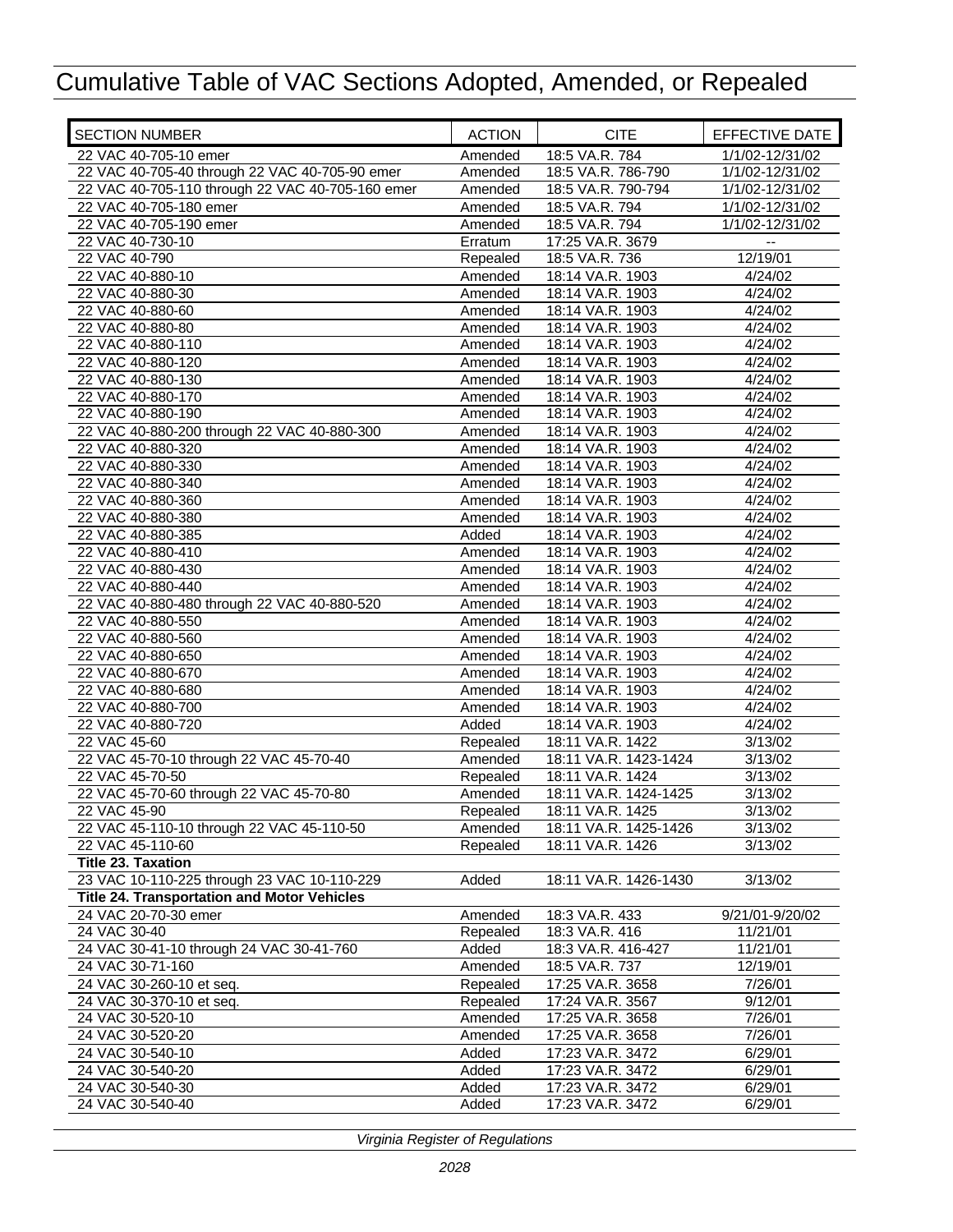## <span id="page-16-0"></span>**NOTICES OF INTENDED REGULATORY ACTION**

**Symbol Key**

† Indicates entries since last publication of the *Virginia Register*

## **TITLE 12. HEALTH**

## **STATE BOARD OF HEALTH**

## **† Notice of Intended Regulatory Action**

Notice is hereby given in accordance with § 2.2-4007 of the Code of Virginia that the State Board of Health intends to consider repealing regulations entitled: **12 VAC 5-480. Radiation Protection Regulations,** and promulgating regulations entitled: **12 VAC 5-481. Radiation Protection Regulations.** The purpose of the proposed action is to repeal the current regulation concurrently with the promulgation of a new regulation (12 VAC 5-481). The current regulation was revised in 1987 and is seriously outdated and inconsistent with federal regulations and other national standards. The regulations will include adoption of the Suggested State Regulations for Control of Radiation published by the Conference of Radiation Control Program Directors, Inc., and adoption of the changes made in 1992 to the federal radiation protection standards, Part 10 CFR 20. In addition, the agency will implement legislation enacted in the 1999 and 2000 sessions of the General Assembly regarding civil penalties for violations of radioactive materials licenses and inspections of mammography machines.

The agency does not intend to hold a public hearing on the proposed regulations after publication in the Virginia Register.

Statutory Authority: §§ 32.1-12 and 32.1-229 of the Code of Virginia.

Public comments may be submitted until May 24, 2002.

**Contact:** Leslie P. Foldesi, Director, Radiological Health, Department of Health, 1500 E. Main St., Room 240, Richmond, VA 23219, telephone (804) 371-4029, FAX (804) 786-6979, toll-free 1-800-468-0138, e-mail LFOLDESI@vdh.state.va.us.

VA.R. Doc. No. R02-157; Filed April 4, 2002, 11:26 a.m.

### **STATE BOARD FOR MENTAL HEALTH, MENTAL RETARDATION AND SUBSTANCE ABUSE SERVICES**

### **† Notice of Intended Regulatory Action**

Notice is hereby given in accordance with § 2.2-4007 that the State Mental Health, Mental Retardation and Substance Abuse Services Board intends to consider amending regulations entitled: **12 VAC 35-180. Regulations to Assure the Protection of Participants in Human Research.** The purpose of the proposed action is to update the definitions to

be consistent with the current Code of Virginia. Other revisions will be made to comply with the requirements of the federal Health Insurance Portability and Accountability Act of 1996 (HIPAA) and other applicable federal regulations, as necessary.

The agency intends to hold a public hearing on the proposed regulation after publication in the Virginia Register.

Statutory Authority: §§ 37.1-10 and 37.1-24.01 of the Code of Virginia.

Public comments may be submitted until May 24, 2002.

**Contact:** Wendy V. Brown, Policy Analyst, Department of Mental Health, Mental Retardation and Substance Abuse Services, P.O. Box 1797, Richmond, VA 23218-1797, telephone (804) 225-2252, FAX (804) 371-0092, e-mail wbrown@dmhmrsas.state.va.us.

VA.R. Doc. No. R02-153; Filed March 27, 2002, 10:12 a.m. w **––––––––––––––––––** w

## **TITLE 18. PROFESSIONAL AND OCCUPATIONAL LICENSURE**

## **BOARD OF AUDIOLOGY AND SPEECH-LANGUAGE PATHOLOGY**

## **Notice of Intended Regulatory Action**

Notice is hereby given in accordance with § 2.2-4007 of the Code of Virginia that the Board of Audiology and Speech-Language Pathology intends to consider amending regulations entitled: **18 VAC 30-20. Regulations of the Board of Audiology and Speech-Language Pathology.** The purpose of the proposed action is to amend the requirements for licensure, supervision of unlicensed assistants, and standards for practice as a result of the board's periodic review of its regulations. Amendments under consideration include:

1. Modifying the definition of "supervision" to clarify the responsibilities of a licensee in delegating and supervising tasks to an unlicensed person. Also, a definition of an "unlicensed person," similar to the one in the nursing regulations may be added.

2. Recognizing additional accrediting bodies for credentialing candidates for licensure consistent with professional standards and with the authority of the board to approve accrediting bodies.

3. Modifying the requirement for either completion of the qualifying examination or employment for one of the past three years or two of the past five years to remove any unnecessary barrier to licensure.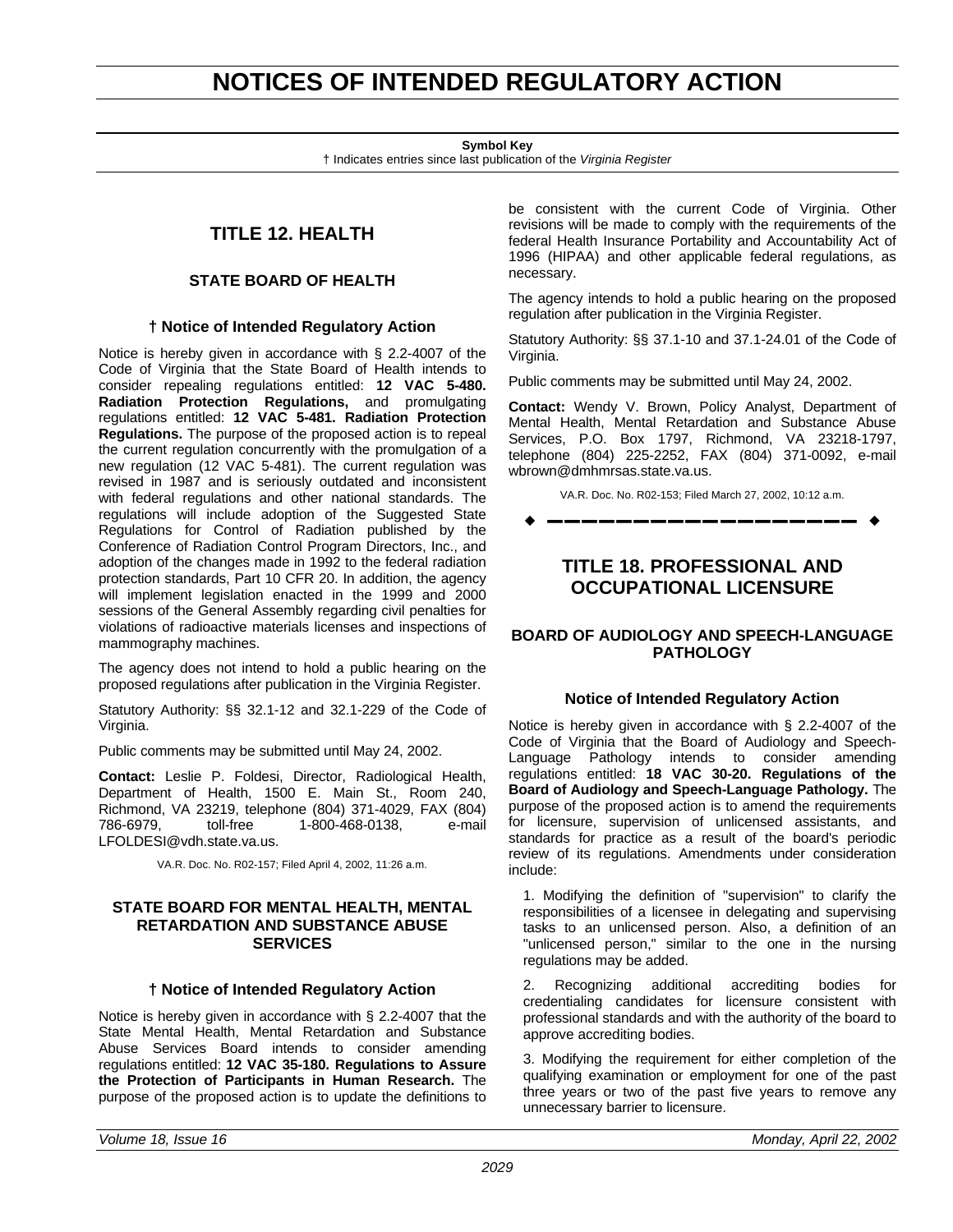## <span id="page-17-0"></span>Notices of Intended Regulatory Action

4. Requiring 1,500 hours of documented practice under supervision of a licensed audiologist or speech-language pathologist as a prerequisite for licensure.

5. Adding provisions to clarify supervisory responsibilities to address concerns about unlicensed practice by assistive personnel.

6. Clarifying the current rule that prohibits diagnosis or treatment solely by written correspondence to cover situations other than written correspondence.

7. Clarifying or deleting unnecessary provisions.

The agency intends to hold a public hearing on the proposed regulation after publication in the Virginia Register of Regulations.

Statutory Authority: § 54.1-2400 and Chapter 26 (§ 54.1-2600 et seq.) of Title 54.1 of the Code of Virginia.

Public comments may be submitted until 5 p.m. on May 8, 2002.

**Contact:** Elizabeth Young Tisdale, Executive Director, Board of Audiology and Speech-Language Pathology, 6606 W. Broad St., 4th Floor, Richmond, VA 23230-1717, telephone (804) 662-9111, FAX (804) 662-9523 or e-mail etisdale@dhp.state.va.us.

VA.R. Doc. No. R02-144; Filed March 20, 2002, 10:32 a.m.

## **BOARD OF MEDICINE**

## **Notice of Intended Regulatory Action**

Notice is hereby given in accordance with § 2.2-4007 of the Code of Virginia that the Board of Medicine intends to consider amending regulations entitled: **18 VAC 85-20. Regulations Governing the Practice of Medicine, Osteopathy, Podiatry, and Chiropractic.** The purpose of the proposed action is to comply with a statutory mandate for all physician and podiatrists to report information on the physician profile system about the conviction of any felony.

The agency intends to hold a public hearing on the proposed action after publication in the Virginia Register.

Statutory Authority: § 54.1-2400 and Chapter 29 (§ 54.1-2900 et seq.) of Title 54.1 of the Code of Virginia.

Public comments may be submitted until 5 p.m. on May 8, 2002.

**Contact:** William L. Harp, M.D., Executive Director, Board of Medicine, 6606 W. Broad St., 4th Floor, Richmond, VA 23230- 1717, telephone (804) 662-9908, FAX (804) 662-9943, or email wharp@dhp.state.va.us.

## **Notice of Intended Regulatory Action**

Notice is hereby given in accordance with § 2.2-4007 of the Code of Virginia that the Board of Medicine intends to consider amending regulations entitled: **18 VAC 85-101. Regulations Governing the Licensure of Radiologic** **Technologists and Radiologic Technologists-Limited.** The purpose of the proposed action is to address concerns about the adequacy of training for the limited licensees and to provide greater clarity for the regulated entities.

The agency intends to hold a public hearing on the proposed action after publication in the Virginia Register.

Statutory Authority: § 54.1-2400 and Chapter 29 (§ 54.1-2900 et seq.) of Title 54.1 of the Code of Virginia.

Public comments may be submitted until 5 p.m. on May 8, 2002.

**Contact:** William L. Harp, M.D., Executive Director, Board of Medicine, 6606 W. Broad St., 4th Floor, Richmond, VA 23230- 1717, telephone (804) 662-9908, FAX (804) 662-9943, or email wharp@dhp.state.va.us.

VA.R. Doc. No. R02-145; Filed March 20, 2002, 10:33 a.m.

## **Notice of Intended Regulatory Action**

Notice is hereby given in accordance with § 2.2-4007 of the Code of Virginia that the Board of Medicine intends to consider amending regulations entitled: **18 VAC 85-110. Licensed Acupuncturists.** The purpose of the proposed action is to provide consistency with the national certifying body in the educational requirements and to address concerns about the unnecessary burden placed on applicants with a foreign education in acupuncture. Other amendments are recommended to clarify certain provisions of the regulations.

The agency intends to hold a public hearing on the proposed action after publication in the Virginia Register.

Statutory Authority: § 54.1-2400 and Chapter 29 (§ 54.1-2900 et seq.) of Title 54.1 of the Code of Virginia.

Public comments may be submitted until 5 p.m. on May 8, 2002.

**Contact:** William L. Harp, M.D., Executive Director, Board of Medicine, 6606 W. Broad St., 4th Floor, Richmond, VA 23230- 1717, telephone (804-662-9908), FAX (804) 662-9943, or email: wharp@dhp.state.va.us.

VA.R. Doc. No. R02-141; Filed March 20, 2002, 10:32 a.m.

## **BOARD OF NURSING**

## **Notice of Intended Regulatory Action**

Notice is hereby given in accordance with § 2.2-4007 of the Code of Virginia that the Board of Nursing intends to consider amending regulations entitled: **18 VAC 90-20. Regulations of the Board of Nursing.** The purpose of the proposed action is to clarify regulations that have been confusing to applicants, regulants or educational programs. Amendments to nursing and nurse aide education program address concerns about the quality of instruction, the reporting of changes in the program, and other issues related to meeting the educational needs of students. To ease the burden of nursing education programs that undergo extensive review for accreditation by a national nursing credentialing body, it is proposed to allow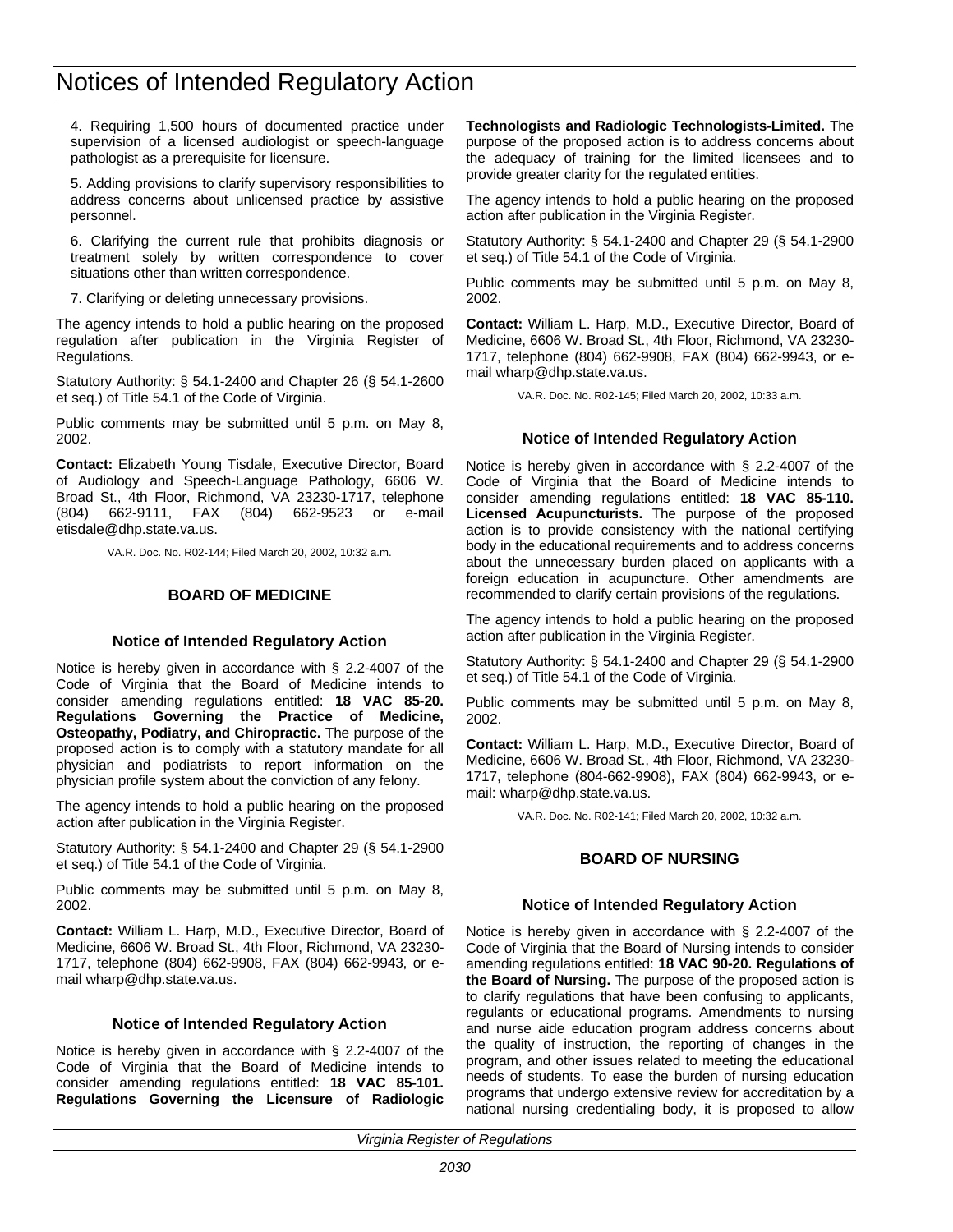<span id="page-18-0"></span>acceptance of that accreditation for the purpose of continued approval by the board. Additional requirements are proposed to provide specificity about evidence of continued competency necessary for reinstatement of a license, to provide certain grounds for disciplinary action for the protection of patients or clients, to specify the number of hours of training necessary in a medication administration training program, to update the protocol for adult immunizations, and to state in regulation a policy of the board on the delegation of tasks in an operating room.

The agency intends to hold a public hearing on the proposed action after publication in the Virginia Register.

Statutory Authority: § 54.1-2400 and Chapter 30 (§ 54.1-3000 et seq.) of Title 54.1 of the Code of Virginia.

Public comments may be submitted until 5 p.m. on May 8, 2002.

**Contact:** Nancy K. Durrett, R.N., Executive Director, Board of Nursing, 6606 W. Broad St., 4th Floor, Richmond, VA 23230- 1717, telephone (804) 662-9909, FAX (804) 662-9512, or email ndurrett@dhp.state.va.us.

VA.R. Doc. No. R02-143; Filed March 20, 2002, 10:32 a.m.

## **BOARDS OF NURSING AND MEDICINE**

## **Notice of Intended Regulatory Action**

Notice is hereby given in accordance with § 2.2-4007 of the Code of Virginia that the Boards of Nursing and Medicine intend to consider amending regulations entitled: **18 VAC 90-30. Regulations Governing the Licensure of Nurse Practitioners.** The purpose of the proposed action is to ensure that the certifying agencies for nurse practitioner specialties are accredited by a reliable entity.

The agency intends to hold a public hearing on the proposed action after publication in the Virginia Register.

Statutory Authority: § 54.1-2400 and Chapters 29 (§ 54.1- 2900 et seq.) and 30 (§ 54.1-3000 et seq.) of Title 54.1 of the Code of Virginia.

Public comments may be submitted until 5 p.m. on May 8, 2002.

**Contact:** Nancy K. Durrett, R.N., Executive Director, Board of Nursing, 6606 W. Broad St., 4th Floor, Richmond, VA 23230- 1717, telephone (804) 662-9909, FAX (804) 662-9512, or email ndurrett@dhp.state.va.us.

VA.R. Doc. No. R02-142; Filed March 20, 2002, 10:32 a.m. w **––––––––––––––––––** w

## **TITLE 22. SOCIAL SERVICES**

## **STATE BOARD OF SOCIAL SERVICES**

## **† Notice of Intended Regulatory Action**

Notice is hereby given in accordance with § 2.2-4007 of the Code of Virginia that the State Board of Social Services<br>intends to consider repealing regulations intends to consider repealing regulations entitled: **22 VAC 40-110. Minimum Standards for Licensed Family Day Homes** and promulgating regulations entitled: **22 VAC 40-111. Minimum Standards for Licensed Family Day Homes.** The purpose of the proposed action is to incorporate the repealed Minimum Standards for Licensed Family Day Homes (22 VAC 40-110) into a proposed regulation entitled Minimum Standards for Licensed Family Day Homes (22 VAC 40-111). The text will be reorganized and reworded for clarity as requested by regional licensing staff, child care advocates, and licensed family day home providers. This action is taken as a result of the department's periodic review of regulations.

The agency intends to hold a public hearing on the proposed regulations after publication in the Virginia Register.

Statutory Authority: §§ 63.1-25 and 63.1-202 of the Code of Virginia.

Public comments may be submitted until May 22, 2002.

**Contact:** Doris Sherrod, Human Services Program Consultant, Division of Licensing Programs, Department of Social Services, 730 E. Broad St., 7th Floor, Richmond, VA 23219, telephone (804) 692-1748, FAX (804) 692-2370 or email dss7@e-mail1.dss.state.va.us.

VA.R. Doc. Nos. R02-149 and R02-150; Filed March 21, 2002, 1:41 p.m.

## **Notice of Intended Regulatory Action**

Notice is hereby given in accordance with § 2.2-4007 of the Code of Virginia that the State Board of Social Services intends to consider repealing regulations entitled: **22 VAC 40- 120. Minimum Standards for Licensed Family Day Care Systems.** The purpose of the proposed action is to repeal the current regulation and incorporate the provisions of the repealed regulation and necessary amendments into the proposed regulation, Minimum Standards for Licensed Family Day Systems (22 VAC 40-121). This action is taken as a result of the periodic review.

The agency intends to hold a public hearing on the proposed action after publication in the Virginia Register.

Statutory Authority: §§ 63.1-25, 63.1-195, 63.1-196 and 63.1- 202 of the Code of Virginia.

Public comments may be submitted until May 8, 2002.

**Contact:** Doris Sherrod, Human Services Program Consultant, Division of Licensing Programs, Department of Social Services, 730 E. Broad St., 7th Floor, Richmond, VA 23219, telephone (804) 692-1748, FAX (804) 692-2370 or email dss7@dss.state.va.us.

VA.R. Doc. No. R02-148; Filed March 20, 2002, 11:34 a.m.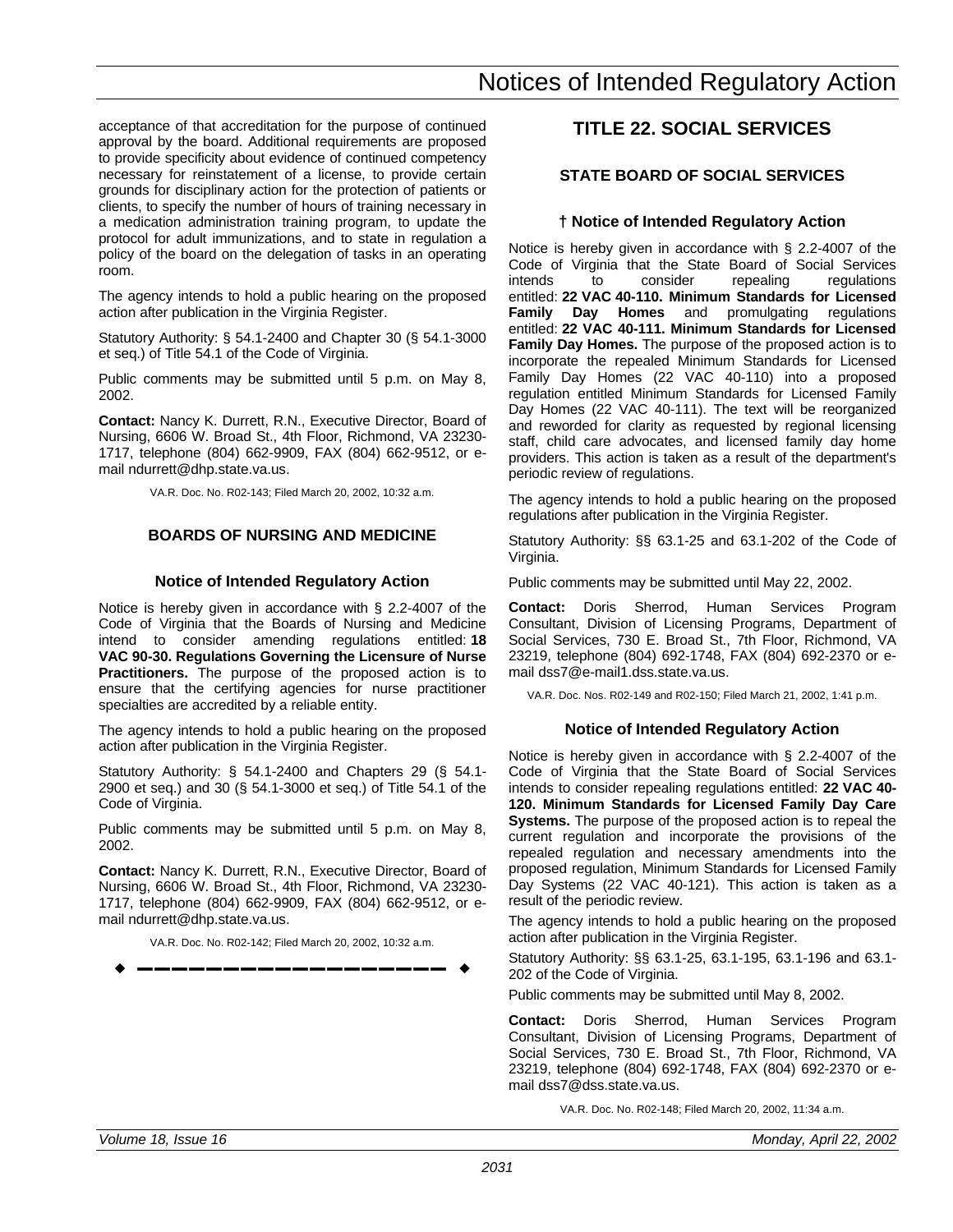## Notices of Intended Regulatory Action

## **Notice of Intended Regulatory Action**

Notice is hereby given in accordance with § 2.2-4007 of the Code of Virginia that the State Board of Social Services intends to consider promulgating regulations entitled: **22 VAC 40-121. Minimum Standards for Licensed Family Day Systems.** The purpose of the proposed action is to promulgate a regulation that incorporates the provisions of the repealed regulation, Minimum Standards for Licensed Family Day Care Systems (22 VAC 40-120) and incorporate amendments. This action is taken as a result of the periodic review where it was determined that the regulation needed extensive changes to improve clarity and readability, to incorporate statutory changes, and to incorporate current health and safety requirements.

The agency intends to hold a public hearing on the proposed action after publication in the Virginia Register.

Statutory Authority: §§ 63.1-25, 63.1-195, 63.1-196 and 63.1- 202 of the Code of Virginia.

Public comments may be submitted until May 8, 2002.

**Contact:** Doris Sherrod, Human Services Program Consultant, Division of Licensing Programs, Department of Social Services, 730 E. Broad St., 7th Floor, Richmond, VA 23219, telephone (804) 692-1748, FAX (804) 692-2370 or email dss7@dss.state.va.us.

VA.R. Doc. No. R02-146; Filed March 20, 2002, 11:34 a.m.

## **† Notice of Intended Regulatory Action**

Notice is hereby given in accordance with § 2.2-4007 of the Code of Virginia that the State Board of Social Services intends to consider repealing regulations entitled: **22 VAC 40- 220. Agency Placement Adoption-Guiding Principles.** The purpose of the proposed action is to repeal 22 VAC 40-220, which addresses agency adoption guiding principles. Provisions of the regulation conflict with current federal law, and another is mandated by the Code of Virginia. The remainder addresses suggested practices, rather than statute.

The agency does not intend to hold a public hearing on the proposed regulation after publication in the Virginia Register.

Statutory Authority: §§ 63.1-25 and 63.1-56 of the Code of Virginia.

Public comments may be submitted until May 22, 2002.

**Contact:** Karin Clark, Adoption Program Consultant, Department of Social Services, 730 E. Broad St., 7th Floor, Richmond, VA 23219, telephone (804) 692-1251, FAX (804) 692-1284 or e-mail kac900@email1.state.va.us.

VA.R. Doc. No. R02-152; Filed March 21, 2002, 1:42 p.m.

## **† Notice of Intended Regulatory Action**

Notice is hereby given in accordance with § 2.2-4007 of the Code of Virginia that the State Board of Social Services intends to consider adopting regulations entitled: **22 VAC 40-375. Economic and Employment Improvement Program for Disadvantaged Persons.** The purpose of the

proposed action is to adopt regulations to improve employability of disadvantaged persons through education and training. The program also extends eligibility for education and job training services to certain other hard-to-employ persons. The goal of the program is to promote selfsufficiency enabling participants to move from minimum wage jobs to college and to employment and occupations that will facilitate career development and economic independence.

The agency does not intend to hold a public hearing on the proposed regulation after publication in the Virginia Register.

Statutory Authority: § 63.1-133.57 of the Code of Virginia.

Public comments may be submitted until May 22, 2002.

**Contact:** William Stith, Program Coordinator, Division of Community Programs, Department of Social Services, 730 E. Broad St., 7th Floor, Richmond, VA 23219, telephone (804) 692-0382, FAX (804) 225-2202 or e-mail wgs2@email1.dss.state.va.us.

VA.R. Doc. No. R02-151; Filed March 20, 2002, 1:41 p.m.

## **Notice of Intended Regulatory Action**

Notice is hereby given in accordance with § 2.2-4007 that the State Board of Social Services intends to consider amending regulations entitled: **22 VAC 40-700. Child Protective Services Central Registry Information.** The purpose of the proposed action is to make this regulation consistent with (i) 22 VAC 40-705, which requires "Preponderance of the Evidence" for Founded Disposition and (ii) Virginia Court of Appeals decision, Jackson v. Marshall (1995), barring "Reason to Suspect" disposition.

The agency does not intend to hold a public hearing on the proposed regulation after publication.

Statutory Authority: §§ 63.1-25 and 63.1-248.1 of the Code of Virginia.

Public comments may be submitted until May 8, 2002.

**Contact:** Jesslyn Cobb, CPS Program Consultant, Department of Social Services, 730 E. Broad St., 2nd Floor, Richmond, VA 23219, telephone (804) 692-1255.

VA.R. Doc. No. R02-147; Filed March 20, 2002, 11:32 a.m.

$$
\bullet
$$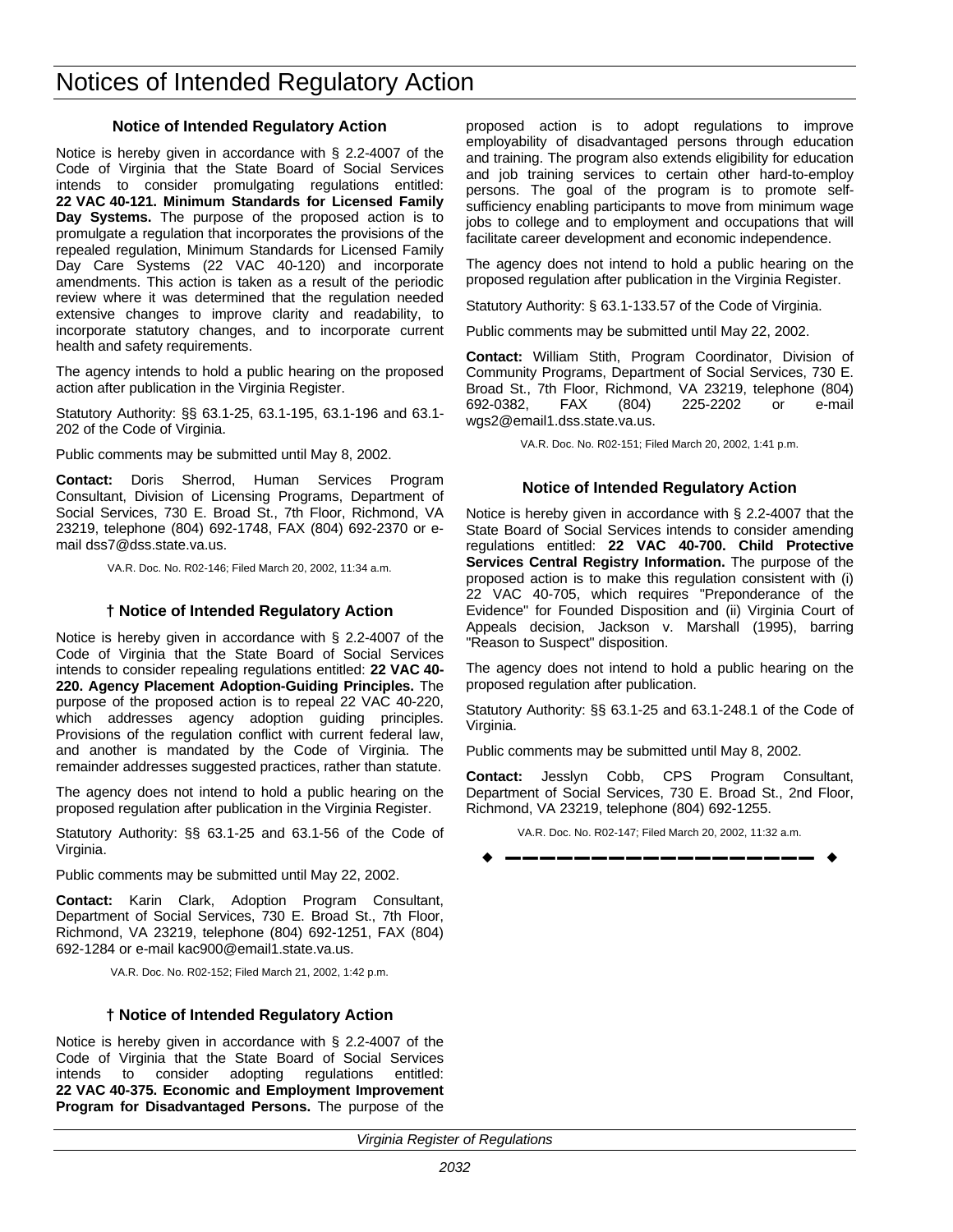## **PROPOSED REGULATIONS**

For information concerning Proposed Regulations, see Information Page.

**Symbol Key**

<span id="page-20-0"></span>Roman type indicates existing text of regulations. *Italic type* indicates proposed new text. Language which has been stricken indicates proposed text for deletion.

## **TITLE 12. HEALTH**

## **STATE BOARD OF HEALTH**

REGISTRAR'S NOTICE: Due to its length, 12 VAC 5-31 filed by the Department of Health is not being published. However, in accordance with § 2.2-4031 of the Code of Virginia, the summary is being published in lieu of the full text. The full text of the regulation is available for public inspection at the office of the Registrar of Regulations and at the Department of Health (see contact information below) and is accessible on the Virginia Register of Regulations website at http://legis.state.va.us/codecomm/register/vol18/welcome.htm.

Title of Regulation: **12 VAC 5-30. Rules and Regulations Governing Emergency Medical Services (REPEALING).**

Title of Regulation: **12 VAC 5-31. Virginia Emergency Medical Services Regulations.**

Statutory Authority: §§ 32.1-12 and 32.1-111.4 of the Code of Virginia.

Public Hearing Date: May 9, 2002 - 7 p.m.

Public comments may be submitted until June 21, 2002. (See Calendar of Events section for additional information)

Agency Contact: Dave Cullen, Compliance Manager, Office of Emergency Medical Services, Department of Health, 1538 E. Parham Rd., Richmond, VA 23228, telephone (804) 371- 3500, ext. 3512, toll-free 1-800-523-6019, FAX (804) 371- 3543 or e-mail dcullen@vdh.state.va.us.

Basis: Section 32.1-111.3 of the Code of Virginia directs the Board of Health to "develop a comprehensive, coordinated, emergency medical care system in the Commonwealth . . ."

Section 32.1-111.4 of the Code of Virginia vests authority for the regulation of emergency medical services in the State Board of Health. The law specifically requires that the board regulate such services by establishing minimum standards for agencies and for emergency services vehicles by type of service rendered and specify the medical equipment, supplies, vehicle specifications and the personnel required for each classification. The law further requires the use of licensure, certification and inspection for compliance.

These regulations establish minimum standards for agency, vehicle and personnel. The regulations include existing standards; as well as additional requirements agencies must meet to maintain licensure. EMS vehicle classifications are consolidated with the intent of simplifying the permitting process and standardizing the equipment and personnel requirements.

Section 32.1-111.4 of the Code of Virginia, essentially, directs the State Board of Health to prescribe by regulation: requirements for recordkeeping, supplies, operating procedures and other EMS agency operations; requirements for the sanitation and maintenance of emergency medical services vehicles and their medical supplies and equipment; procedures, including the requirements for forms, to authorize qualified emergency medical services personnel to follow Durable Do Not Resuscitate Orders pursuant to § 54.1-2987.1 of the Code of Virginia; requirements for the composition, administration, duties and responsibilities of the State Emergency Medical Services Advisory Board; requirements, developed in consultation with the Emergency Medical Services Advisory Board, governing the certification and recertification of emergency medical services personnel.

These regulations require licensed EMS agencies to establish protocols and operating procedures for recordkeeping. New certification levels would be established at the Advanced Life Support level to conform to national education and practice standards.

The board, in order to provide consistent interpretation and enforcement of the EMS regulations, has determined that clear definitions of words and terms are required to assist EMS agencies and personnel in their understanding of regulations pertaining to the statewide EMS system. The board also recognizes the need for a specified process to review and grant variance and exemption requests submitted by local EMS agencies and personnel who are unable to meet established minimum statewide system standards.

These regulations allow for the inclusion of additional definitions of terms to address new procedures and equipment developed since the 1990 regulations were promulgated. The need for standardization of EMS vocabulary across the Commonwealth is clear and these regulations address this need.

Section 32.1-111.5 of the Code of Virginia directs the Board of Health to prescribe by regulation the qualifications required for certification and recertification of emergency medical attendants. It also requires that such regulations shall include authorization for continuing education and skills testing, authorization for exemptions of testing and options for sequential skills testing for recertification.

These regulations streamline the recertification process for EMS personnel by allowing recertification through continuing education. An EMS agency's Operational Medical Director would be allowed to exempt qualified EMS personnel from the required written examination for recertification and authorize sequential testing of practical skills throughout the certification period for EMS personnel.

The primary role of the EMS physician is to ensure quality patient care and training. Because of rapidly changing technology and advances in EMS procedures and techniques, all aspects of the organization and provision of basic and advanced life support emergency medical services require the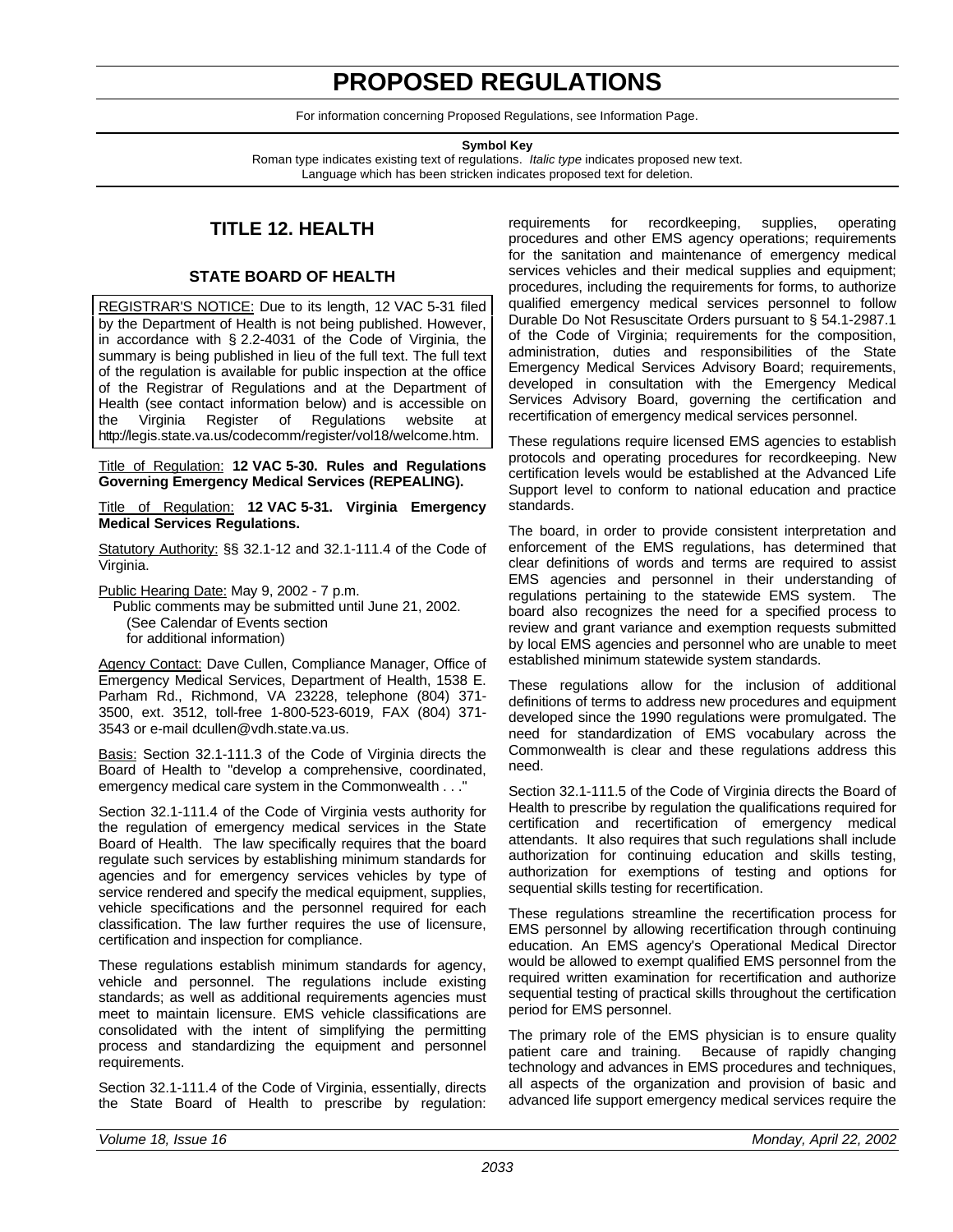active involvement and participation of physicians. These<br>regulations establish procedures, standards and regulations establish procedures, standards and responsibilities for state-endorsed emergency medical services physicians who are associated with EMS agencies, personnel and training programs. There is an established line of medical control and accountability over both EMS practice and training. Medical oversight of EMS agencies, personnel and training is intrinsic to the delegated medical practice that authorizes emergency medical services in the Commonwealth. The law requires physician authorization in order for a certified EMS technician to practice or administer medications.

Section 32.1-111.14:1 of the Code of Virginia requires that all persons possessing an automated external defibrillator (AED) must register with the board before placing such equipment in use. The Code of Virginia also directs the Board of Health to establish requirements for AED registration to include training standards for operators, maintenance of the devices, medical direction for registered users. Additionally, these regulations prescribe enforcement actions for those persons who fail to obtain registration.

These regulations establish a statewide registry for AED owners. It would allow for the emergent use of AEDs by registered operators. Minimum training standards, equipment maintenance criteria and medical direction involvement are established. The Code of Virginia specifically exempts a health care facility licensed by the Board of Health or the Board of Mental Health, Mental Retardation and Substance Abuse Services or an adult care residence licensed by the Board of Social Services or any person regulated by a health regulatory board within the Department of Health Professions whose scope of practice encompasses such services, or an emergency medical services agency regulated by the board from the requirements for AED registration.

Purpose: The intent of these regulations is to protect the health, safety and welfare of Virginia's citizens and to ensure that a quality standard for the provision of emergency medical services exists throughout the Commonwealth. These regulations consolidate many guidelines and procedures that have historically been separated. It has been 10 years since the Rules and Regulations Governing Emergency Medical Services were revised and adopted by the Board of Health. The provision of EMS is dynamic and these regulations address the many associated changes arising from improved practice and technology and increased public expectations and awareness.

Substance: The proposed regulation changes are intended to improve EMS agency and personnel compliance and incorporate the latest emergency patient care techniques, procedures and medical technology. Existing regulations provide for multiple classifications of EMS vehicles, which complicate the deployment of resources by EMS agencies. The intent of this regulation is to simplify specifications for the design and construction of ambulances by establishing a single standard based upon nationally accepted guidelines.

These regulations provide for oversight of EMS training programs through specification of policies and procedures for the qualification and enrollment of students, conduct of courses and administration of EMS certification examinations.

Revision and reorganization of previously issued guidance documents are included to update the administration of EMS education and training programs. For example, the minimum prerequisites to enroll in an EMS certification course would be defined by regulation.

Furthermore, this proposed regulatory action would conform to revisions of national standard training curricula and implement changes in the nature and scope of out-of-hospital patient care techniques. The Emergency Medical Technician Intermediate and Emergency Medical Technician - Enhanced certification levels, not currently recognized in Virginia, would be adopted as Virginia EMS certification levels. This action would enhance the level of Advanced Life Support in the Virginia EMS system to care for critical patients.

These regulations delineate the qualifications, responsibilities, and authority of physicians serving as Operational Medical Directors and Physician Course Directors. Clear procedures for the endorsement of EMS physicians, requirements for written agreements between EMS physicians and EMS agencies, policies for termination of such written agreements and a mechanism for resolution of conflicts between EMS physicians and EMS agencies are established.

This proposed regulation addresses the fact that survival from sudden cardiac arrest depends directly on rapid access to defibrillation. Every minute of delay in defibrillation reduces the chances of a person surviving sudden cardiac arrest by 10%. Currently, only licensed emergency medical services agencies are permitted to administer cardiac defibrillation in the out-of-hospital setting. These regulations expand that authority to entities that register their devices and meet approved training and operational standards. The need to have adequately trained individuals operating these medical devices was identified by agencies such as the American Heart Association and American Red Cross. These regulations intend to assure equipment standardization, quality assurance and uniformity of training throughout the Commonwealth. The General Assembly determined in § 32.1- 111.14:1 of the Code of Virginia that system oversight is necessary to protect the citizens by specifying the conditions under which automated external defibrillators can be used, operated and maintained and authorizing the board to promulgate appropriate regulations.

Issues: Issues relevant to the public include: fluidity of the statewide EMS system would be enhanced; Emergency Medical Services for children would be enhanced by increased requirements for pediatric equipment and supplies on ambulances; safety issues concerning EMS personnel and EMS vehicle equipment and marking requirements are identified and addressed specifically; and an Automated External Defibrillation Registry is created.

Issues relevant to the Department of Health: variance approval is delegated to the Office of EMS; terms are defined using Code of Virginia definitions; reporting requirements for EMS agency and personnel would allow for a more consistent communication flow; and clarification of the licensure application and enforcement processes is provided.

Issues relevant to the regulated community and locality: designated Emergency Response Agencies are identified.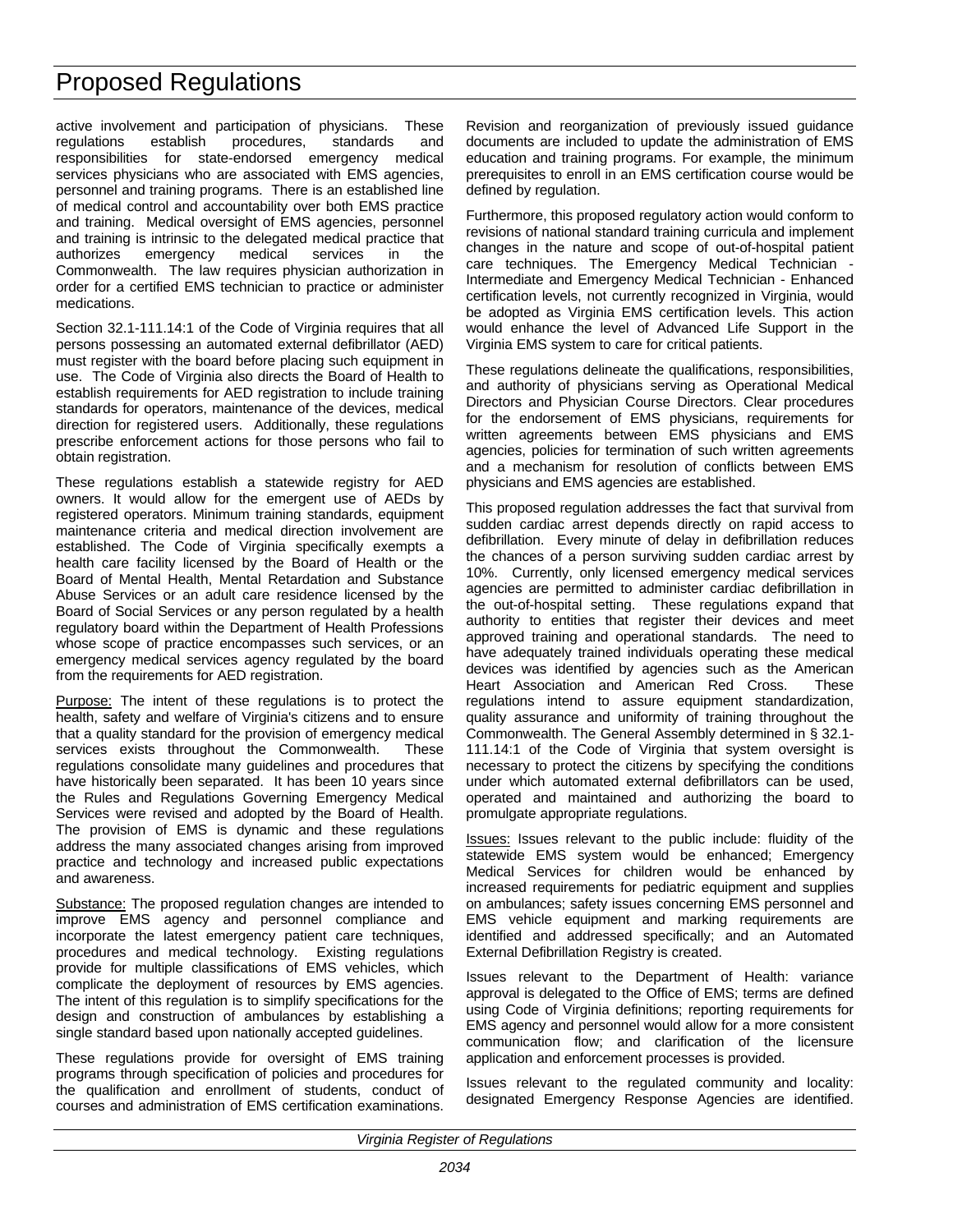Telecommunication issues are complex due to the challenges of implementing new technology and needs for interoperability. Staffing requirements for EMS vehicles present a challenge for rural agencies as the availability of volunteer hours competes with other demands of modern living. A Response Interval Standard and Mobilization Interval Standard are created as performance measures. "Local EMS resource" is identified and defined. "Supplemented transports" are defined and regulated. "Primary service areas" of EMS agencies are identified and defined. "Program site accreditation" for EMS education and training is identified and defined. "Public safety answering point" is defined. "Quality management programs" are identified and defined on a statewide basis. Response Obligation to Locality is created that requires Designated Emergency Response Agencies to assist within their locality. "Special conditions" are defined. Specialized Air Medical Training is created. "Inter-facility wheelchair transport service" is defined and regulated. Virginia EMS Compliance Manual is created and specified. EMS Agency availability (24-hour basis) is required for non-Designated Emergency Response Agencies. Participation in regional trauma triage plans is required.

There are no disadvantages to the Commonwealth or the public associated with the EMS amendments.

Department of Planning and Budget's Economic Impact Analysis: The Department of Planning and Budget (DPB) has analyzed the economic impact of this proposed regulation in accordance with § 2.2-4007 G of the Administrative Process Act and Executive Order Number 25 (98). Section 2.2-4007 G requires that such economic impact analyses include, but need not be limited to, the projected number of businesses or other entities to whom the regulation would apply, the identity of any localities and types of businesses or other entities particularly affected, the projected number of persons and employment positions to be affected, the projected costs to affected businesses or entities to implement or comply with the regulation, and the impact on the use and value of private property. The analysis presented below represents DPB's best estimate of these economic impacts.

Summary of the proposed regulation. The Department of Health (Department) proposes to replace its existing regulations regarding emergency medical services (12 VAC 5-30) with the proposed regulations (12 VAC 5-31). The new regulations consolidate and reorganize the text into a more logical, user-friendly manner and reflect improvements in practice standards and technology since the regulations were first promulgated 10 years ago.

Estimated economic impact. Many of the proposed changes to these Emergency Medical Services (EMS) regulations are intended to reduce ambiguity, provide more detailed guidance regarding specific requirements, and improve the department's ability to monitor compliance with these standards. Several of the changes in the proposed regulation address requirements and standards the Department is currently enforcing or are already common practice in the industry. Putting these requirements into regulation should not result in any economic impact.

Some of the proposed changes, such as consolidating EMS vehicle classifications, allowing recertification of personnel through continuing education, delegating approval of variances and endorsement of EMS physicians to the Office of EMS, and providing definitions of terms used in the text, are intended to simplify and speed up the licensure, permitting, and certification processes. These changes also standardize equipment and personnel standards and allow for consistent interpretation and enforcement of requirements. Operator training and minimum equipment requirements for wheelchair inter-facility transport service providers are removed as they are determined to be unnecessary given that these providers transport passengers only and do not provide any patient care. Since these changes are not expected to negatively affect the quality or quantity of services provided, they are likely to result in a net economic benefit for both providers and recipients of emergency medical services in Virginia.

Other proposed changes do impose new requirements or standards on providers but are intended to reflect improvements in practice standards and technology since the regulations were first promulgated 10 years ago. These changes are individually discussed in more detail below.

New Certification Levels Established. Under the proposed regulations, Emergency Medical Technician-Intermediate and Emergency Medical Technician-Enhanced, which are not currently recognized in Virginia, would be adopted as Virginia EMS certification levels. These levels would replace the EMT-Shock Trauma and EMT-Cardiac Tech certification levels, which are not recognized outside of Virginia. Existing EMT personnel will have up to six years to obtain the new certifications. By conforming the Virginia system to national education and practice standards, this change will allow for easier transfer of EMT personnel into and out of Virginia and may enhance the level of Advanced Life Support services available.

Background Checks Required. The current regulations specify crimes that disqualify individuals from providing EMT services. However, a background check on applicants is not mandated, although it is common practice by many agencies. The proposed regulations mandate that a background check be completed on all new members no more than 60 days prior to the individual's affiliation with the agency, as well as increase the list of disqualifying crimes to include founded complaints of child or elderly abuse and any crime involving sexual misconduct where the lack of affirmative consent by the victim is an element of the crime. These additional requirements, while they may disqualify some individuals from providing EMS services, will enhance the level of protection provided for EMS patients.

The Virginia State Police (VSP) charges \$15 to complete a background check. Under agreement financed by the Health Department's Office of EMS, however, VSP provides background checks for EMS volunteers at no charge. In addition to the cost of the background check, mandating background checks for all new applicants may increase the workload of the State Police and may necessitate an increase in funding provided by the Office of EMS; the extent of any such increase is not known at this time.

Update Vehicle Requirements. The proposed regulations update EMS vehicle equipment requirements based on national and federal guidelines, including the guidelines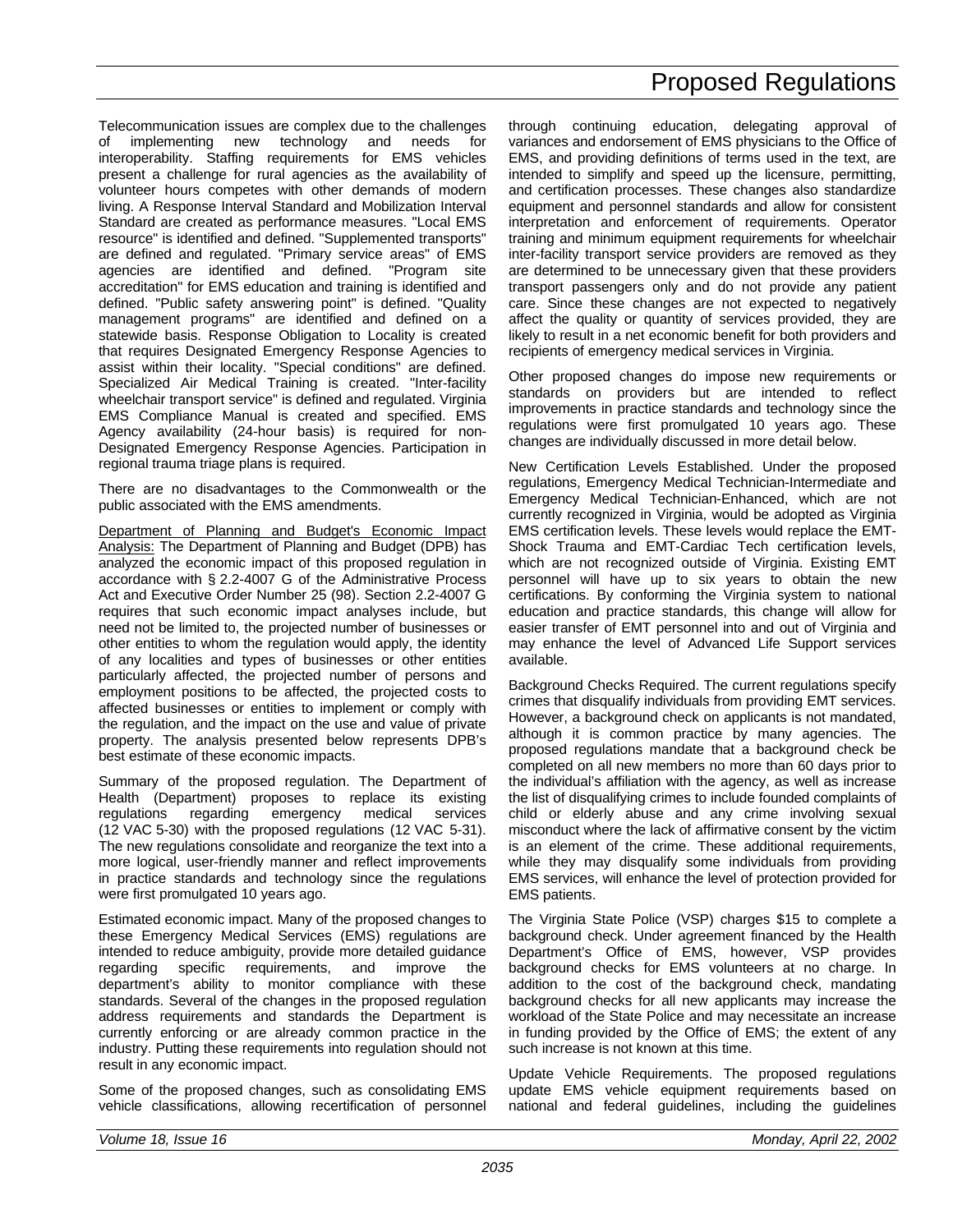recommended by the Committee on Trauma of the American College of Surgeons. $1$  The minimum equipment listings are reformatted in chart form, which are much easier to use and will likely increase compliance. Approximately \$400 to \$500 of required equipment is removed; approximately \$1,000 of equipment is added to the required list, primarily pediatric equipment and supplies. In addition, an automated external defibrillator (AED) is now required on all ambulances. The cost of an AED is approximately \$3,000.

Many EMS agencies already meet or exceed the proposed requirements. For those agencies that do not meet the requirements, several options exist to assist with the purchase of equipment. Nonprofit agencies qualify for matching funds through the Rescue Squad Assistance Fund, which is funded with monies collected annually through motor vehicle registration fees. In addition, \$594,000 was awarded to EMS agencies in September 2000 through the EMS Developmental Block Grant Awards, which funded the purchase of 199 AEDs.

For licensure of an EMS agency that does not use an EMS vehicle, the new regulations require that the individuals must maintain a minimum level of equipment. This can be expected to reduce the possibility of someone holding themselves out as a licensed emergency medical services provider without a minimum level of equipment. The Office of EMS estimates there are less than 25 providers that operate without vehicles. It is not known how many currently do not maintain the required level of supplies.

Several safety issues concerning EMS personnel and EMS vehicle equipment are also addressed in the proposed regulations. Equipment and supplies in the patient compartment must be secured or affixed to protect the crew and patient. There have been several reported incidents of equipment falling on personnel or patients and causing injuries and even death. The cost of complying with this new requirement is not known at this time. Smoking is prohibited in EMS vehicles as well as firearms, with exceptions noted (i.e., law enforcement offices, correctional facility personnel).

Lastly, the new regulations allow for mobile Advanced Life Saving (ALS) packages, which allows any EMS vehicle to be transformed into an ALS vehicle. Currently, EMS vehicles must be classified as ALS or BLS (Basic Life Saving) vehicles. This is common practice by many agencies now, as technology advances have resulted in more mobile equipment. Establishing Advanced Life Support equipment packages allows for fluidity in transfer of staff and equipment that reflects the "everyday and real life" needs of EMS agencies.

Increased Staffing Levels. The proposed regulation establishes a requirement for designated emergency response agencies to have a minimum of eight EMS personnel who are qualified to function as an Attendant-In-Charge (AIC). An AIC is someone authorized by the EMS agency's operational medical director to use all the skills and equipment for their level of certification and the type of transport to be performed. The impact of this change is not

<sup>1</sup> Committee on Trauma, American College of Surgeons, "Essential Equipment for Ambulances," March 1994.

 $\overline{a}$ 

known without knowing the current staffing levels of each individual agency.

Program Site Accreditation. The proposed regulation also sets requirements for program site accreditation to verify that a training program has demonstrated the ability to meet criteria established by the Office of EMS to conduct Basic and/or Advanced Life Support certification classes. This may initially reduce the number of providers and could increase the costs of obtaining training. However, since low quality courses appear to have lower success rates, the overall cost of obtaining training may remain the same or may even decrease. The level of EMS care provided may increase if personnel receive higher quality training as a result of this change.

Automated External Defibrillator Registry. Previously, only licensed emergency medical service agencies were permitted to administer cardiac defibrillation in the out-of-hospital setting. The Code of Virginia expanded that authority to entities that register their devices and meet approved training and operation standards. The proposed regulations establish a statewide registry for AED owners and sets requirements that address training standards for operators, maintenance of the devices, medical direction for registered users, and enforcement actions for individuals who fail to obtain registration. Currently, approximately 200 AEDs are included in the registry. Every minute of delay in defibrillation reduces the chances of a person surviving cardiac arrest by 10%. By providing the necessary oversight, the proposed regulations may provide significant benefits to individuals who suffer cardiac arrests at locations equipped with automated external defibrillators.

Summary of economic impact. The following table summarizes the anticipated effects resulting from the proposed changes to this regulation. While the overall net economic impact is not measurable at this time, it is likely to be positive.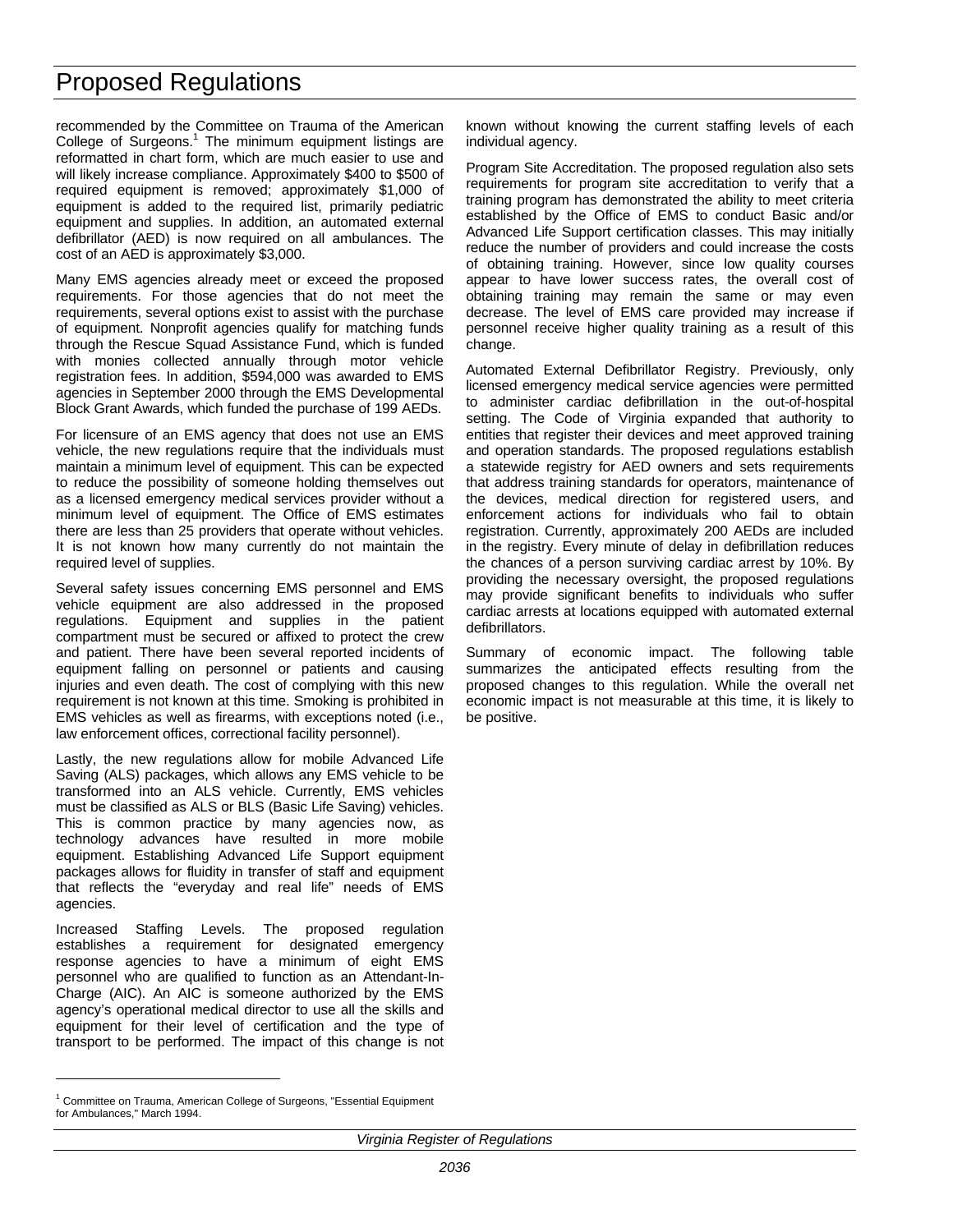### **Estimated Economic Impacts of the Proposed Changes to Virginia Emergency Medical Services Regulations (12 VAC 5-31)**

<span id="page-24-0"></span>

| <b>Proposed Change</b>                    | <b>Estimated Number Affected</b>                                                                                              | <b>Estimated Cost</b>                                                                                                          | <b>Estimated Benefit</b>                                                                                                                         |  |
|-------------------------------------------|-------------------------------------------------------------------------------------------------------------------------------|--------------------------------------------------------------------------------------------------------------------------------|--------------------------------------------------------------------------------------------------------------------------------------------------|--|
| New certification<br>levels established   | There are currently 1,804<br>certified EMT-Shock Trauma<br>providers and 2,918 certified<br><b>EMT-Cardiac Tech providers</b> | Coursework in excess of what<br>would have been required for<br>recertification of current levels                              | Easier transfer of EMS personnel into<br>and out of Virginia; may possibly<br>enhance the level of advanced life<br>support services available   |  |
| Background checks<br>required             | All new applicants                                                                                                            | No charge for EMS agencies<br>requesting background checks;<br>Some additional time required<br>of Virginia State Police staff | Prevent possible abuses by EMT                                                                                                                   |  |
| List of disqualifying<br>crimes expanded  | All new applicants, any<br>currently certified individuals<br>the Department becomes<br>aware of                              | May disqualify some individuals<br>from providing EMT services                                                                 | personnel                                                                                                                                        |  |
| Vehicle equipment<br>standards revised    | There is no information<br>currently available on how<br>many EMS agencies do not<br>meet the proposed<br>requirements        | \$1,000 per permitted vehicle to<br>purchase additional required<br>equipment, \$3,000 to purchase<br>AED                      | Proposed equipment listings are in line<br>with national and federal guidelines and<br>may enhance services provided,<br>especially for children |  |
| <b>Staffing requirements</b><br>increased | Not known at this time                                                                                                        | Not known at this time                                                                                                         | May improve level of care provided if<br>agencies are currently understaffed                                                                     |  |
| Program site<br>accreditation<br>required | All providers of Basic and/or<br><b>Advanced Life Support</b><br>certification classes                                        | Unknown - overall costs may<br>increase, remain the same or<br>even decrease                                                   | May improve level of EMS care if<br>personnel receive higher quality training                                                                    |  |
| AED registry                              | All AED owners and<br>operators                                                                                               | Unknown - includes costs of<br>training and maintaining the<br>registry                                                        | Likely to increase use of AEDs; ensure<br>competency of operators                                                                                |  |

Businesses and entities affected. There are approximately 800 licensed EMS agencies in Virginia and 33,000 certified EMS providers that will be affected by the proposed regulation.

Localities particularly affected. The proposed regulation will not uniquely affect any particular localities.

Projected impact on employment. The proposed regulation is not expected to have any significant impact on employment.

Effects on the use and value of private property. The proposed regulation is not expected to have any significant effects on the use and value of private property.

Agency's Response to the Department of Planning and Budget's Economic Impact Analysis: The Department of Health concurs with the economic impact assessment prepared by the Department of Planning and Budget regarding the proposed chapter entitled Virginia Emergency Medical Services Regulations, 12 VAC 5-31, to replace 12 VAC 5-30.

### Summary:

*The existing regulations are being repealed and replaced by a proposed regulation that consolidates the Commonwealth's regulations regarding emergency medical* *services in a logical and "user-friendly" manner, removes unnecessary requirements, and updates regulatory provisions so that vital improvements in practice and technology are reflected, thus providing Virginians with an enhanced level of emergency medical services.*

VA.R. Doc. No. R01-71; Filed April 3, 2002, 11:41 a.m.

## **DEPARTMENT OF MENTAL HEALTH, MENTAL RETARDATION AND SUBSTANCE ABUSE SERVICES**

Title of Regulation: **12 VAC 35-190. Regulations Establishing Procedures for Voluntarily Admitting Persons Who Are Mentally Retarded to State Mental Retardation Facilities (amending 12 VAC 35-190-10 and 12 VAC 35-190-30; adding 12 VAC 35-190-21, 12 VAC 35-190-41, and 12 VAC 35-190-51; repealing 12 VAC 35-190-20, 12 VAC 35-190-40, and 12 VAC 35-190-50).**

Statutory Authority: §§ 37.1-10 and 37.1-65.1 of the Code of Virginia.

Public Hearing Date: June 5, 2002 - 6:30 p.m.

Public comments may be submitted until June 21, 2002. (See Calendar of Events section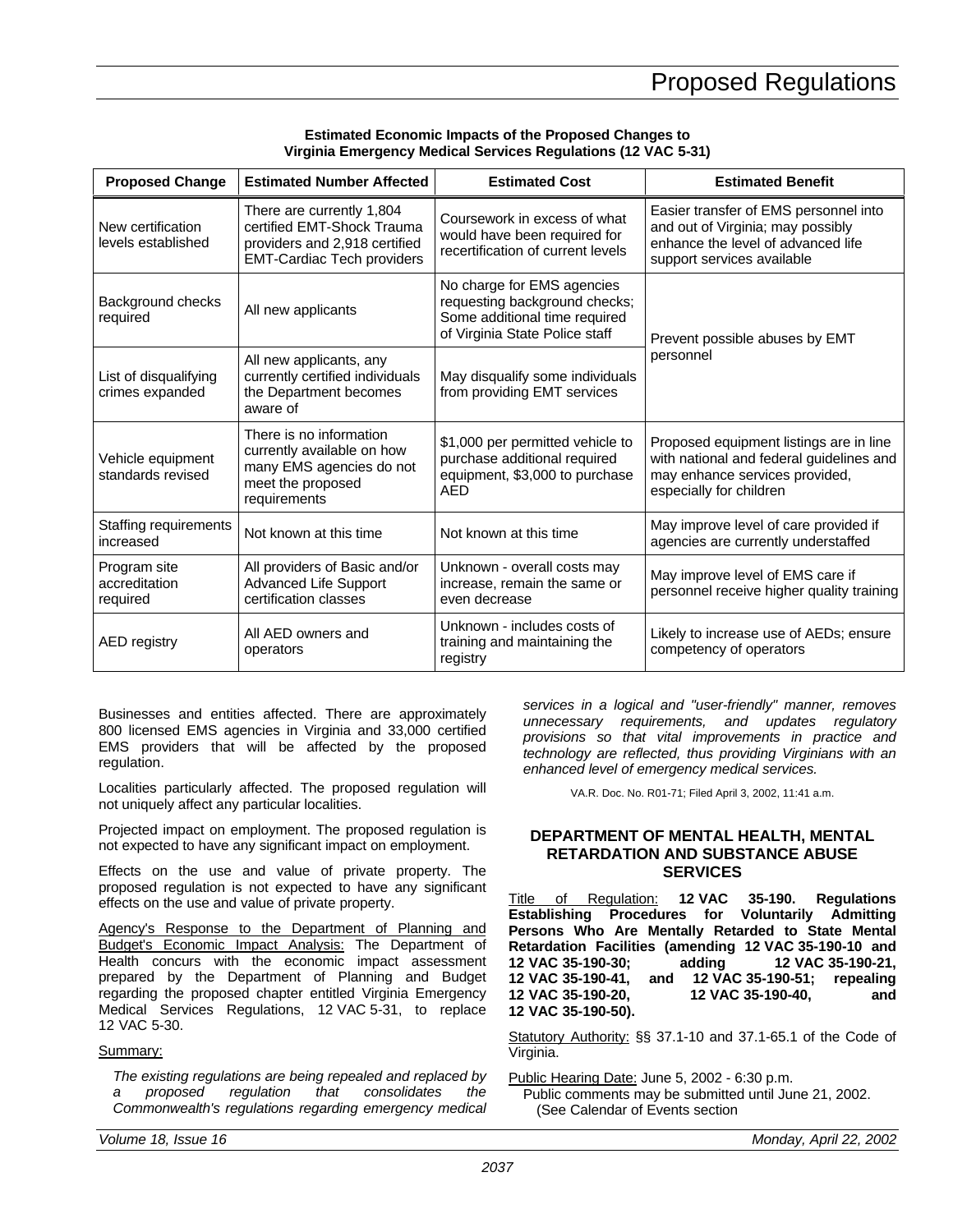for additional information)

Agency Contact: Wendy V. Brown, Policy Analyst, Department of Mental Health, Mental Retardation and Substance Abuse Services, P.O. Box 1797, Richmond, VA 23218-1797, telephone (804) 225-2252, FAX (804) 371-0092, or e-mail wbrown@dmhmrsas.state.va.us.

Basis: Section 37.1-10 of the Code of Virginia confers authority to the board to *"*…make, adopt and promulgate such rules as may be necessary to carry out the provisions of this title…" Section 37.1-65.1 of the Code of Virginia requires the board to promulgate regulations establishing procedures and standards for approving admissions to facilities for the mentally retarded.

Purpose: Amendments to the existing regulations are necessary to describe the requirements and procedures for individuals requesting admission into a mental retardation training facility; to clearly define due process protections afforded to persons with mental retardation who are being admitted to a training center and to their families; and to assure consistency with statutory requirements, current practice and terminology. This amendment will protect the health and welfare of Virginia citizens by ensuring that those who need admission will have accurate and legal guidance for seeking such admissions. With the proposed amendments, the regulations will generally meet its major goals by (i) specifying the requirements that must be met to access voluntary admission in a mental retardation training center; and (ii) assuring that procedures for obtaining such services are minimally intrusive for individuals seeking services and their families with minimal cost to the training centers.

Substance: Parts of regulations, which provide procedural guidance, have been clarified and updated to be consistent with statutory requirements and current practice and terminology. These revisions have been developed to be consistent with other relevant agency regulations. The most substantive changes include:

1. Insertion of a new definition for *"*case management community services board (CSB)" and the revision of the provisions for admissions and discharges to indicate that the case management CSB is responsible for processing admissions and developing the discharge plan, as provided in §§ 37.1-98 and 37.1-197.1 of the Code of Virginia;

2. Addition of definitions for *"*commissioner," *"*discharge plan," *"*guardianship," and *"*legally authorized representative," which are needed to clarify the regulatory provisions;

3. Elimination of definitions for *"*clinical psychologist," *"*less restrictive alternative," *"*physician," *"*respite care," *"*responsible person," and *"*transfers," which are terms that are not used in the text of the regulations and are therefore unnecessary;

4. Revision of the definition for *"*facility" to clarify that state operated training centers for persons with mental retardation are the only type of facility that is included in the scope of these regulations;

5. Elimination of the current section 12 VAC 35-190-40 describing the criteria for judicial certification for eligibility for

admission to training centers, which repeats criteria specified in state law;

6. Addition of procedures to request reconsideration from the commissioner of any decision to deny a request for voluntary admission to a training center (new section 12 VAC 35-190-41).

Issues: The changes are intended to clarify the requirements and procedures for voluntary admissions in accordance with the current law. These regulations have not been revised since they were promulgated in 1976. The provisions do not reflect current terminology and changes in the practice that have occurred since that time. By providing specific and accurate guidance, the amendments should reduce confusion and facilitate the process for requesting admissions and help promote timely discharges from state training centers, consistent with the current law. This should be advantageous to citizens who request such admissions, and to the CSBs and state facilities that process such applications for admission. The amendments should have no disadvantages to the public or the Commonwealth.

Department of Planning and Budget's Economic Impact Analysis: The Department of Planning and Budget (DPB) has analyzed the economic impact of this proposed regulation in accordance with § 2.2-4007 G of the Administrative Process Act and Executive Order Number 25 (98). Section 2.2-4007 G requires that such economic impact analyses include, but need not be limited to, the projected number of businesses or other entities to whom the regulation would apply, the identity of any localities and types of businesses or other entities particularly affected, the projected number of persons and employment positions to be affected, the projected costs to affected businesses or entities to implement or comply with the regulation, and the impact on the use and value of private property. The analysis presented below represents DPB's best estimate of these economic impacts.

Summary of the proposed regulation. The Department of Mental Health, Mental Retardation, and Substance Abuse Services (DMHMRSAS) proposes to update its Regulations Establishing Procedures for the Voluntary Admission of Persons Who Are Mentally Retarded to State Mental Retardation Facilities, which has not been revised since its promulgation in 1976. In addition to editorial changes, the updated regulation will include the following:

1. Revised definitions of certain terms and the elimination of definitions for terms that are not used in the text of the regulation;

2. Removal of the sections describing the criteria for judicial certification as the criteria is already specified in the Code of Virginia;

3. A new definition for *"*case management community service board (CSB)" that indicates the case management CSB is responsible for arranging admissions and discharges from state training centers as required by §§ 37.1-98 and 37.1-197.1 of the Code of Virginia, which were implemented in the early 1980s; and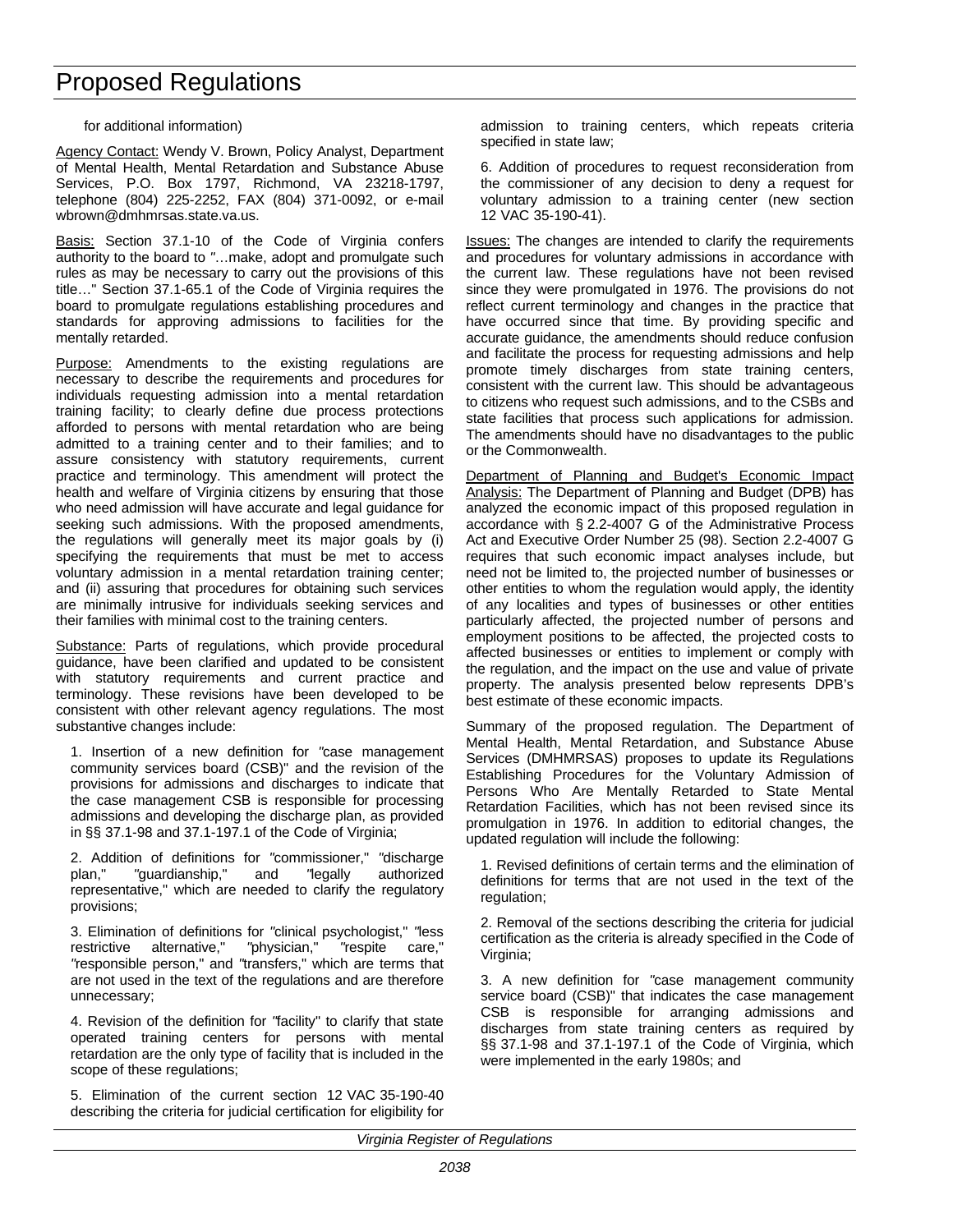4. A provision formalizing the process for an applicant to seek reconsideration from the Commissioner of any decision to deny admission to a training center.

Estimated economic impact. The proposed changes to this regulation do not represent any changes in the current policies regarding voluntary admissions to state training centers. Aside from making the regulation more consistent with current practice and terminology and existing statutory requirements, there are not likely to be any significant economic effects as a result of the proposed changes.

Businesses and entities affected. The proposed changes are not expected to impact the number of admissions or discharges to state training centers and therefore should not impact facility expenditures. There are five state training facilities in Virginia. In CY 2001, there were 21 voluntary admissions to these state training centers.

Localities particularly affected. The proposed changes will not uniquely affect any particular localities.

Projected impact on employment. Since the proposed changes do not represent any change in current practice, they will not have any impact on employment in Virginia.

Effects on the use and value of private property. Since the proposed changes do not represent any change in current practice, they will not have any effects on the use and value of private property in Virginia.

Agency's Response to the Department of Planning and Budget's Economic Impact Analysis: The agency concurs with the economic impact analysis prepared by the Department of Planning and Budget.

### Summary:

*The proposed amendments revise provisions relating to voluntary admission to residential training facilities for the mentally retarded to require the case management community services board to be responsible for arranging admissions to and discharges from state training centers; update definitions of terms; and generally update the existing provisions to be consistent with current practice and statutory requirements. The proposed amendments also include provisions for an applicant to seek reconsideration from the commissioner of any decision to deny admission to a training center.*

### **12 VAC 35-190-10. Definitions.**

The following words and terms, when used in this chapter, shall have the following meanings unless the context clearly indicates otherwise:

*"Admission"* means placement of an individual in a residential facility for the mentally retarded *individuals with mental retardation* as defined in this chapter so that the facility becomes the individual's primary residence and primary locus of his care, treatment, and training. Specifically excluded from this definition of admission are respite care and transfers as defined in this section.

*"Clinical psychologist"* means an individual possessing a doctorate or master's degree from an accredited program with specialized training and one year's experience in treating the mentally retarded.

*"Case management community services board (CSB)" means a citizens board established pursuant to § 37.1-195 of the Code of Virginia that serves the area in which an adult resides or in which a minor's parent, guardian or legally authorized representative resides. The case management CSB is responsible for case management, liaison with the facility when an individual is admitted to a state training center, and predischarge planning. If an individual, or the parents, guardian or legally authorized representative on behalf of an individual, chooses to reside in a different locality after the individual's discharge from the facility, the community services board serving that locality becomes the case management CSB and works with the original case management CSB, the individual receiving services and the state facility to effect a smooth transition and discharge.*

*"Commissioner" means the Commissioner of the Department of Mental Health, Mental Retardation and Substance Abuse Services.*

*"Discharge plan" or "predischarge plan" means a written plan prepared by the case management CSB in consultation with the state facility pursuant to § 37.1-197.1 of the Code of Virginia. This plan is prepared when the individual is admitted to the facility and documents the planning for services after discharge.*

*"Facility"* means *a* state institutions, hospitals, or training centers with a rated capacity of more than 16 beds and devoted to, or having, facilities for the residential care, treatment and training of mentally retarded persons *center for individuals with mental retardation under the supervision and management of the Commissioner of the Department of Mental Health, Mental Retardation and Substance Abuse Services*.

*"Less restrictive alternative"* means a program, facility, or other setting which is of a less confining or structured setting than institutional care and which can adequately provide for the individual's care, treatment, and training in a less confining manner than that provided in an institutional program.

*"Guardianship" means:*

*For Minors - An adult who is either appointed by the court as a legal guardian of said minor or exercises the rights and responsibilities of legal custody by delegation from a biological or adoptive parent, upon provisional adoption or otherwise by operation of law.*

*For Adults - a person appointed by the court who is responsible for the personal affairs of an incapacitated adult under the order of appointment. The responsibilities may include making decisions regarding the individual's support, care, health, safety, habilitation, education and therapeutic treatment. Refer to definition of "incapacitated person" at § 37.1-134.6 of the Code of Virginia.*

*"Legally authorized representative" means a person permitted by law or regulations to give informed consent for disclosure of information and give informed consent to treatment, including medical treatment and participation in human*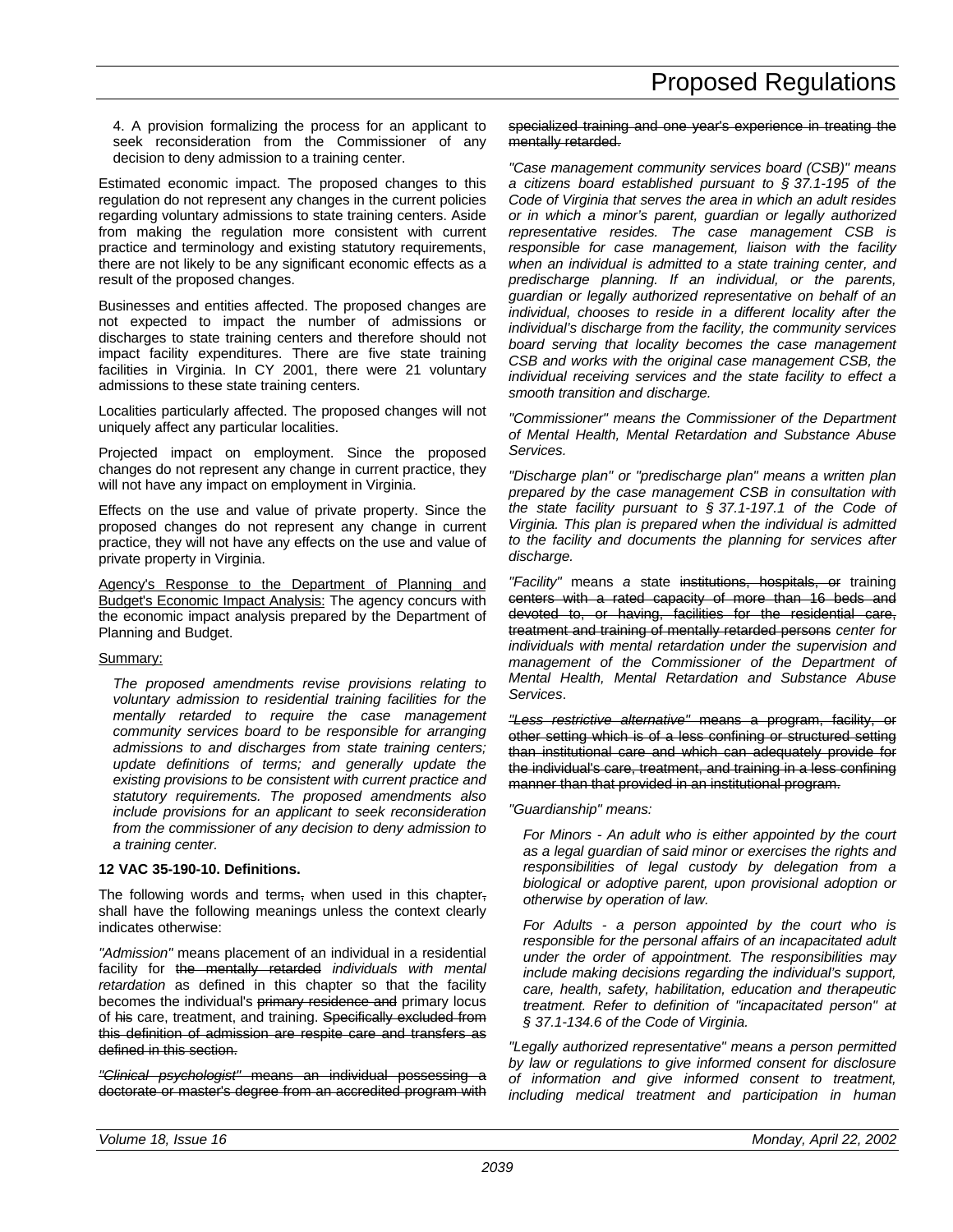*research on behalf of an individual who lacks the mental capacity to make these decisions.*

*"Mental retardation"* means substantial subaverage general intellectual functioning which originates during the developmental period and is associated with impairment in adaptive behavior.

*"Physician"* means a medical doctor licensed to practice medicine in the Commonwealth with specialized training or one year's experience in treating mentally retarded individuals.

*"Respite care"* means the placement of an individual into a facility for the mentally retarded for a period not exceeding 21 consecutive days or more than 75 days in a calendar year when that placement is solely for the purpose of providing temporary care so that parents, guardians, or other persons responsible for the individual may be relieved of that responsibility because of medical or other emergency conditions of the responsible persons or to allow the responsible persons to take a vacation. It shall be the responsibility of the director of a facility to clearly state in the respite admission letter the temporary nature and purpose of such a respite admission and to obtain the agreement of the parents, guardian, or persons responsible for the individual's care to these conditions before accepting the individual into the facility.

*"Responsible person"* means those persons having a legitimate concern for the health, safety, and welfare of the person under consideration for admission including, but not limited to relatives, state or local agencies, or the person or persons having responsibility for the primary care of the individual.

*"Transfers"* means the transfer of an individual already admitted to a state facility to another state facility by order of the commissioner.

#### **12 VAC 35-190-20. Proceedings for judicial certification; application.** *(Repealed.)*

The initiation for a proceeding for judicial certification shall begin when the parent, guardian, or other responsible person or persons submits a completed application for admission to the facility serving the mentally retarded from that geographic section of the Commonwealth in which the applicant or his parent or guardian is currently residing.

The date of the application will be deemed to be the date upon which the facility receives the completed application and supporting documentation listed in 12 VAC 35-190-30.

### *12 VAC 35-190-21. Application for admission process.*

*A. Requests for admission to a facility shall be processed through the case management CSB. A parent, guardian, or legally authorized representative seeking admission to a facility for an individual with mental retardation shall apply first to the CSB that serves the area where the applicant, his parent, guardian, or legally authorized representative is currently residing.*

*B. If the case management CSB determines that the services for the individual are not available in the community or the individual chooses to obtain services in the state facility, the* *CSB shall forward a prescreening report, pursuant to § 37.1- 65.1 B of the Code of Virginia, to the facility serving individuals with mental retardation from that geographic section of the state in which the applicant or his parent, guardian, or legally authorized representative is currently residing.*

*The prescreening report shall include at a minimum:*

*1. An application for services;*

*2. A medical history indicating the presence of any current medical problems as well as the presence of any known communicable disease. In all cases, the application shall include any currently prescribed medications as well as any known medication allergies;*

*3. A social history and current status;*

*4. A psychological evaluation that has been performed in the past three years unless the facility director or designee determines that sufficient information as to the applicant's abilities and needs is included in other reports received;*

*5. A current individualized education plan for school-aged applicants unless the facility director or designee determines that sufficient information as to the applicant's abilities and needs is included in other reports received;*

*6. A vocational assessment for adult applicants unless the facility director or designee determines that sufficient information as to the applicant's abilities and needs is included in other reports received; and*

*7. A completed discharge plan outlining the services to be provided upon discharge and anticipated date of discharge.*

#### **12 VAC 35-190-30. Determination of suitability for admission.**

*A.* Within 30 calendar *working* days from the receipt of the completed application and supporting documentation *prescreening report*, the director of the facility*, or his designee,* shall provide a written statement to the applicant, his parent, guardian, or other responsible person or persons in whose name the applicant is seeking admission of the findings of the consideration of the application for admission to that facility *notify the case management CSB in writing of the determination on the admission request*.

*B.* Determination of suitability for admission by the director shall be based upon the following criteria and shall be so stated in his written statement *decision*:

1. The individual has a primary diagnosis of mental retardation;

2. That The diagnosis of mental retardation has been made by an interdisciplinary team of qualified mental retardation professionals upon review of a social history, psychological evaluation, relevant medical information, and any other material deemed appropriate by the facility to make such a diagnosis *the completed prescreening report*; *and*

3. That the individual is incapable of requesting his own admission to the facility;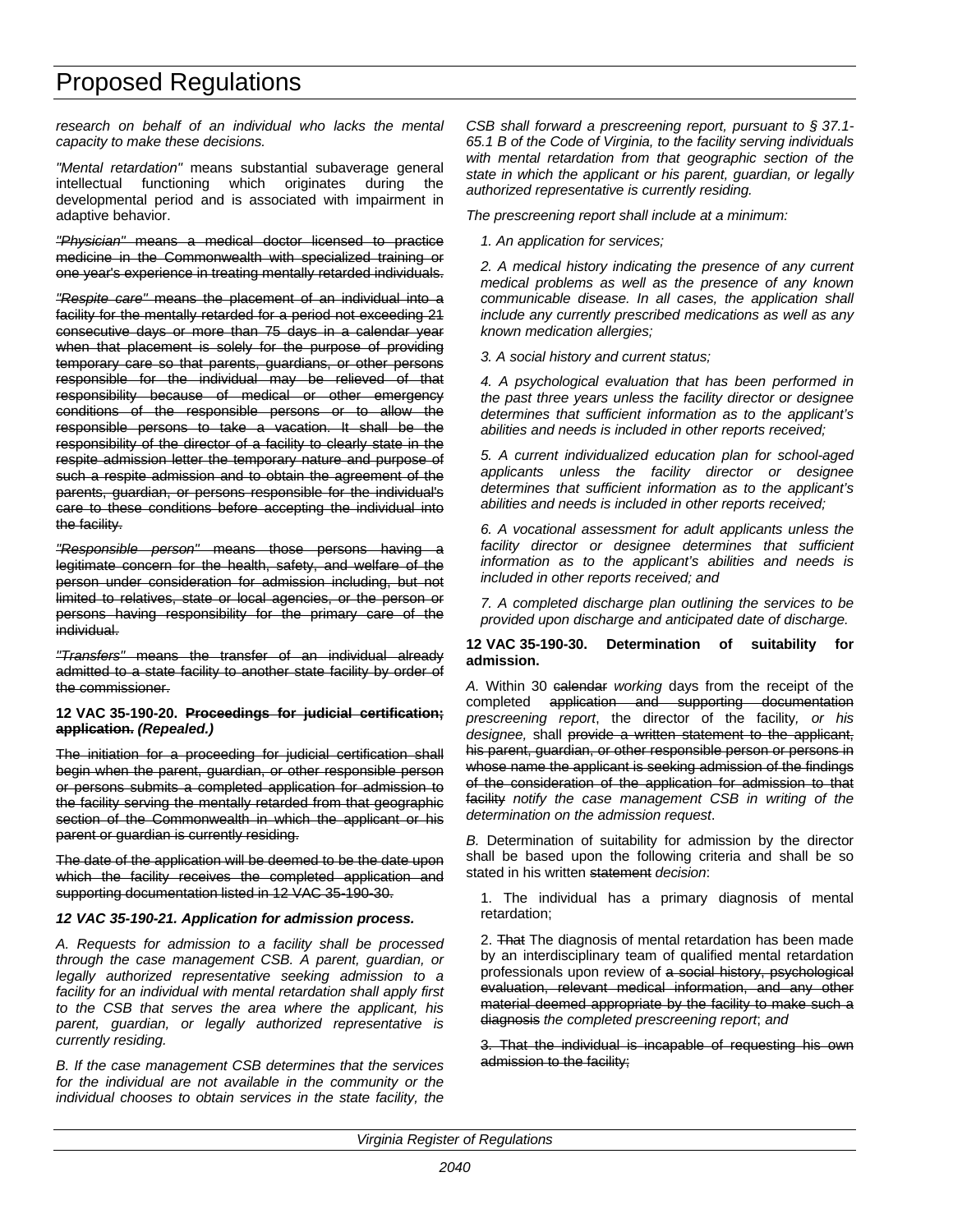4. That *3.* The facility has available space, training, treatment, and habilitation services appropriate to *meet* the needs of the individual; and*.*

5. That the combination of services required by the individual is not available in a less restrictive environmer

If the director finds that the applicant is not suitable for admission to the facility, he shall state the reasons therefore and, if possible, recommend alternative locations for needed services.

In order for the director to make the above findings, the individual may be admitted to the facility for observation and evaluation for a period not to exceed 48 hours.

In the event that the parent, guardian, or other responsible person or persons making application for admission disagrees with the findings of the director, he may, in the name of the applicant, request a review of the decision by the Commissioner of the Department of Mental Health and Mental Retardation.

Notice of the appeal shall be initiated by the parent, guardian, or other responsible person or persons in the form of a written request for such review submitted to the commissioner.

The commissioner will notify the parent, guardian, or other responsible person or persons of the findings of his review within 30 calendar days from the date of receipt of the notice of appeal.

*C. If the director finds that the applicant is not suitable for admission to the facility, he shall state the reasons for his decision and may recommend alternative locations for needed services.*

#### **12 VAC 35-190-40. Procedural guidelines for admission to facilities.** *(Repealed.)*

The intent of the provisions of § 37.1-65.1 of the Code of Virginia shall be deemed to have been met under the following conditions:

1. When the facility provides to the parent, guardian, or other responsible person or persons and to the court the statement of the applicant's suitability for admission as outlined in 12 VAC 35-190-30.

2. When the parent, guardian, or other responsible person or persons shall present a signed written statement to the court that the applicant is alleged to be mentally retarded, that he has applied for admission to the facility, and that the parent, guardian, or other responsible person is willing to release to the facility the primary care, treatment, and training of the applicant for the duration of the admission period;

3. When the judge hearing the matter has made a finding that the applicant is incapable of requesting his proposed admission pro se;

4. When the judge hearing the matter has made a finding that the facility has approved the proposed admission pursuant to 12 VAC 35-190-30;

5. When the judge hearing the matter has made a finding that there is no less restrictive alternative to institutional

confinement consistent with the best interests of the person who is subject of the proceedings; and

6. When the judge hearing the matter has made a finding that the person is in need of institutional training and treatment.

The judge shall issue a written certificate stating that the individual is eligible for admission. Such certification shall also specify findings listed in subdivision 3 of this section. This certificate shall be transmitted to the parent, guardian, or other responsible person or persons whose responsibility shall be to submit such certificate to the facility prior to admission of the applicant.

The judge may on his own motion summon any physician, clinical psychologist, or other qualified mental retardation professional to evaluate the person who was the subject of the proceedings to assist the court in its findings.

#### *12 VAC 35-190-41. Requests for reconsideration of the director's determination.*

*In the event that (i) the case management CSB making the request for admission, or (ii) a person seeking admission to a facility, disagrees with the determination of the director, the CSB, or person seeking admission, or both may request a reconsideration of the determination by submitting a request in writing to the commissioner within 10 days of receiving such determination. Upon receipt of a request for reconsideration, the commissioner shall notify the facility director and the facility director shall forward the prescreening report package and related information to the commissioner within 48 hours. The commissioner shall also provide an opportunity for the person requesting reconsideration to submit for review any additional information or reasons why the admission should be approved. The commissioner shall render a written decision on the request for reconsideration within 30 calendar days of the receipt of the request and notify all involved parties. The commissioner's decision shall be binding.*

#### **12 VAC 35-190-50. Procedural guidelines for admission to state training centers.** *(Repealed.)*

A parent, guardian, or other responsible person or persons, including state agencies or persons concerned with the health, safety, and welfare of an individual, who believes a person, such as their child or a ward of the Department of Welfare, should be admitted to a state training center for mentally retarded persons should first contact the training center either by telephone or letter. The local community mental health and mental retardation services board or the state Department of Mental Health and Mental Retardation can help identify the appropriate training center to call. The training center where the person may be admitted will then spell out the correct procedures to follow, including such information needed to determine eligibility for admission.

The state training center must then determine three things:

1. Is the person mentally retarded? Mental retardation is defined as a disability in which a person functions at a substantial subaverage intellectual level which originated during his developmental period (birth to 18 years), combined with problems in adaptive behavior (inability to care for his own needs such as dressing, eating, toileting,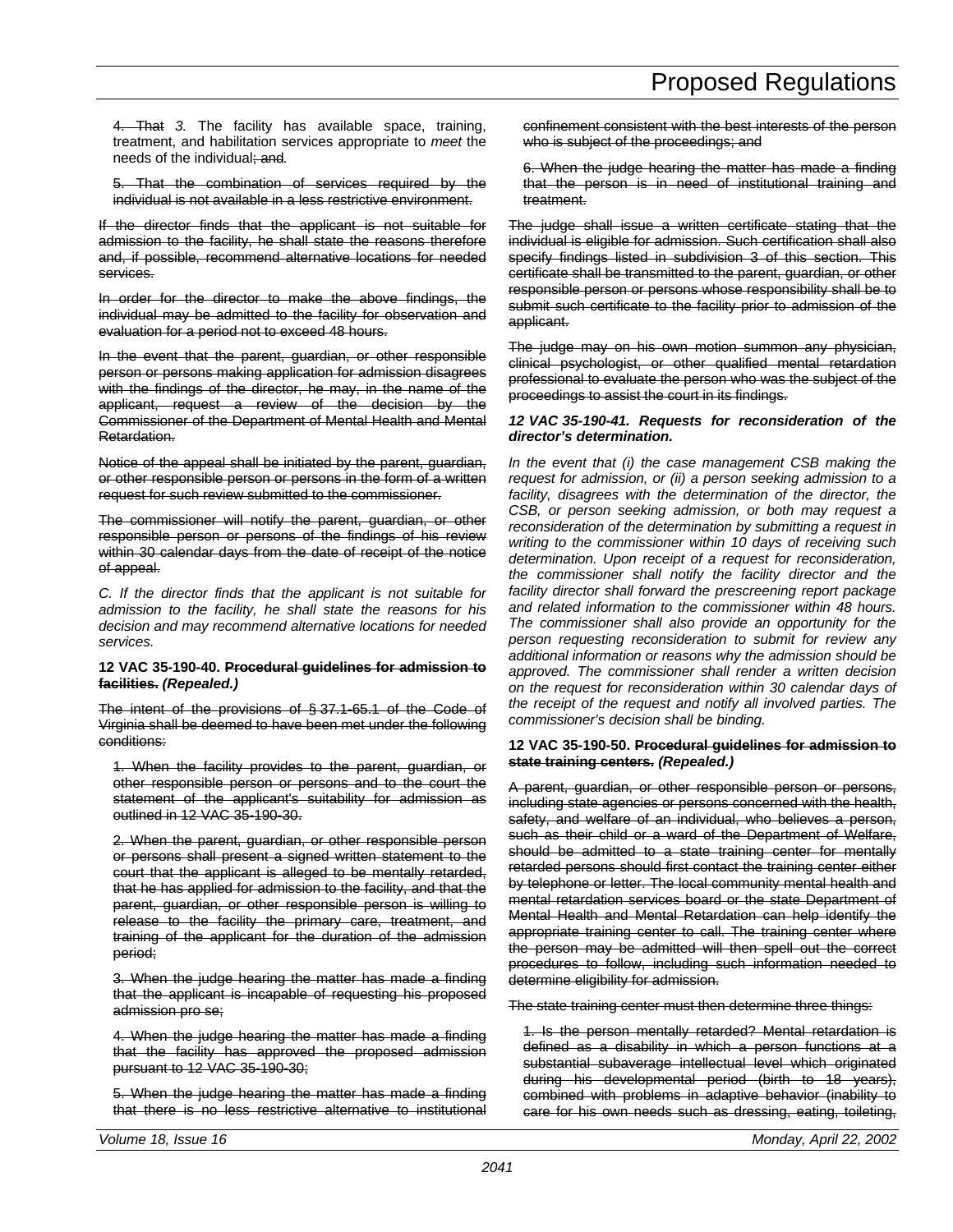<span id="page-29-0"></span>and often inappropriate social behavior). Tests and information to determine whether a person is mentally retarded may be gathered by the staff of the training center. Many times schools, community service boards, local associations for retarded citizens, or other agencies will help a family or an agency gather the information needed;

2. Does the person need institutionalization? Most mentally retarded persons can receive proper care and training in their community. However, sometimes the degree of retardation or associated problems a person may have are so great that the person may require institutional care; and

3. Does the institution have the space and the ability to provide the type of care and programs that the mentally retarded person needs? Some training centers do not provide some types of care, (for example, 24-hour skilled nursing service). In these cases the training center will work with the parents or agency in finding a more appropriate place for the person to receive the care he needs, including the possibility of the placement in another training center. If the institution makes the decision that it can admit a person, they will commonly make an agreement with the parents that the person will receive certain treatment over a specified period of time. It is the goal of training centers in Virginia to prepare a person for return to community living whenever possible. Sometimes the training center staff may feel that they need to observe the person to make a more informed judgment. In that event, a person may be held at the institution for up to 48 hours.

The training center, after making its determination, then contacts, in writing, the parent or guardian with their findings.

If the institution finds that the person is mentally retarded, that he requires institutionalization, and that the institution can provide the programs and care that he needs, the parents or guardian can then petition the district court in their area for a judicial certification to voluntarily admit the mentally retarded person to the facility. The judge must be provided with the information gathered about this person at the institution as well as a letter from the director saying that the person is eligible for admission.

The judge must then decide the following:

1. Whether to accept the institution's findings about the mentally retarded person;

2. Whether to order another evaluation of the mentally retarded person. This may be done by a licensed physician or a clinical psychologist appointed by the judge; and

3. Whether there is any less restrictive alternative to care and treatment other than being admitted to a state training facility, such as a group home for mentally retarded persons or a day care program in the community. The judge may request advice from local community services boards or other community agencies.

If the judge finds that there are no less restrictive alternatives, he shall issue a written order that the mentally retarded person is eligible for voluntary admission to a state training facility.

This procedure does not guarantee that admission to a state training center will be automatic. Space at the institution may not be available or new programs in the community may have been started depending on the amount of time spent on the due process procedure for an individual. In the event space is unavailable at an institution, the person will be placed on a waiting list.

This procedure does not constitute an involuntary commitment. It is a due process procedure for voluntary admission to ensure that a mentally retarded person's rights are protected.

### *12 VAC 35-190-51. Procedure for admission.*

*Upon receipt of written notification from the facility director that an individual is suitable for admission, the case management CSB will inform the individual or the individual's parent, guardian or legally authorized representative of this decision and assist the parent, guardian or legally authorized representative in initiating a judicial proceeding pursuant to § 37.1-65.1 of the Code of Virginia. When the judge has certified that the individual is eligible for admission to a facility in accordance with § 37.1-65 C 3 of the Code of Virginia, a date for admission to the facility will be established.*

VA.R. Doc. No. R01-173; Filed March 27, 2002, 10:13 a.m.

w **––––––––––––––––––** w

## **TITLE 18. PROFESSIONAL AND OCCUPATIONAL LICENSING**

## **BOARD OF MEDICINE**

Title of Regulation: **18 VAC 85-80. Regulations Governing the Practice of Occupational Therapy (amending 18 VAC 85-80-10, 18 VAC 85-80-35, 18 VAC 85-80-40, and 18 VAC 85-80-60 through 18 VAC 85-80-110; adding 18 VAC 85-80-26 and 18 VAC 85-80-45; repealing 18 VAC 85-80-120).**

Statutory Authority: §§ 54.1-2400, 54.1-2956.1, and 54.1-2956.2 of the Code of Virginia.

Public Hearing Date: May 9, 2002 - 9 a.m.

Public comments may be submitted until June 21, 2002. (See Calendar of Events section for additional information)

Agency Contact: Elaine J. Yeatts, Agency Regulatory Coordinator, Department of Health Professions, 6606 West Broad Street, Richmond, VA 23230, telephone (804) 662- 9918, FAX (804) 662-9114 or e-mail elaine.yeatts@dhp.state.va.us.

Basis: Section 54.1-2400 of the Code of Virginia establishes the general powers and duties of health regulatory boards including the responsibility to promulgate regulations, levy fees, administer a licensure and renewal program, and discipline regulated professionals.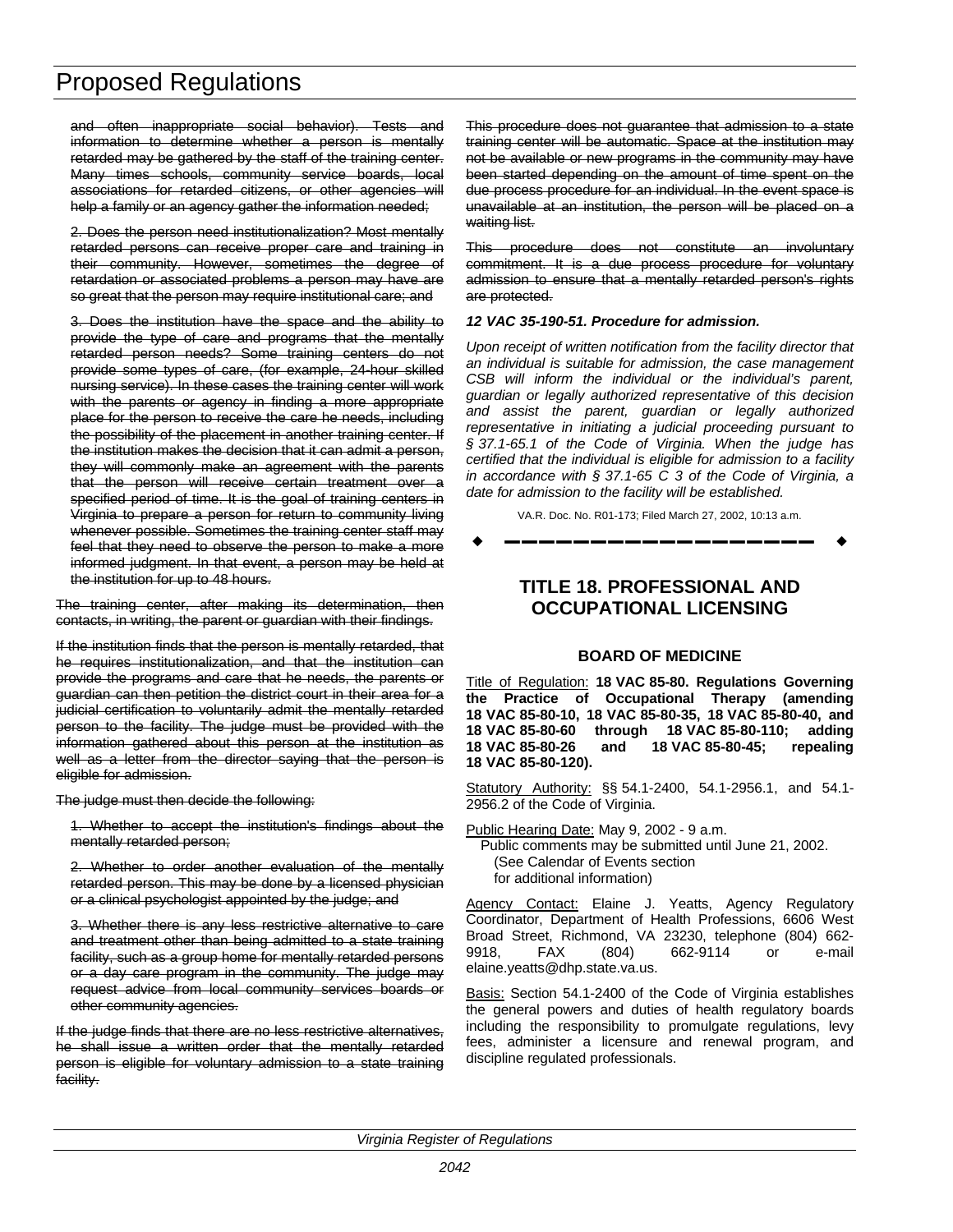Sections 54.1-2956.1 and 54.1-2956.2 of the Code of Virginia set forth statutory provisions for the licensure and practice of occupational therapists.

Purpose: Licensed occupational therapists and health care facilities often have a dilemma about what tasks constitute the practice of occupational therapy and what tasks may be appropriately delegated. The purpose of the proposed amendments is to provide more specificity about delegation, emphasizing the responsibility of the licensee for the patient and the outcome of treatment. While the proposed regulation is specific enough to prohibit the initial assessment, evaluation or development of a treatment plan, it is general enough to permit delegation of tasks based on the knowledge and skills of the unlicensed assistant. It also requires that delegated tasks or procedures must be communicated on a patientspecific basis with specific, clear instruction and expectations.

Since the licensed occupational therapist is responsible for the unlicensed personnel who work under his supervision, he must use his judgment about whether a task can safely and properly be performed. No delegation of tasks may occur if such delegation may jeopardize the health, safety and welfare of the patient. By providing greater regulatory clarity on delegation, the board intends to protect patients from inappropriate treatment by unlicensed, unsupervised individuals engaged in activities that may be interpreted as the licensed practice of occupational therapy.

Substance: The board is recommending amendments to its regulations for the licensure of occupational therapists in order to address concerns about the adequacy of supervision for unlicensed assistants and to provide greater clarity on appropriate delegation of tasks. An amendment will also clarify for applicants the time period in which they may practice prior to getting the results of the licensure examination.

Issues: The primary issue that arose in the review of these regulations related to the appropriate use of unlicensed assistants in practice. The Code of Virginia permits practice by unlicensed assistants but also restricts the practice of occupational therapy as defined in § 54.1-2900 to persons who hold a license from the board. Licensees often have a dilemma about what tasks constitute practice and what tasks may be appropriately delegated. By further specifying the regulation on supervision and delegation of tasks to unlicensed persons, the board intends to provide greater clarity and protection for the public.

Advantages and disadvantages to the public. There are no disadvantages to patients receiving occupational therapy services; they are better protected by more specific rules on delegation of tasks to unlicensed persons. Amended regulations will make it clear that the initial assessment of a patient and the development of a treatment plan shall only be done by the licensed OT. Only those routine tasks that can properly and safely be performed by unlicensed personnel can be delegated and shall be delegated on a patient-specific basis. The licensed individual remains responsible for the services provided and for the treatment of the patient.

Advantages and disadvantages to the agency or the Commonwealth. There are no disadvantages to the agency; the amended regulation does not impose a new responsibility on the board and does not involve additional cost or staff time. In part, the amended regulation intends to clarify certain sections that have generated phone calls and questions to staff. If the board is successful in clarifying those provisions, the agency could benefit from fewer inquiries from applicants and licensees.

Department of Planning and Budget's Economic Impact Analysis: The Department of Planning and Budget (DPB) has analyzed the economic impact of this proposed regulation in accordance with § 2.2-4007 G of the Administrative Process Act and Executive Order Number 25 (98). Section 2.2-4007 G requires that such economic impact analyses include, but need not be limited to, the projected number of businesses or other entities to whom the regulation would apply, the identity of any localities and types of businesses or other entities particularly affected, the projected number of persons and employment positions to be affected, the projected costs to affected businesses or entities to implement or comply with the regulation, and the impact on the use and value of private property. The analysis presented below represents DPB's best estimate of these economic impacts.

Summary of the proposed regulation. The Board of Medicine (the board) is proposing new language to clarify the types of occupational therapy tasks that can be and cannot be delegated to unlicensed personnel by the licensed occupational therapists. The board is also proposing new language to clarify which titles can be used by the graduates from an occupational therapy program who are not licensed at the time, the duration of their practice under the designated titles, and that the designated titles must be used on any identification or signature in the course of their practice.

Introduction. Occupational therapy practices are subject to these regulations. A recent survey<sup>1</sup> of occupational therapists conducted by the Department of Health Professions (DHP) indicates that practitioners in Virginia provide their services at school settings, skilled nursing facilities, acute care facilities, outpatient therapy settings, adult rehabilitation facilities, industrial and pediatric rehabilitation facilities, vocational training facilities, academia, and home health facilities.

A number of occupational therapy services may be performed by unlicensed assistants under the supervision of a licensed occupational therapist. However, the types of tasks that can be delegated to unlicensed personnel are not listed in the current regulations. According to DHP, this has been creating a dilemma for occupational therapy licensees and health care facilities about what tasks may be appropriately delegated to unlicensed assistants in practice.

There are two main groups of unlicensed assistants with respect to their knowledge on occupational therapy prior to starting an employment. These groups are occupational therapy assistants and occupational therapy aides. The DHP study indicates that occupational therapy assistants either have an associate degree or a certificate from an approved

<sup>&</sup>lt;sup>1</sup> Virginia Board of Health Professions, 2000, "Study on the Appropriate Level of Regulation for Certified Occupational Therapy Assistants Pursuant to SJR 153  $(2000)$ ."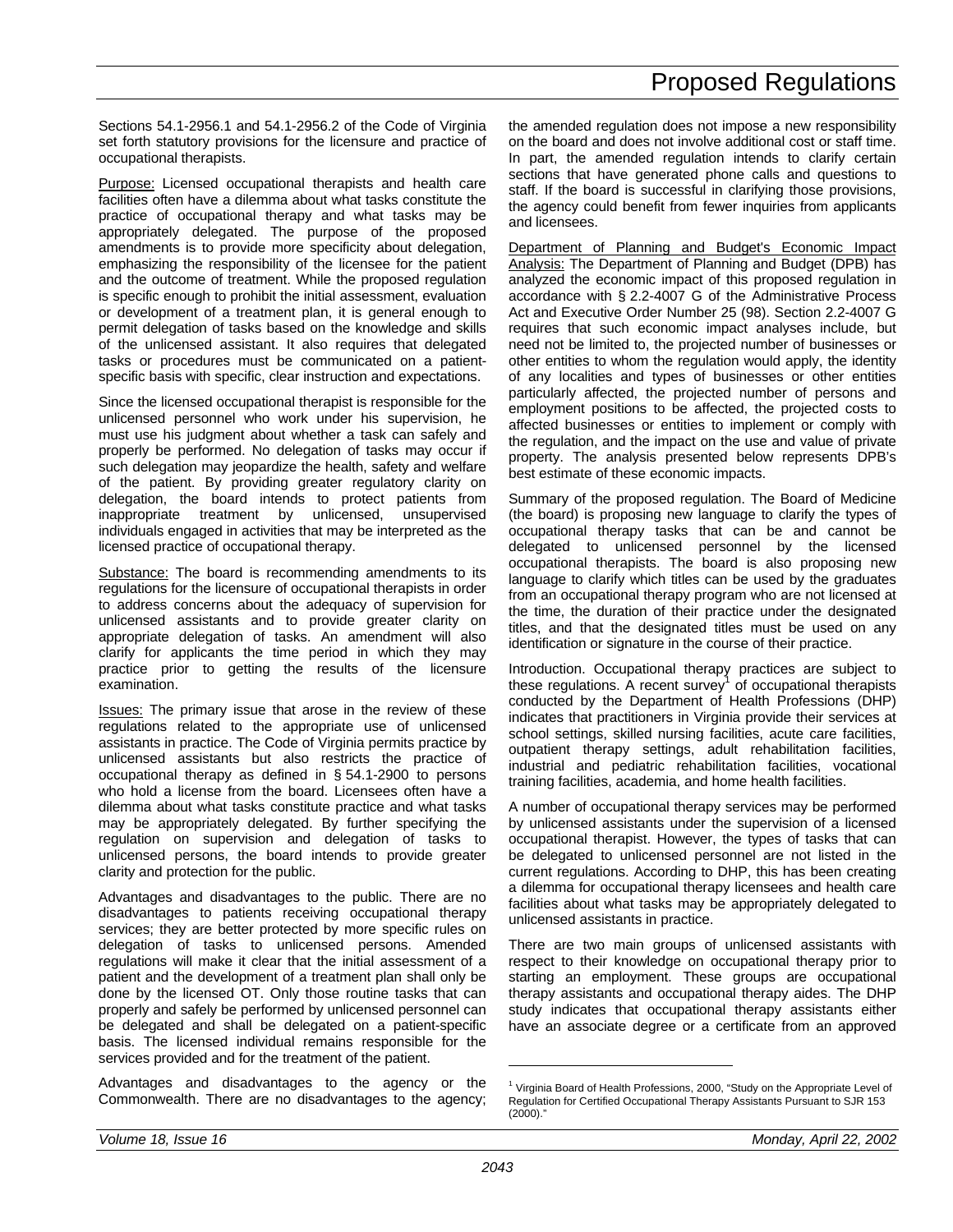occupational therapy program prior to their employment. Throughout the United States, most assistants further establish their credentials by taking the exam offered by the National Board of Certification in Occupational Therapy, Inc., (NBCOT) to be able to use the title and a registered trademark "Certified Occupational Therapy Assistant." Occupational therapy aides, on the other hand, develop their skills and knowledge during their employment.

It can be inferred from the DHP study that Virginia is one of the few states that do not regulate occupational therapy assistants. Out of 49 states, only three did not have licensure, certification, or registration regulations for the assistants. While most states have regulations for assistants, assistants as well as aides are not regulated in Virginia. Thus, from a regulatory perspective, there is no distinction between the two groups. However, the two groups differ in other aspects.

One difference is in wages. The following table provides average compensation received by the occupational therapists, assistants, and aides in this industry. The table reveals that the median and mean $^2$  hourly wages of licensed occupational therapists in Virginia are significantly higher than what is paid to unlicensed occupational therapy assistants and aids. This provides incentives for the therapists to delegate some of their tasks to assistive personnel. If both groups of the assistive personnel can perform the same tasks equally well, the benefits for the occupational therapist from task delegation are greater for the aids because they are paid lower wages relative to assistants. The median hourly wage paid to the assistants is \$5.50 higher than what is paid to aids. However, the decision to hire must also incorporate the differences in additional revenues each assistive personnel generate. These wage differentials can be taken as an indication that the productivity of assistants, on average, is greater than that of aids. This is consistent with the earlier finding that the knowledge of assistants, on average, is better than that of aids.

| Table: Compensation and Employment in Virginia's |
|--------------------------------------------------|
| Occupational Therapy Profession                  |

|                                         | Wage Estimates   |                |                |                         |  |
|-----------------------------------------|------------------|----------------|----------------|-------------------------|--|
| Occupation Title                        | Median<br>Hourly | Mean<br>Hourly | Mean<br>Annual | Estimated<br>Employment |  |
| Occupational<br>Therapists              | \$23.81          | \$24.45        | \$50,850       | 1,950                   |  |
| Occupational<br>Therapist<br>Assistants | \$16.24          | \$17.11        | \$35,580       | 527                     |  |
| Occupational<br><b>Therapist Aides</b>  | \$10.74          | \$13.74        | \$28,580       | 1,120                   |  |

Source for the compensation data: 2000 State Occupational Employment and Wage Estimates, Bureau of Labor Statistics, U.S. Department of Labor.

The level of employment also seems to differ significantly between the assistants and the aids despite the uniform

 $\overline{a}$ 

regulatory treatment of the two groups. This is another indication that these groups differ in some other characteristics that are important to their employer. It is difficult, however, to make a conclusive statement on the relative levels of employment because of limited data availability. Because of licensure requirements, DHP has accurate information only on the number of licensed therapists. The most recent information at DHP indicates that there are 1,950 licensed therapists in Virginia.

The information on the number of assistive personnel is not readily available because there is no licensure requirement for these practitioners. Consequently, DHP does not have any information on the assistive personnel. NBCOT is the only source of reliable information for the licensed occupational therapy assistants, while neither DHP nor NBCOT has any information on the occupational therapy aids. The only source of data for the aids is the occupational therapists that responded to the survey. Given these limitations, the survey information is used first to estimate the total number of assistive therapy personnel. $3$  It is estimated that there are about 1,647 occupational therapy assistants and aids in the Commonwealth. Then, the total number of assistive personnel is broken down between the assistants and the aids. $4$  It is estimated that there are about 527 therapy assistants and about 1,120 therapy aids in Virginia. In other words, about one third of the assistive personnel are assistants with credentials from NBCOT and colleges while the remaining two thirds are aides without extensive education background in this field.

Estimated economic impact. The proposed rule states that initial assessment of a patient, evaluation or development of treatment plans, and any tasks requiring a clinical decision or the knowledge, skills and judgment of an occupational therapist cannot be delegated to unlicensed personnel. The routine tasks that can be delegated to unlicensed personnel include those that do not require professional judgment and that do not jeopardize health and safety of the patient. The delegated tasks will have to be patient specific and communicated to the unlicensed personnel with clear and specific instructions covering performance of activities, potential complications, and expected results. Examples of activities that can be delegated include interviewing patients to obtain background information, screening for services to evaluate and determine patients problems, administering standardized tests, documentation, selecting and performing interventions to restore a physical function, referral to other agencies, evaluating progress of patients, developing home programs, instructing caregivers, and terminating therapy when the goal is achieved.

*Virginia Register of Regulations*

 $2$  Given relatively significant differences between some of the median and mean estimated figures, the median hourly wage may be more appropriate to use here because the median is statistically more robust than the mean is.

 $3$  According to the survey, 560 occupational therapists supervised 473 assistive personnel, which includes assistants and the aids. If the number of assistive personnel per occupational therapist did not change over time, there should be about 1,647 personnel assisting all of the occupational therapists practicing currently.

<sup>&</sup>lt;sup>4</sup> NBCOT informed DHP in 1999 that there were 501 licensed occupational therapy assistants and 1,854 licensed occupational therapists in Virginia. The number of currently licensed assistants is expected to be 527 since the number of licensed therapists has increased from 1,854 to 1,950, representing a certain growth rate.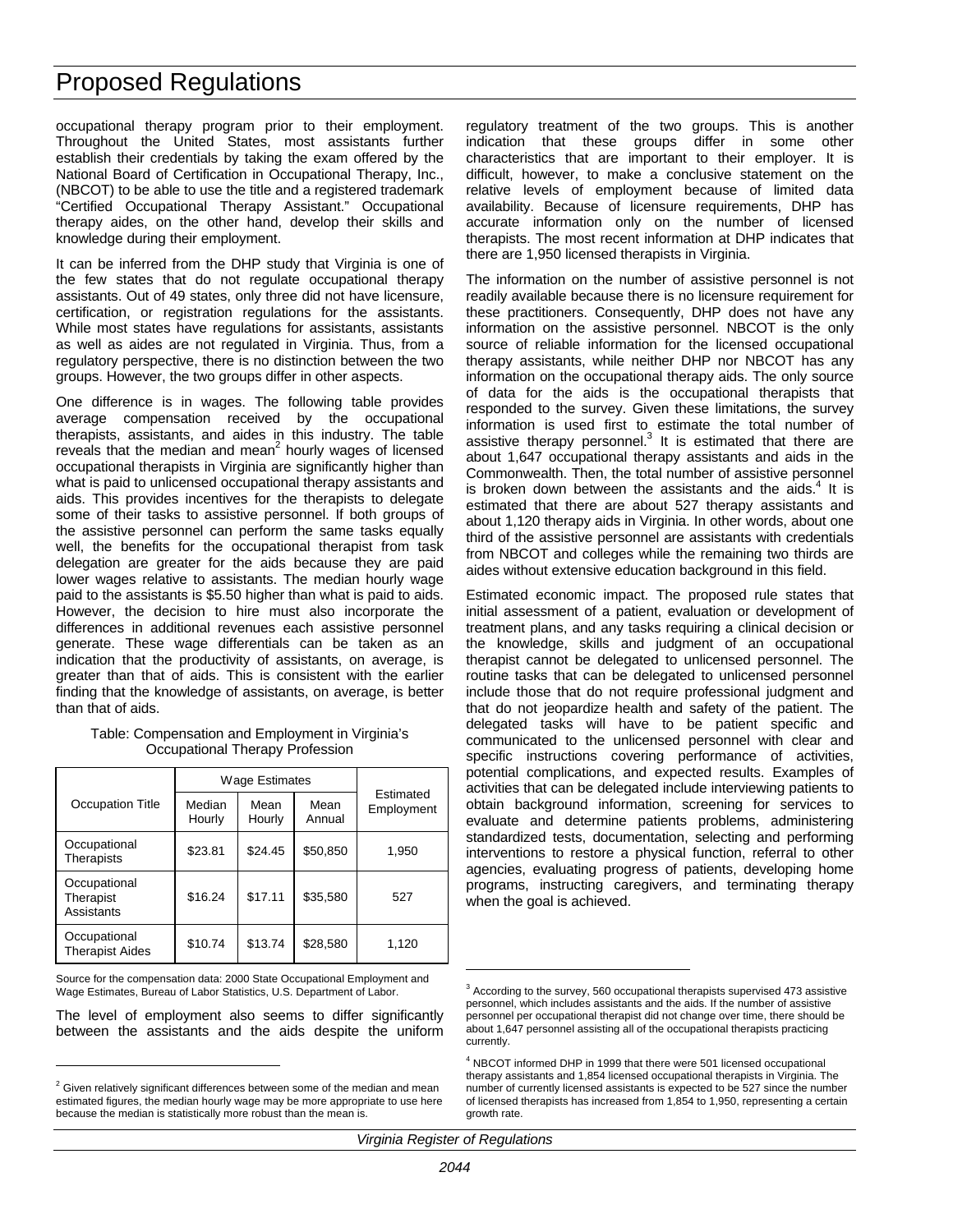There are many tradeoffs licensed therapists face when delegating tasks to unlicensed personnel. They have incentives to delegate tasks to free some of their time for other activities. For instance, they may use the additional time to provide services to more patients. This will allow the therapists to increase the revenues over what could be generated without any assistive personnel. However, delegation also introduces costs. Aside from the labor costs, liability of the therapists will be higher as they are responsible for the others' mistakes. Although there are mitigating factors such as supervision, delegation will still increase the potential risk of harming the patients. This may be costly in terms of liability costs or in terms of losing the license to practice therapy. There is likely to be additional costs due to principal agent problems. For example, assistants may not expend all of their effort and customer satisfaction may be compromised. Finally, there is a chance that a third party payor such as an insurance company may deny reimbursement if its policy prohibits payments for services provided by unlicensed personnel.<sup>5</sup>

The therapist's decision to delegate is further complicated by the presence of two distinct groups of assistive personnel. This is because benefits and costs would likely vary between delegation to assistants and delegation to aids. For example, it seems that potential liability risks would be higher for delegation to an aid than delegation to an assistant because of education differences. In this complex decision making process, licensed therapists are likely to take into account all of the additional benefits and costs and choose a level of delegation between assistants and the aids that would be optimal for them.

Information about the patient complaints may be helpful to understand the potential risk of harm that may be posed by delegation of therapy tasks to assistive personnel. Data from the 28 states responded to the survey indicate that less than 4 complaints in 20,000 therapy assistant-years are reported and less than a quarter of the complaints resulted in a disciplinary action. It is unlikely that all of these complaints were related to delegation of responsibility. What is more is that the complaint and disciplinary action rates for the services provided by licensed therapists are the same at this degree of precision. This suggests that the likelihood of risk of harm to patients posed by the therapists and the assistants is almost the same. On the other hand, there is no data to assess the likelihood of risk of harm to patients posed by the therapist aids.

Probability of potential harm to patients in Virginia seems to be lower than the 28-state average. DHP is aware of six complaints against licensed occupational therapists since 1993. None of these complaints resulted in a disciplinary action. Two of the cases were related to standard of care and unprofessional conduct while other cases were related to fraud, unlicensed activity, and business issues. When normalized, these six complaints translate to almost one complaint out of 20,000 therapist-years. More importantly, there was only one complaint for the services provided by

unlicensed assistants over a five-year period, which is also a smaller likelihood relative to the other states. The survey responses do not contradict with these findings.

Another dimension of the delegation of responsibility is the settlement costs when a malpractice is claimed. The DHP study provides settlement information from another source<sup>6</sup> where it is reported that occupational therapists paid between \$27,000 and \$33,000 in current dollars<sup>7</sup> for cases involving improper treatment, burns from hot pack, falling, and sexual misconduct.

In addition, the DHP study indicates that not all of the occupational therapists necessarily delegate tasks to assistive personnel. Of the 560 respondents about 50.9% indicated that they are supervising assistants and/or aides and 49.1% indicated that they do not. This implies that currently about 993 therapists may be supervising assistants/aids and 957 therapists may not be supervising any assistive personnel.

Also, based on 285 therapists who indicated that they are supervising assistants/aides on a regular basis, the delegation patterns are identified. These patterns are summarized in the next table where delegation "under supervision" means that the licensed therapist is sufficiently aware of patient's needs and status and has ongoing written and/or verbal communication with assistive personnel who are providing the services. Delegating "independently" means no oversight is provided to assistive personnel by the licensed therapist. The table reports only the highest delegation pattern.

Table: Task Delegation Patterns in Virginia's Occupational Therapy Profession

|                                                                    | <b>Delegation Pattern</b>       |                                    |
|--------------------------------------------------------------------|---------------------------------|------------------------------------|
| Task                                                               | To an Assistant                 | To an Aid                          |
| Interviewing to obtain<br>background and social<br>history         | Never delegate<br>(37.6%)       | Never delegate<br>(93.3%)          |
| Screening for OT services                                          | Never delegate<br>(40.3%)       | Never delegate<br>$(96.6\%)$       |
| Administering standardized<br>assessment instruments               | Never delegate<br>(44.5%)       | Never delegate<br>$(97.1\%)$       |
| Recommend referral to<br>appropriate professionals<br>and agencies | Under supervision<br>(57.1%)    | Never delegate<br>(94%)            |
| Select appropriate<br>interventions to restore<br>function         | Under supervision<br>(63.9%)    | Never delegate<br>$(85.1\%)$       |
| Document intervention /<br>treatment plan                          | Under supervision<br>$(60.1\%)$ | Never delegate<br>(83%)            |
| Provide therapeutic<br>interventions                               | Independently<br>(49.5%)        | Under<br>supervision<br>$(64.4\%)$ |

 $6$  Ranke, B., A., Moriarty, M., P., 1997, "An Overview of professional liability in occupational therapy," American Journal of Occupational Therapy, 51(8), pp. 671-680.

-

<sup>&</sup>lt;sup>5</sup> It is noted in the survey that in few instances Trigon denied payment for services provided by an unlicensed assistant. Also, the shift in Virginia's policy in 1998 from certification to license may be attributed to anecdotal evidences for denial of payment. However, there is lack of evidence at this time that denial of payment occurs frequently.

 $7$  Reported figures are adjusted by the Consumer Price Index.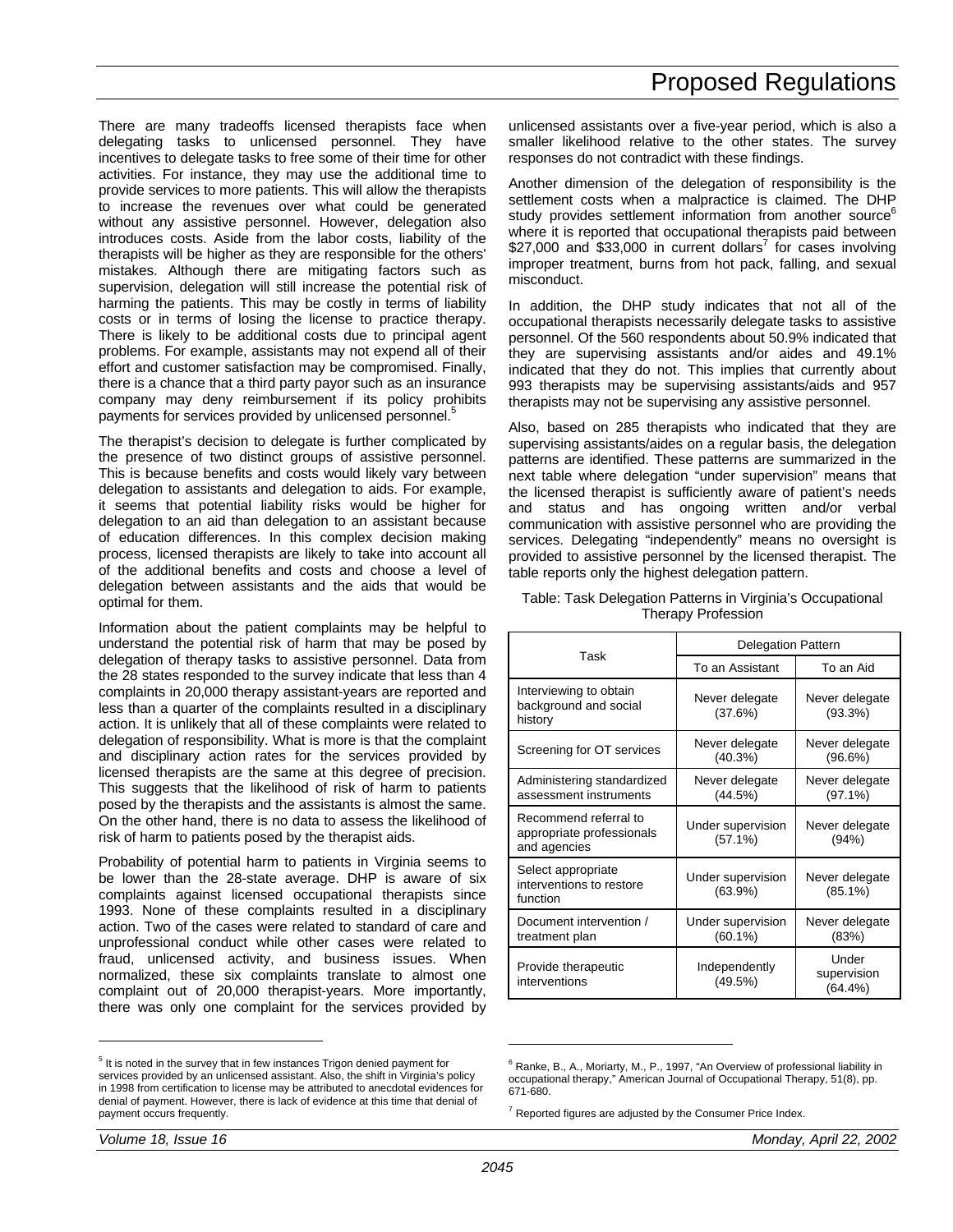| Evaluate patient progress                                               | Under supervision<br>$(71.4\%)$ | Never delegate<br>(85.3%)    |
|-------------------------------------------------------------------------|---------------------------------|------------------------------|
| Modify intervention plan                                                | Under supervision<br>(68.2%)    | Never delegate<br>(92.7%)    |
| Instruct caregivers in<br>assisting patient in<br>discharge environment | Under supervision<br>$(50.2\%)$ | Never delegate<br>(78.9%)    |
| Develop home programs                                                   | Under supervision<br>(59.6%)    | Never delegate<br>(91%)      |
| Terminate services when<br>goals are achieved                           | Under supervision<br>(60.7%)    | Never delegate<br>(97.9%)    |
| Serve as a resource<br>person or consultant                             | Under supervision<br>(48.9%)    | Never delegate<br>$(82.1\%)$ |

Source: Virginia Board of Health Professions, 2000, "Study on the Appropriate Level of Regulation for Certified Occupational Therapy Assistants Pursuant to SJR 153 (2000)."

The table reveals that most of the licensed occupational therapists delegate their responsibilities to assistants under supervision and most never delegate tasks to aids. For example, 57.1% of the therapists delegate referral services to assistants under supervision but only 6% delegate it to the aids independently or under supervision. Only the therapeutic intervention task is delegated to aids by most of the therapists. Furthermore, DHP study notes that activities that entail discretionary judgment such as the selection of appropriate interventions and evaluating patient progress are often delegated to the assistants under supervision. Finally, delegation of activities to assistants performed independently is uncommon. Taken together, these results suggest that the assistants assume a much larger role in delivery of therapy services than the aides do.

According to DHP, the proposed regulations are clarifications and the tasks that are currently delegated could continue to be delegated. Also, personal communications with several occupational therapists indicate that the proposed language is consistent with what is being delegated in practice. Provided that the proposed regulation has no impact on the current delegation patterns exist in the occupational therapy profession, there should be no significant economic impact. It is for those whose current delegation patterns would be limited by the proposed changes, this proposal may increase compliance costs and may reduce the liability risks. On the other hand, the therapists who start delegating more responsibilities due to the proposed clarifications may reduce compliance costs with a corresponding increase in liability risks.

Another proposed amendment to this chapter will clarify that the occupational therapy graduates may practice under the designated titles "Occupational Therapist, License Applicant," or "O.T.L.-Applicant" for up to one year from the date of graduation while waiting for the results of the licensure examination. The designated titles must be used on any identification or signature during their practice as licensed applicants. DHP has been receiving inquiries from license applicants regarding the practice of occupational therapy while waiting for the examination results.

This change is a clarification of the current language. This change may reduce the confusion among license applicants

that currently exists. This, in turn, could reduce the small costs associated with inquiries currently incurred by DHP and the regulants.

Businesses and entities affected. Licensed occupational therapists and unlicensed persons who work as occupational therapist assistants or aides are subject to the proposed regulations. Currently, there are approximately 1,950 persons licensed to practice occupational therapy. It is estimated that about 993 therapists delegate some of their responsibilities to assistive personnel. The exact number of unlicensed occupational therapy personnel is not known, but estimated to be about 1,647.

Localities particularly affected. The proposed regulations apply to all localities throughout the Commonwealth.

Projected impact on employment. It is unlikely that the proposed changes will have a significant impact on employment.

Effects on the use and value of private property. No significant impact on the use and value of private property is expected.

Agency's Response to the Department of Planning and Budget's Economic Impact Analysis: The Board of Medicine concurs with the analysis of the Department of Planning and Budget for 18 VAC 85-80.

### Summary:

*The proposed amendments clarify the types of occupational therapy tasks that may and may not be delegated to unlicensed personnel by licensed occupational therapists. Proposed amendments also clarify which titles may be used by the graduates from an occupational therapy program who are not licensed at the time, the duration of their practice under the designated titles, and that the designated titles must be used on any identification or signature in the course of their practice.*

### **18 VAC 85-80-10. Definitions.**

The following words and terms when used in this chapter shall have the following meanings, unless the context clearly indicates otherwise:

*"ACOTE"* means the Accreditation Council for Occupational Therapy Education.

*"Active practice"* means a minimum of 160 hours of professional practice as an occupational therapist within the 24-month period immediately preceding renewal or application for licensure, if previously licensed or certified in another jurisdiction. The active practice of occupational therapy may include supervisory, administrative, educational or consultative activities or responsibilities for the delivery of such services.

*"Advisory board"* means the Advisory Board of Occupational Therapy.

*"Board"* means the Virginia Board of Medicine.

*"Contact hour"* means 60 minutes of time spent in continued learning activity.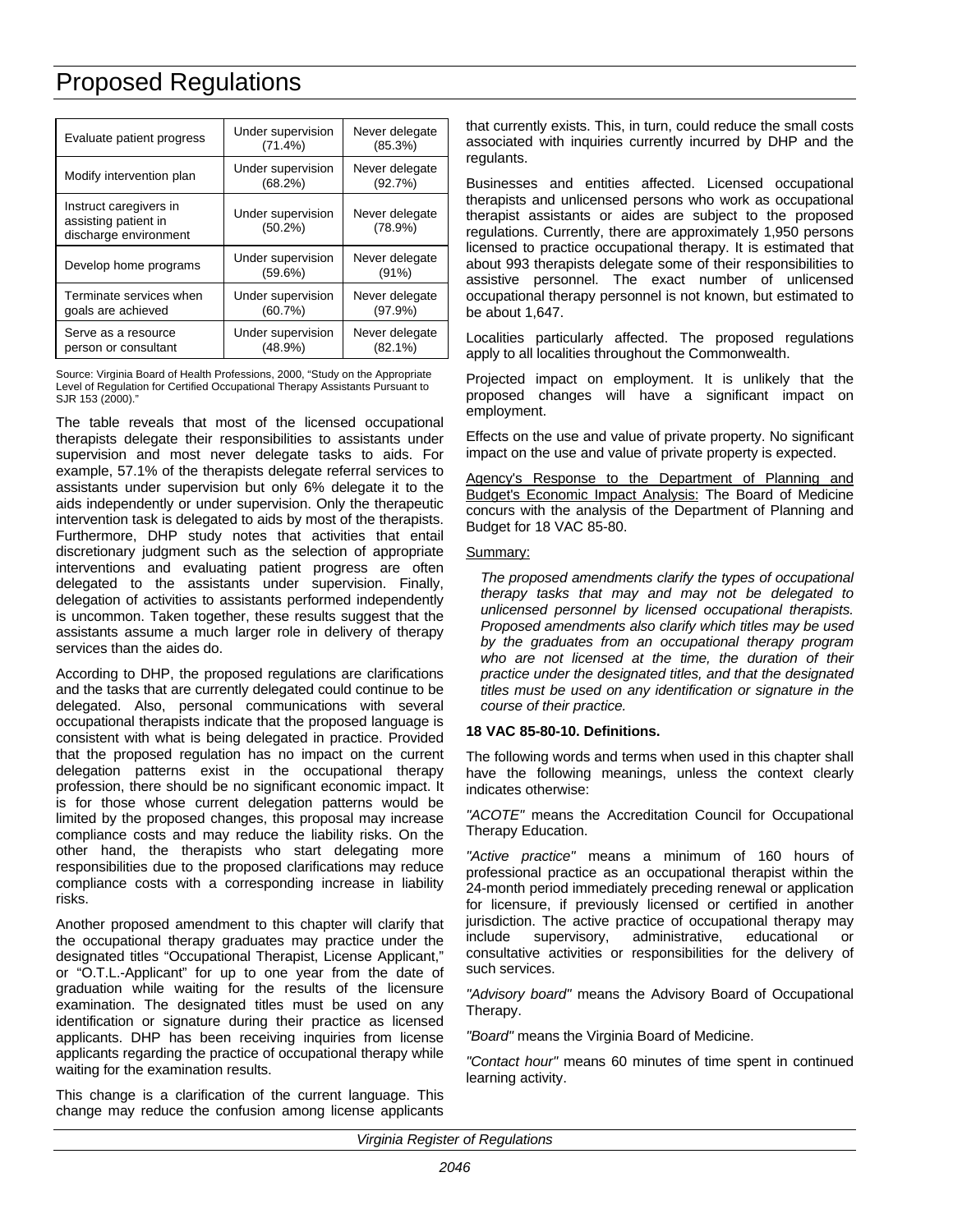*"NBCOT"* means the National Board for Certification in Occupational Therapy, under which the national examination for certification is developed and implemented.

*"National examination"* means the examination prescribed by NBCOT for certification as an occupational therapist and approved for licensure in Virginia.

*"Occupational therapy personnel"* means persons *appropriately trained individuals* who provide occupational therapy services under the supervision of a licensed occupational therapist.

## *18 VAC 85-80-26. Fees.*

*A. The following fees have been established by the board:*

*1. The initial fee for the occupational therapist license shall be \$130.*

*2. The fee for reinstatement of the occupational therapist license that has been lapsed for two years or more shall be \$180.*

*3. The fee for active license renewal shall be \$135 and for inactive license renewal shall be \$70 and shall be due in the birth month of the licensed therapist in each even-numbered year.*

*4. The additional fee for processing a late renewal application within one renewal cycle shall be \$50.*

*5. The fee for a letter of good standing or verification to another state for a license shall be \$10.*

*6. The fee for reinstatement of licensure pursuant to § 54.1- 2921 of the Code of Virginia shall be \$2,000.*

*7. The fee for a returned check shall be \$25.*

*8. The fee for a duplicate license shall be \$5, and the fee for a duplicate wall certificate shall be \$15.*

*B. Unless otherwise provided, fees established by the board shall not be refundable.*

### **18 VAC 85-80-35. Application requirements.**

An applicant for licensure shall submit the following on forms provided by the board:

1. A completed application and a fee as prescribed in 18 VAC 85-80-120 *18 VAC 85-80-26*.

2. Verification of professional education in occupational therapy as required in 18 VAC 85-80-40.

3. Verification of practice as required in 18 VAC 85-80-60 and as specified on the application form.

4. Documentation of passage of the national examination as required in 18 VAC 85-80-50.

5. If licensed or certified in any other jurisdiction, verification that there has been no disciplinary action taken or pending in that jurisdiction.

### **18 VAC 85-80-40. Educational requirements.**

A. An applicant for licensure who has received his professional education in the United States, its possessions or

territories, shall successfully complete all academic and fieldwork requirements of an accredited educational program as verified by the ACOTE.

B. An applicant who has received his professional education outside the United States, its possessions or territories, shall successfully complete all academic and clinical fieldwork requirements of a program approved by a member association of the World Federation of Occupational Therapists as verified by the candidate's occupational therapy program director and as required by the NBCOT and submit proof of proficiency in the English language by passing the Test of English as a Foreign Language (TOEFL) with a score acceptable to the board. TOEFL may be waived upon evidence of English proficiency.

C. An applicant who does not meet the educational requirements as prescribed in subsection A or B of this section but who holds *has received* certification by the NBCOT as an occupational therapist shall be eligible for licensure in Virginia and shall provide the board verification of his education, training and work experience acceptable to the board.

#### *18 VAC 85-80-45. Practice by a graduate awaiting examination results.*

*A graduate of an accredited occupational therapy educational program may practice with the designated title of "Occupational Therapist, License Applicant" or "O.T.L.- Applicant" until he has taken and received the results of the licensure examination from NBCOT or for one year from the date of graduation, whichever occurs sooner. The graduate shall use one of the designated titles on any identification or signature in the course of his practice.*

### **18 VAC 85-80-60. Practice requirements.**

An applicant who has been practicing occupational therapy in another jurisdiction and has met the requirements for licensure in Virginia shall provide evidence that he has engaged in the active practice of occupational therapy as defined in 18 VAC 85-80-10 for a period of two years immediately preceding submission of his application. If the applicant has not engaged in active practice as defined in 18 VAC 85-80-10, he shall serve a board-approved practice of 160 hours, which is to be completed within 60 consecutive days, under the supervision of a licensed occupational therapist.

### **18 VAC 85-80-70. Biennial renewal of licensure.**

A. An occupational therapist shall renew his licensure *license* biennially during his birth month in each even-numbered year by:

1. Paying to the board the renewal fee prescribed in 18 VAC 85-80-120 *18 VAC 85-80-26*;

2. Indicating that he has been engaged in the active practice of occupational therapy as defined in 18 VAC 85-80-10 for at least 160 hours during each biennial renewal cycle; and

3. Attesting to completion of continued competency requirements as prescribed in 18 VAC 85-80-71.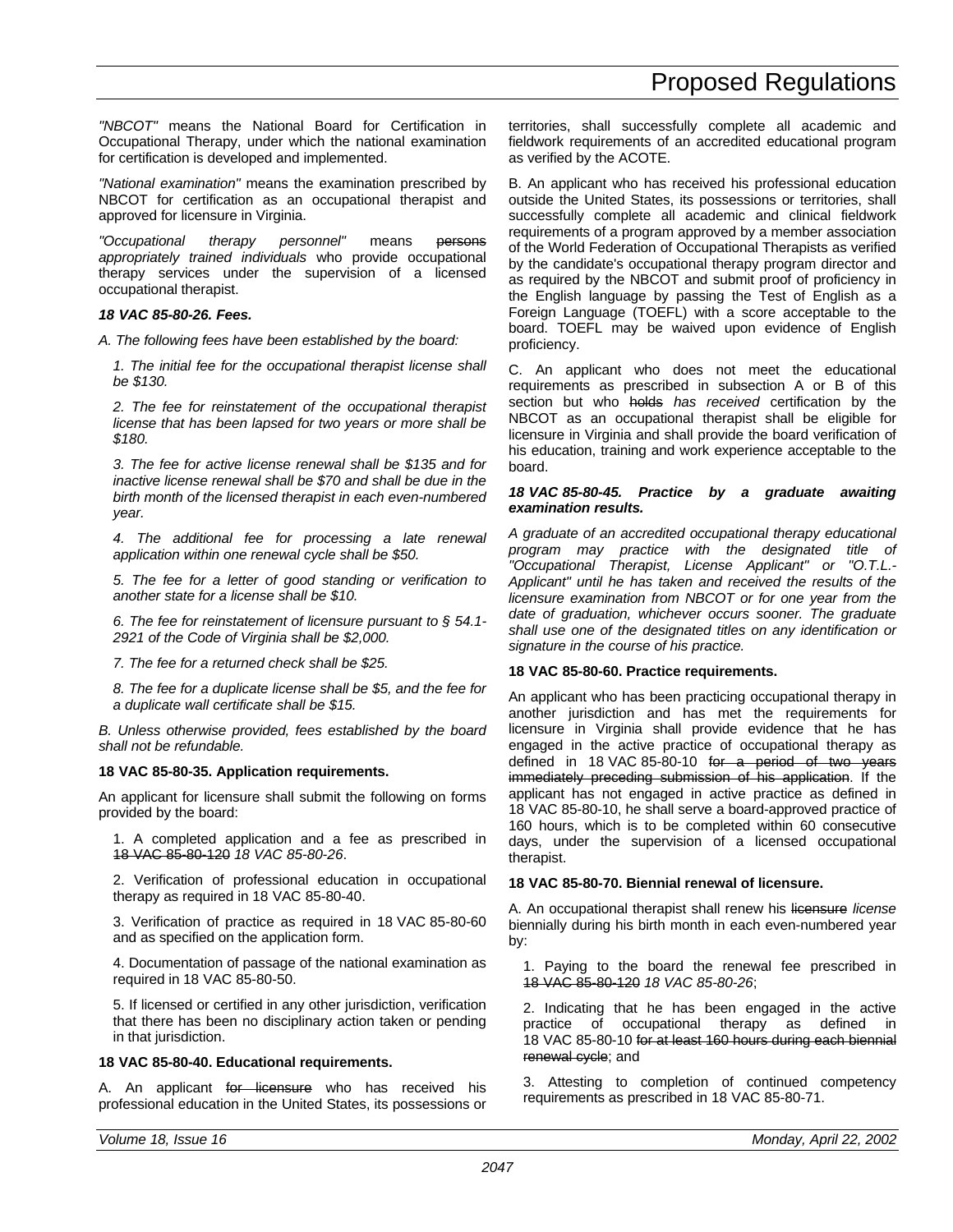B. An occupational therapist whose licensure *license* has not been renewed by the first day of the month following the month in which renewal is required shall pay an additional fee as prescribed in 18 VAC 85-80-120 *18 VAC 85-80-26*.

### **18 VAC 85-80-80. Reinstatement.**

A. An occupational therapist who allows his licensure *license* to lapse for a period of two years or more and chooses to resume his practice shall submit a reinstatement application to the board and information on any practice and licensure or certification in other jurisdictions during the period in which the license was lapsed, and shall pay the fee for reinstatement of his licensure as prescribed in 48 VAC 85-80-120 *18 VAC 85-80-26*.

B. An occupational therapist who has allowed his licensure *license* to lapse for two years but less than six years, and who has not engaged in active practice as defined in 18 VAC 85-80-10, shall serve a board-approved practice of 160 hours to be completed in two consecutive months under the supervision of a licensed occupational therapist.

C. An occupational therapist who has allowed his licensure *license* to lapse for six years or more, and who has not engaged in active practice, shall serve a board-approved practice of 320 hours to be completed in four consecutive months under the supervision of a licensed occupational therapist.

D. An applicant for reinstatement shall meet the continuing competency requirements of 18 VAC 85-80-71 for the number of years the license has been lapsed, not to exceed four years.

E. An occupational therapist whose licensure *license* has been revoked by the board and who wishes to be reinstated shall make a new application to the board and payment of the fee for reinstatement of his licensure *license* as prescribed in 18 VAC 85-80-120 *18 VAC 85-80-26* pursuant to § 54.1-2921 of the Code of Virginia.

### **18 VAC 85-80-90. General responsibilities.**

An occupational therapist renders his services of assessment, program planning, and therapeutic treatment upon request for such service.

### **18 VAC 85-80-100. Individual responsibilities.**

A. An occupational therapist provides assessment by determining the need for, the appropriate areas of, and the estimated extent and time of treatment. His responsibilities include an initial screening of the patient to determine need for services and the collection, evaluation and interpretation of data necessary for treatment.

B. An occupational therapist provides program planning by identifying the *treatment* goals and the methods necessary to achieve those goals for the patient. The therapist analyzes the tasks and activities of the program, documents the progress, and coordinates the plan with other health, community or educational services, the family and the patient. The services may include but are not limited to education and training in activities of daily living (ADL); the design, fabrication, and application of orthoses (splints); guidance in the selection and use of adaptive equipment; therapeutic activities to enhance functional performance; prevocational evaluation and training; and consultation concerning the adaptation of physical environments for individuals who have disabilities.

C. An occupational therapist provides the specific activities or therapeutic methods to improve or restore optimum functioning, to compensate for dysfunction, or to minimize disability of patients impaired by physical illness or injury, emotional, congenital or developmental disorders, or by the aging process.

## **18 VAC 85-80-110. Supervisory responsibilities.**

A. *Delegation to unlicensed occupational therapy personnel.*

*1.* An occupational therapist shall be responsible for supervision of occupational therapy personnel who work under his direction.

*2. An occupational therapist shall not delegate the initial assessment, evaluation or development of a treatment plan for a patient to unlicensed occupational therapy personnel nor shall he delegate any task requiring a clinical decision or the knowledge, skills, and judgment of a licensed occupational therapist.*

*3. Delegation shall only be made if, in the judgment of the occupational therapist, the task or procedures do not require the exercise of professional judgment, can be properly and safely performed by unlicensed occupational therapy personnel, and the delegation does not jeopardize the health or safety of the patient.*

*4. Delegated tasks or procedures shall be communicated on a patient-specific basis with clear, specific instructions for performance of activities, potential complications, and expected results.*

B. The occupational therapist providing clinical supervision shall meet with the occupational therapy personnel to review and evaluate treatment and progress of the individual patients at least once every fifth treatment session or 21 calendar days, whichever occurs first.

C. An occupational therapist shall not provide clinical supervision for more than six occupational therapy personnel.

D. An occupational therapist shall be responsible *and accountable* for the direct treatment actions of persons providing *services provided by* occupational therapy *personnel* under his clinical supervision.

## **18 VAC 85-80-120. Fees.** *(Repealed.)*

The following fees have been established by the board:

1. The initial fee for the occupational therapist licensure shall be \$130.

2. The fee for reinstatement of the occupational therapist licensure which has been lapsed for two years or more shall be \$180.

3. The fee for active licensure renewal shall be \$135 and for inactive licensure renewal shall be \$70 and shall be due in the birth month of the licensed therapist in each even-numbered year.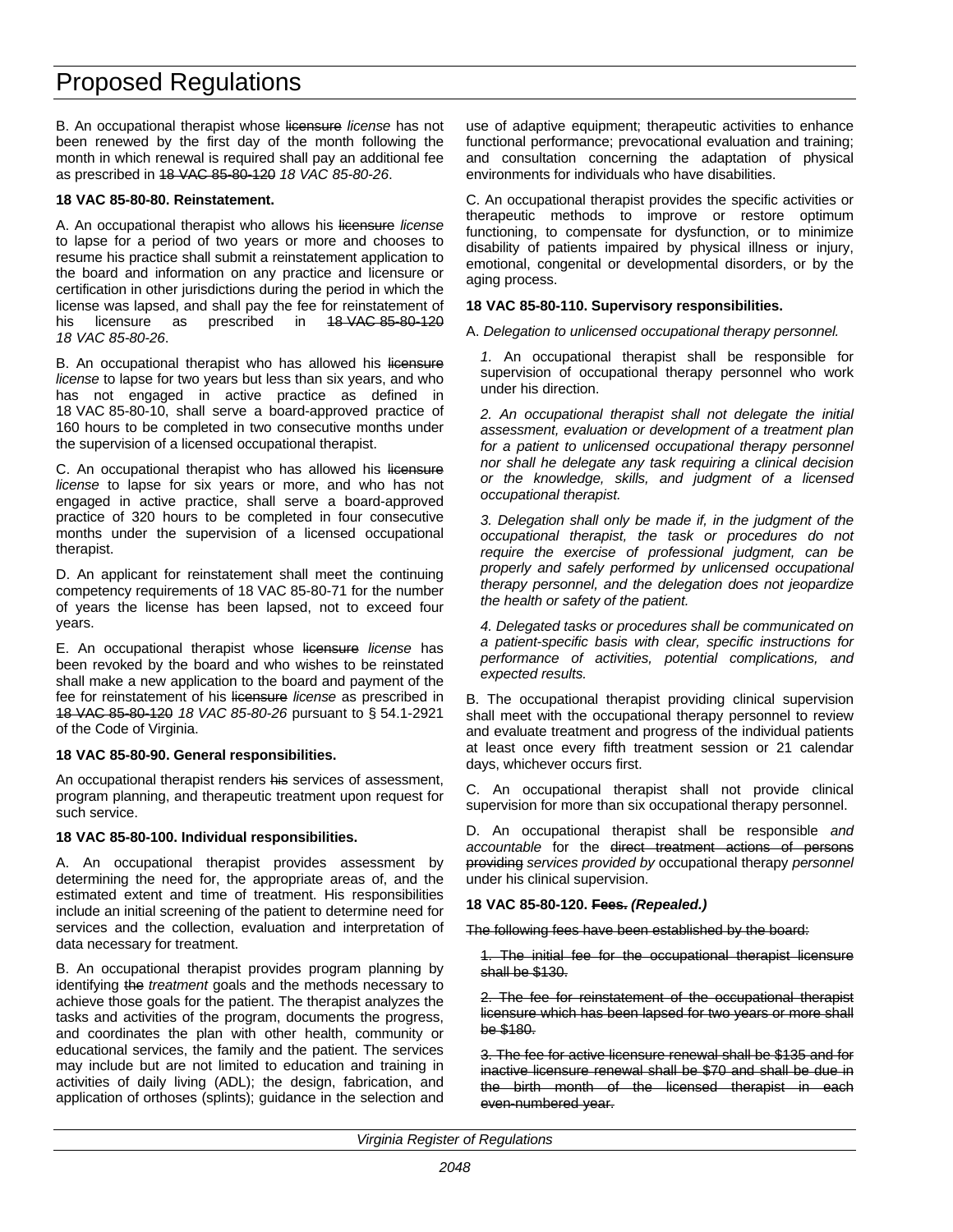<span id="page-36-0"></span>The additional fee for processing a late renewal application within one renewal cycle shall be \$50.

5. The fee for a letter of good standing or verification to another state for a license shall be \$10.

6. The fee for reinstatement of licensure pursuant to § 54.1-2921 of the Code of Virginia shall be \$2,000.

7. The fee for a returned check shall be \$25.

8. The fee for a duplicate license shall be \$5; and the fee for a duplicate wall certificate shall be \$15.

NOTICE: The forms used in administering 18 VAC 85-80, Regulations Governing the Practice of Occupational Therapy, are not being published due to the large number; however, the name of each form is listed below. The forms are available for public inspection at the Board of Medicine, 6606 West Broad Street, Richmond, Virginia, or at the office of the Registrar of Regulations, General Assembly Building, 2nd Floor, Richmond, Virginia.

## FORMS

Instructions for Completing an Occupational Therapist *Licensure* Application (rev. 8/99 *1/02*).

Application for a License to Practice Occupational Therapy (rev. 2/99 *5/01*).

Form #A, Claims History Sheet (rev. 7/98 *5/01*).

Form #B, Activity Questionnaire (rev. 7/98 *5/01*).

Form #C, Clearance from Other State Boards (rev. 7/98 *5/01*).

Form #L, Certificate of Professional Education (rev. 2/99 *1/02*).

*Board Approved Practice, Occupational Therapy Traineeship (rev. 6/01).*

Verification of Certification Request Form (NBCOT) (rev. 1999).

Instructions for Completing Reinstatement of Licensure Application for Occupational Therapy (rev. 8/99 *3/02*).

*Application for Reinstatement as an Occupational Therapist (rev. 7/01).*

Instruction *Instructions* for Supervised Practice, Occupational Therapy *Reinstatement* (rev. 8/99 *1/02*).

Supervised Practice Application, Occupational Therapy *Reinstatement* (rev. 8/99 *1/02*).

Report of Supervised Practice *for Reinstatement, Form #B* (rev. 8/99 *1/02*).

Renewal Notice and Application (rev. 9/00).

*Continued Competency Activity and Assessment Form (rev. 9/00).*

VA.R. Doc. No. R01-187; Filed March 28, 2002, 12:27 p.m.

**\* \* \* \* \* \* \* \***

Title of Regulation: **18 VAC 85-101. Regulations Governing the Licensure of Radiologic Technologists and Radiologic Technologists-Limited (amending 18 VAC 85-101-10, 18 VAC 85-101-60, 18 VAC 85-101-70, and 18 VAC 85-101-150).**

Statutory Authority: §§ 54.1-2400 and 54.1-2956.8:1 of the Code of Virginia.

Public Hearing Date: May 8, 2002 - 1 p.m.

Public comments may be submitted until June 21, 2002. (See Calendar of Events section for additional information)

Agency Contact: Elaine J. Yeatts, Agency Regulatory Coordinator, Department of Health Professions, 6606 West Broad Street, Richmond, VA 23230, telephone (804) 662- 9918, FAX (804) 662-9114 or e-mail elaine.yeatts@dhp.state.va.us.

Basis: Section 54.1-2400 of the Code of Virginia establishes the general powers and duties of health regulatory boards including the responsibility to promulgate regulations, levy fees, administer a licensure and renewal program, and discipline regulated professionals.

The specific statutory authority for the board to license radiologic technologists-limited and to determine requisite education and training is found in §§ 54.1-2956.8:1 and 54.1- 2956.8:2 of the Code of Virginia.

Purpose: Osteoporosis is the most common metabolic bone disorder, often called the silent epidemic because it is asymptomatic and not clinically apparent until a fracture occurs. In 1995, an estimated 1.3 million osteoporotic fractures occurred, at a cost of \$13.8 *billion.* The National Osteoporosis Foundation projects a tripling of the number of fractures by 2040; undoubtedly, the financial impact of this will be staggering.

The single best predictor of fracture risk is bone mass or bone mineral density (BMD). Bone densitometry by DXA (dual energy x-ray absorptiometry) scan is the most widely used technique for measuring bone mass. Peripheral sites (heel, distal forearm) can be measured to *screen* for low bone mass; central sites (hip, lumbar spine) are measured to *diagnose* osteoporosis and *monitor* treatment response.

Densitometry is noninvasive, rapid, accurate, precise, and safe. Unlike other radiologic procedures that a Radiologic Technologist-Limited does, DXA scanning is automated to the point that the operator cannot change the scan time, radiation dose, or distance from the radiation source. All these are preset by the scanner's manufacturer. Also unlike other x-ray procedures, the effective radiation dose to the patient is extremely small – about *1/10 that of a chest x-ray, mammogram, or dental bitewing x-ray.* While DXA has generally superceded the single-energy x-ray absorptiometry (SXA), some practices may still utilize the older technology, so it was also included in the definition of bone densitometry.

In the Code of Virginia, a "radiologic technologist, limited" is defined as an individual who performs diagnostic radiographic procedures employing equipment that emits ionizing radiation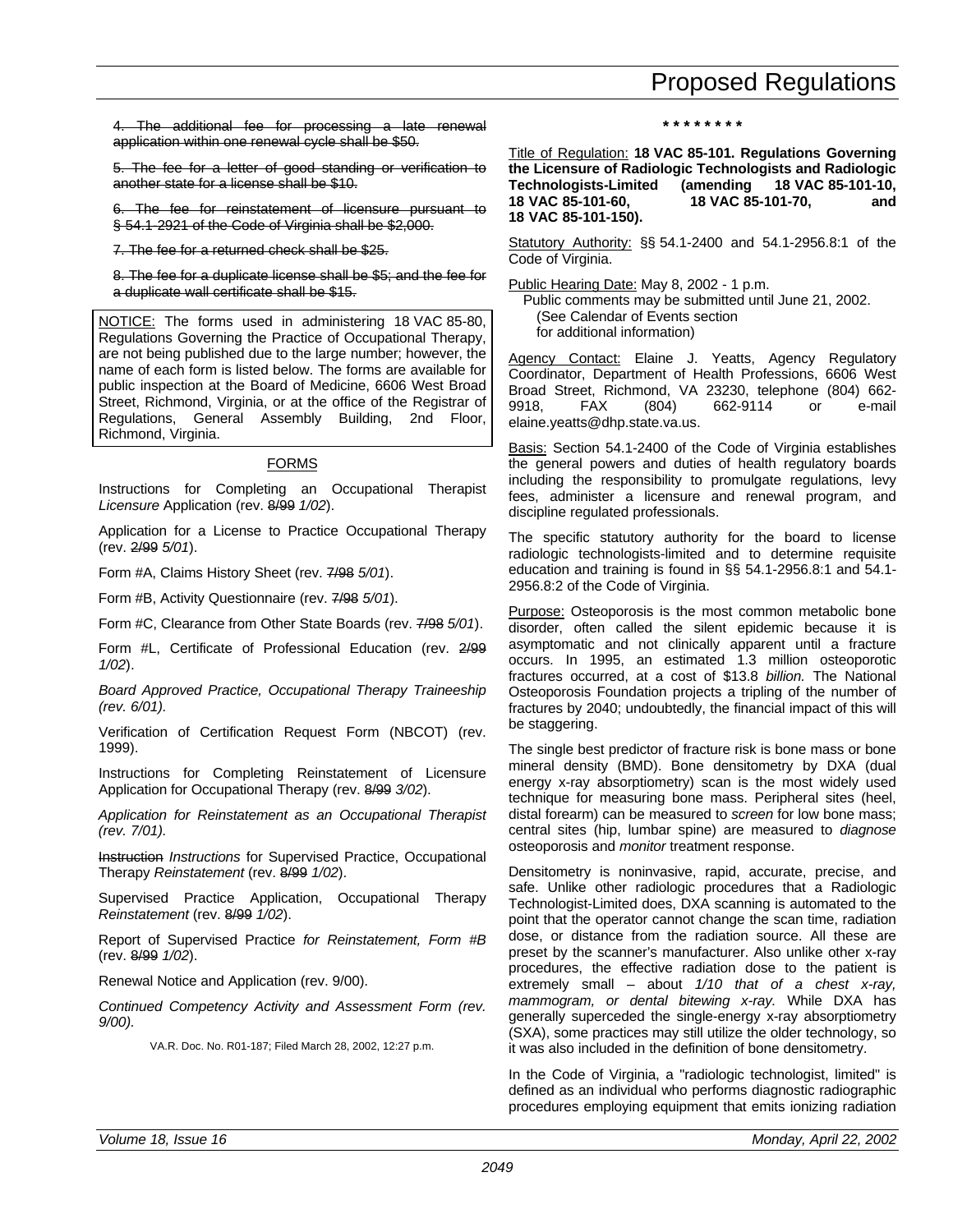which is limited to specific areas of the human body. Equipment utilized in diagnosing and monitoring osteoporosis does emit ionizing radiation, albeit in very small doses. Therefore, technicians operating that equipment are deemed to need a license as a radiologic technologist-limited (RT-L) to practice.

There is already a serious problem with under-diagnosis and under-treatment of the growing public health threat of osteoporosis. Much of the solution lies in wider availability and access to screening (densitometry). However, there is already a shortage of RTs and RT-Ls (general and densitometry) in Virginia, particularly in medically underserved areas. This serves to further limit the scope and reach of screening, diagnostic, and monitoring efforts, and unnecessarily raise the costs of scanning—all of which are diametrically opposed to the board's mission to protect the health, safety, and welfare of the citizens of the Commonwealth.

Current regulations require a person to have 40 hours in general knowledge of x-rays and to pass the basic examination of the American Registry of Radiologic Technologists in order to be licensed. Yet a significant portion of the current education and examination requirement for RT-Ls involves aspects irrelevant to bone densitometry techs.

In order to adequately address the serious problem of a shortage of technicians to perform bone densitometry, the board has amended its regulations to accept another credential available specifically for bone densitometry. The inability of physicians and diagnostic centers to hire licensed technicians has an adverse impact on a significant portion of Virginia's citizens, particularly peri- and postmenopausal women, and the proposed amendments are endorsed by the board's Advisory Committee on Radiological Technology and a number of physicians across the state who have spoken to the board about the problem.

Substance: Amendments will provide a definition for bone densitometry and for the ISCD (International Society of Clinical Densitometry). Successful completion of the ISCD certification course and examination would be accepted by the board to qualify an applicant for limited licensure to practice in bone densitometry. Finally, an amendment would allow the board to accept an entity other than the ARRT for continuing education hours for the radiologic technologist-limited whose scope of practice is bone densitometry.

Issues: The primary advantages and disadvantages to the public. There are no disadvantages to the public. The new credential for performance of bone densitometry is considered by physicians who testified to the board to be more rigorous than the current pathway for limited licensure. For example, current regulations require the applicant to have successfully performed at least 10 bone density procedures under direct supervision and observation. The ISCD certification requires the applicant to have completed at least 100 DXA scans or the equivalent number of peripheral scans. The public may be better protected by the availability of additional, well-trained bone density technicians.

The primary advantages and disadvantages to the Commonwealth. There are no advantages or disadvantages to the Commonwealth; there will be no additional cost for

licensing or enforcement of standards for radiologic technologists-limited.

Department of Planning and Budget's Economic Impact Analysis: The Department of Planning and Budget (DPB) has analyzed the economic impact of this proposed regulation in accordance with § 2.2-4007 G of the Administrative Process Act and Executive Order Number 25 (98). Section 2.2-4007 G requires that such economic impact analyses include, but need not be limited to, the projected number of businesses or other entities to whom the regulation would apply, the identity of any localities and types of businesses or other entities particularly affected, the projected number of persons and employment positions to be affected, the projected costs to affected businesses or entities to implement or comply with the regulation, and the impact on the use and value of private property. The analysis presented below represents DPB's best estimate of these economic impacts.

Summary of the proposed regulation. The proposed regulation provides an alternative avenue of obtaining a radiologic technologist-limited license in bone densitometry. Under the new regulations, the Board of Medicine would accept the training course, examination, and certification by the International Society for Clinical Densitometry (ISCD) to qualify an applicant for a limited license to practice in bone densitometry. A proposed amendment would also allow the board to accept continuing education hours from additional entities for the radiologic technologist-limited whose scope of practice is bone densitometry.

Estimated economic impact. The Board of Medicine regulates the practice of radiographic technology and licenses individuals to perform such procedures. A "radiologic technologist-limited" performs diagnostic radiographic procedures limited to specific anatomical areas of the human body. Current regulations for licensure as a radiologic technologist-limited require a person to have 40 hours in general knowledge of x-rays and at least 10 hours in the specific anatomical areas for which licensure is being sought, as well as successful completion of the core examination of the American Registry of Radiologic Technologists (ARRT) in addition to the section of the examination on specific radiographic procedures in the anatomical area in which the applicant intends to practice. The ARRT examination for Limited Scope of Practice in Radiography does not currently include content areas on procedures for the abdomen and pelvis or for bone densitometry. Until such examinations are offered by ARRT, the board allows persons to be licensed in these areas by submitting a notarized statement attesting to the applicant's training and competency.

Under the proposed regulation, the Board of Medicine would accept the training course, examination, and certification by the International Society for Clinical Densitometry (ISCD) to qualify an applicant for a limited license to practice in bone densitometry. According to the board, the technical skills and medical knowledge base required to proficiently perform bone densitometry are far better covered by the ISCD course than the current ARRT-directed core curriculum.

Bone mass screening is the single best predictor of osteoporosis, a common and very costly metabolic bone disorder affecting many Virginians. Providing an additional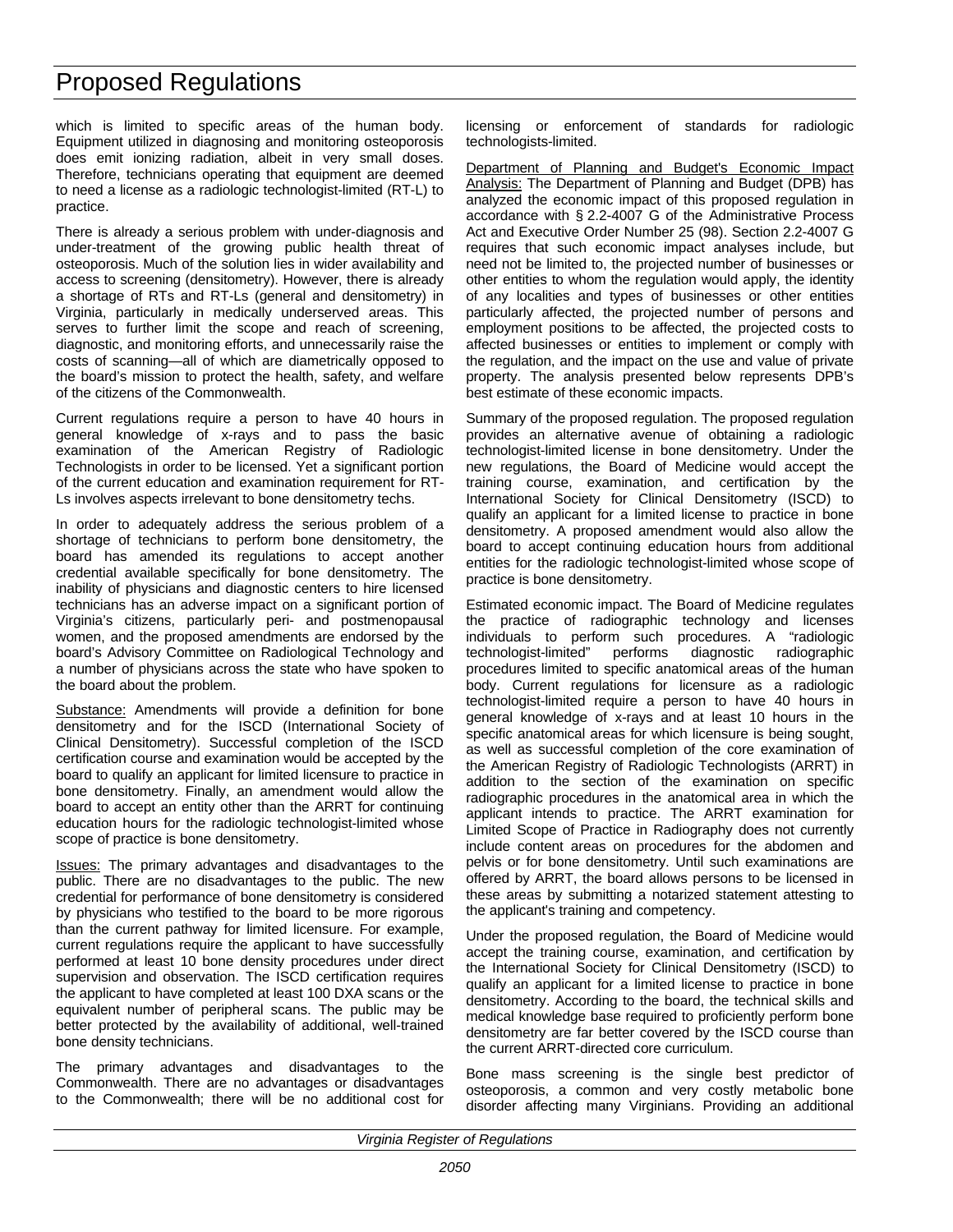avenue to qualify for a limited licensure in bone densitometry has the potential to increase the availability and access to bone mass screening (densitometry), especially in medically underserved areas of Virginia. Since the ISCD certification process is considered by the board to be more relevant to duties of the bone densitometry technician than the current ARRT curriculum and exam, the proposed regulation can be expected to increase the supply of bone densitometry technicians without any decrease, and possibly an increase, in the quality of care provided.

Businesses and entities affected. By expanding the pathways to qualify for a limited licensure in bone densitometry, the proposed changes may increase the number of individuals licensed to perform such procedures, which could be beneficial to medical and diagnostic practices, especially in medically underserved areas of Virginia. There are currently 25 individuals with limited licenses to perform bone densitometry. It is not known how many individuals would seek the ISCD certification in order to be licensed in Virginia or how many individuals who are already ISCD-certified might apply for the Virginia limited license.

Localities particularly affected. The proposed changes may increase the availability and access to bone mass screening, especially in medically underserved areas of Virginia.

Projected impact on employment. The proposed changes are not expected to have any impact on the overall level of employment in Virginia. However, the proposed changes may increase the number of individuals licensed to perform bone densitometry procedures and could increase employment in this field.

Effects on the use and value of private property. The proposed changes are not expected to have any effects on the use and value of private property in Virginia.

Agency's Response to the Department of Planning and Budget's Economic Impact Analysis: The Board of Medicine concurs with the analysis of the Department of Planning and Budget on proposed regulations 18 VAC 85-101.

### Summary:

*The proposed amendments provide an additional credential qualifying an applicant to be licensed as a radiologic technologist-limited in bone densitometry. The board will recognize the training course, examination and certification by the International Society for Clinical Densitometry for a limited license in that anatomical area. The proposed regulations also clarify that a licensee who performs bone densitometry must get additional training and pass ARRT examinations in order to add other anatomical areas. Finally, an amendment allows the board to accept other approved entities offering continuing education courses for bone densitometry.*

## **18 VAC 85-101-10. Definitions.**

In addition to definitions in § 54.1-2900 of the Code of Virginia, the following words and terms when used in this chapter shall have the following meanings, unless the context clearly indicates otherwise:

*"ACRRT"* means the American Chiropractic Registry of Radiologic Technologists.

*"ARRT"* means the American Registry of Radiologic Technologists.

*"Bone densitometry" means a process for measuring bone mineral density by utilization of single x-ray absorptiometry (SXA), dual x-ray absorptiometry (DXA) or other technology that is substantially equivalent as determined by the board.*

*"Direct supervision"* means that a licensed radiologic technologist, doctor of medicine, osteopathy, chiropractic or podiatry is present and is fully responsible for the activities performed by radiologic personnel.

*"Direction"* means the delegation of radiologic functions to be performed upon a patient from a licensed doctor of medicine, osteopathy, chiropractic, or podiatry, to a licensed radiologic technologist or a radiologic technologist-limited for a specific purpose and confined to a specific anatomical area, that will be performed under the direction of and in continuing communication with the delegating practitioner.

*"ISCD" means the International Society for Clinical Densitometry.*

*"Traineeship"* means a period of activity during which an unlicensed radiologic technologist who is seeking licensure works under the direct supervision of a practitioner approved by the board while waiting for the results of the licensure examination.

## **18 VAC 85-101-60. Examination requirements.**

A. An applicant for licensure by examination as a radiologic technologist-limited shall submit:

1. The required application and fee as prescribed by the board;

*2. Evidence of successful completion of an examination as required in this section;* and

2. *3.* Evidence of completion of training as required in 18 VAC 85-101-70.

B. To qualify for limited licensure to practice under the direction of a doctor of medicine or osteopathy *with the exception of practice in bone densitometry*, the applicant shall:

1. Provide evidence that he has received a passing score as determined by the board on the core section of the ARRT examination for Limited Scope of Practice in Radiography; and

2. Meet one of the following requirements:

a. Provide evidence that he has received a passing score as determined by the board on the section of the ARRT examination on specific radiographic procedures, depending on the anatomical areas in which the applicant intends to practice.*, or*

b. Until the ARRT offers an examination in the radiographic procedures of the abdomen and pelvis or for bone densitometry, the applicant may qualify for a limited license in one of these areas by submission of a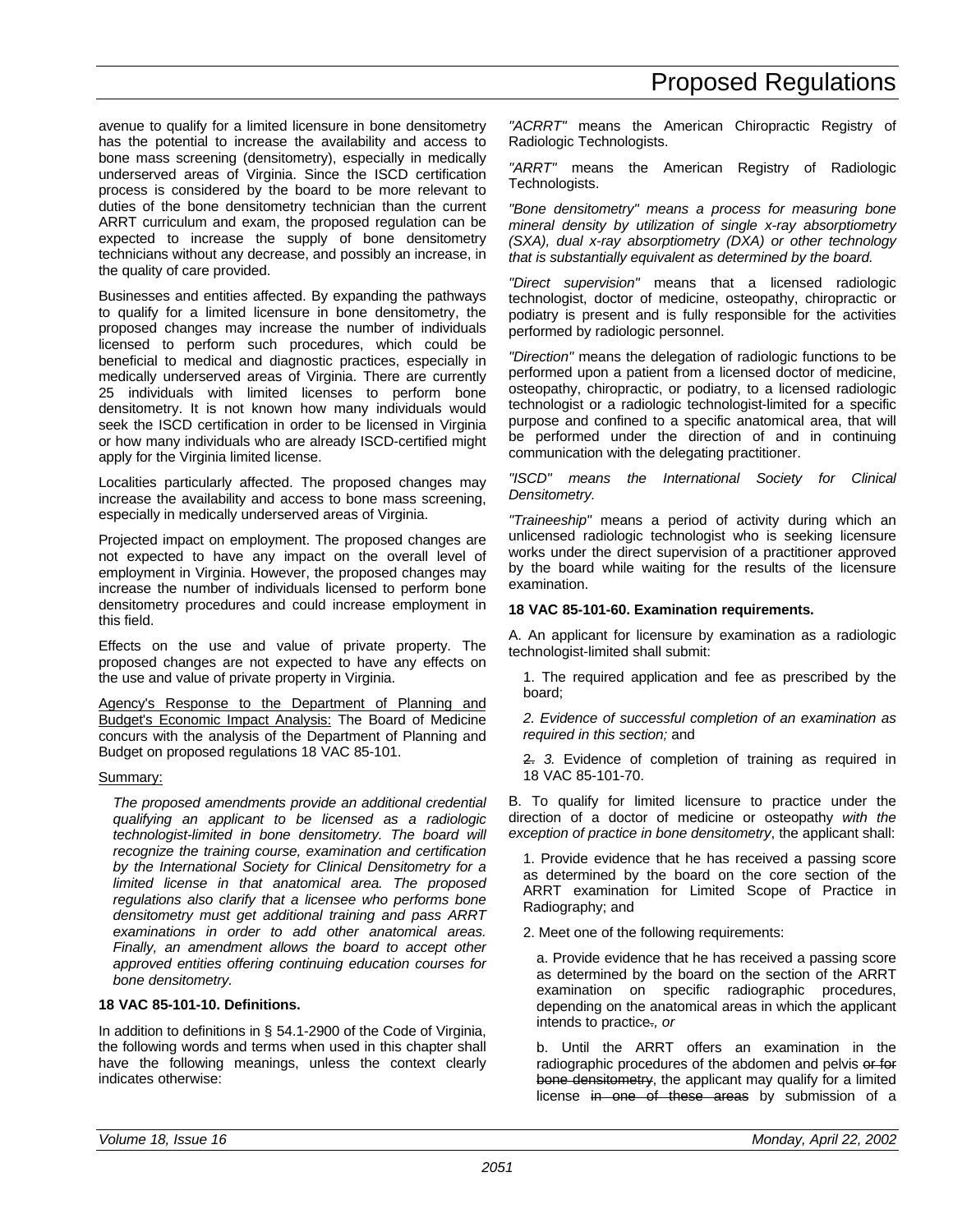notarized statement from a licensed radiologic technologist or doctor of medicine or osteopathy attesting to the applicant's training and competency to practice in that anatomical area as follows:

(1) To perform radiographic procedures for bone densitometry, the applicant shall have successfully performed at least 10 examinations for bone density under the direct supervision and observation of a licensed radiologic technologist or a doctor of medicine or osteopathy.

(2) *(1)* To perform radiographic procedures on the abdomen or pelvis, the applicant shall have successfully performed during the traineeship at least 25 radiologic examinations of the abdomen or pelvis under the direct supervision and observation of a licensed radiologic technologist or a doctor of medicine or osteopathy. The notarized statement shall further attest to the applicant's competency in the areas of radiation safety, positioning, patient instruction, anatomy, pathology and technical factors.

c. *(2)* When a section is added to the limited license examination by the ARRT which *that* includes the abdomen and pelvis or bone densitometry, the applicant shall provide evidence that he has received a passing score on that portion of the examination as determined by the board.

*C. To qualify for limited licensure to practice in bone densitometry under the direction of a doctor of medicine or osteopathy, the applicant shall either:*

*1. Provide evidence that he has received a passing score as determined by the board on the core section of the ARRT examination for Limited Scope of Practice in Radiography; and*

*a. The applicant shall provide a notarized statement from a licensed radiologic technologist or doctor of medicine or osteopathy attesting to the applicant's training and competency to practice in that anatomical area. The applicant shall have successfully performed at least 10 examinations for bone density under the direct supervision and observation of a licensed radiologic technologist or a doctor of medicine or osteopathy; or*

*b. When a section is added to the limited license examination by the ARRT that includes bone densitometry, the applicant shall provide evidence that he has received a passing score on that portion of the examination as determined by the board; or*

*2. Provide evidence that he has taken and passed an examination resulting in certification in bone densitometry from the ISCD or any other substantially equivalent credential acceptable to the board.*

C. *D.* To qualify for a limited license to practice under the direction of a doctor of chiropractic, the applicant shall provide evidence that he has taken and passed the appropriate examination by the ACRRT.

D. *E.* To qualify for a limited license to practice under the direction of a doctor of podiatry, the applicant shall provide evidence that he has taken and passed an examination acceptable to the board.

E. *F.* An applicant who fails the examination shall be allowed two more attempts to pass the examination after which he shall reapply and take additional educational hours which meet the criteria of 18 VAC 85-101-70.

#### **18 VAC 85-101-70. Educational requirements for radiologic technologists-limited.**

*A.* An applicant for licensure as a radiologic technologist-limited shall be trained by one of the following:

1. Successful completion of a program which is directed by a radiologic technologist with a bachelor's degree and current ARRT certification, has instructors who are licensed radiologic technologists, and has a minimum of the following coursework:

a. Image Production/Equipment Operation -- 25 clock hours;

b. Radiation Protection -- 15 clock hours; and

c. Radiographic procedures in the anatomical area of the radiologic technologist-limited's practice -- 10 clock hours taught by a radiologic technologist with current ARRT certification or a licensed doctor of medicine, osteopathy, podiatry or chiropractic;

- 2. An ACRRT approved program;
- *3. The ISCD certification course for bone densitometry;* or
- 3. *4.* Any other program acceptable to the board.

*B. A radiologic technologist-limited who has been trained through the ACRRT-approved program or the ISCD certification course and who also wishes to be authorized to perform x-rays in other anatomical areas shall meet the requirements of subdivision A 1 of this section.*

### **18 VAC 85-101-150. Biennial renewal of license.**

A. A radiologic technologist or radiologic technologist-limited who intends to continue practice shall renew his license biennially during his birth month in each odd-numbered year and pay to the board the prescribed renewal fee.

B. A license that has not been renewed by the first day of the month following the month in which renewal is required shall be expired.

C. An additional fee as prescribed in 18 VAC 85-101-160 shall be imposed by the board.

D. In order to renew an active license as a radiologic technologist, a licensee shall attest to having completed 24 hours of continuing education as approved and documented by the ARRT within the last biennium. At least 12 of the hours must be approved by the ARRT as Category A.

E. In order to renew an active license as a radiologic technologist-limited, a licensee shall attest to having completed 12 hours of Category A continuing education within the last biennium that corresponds to the anatomical areas in which the limited licensee practices. Hours shall be approved and documented by the ARRT or by any other entity approved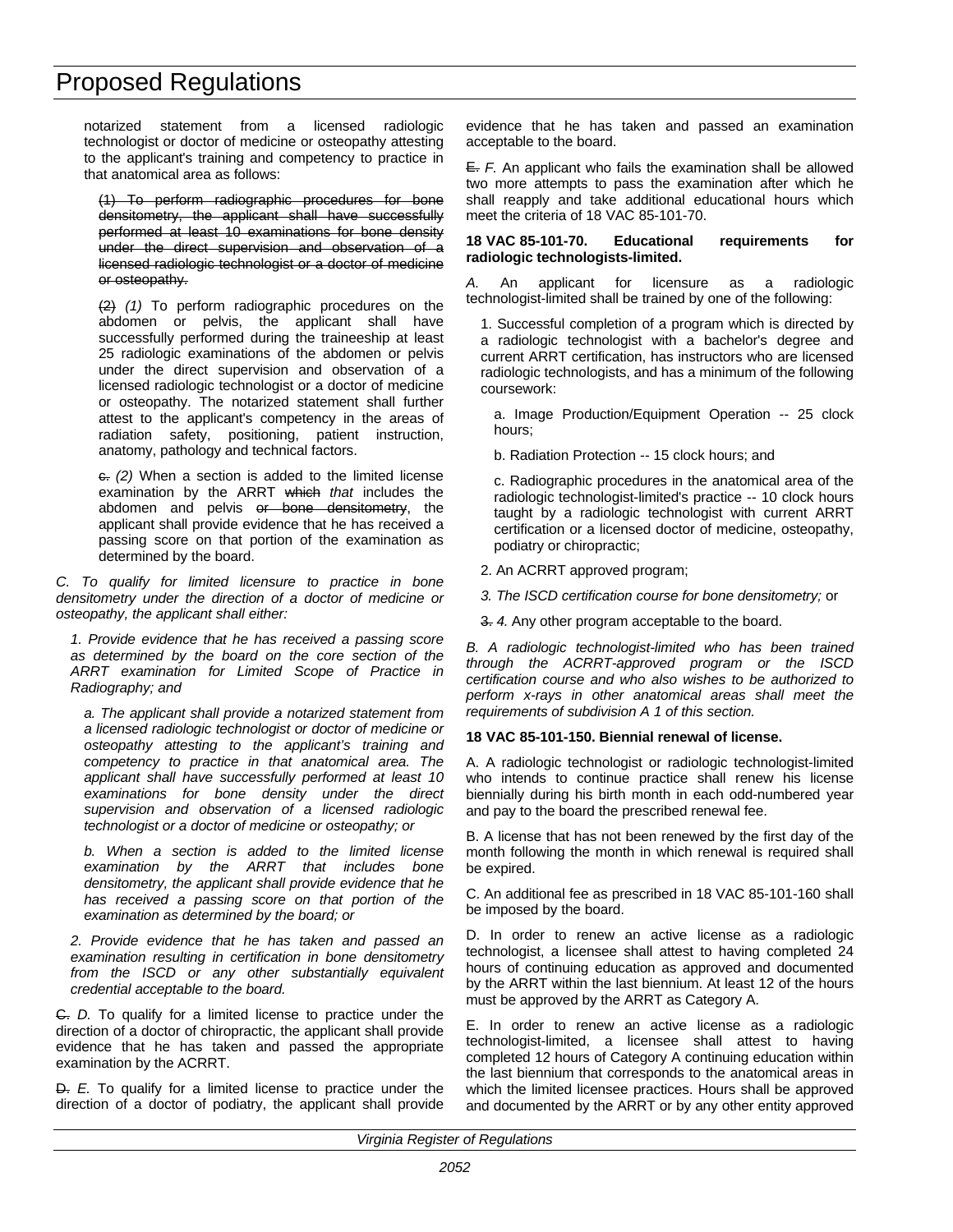by the board for limited licensees whose scope of practice is podiatry *or bone densitometry*.

NOTICE: The forms used in administering 18 VAC 85-101, Regulations Governing the Licensure of Radiologic Technologists and Radiologic Technologists-Limited, are not being published due to the large number; however, the name of each form is listed below. The forms are available for public inspection at the Board of Medicine, 6606 West Broad Street, Richmond, Virginia, or at the office of the Registrar of Regulations, General Assembly Building, 2nd Floor, Richmond, Virginia.

## FORMS

Instructions for Completing an Application for Licensure as a Radiologic Technologist By Examination/Endorsement (rev. 4/00 *11/01*).

Application for a License as a Radiologic Technologist (rev. 11/98 *7/01*).

Form #A, Claims History Sheet (rev. 4/00).

Form #B, Activity Questionnaire (rev. 4/00).

Form #C, Clearance from Other States (rev. 4/00).

Form #E, Letter of Good Standing *Certification Request from ARRT* (rev. 4/00 *3/02*).

Form #F, Traineeship Application (rev. 4/00).

Form #L, Certificate of Radiologic Technology Education (eff. 4/00).

Instructions for Completing an Application for Licensure as a Radiologic Technologist-Limited (rev. 4/00 *3/02*).

Application for a License as a Radiologic Technologist-Limited (rev. 1/00 *8/01*).

Form #2 (a) *and (b)*, Radiologic Technologist-Limited Training Application (rev. 4/00 *8/01*).

Instructions for Completing Reinstatement of Radiologic Technology Licensure (rev. 8/99 *3/02*).

*Application for Reinstatement as a Radiologic Technologist (eff. 3/02).*

Instructions for Completing Reinstatement of Radiologic Technologist-Limited Licensure (rev. 8/99 *3/02*).

*Application for Reinstatement as a Radiologic Technologist-Limited (eff. 3/02).*

License Renewal Notice and Application--Renewal Form for Radiologic Technologist (rev. 9/00).

License Renewal Notice and Application--Renewal Form for Limited Radiologic Technologist (eff. 9/00).

VA.R. Doc. No. R02-10; Filed March 28, 2002, 12:27 p.m. w **––––––––––––––––––** w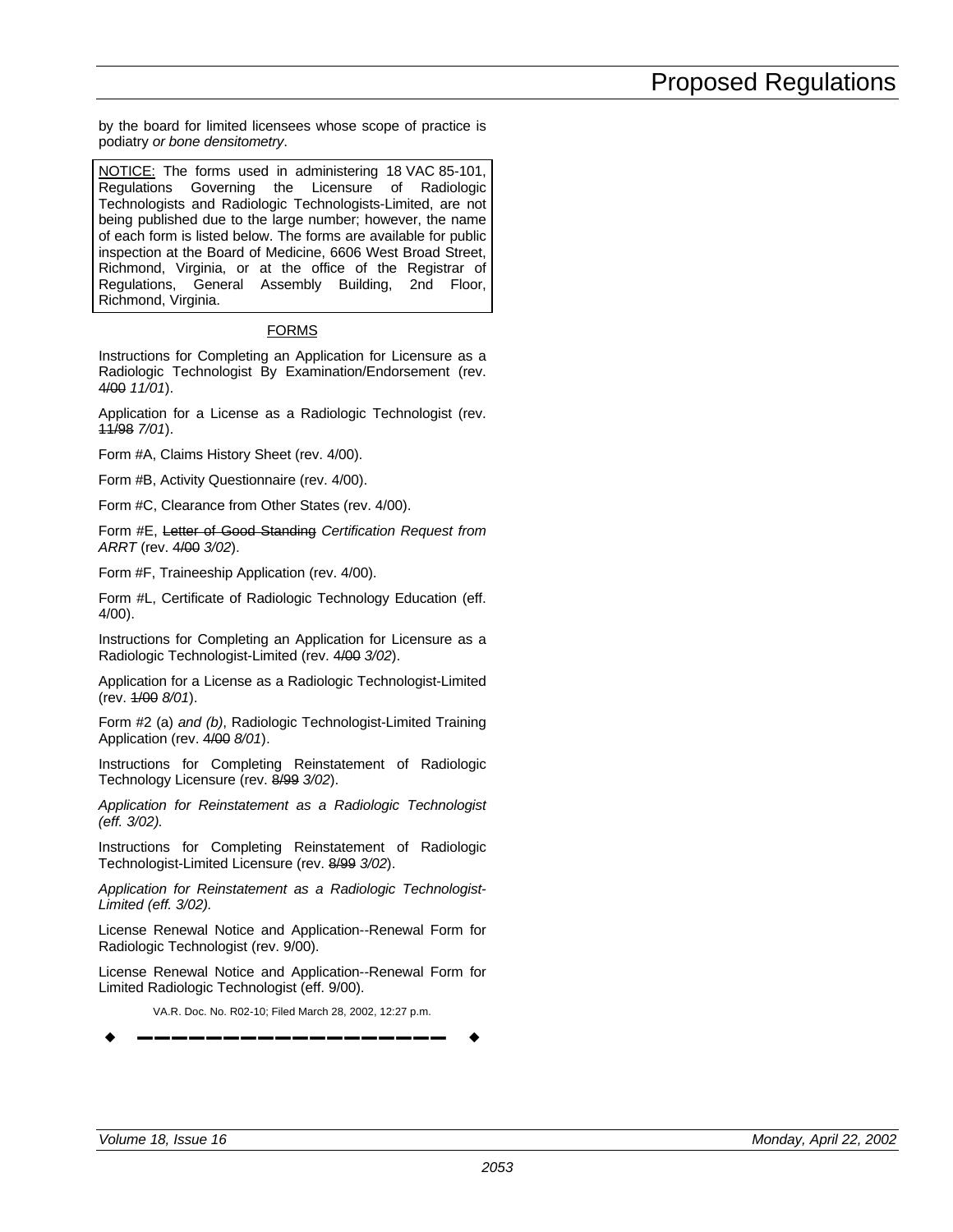## **FINAL REGULATIONS**

For information concerning Final Regulations, see Information Page.

## **Symbol Key**

<span id="page-41-0"></span>Roman type indicates existing text of regulations. *Italic type* indicates new text. Language which has been stricken indicates text to be deleted. [Bracketed language] indicates a change from the proposed text of the regulation.

## **TITLE 4. CONSERVATION AND RECREATION**

## **MARINE RESOURCES COMMISSION**

REGISTRAR'S NOTICE: The following regulations filed by the Marine Resources Commission are exempt from the Administrative Process Act in accordance with § 2.2-4006 A 12 of the Code of Virginia; however, the commission is required to publish the full text of final regulations.

Title of Regulation: **4 VAC 20-560. Pertaining to Shellfish Management Areas (amending 4 VAC 20-560-20 and 4 VAC 20-560-50).**

Statutory Authority: §§ 28.2-201 and 28.2-503 of the Code of Virginia.

Effective Date: April 1, 2002.

Summary:

*The amendments add the York Spit Reef Broodstock Management Area as a shellfish management area and make it unlawful to harvest any shellfish from this area at any time.*

Agency Contact: Deborah Cawthon, Agency Regulatory Coordinator, Marine Resources Commission, 2600 Washington Avenue, 3rd Floor, Newport News, VA 23607, telephone (757) 247-2002.

### **4 VAC 20-560-20. Shellfish management areas.**

A. The York River Shellfish Management Area shall consist of all public grounds located inshore of a line beginning at the entrance to the Virginia Institute of Marine Science boat basin at Gloucester Point, running northwesterly to Buoy No. 30, thence northwesterly to Buoy No. 32, thence northwesterly to Buoy No. 34, then northwesterly to Pages Rock Buoy, thence northwesterly and ending at Clay Bank Wharf.

B. The Poquoson River Shellfish Management Area shall consist of all public grounds bounded by a line beginning at Hunts Point Survey Taylor and running northwesterly to Survey Station Spit, thence northeasterly to Survey Station Cabin North, thence east to Survey Station Cabin South, thence southeasterly following the general shoreline (not to include any creeks or canals) to the flag pole near Survey Station 80 at York Point, thence 175 degrees to Day Marker No. 14 and returning to Hunts Point Survey Taylor.

C. The Back River Shellfish Management Area shall consist of all current public clamming grounds bounded by a line from corner 3 on Shell Plant 115 through corner 17, a daymarker, on Shell Plant 115, 237.42 feet to a point being the point of beginning; thence southeasterly to corner number 1 Public Clamming Ground (PCG#12); thence southeasterly to corner

number 3A Public Clamming Ground (PCG#12); thence northeasterly to corner number 3 Public Clamming Ground (PCG#12); thence northwesterly to corner number 2 Public Clamming Ground (PCG#12); thence southwesterly to the POB. Also, for a period of one year, throughout 1994, Shell Plant 115 will also be included in the Back River Shellfish Management Area.

D. The James River Broodstock Management Area is located inside Public Ground No. 1, Warwick County, south of the James River Bridge, further described as follows: Beginning at a corner number 611 (State Plane Coordinates North 249766.12 East 2596017.56); thence Grid Azimuth 308-39- 51, 1074.35' to a corner number 613 (State Plane Coordinates North 250437.32 East 2595178.68); thence Grid Azimuth 28- 15-00, 366.30' to a corner number 614 (State Plane Coordinates North 250759.99 East 2595352.06); thence Grid Azimuth 132-36-45, 1114.51' to a corner number 612 (State Plane Coordinates North 250005.43 East 2596172.28); thence Grid Azimuth 212-53-03, 284.97' to a corner number 611, being the point of beginning, containing 8.04 acres.

E. The York River Broodstock Management Area shall consist of the area under any portion of the George P. Coleman Memorial Bridge, in addition to the area within 300 feet of the eastern, or downstream, side of the George P. Coleman Memorial Bridge and the area within 300 feet of the western, or upstream, side of the George P. Coleman Memorial Bridge.

F. The Newport News Shellfish Management Area shall consist of all current public clamming grounds bounded by a line beginning at the intersection of the James River Bridge and Public Ground No. 1, Warwick County, downstream side; thence east southeasterly along the boundary to corner #5, Public Ground No. 1, Warwick County; thence southeast along the boundary to a corner (249,066.55/2,595,681.74); thence northeast along the boundary to the intersection of a line between the James River Bridge and the northwest corner of Newport News Shipbuilding and Drydock Company shipyard near station "HELO," said line being perpendicular to the James River Bridge; thence southeast along the defined line to the northwest corner of the shipyard; thence downstream to the offshore end of the floating drydock; thence to the offshore end of shipyard pier #6 just south of "Stack"; thence to the offshore end of pier #2 (F R Priv); thence to FI Y "A" off the end of the pier just south of 23rd Street; thence to the offshore end of pier #9 (2 F Y siren); thence to the offshore end of the old coal pier downstream of pier #9; thence to navigational aid FI G "13"; thence to the northeast corner of the Fan Building on the south island of the Monitor Merrimac Bridge Tunnel; thence southerly along the downstream side of the Monitor Merrimac Bridge Tunnel to the first overhead light structure on the bridge tunnel north of the small boat channel hump; thence northwesterly to corner #3, lease #10091 (Hazelwood); thence northwesterly along the boundary to corner #2, lease #10091 (Hazelwood); thence southwesterly to corner #1, Public Ground No. 2,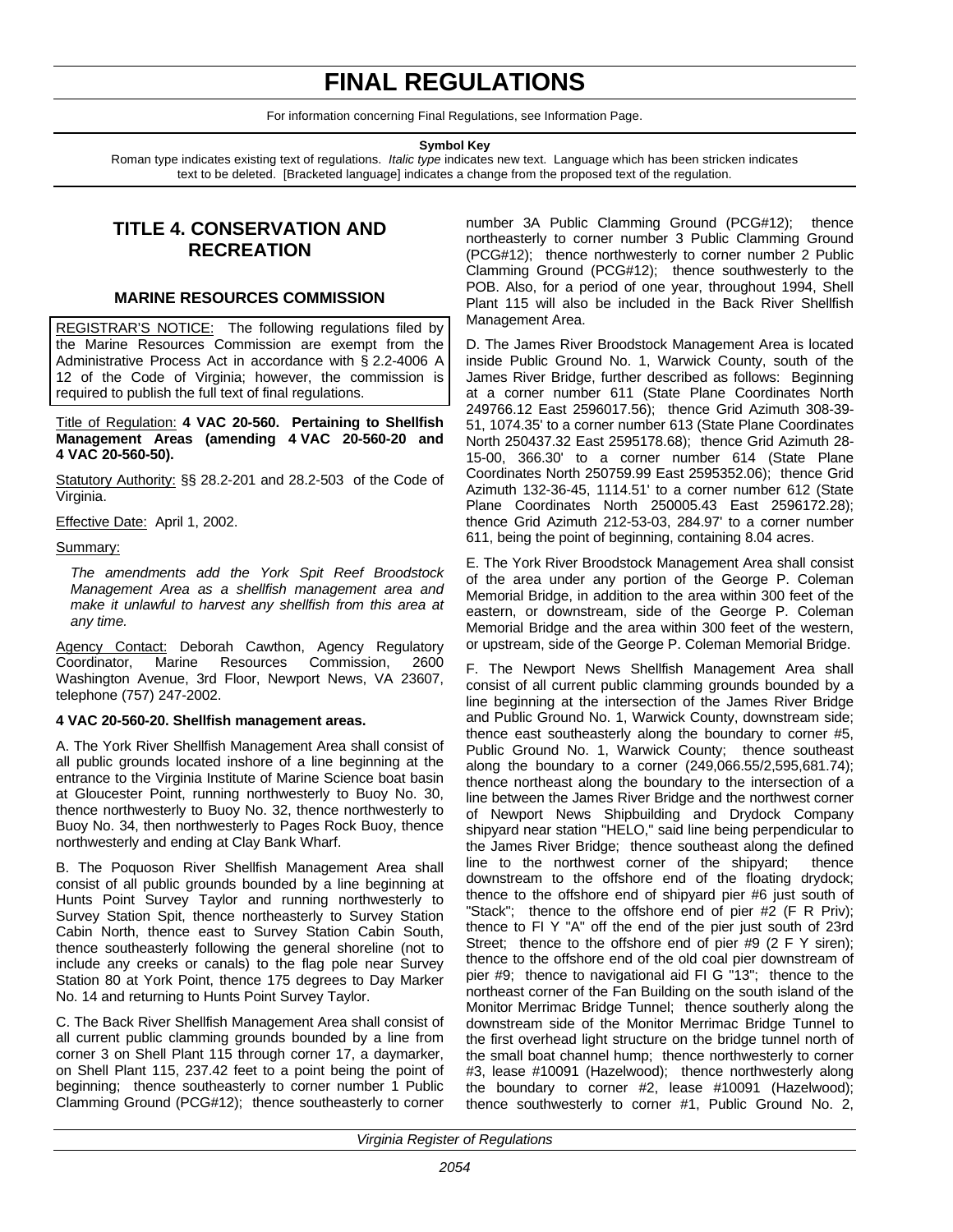## Final Regulations

<span id="page-42-0"></span>Nansemond County; thence northwesterly along the boundary to corner #6, at the intersection of Public Ground No. 2, Nansemond County, and Public Ground No. 6, Isle of Wight County; thence north northwesterly along the boundary to corner #614, Public Ground No. 6, Isle of Wight County; thence north northwesterly along the boundary to corner #2, Public Ground No. 6, Isle of Wight County; thence northwesterly along the boundary to the intersection of the James River Bridge and Public Ground No. 6, Isle of Wight County; thence northeasterly along the downstream side of the James River Bridge to the intersection with Public Ground No. 1, Warwick County, at the point of beginning.

G. The Back River Reef Broodstock Management Area shall consist of the area within a 2000' radius of the center buoy, with a position of 37° 08' 12" north, 76° 13' 54" west.

H. The Hampton Roads Shellfish Relay Area shall consist of all condemned clamming grounds bounded by a line beginning at the upstream side of the large fishing pier on the southeast side of Old Point Comfort; thence upstream along the shoreline to Newport News Creek; thence to the southeast corner of the Monitor Merrimac Bridge Tunnel island along the downstream side, thence to F1 R "12"; thence to the northeast corner of the Fan Building on the southern island of the bridge tunnel; thence southerly along the downstream side of the bridge tunnel to the south line of Public Ground Number 1, Nansemond County; then easterly along the Public Ground to Craney Island Disposal Area; thence clockwise around the boundaries of the disposal area to its intersection with the shore; thence along the shore to the northeast corner of Craney Island; thence through navigational aid F1 G "21" to the point where it intersects a line drawn from the shoreward end of pier number 6 at Lamberts Point to the southeast corner of Tanner Point; thence along the shore to the point of intersection with the riprapped shoreline of the Hampton Roads Bridge-Tunnel island at Fort Wool; thence easterly around this island to its easternmost point; thence north northwesterly to the intersection of the shoreline and the upstream side of the large fishing pier on the east side of Old Point Comfort at the point of beginning.

I. The Middle Ground Light Broodstock Management Area shall consist of the area within a 1000' radius of the navigational light, with a position of 36° 56.752C *56.7'* north, 76° 23.5' west.

*J. The York Spit Reef Broodstock Management Area shall consist of the area contained within the defined latitudes and longitudes: northwest corner 37° 14' 75'' N - 076° 14' 20''W, northeast corner 37° 14' 75''N - 076° 13' 30''W, southwest corner 37° 14' 05''N - 076° 14' 20''W, southeast corner 37° 14' 05''N - 076° 13' 30''W.*

### **4 VAC 20-560-50. Time of day and harvest restrictions.**

A. It shall be unlawful for any person to harvest clams by patent tong from either the York River or Poquoson River Shellfish Management Area before sunrise or after 2 p.m.

B. It shall be unlawful for any person to harvest clams by patent tong from the Back River Shellfish Management Area before sunrise or after 4 p.m.

C. It shall be unlawful for any person to harvest clams by patent tong from either the York River, Poquoson River, Newport News or Back River Shellfish Management Area on Saturday or Sunday.

D. It shall be unlawful for any person to harvest any shellfish from the James River *Broodstock Management Area*, Back River Reef *Broodstock Management Area*, Middle Ground Light *Broodstock Management Area, York Spit Reef Broodstock Management Area*, or York River Broodstock Management Area at any time.

E. It shall be unlawful for any person to harvest clams by patent tong from the Newport News Shellfish Management Area before sunrise or after 2 p.m.

F. It shall be unlawful for any person to possess any amount of hard clams from the Newport News Shellfish Management Area or the Hampton Roads Shellfish Relay Area which consists of more than 2.0% by number of clams, which can be passed through a 1-3/8 inch inside diameter culling ring. The 2.0% allowance shall be measured by the marine patrol officer from each container or pile of clams.

VA.R. Doc. No. R02-155; Filed April 1, 2002, 3:09 p.m.

#### **\* \* \* \* \* \* \* \***

Title of Regulation: **4 VAC 20-950. Pertaining to Black Sea Bass (amending 4 VAC 20-950-45).**

Statutory Authority: § 28.2-201 of the Code of Virginia.

Effective Date: April 1, 2002.

### Summary:

*The amendments establish daily and weekly trip limits for black sea bass harvested or landed in Virginia and establish modified trip limits when specified levels of harvest are attained. Catch reporting requirements are also specified.*

Agency Contact: Deborah Cawthon, Agency Regulatory Coordinator, Marine Resources Commission, 2600 Washington Avenue, 3rd Floor, Newport News, VA 23607, telephone (757) 247-2002.

### **4 VAC 20-950-45. Possession limits and harvest quotas.**

A. During the period January 1 through March 31 of each year, it shall be unlawful for any person to possess aboard any vessel or to land in Virginia more than 7,000 pounds of black sea bass.

B. During the period April 1 through June 30 of each year, it shall be unlawful for any person to possess aboard any vessel or to land in Virginia more than 1,500 pounds of black sea bass. When it is announced that 40% *60%* of the coastwide quota for this period is projected to have been taken, the provisions of subsection E of this section shall apply.

C. During the period July 1 through September 30 of each year, it shall be unlawful for any person to possess aboard any vessel or to land in Virginia more than 1,000 pounds of black sea bass. When it is announced that 40% of the coastwide quota for this period is projected to have been taken, the provisions of subsection E of this section shall apply. *do any of the following:*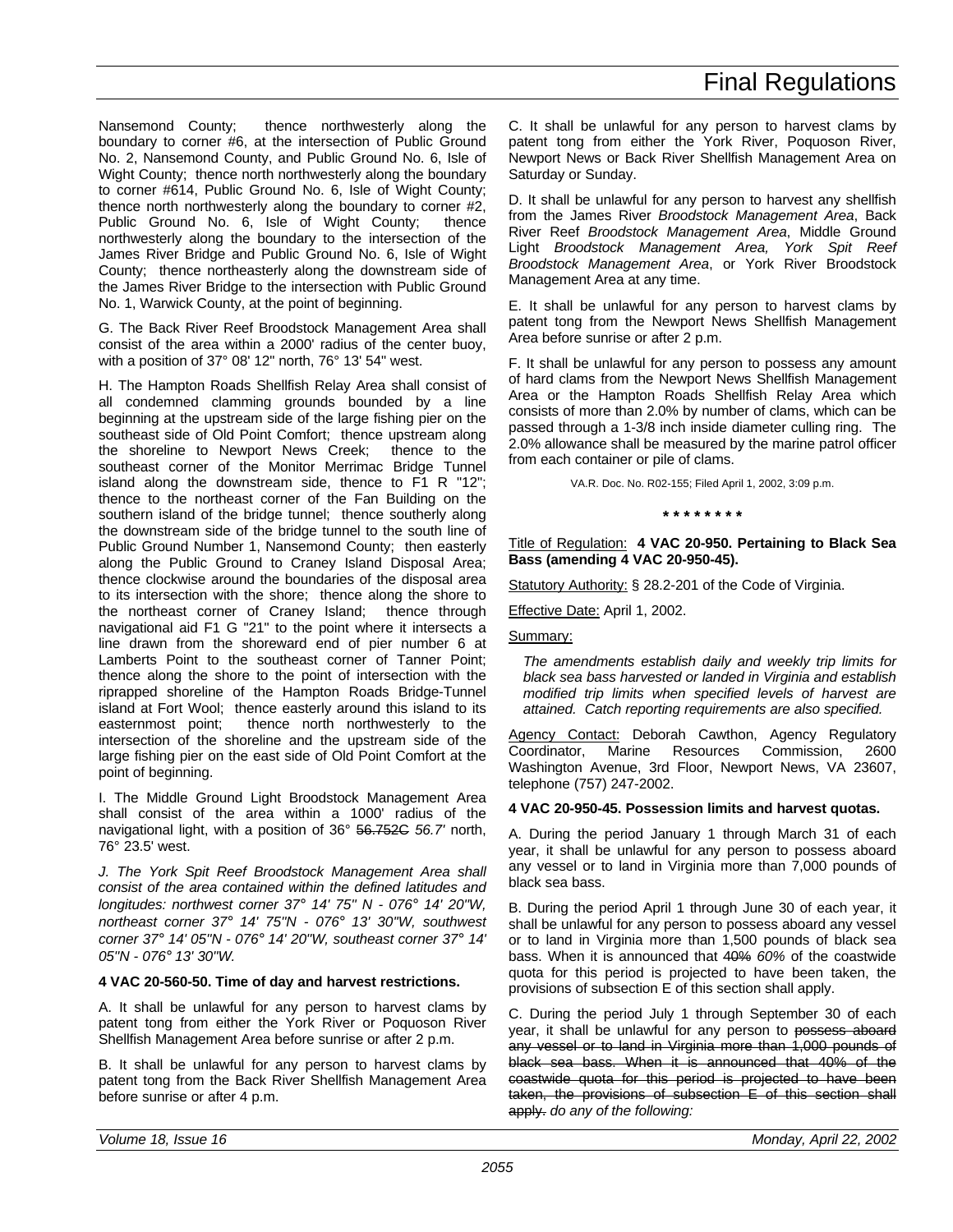## Final Regulations

*1. Possess aboard any vessel in Virginia waters more than 3,000 pounds of black sea bass.*

*2. Land black sea bass in Virginia, for commercial purposes, more than four times within each consecutive seven-day period, with the first seven-day period beginning on July 1.*

*3. Land in Virginia more than a total of 3,000 pounds of black sea bass during each consecutive seven-day period, with the first seven-day period beginning on July 1.*

*4. Fail to contact within one hour of landing the Marine Resources Commission's Law Enforcement Operations Division to report the name of the vessel and fisherman, location where catch will be offloaded, and the estimated weight of each landing of black sea bass.*

*5. Fail to contact within 24 hours of landing the Marine Resources Commission's Interactive Voice Recording system to report the name of the vessel and fisherman and the actual weight of each landing of black sea bass.*

D. During the period October 1 through December 31 of each year, it shall be unlawful for any person to do any of the following:

1. Possess aboard any vessel in Virginia waters more than 2,000 *4,000* pounds of black sea bass;

2. Land black sea bass in Virginia for commercial purposes more than four times within each consecutive seven-day period, with the first seven-day period beginning on October 1;

3. Land in Virginia more than a total of 2,000 *4,000* pounds of black sea bass during each consecutive seven-day period, with the first seven-day period beginning on October 1;

*4. Fail to contact within one hour of landing the Marine Resources Commission's Law Enforcement Operations Division to report the name of the vessel and fisherman, location where catch will be offloaded, and the estimated weight of each landing of black sea bass.*

4. *5.* Fail to contact within 24 hours of landing the Marine Resources Commission's Interactive Voice Recording system to report the name of the vessel and fisherman and the *actual* weight of each landing of black sea bass.

E. When it is announced that 40% *60%* of the coastwide quota for any of the periods *period* designated in subsections *subsection* B and C of this section has been taken, it shall be unlawful for any person to do any of the following:

1. Possess aboard any vessel in Virginia waters more than 1,000 pounds of black sea bass.

2. Land black sea bass in Virginia, for commercial purposes, more than four times within each consecutive seven-day period, with the first seven-day period beginning upon the announcement that 40% *60%* of the coastwide quota for the period has been taken.

3. Land in Virginia more than a total of 1,000 pounds of black sea bass during each consecutive seven-day period, with the first seven-day period beginning upon the

announcement that 40% *60%* of the coastwide quota for the period has been taken.

*4. Fail to contact within one hour of landing the Marine Resources Commission's Law Enforcement Operations Division to report the name of the vessel and fisherman, location where catch will be offloaded, and the estimated weight of each landing of black sea bass.*

4. *5.* Fail to contact the Marine Resources Commission's Interactive Voice Recording system within 24 hours of landing to report the name of the vessel and fisherman and the *actual* weight of each landing of black sea bass.

*F. When it is announced that 60% of the coastwide quota for any of the periods designated in subsections C and D of this section has been taken, it shall be unlawful for any person to do any of the following:*

*1. Possess aboard any vessel in Virginia waters more than 700 pounds of black sea bass.*

*2. Land black sea bass in Virginia, for commercial purposes, more than four times within each consecutive seven-day period, with the first seven-day period beginning upon the announcement that 60% of the coastwide quota for the period has been taken.*

*3. Land in Virginia more than a total of 700 pounds of black sea bass during each consecutive seven-day period, with the first seven-day period beginning upon the announcement that 60% of the coastwide quota for the period has been taken.*

*4. Fail to contact within one hour of landing the Marine Resources Commission's Law Enforcement Operations Division to report the name of the vessel and fisherman, location where catch will be offloaded, and the estimated weight of each landing of black sea bass.*

*5. Fail to contact within 24 hours of landing the Marine Resources Commission's Interactive Voice Recording system to report the name of the vessel and fisherman and the actual weight of each landing of black sea bass.*

F. *G.* It shall be unlawful for any person to possess or to land any black sea bass for commercial purposes after the coastwide quota for the designated period as described in subsections A through D of this section has been attained and announced as such.

G. *H.* It shall be unlawful for any buyer of seafood to receive any black sea bass after any commercial harvest quota has been attained and announced as such.

H. *I.* It shall be unlawful for any person fishing with hook and line, rod and reel, spear, gig or other recreational gear to possess more than 25 black sea bass. When fishing is from a boat or vessel where the entire catch is held in a common hold or container, the possession limit shall be for the boat or vessel and shall be equal to the number of persons on board legally eligible to fish multiplied by 25. The captain or operator of the boat or vessel shall be responsible for any boat or vessel possession limit. Any black sea bass taken after the possession limit has been reached shall be returned to the water immediately.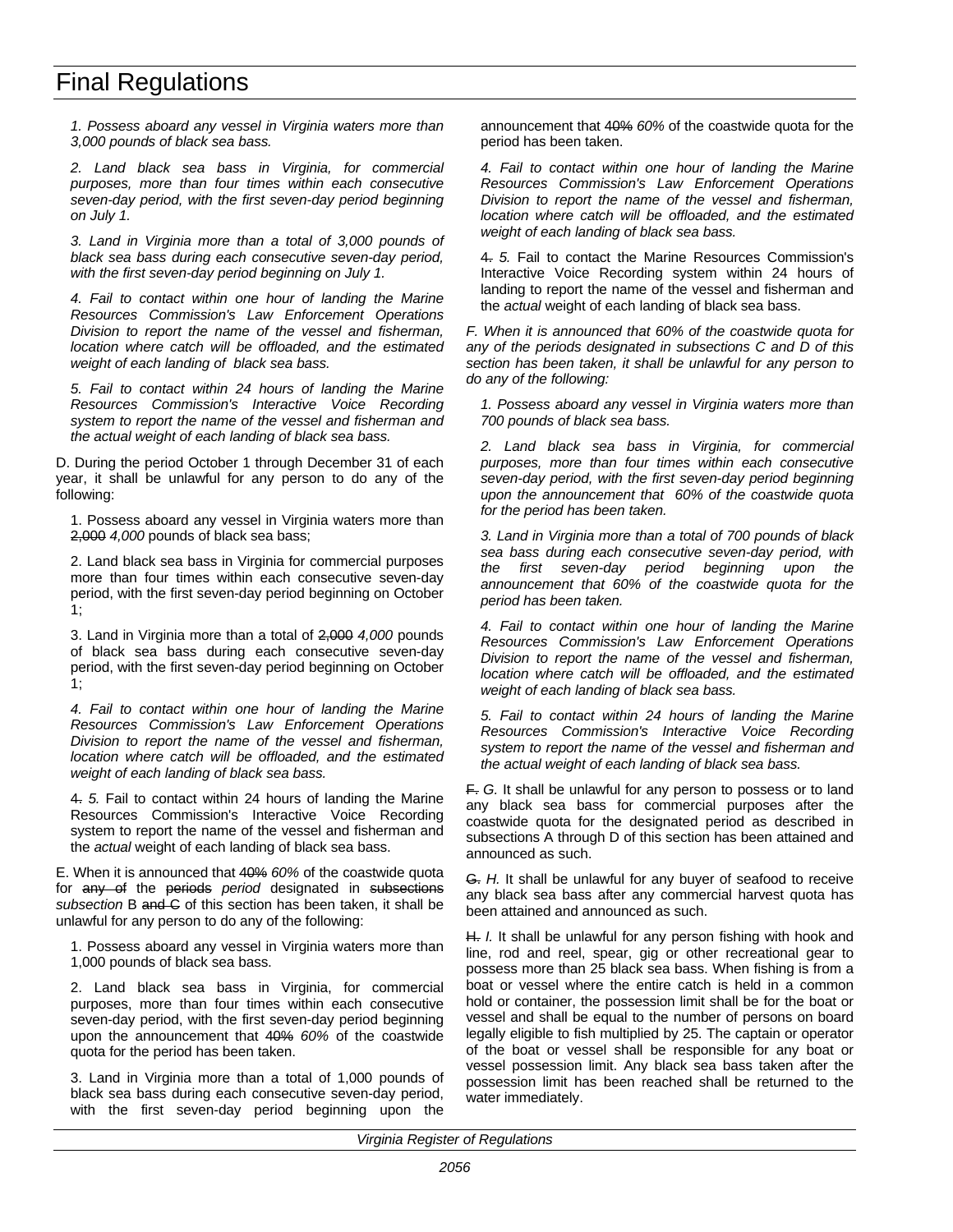<span id="page-44-0"></span>I. *J.* Possession of any quantity of black sea bass that exceeds the possession limit described in subsection I of this section shall be presumed to be for commercial purposes.

VA.R. Doc. No. R02-154; Filed April 1, 2002, 3:10 p.m.

w **––––––––––––––––––** w

## **TITLE 12. HEALTH**

### **STATE BOARD OF HEALTH**

Title of Regulation: **12 VAC 5-120. Regulations for Testing Children for Elevated Blood-Lead Levels (adding 12 VAC 5-120-10 through 12 VAC 5-120-90).**

Statutory Authority: § 32.1-46.1 of the Code of Virginia.

Effective Date: May 22, 2002.

Summary:

*The regulations establish a protocol for testing children for elevated blood-lead levels and reporting all laboratory blood-lead test results to the Virginia Department of Health. The protocol is based on guidelines published by the Centers for Disease Control and Prevention in 1997 to assure a sound scientific basis for effective and efficient identification of elevated blood-lead levels that will protect the health of citizens.*

Summary of Public Comments and Agency's Response: A summary of comments made by the public and the agency's response may be obtained from the promulgating agency or viewed at the office of the Registrar of Regulations.

Agency Contact: Clayton Pape, Director, Lead Safe Program, Department of Health, 1500 E. Main Street, Richmond, VA 23219, telephone (804) 225-4463, FAX (804) 371-6031 or toll free 1-877-668-7987, e-mail cpape@vdh.state.va.us.

*CHAPTER 120.* [ *REGULATIONS FOR* ]*TESTING CHILDREN FOR ELEVATED BLOOD-LEAD LEVELS.*

*PART I. DEFINITIONS AND GENERAL INFORMATION.*

### *12 VAC 5-120-10. Definitions.*

*The following words and terms when used in this chapter shall have the following meanings unless the context clearly indicates otherwise:*

*"Board" means the State Board of Health.*

*"Commissioner" means the Commissioner of Health.*

*"Elevated blood-lead level" for children means 10 or more micrograms of lead per deciliter of whole blood in a child up to and including 72 months of age.*

*"Health care provider" means a physician or his designee or an official of a local health department.*

*"High-risk zip code area" means a zip code area listed in guidelines issued by the Virginia Department of Health in which 27% or more of the housing was built before 1950 or*

*12% or more of the children have elevated blood-lead levels based on current available data.*

*"Physician" means a person licensed to practice medicine in any of the 50 states or the District of Columbia.*

*"Qualified laboratory" means a laboratory that is certified by the Health Care Financing Administration in accordance with the Clinical Laboratory Improvement Act (42 CFR Part 430) and is participating in the Centers for Disease Control and Prevention's Blood Lead Laboratory Proficiency Program.*

*"µg/dL" means micrograms of lead per deciliter of whole blood.*

#### *12 VAC 5-120-20. Statement of general policy.*

*The Commonwealth of Virginia has recognized the need for early identification of children with elevated blood-lead levels to alert parents and guardians to the need for intervention to prevent physical, developmental, behavioral, and learning problems associated with elevated blood-lead levels in children, and to prevent exposure of other children.*

*The purpose of this chapter is to provide a protocol for identifying children with elevated blood-lead levels.*

[ *The department encourages health care providers, parents and guardians to exercise reasonable, but liberal judgment and discretion in implementing and applying the protocol set forth in this chapter, so that the health of all Virginia's children may be protected from lead poisoning.* ]

*PART II. PROTOCOL FOR IDENTIFICATION OF CHILDREN WITH ELEVATED BLOOD-LEAD LEVELS.*

#### *12 VAC 5-120-30. Schedule for testing.*

*Virginia health care providers should test all children up to and including 72 months of age for elevated blood-lead levels according to the following schedule unless they are determined under 12 VAC 5-120-60 to be at low risk for elevated blood-lead levels. All blood-lead samples shall be analyzed by a qualified laboratory.*

*1. Children should be tested at ages one and two years.*

*2. Children from 36 through 72 months of age should be tested if they have never been tested.*

*3. Additional testing may be ordered by the health care provider.*

[4. Children should be tested at the request of a parent or *guardian due to any suspected exposure.* ]

### *12 VAC 5-120-40. Confirmation of blood-lead levels.*

*Testing may be performed on venous or capillary blood collected in tubes or on filter paper. If a test of capillary blood reveals an elevated blood-lead level, the results shall be confirmed by a repeat blood test (preferably venous):*

*1. Within three months if the result of the capillary test is 10 µg/dL to 19 µg/dL.*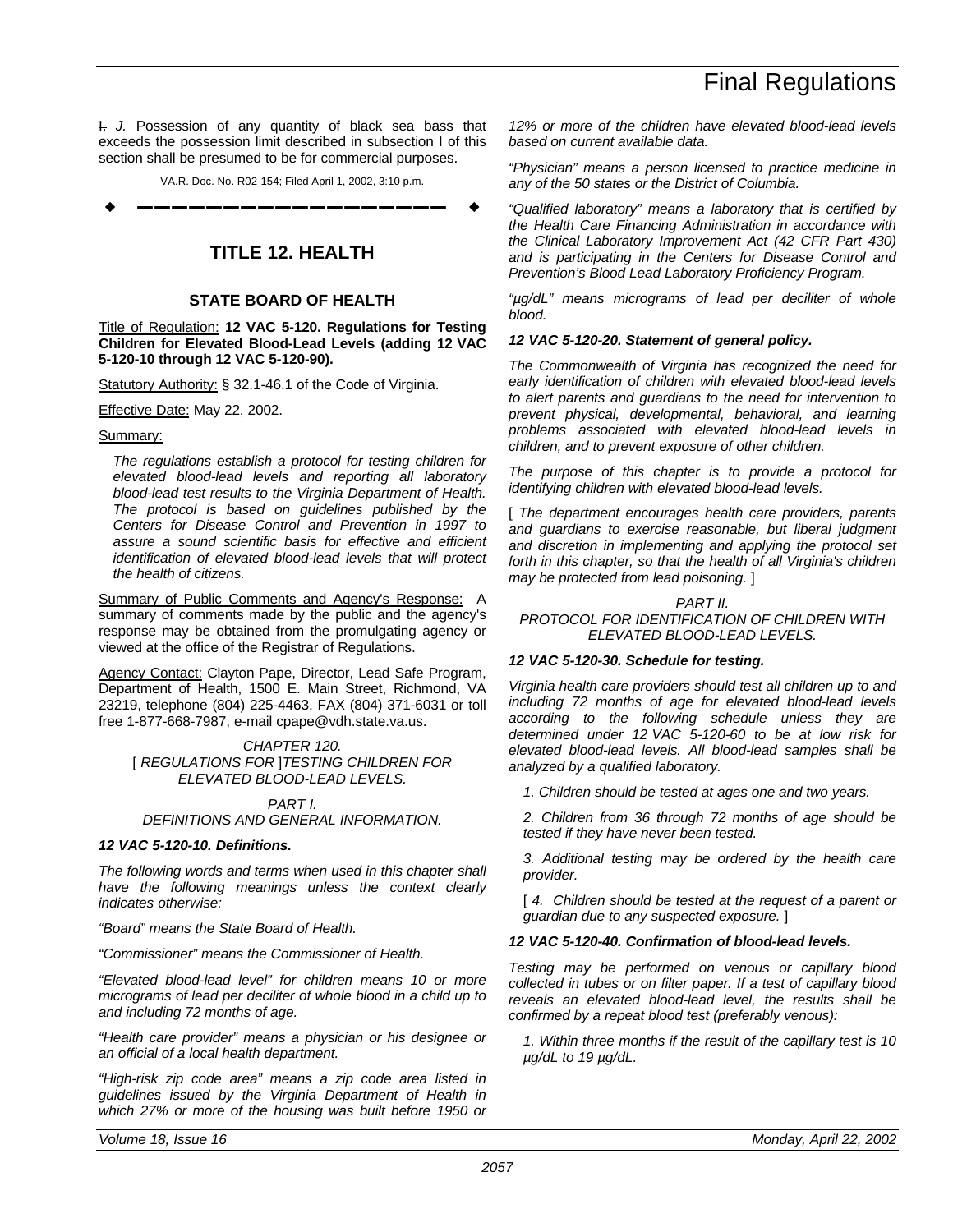## <span id="page-45-0"></span>Final Regulations

*2. Within one week to one month if the result of the capillary test is 20 µg/dL to 44 µg/dL. (The higher this test result, the more urgent the need for a confirmation test.)*

*3. Within 48 hours if the result of the capillary test is 45 µg/dL to 59 µg/dL.*

*4. Within 24 hours if the result of the capillary test is 60 µg/dL to 69 µg/dL.*

*5. Immediately as an emergency laboratory test if the result of the capillary test is 70 µg/dL or higher.*

*Elevated blood lead results from venous blood testing shall be deemed a confirmed test.*

### *12 VAC 5-120-50. Risk factors requiring testing.*

*A health care provider should test* [ *a any* ] *child for elevated blood-lead level, or have* [ *such* ] *a child tested, if the provider determines, in the exercise of medical discretion, that such testing is warranted, and that the child meets one or more of the following criteria:*

*1. Eligible for or receiving benefits from Medicaid or the Special Supplemental Nutrition Program for Women, Infants and Children (WIC);*

*2. Living in a high-risk zip code area;*

*3. Living in or regularly visiting a house or child care facility built before 1950;*

*4. Living in or regularly visiting a house, apartment, dwelling or other structure, or a child care facility built before 1978 with peeling or chipping paint or with recent (within the last six months), ongoing, or planned renovations;*

*5. Living in or regularly visiting a house, apartment, dwelling or other structure in which one or more persons have elevated blood-lead levels;*

*6. Living with an adult whose job or hobby involves exposure to lead as described in Preventing Lead Poisoning in Young Children (CDC, 1991);*

*7. Living near an active lead smelter, battery recycling plant, or other industry likely to release lead;*

*8. The child's parent or guardian requests the child's blood be tested due to any suspected exposure; or*

*9. A health care provider recommends the child's blood be tested due to any suspected exposure.*

*The Department of Health will maintain a list of high-risk zip code areas in Virginia.*

## *12 VAC 5-120-60. Determination of low risk for elevated blood-lead levels.*

*Blood-lead testing is not indicated for children determined by a health care provider to be at low risk for elevated blood-lead levels. A health care provider may determine a child to be at low risk for elevated blood-lead level if the child meets none of the criteria listed in 12 VAC 5-120-50* [ *, but is encouraged to cause a child to be tested if, in the exercise of discretion and consideration of the various means by which exposure to lead may occur, such exposure cannot be clearly ruled out* ]*.*

### *12 VAC 5-120-70. Samples submitted to a qualified laboratory.*

*A. All blood samples submitted to a qualified laboratory for analysis shall be accompanied by a completed laboratory requisition with all of the required data as determined by the Department of Health.*

*B. All qualified laboratories accepting blood samples for lead analysis under this chapter shall submit all required data to the board within 10 business days of analysis. The data shall be sent by a secure electronic means that has been approved by the Department of Health.*

*C. Any laboratory reporting under this section shall be deemed in compliance with the stipulations of § 32.1-36 of the Code of Virginia and 12 VAC 5-90-90 of the Board of Health Regulations for Disease Reporting and Control.*

## *12 VAC 5-120-80. Follow-up testing and information.*

*The Department of Health will establish guidelines for followup testing for children with confirmed elevated blood-lead levels, provide or recommend appropriate information for parents, and disseminate* [ *through various available means* ] *the protocol and other information to* [ *all* ] *relevant health care professionals.* [ *The department encourages health care professionals to conduct whatever follow-up testing is indicated or warranted in the exercise of medical or clinical judgment and discretion.* ]

#### *12 VAC 5-120-90. Exclusion from testing when risk is low and on religious grounds.*

*In accordance with § 32.1-46.2 of the Code of Virginia, every child in the Commonwealth should be tested for elevated blood-lead levels* [ *or determined to be at low risk for elevated blood-lead levels* ] *unless the parent, guardian or other person standing in loco parentis obtains a determination that the child is at low risk for elevated blood-lead levels or unless the parent, guardian or other person having control or charge of such child objects to such testing on the basis that the procedure conflicts with his* [ *or her* ] *religious tenets or practices.*

VA.R. Doc. No. R01-88; Filed March 29, 2002, 12:54 p.m.

## **STATE MENTAL HEALTH, MENTAL RETARDATION AND SUBSTANCE ABUSE SERVICES BOARD**

Title of Regulation: **12 VAC 35-200. Regulations for Respite and Emergency Care Admissions to State Mental Retardation Facilities (amending 12 VAC 35-200-10, 12 VAC 35-200-20, and 12 VAC 35-200-30).**

Statutory Authority: §§ 37.1-10 and 37.1-65.2 of the Code of Virginia.

Effective Date: May 22, 2002.

Summary:

*The amendments revise maximum length of stay to conform to current statutory requirements, clarify the case management community services board's responsibility for assuring discharges from state training centers and*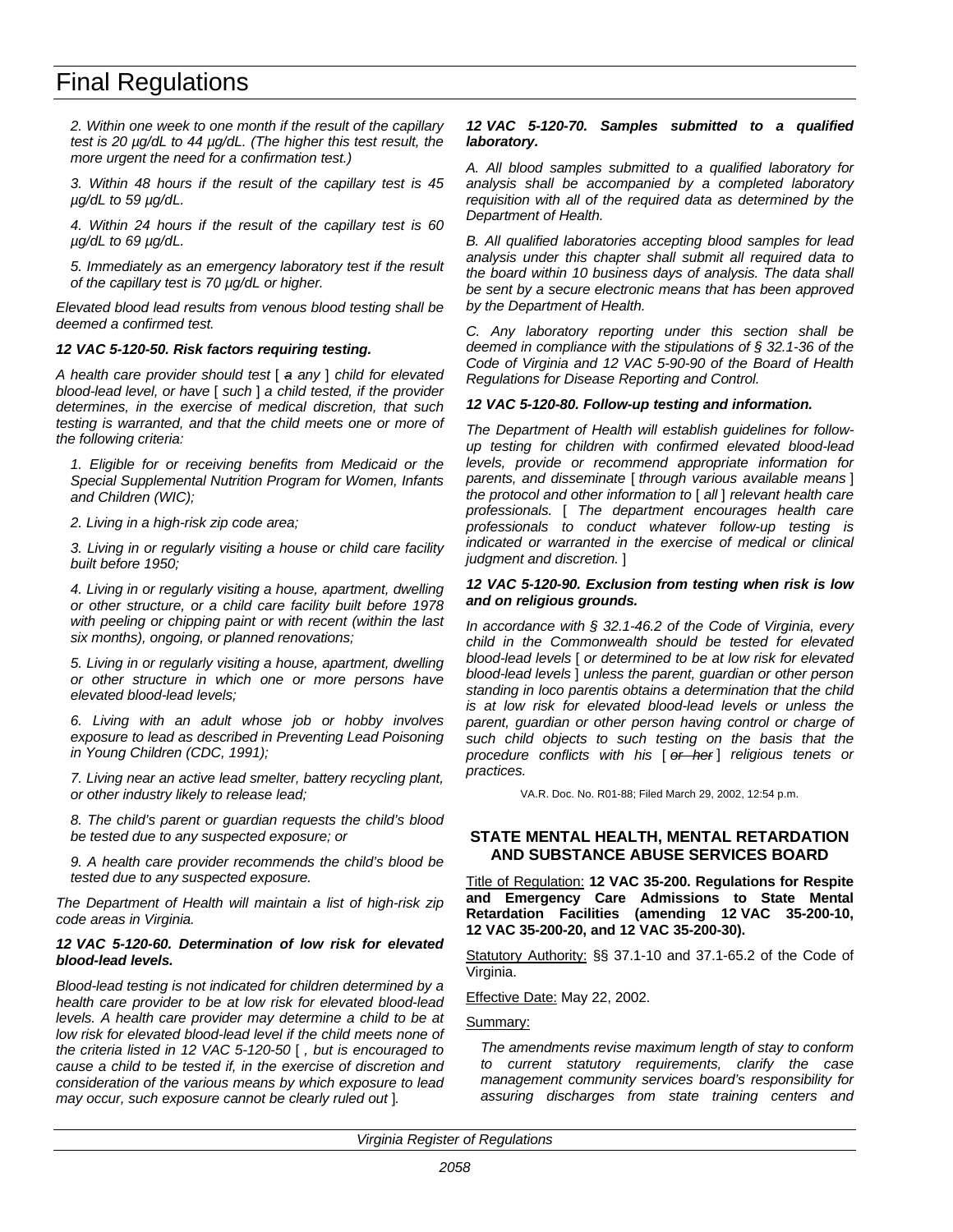*generally update the existing provisions to be consistent with current practice and statutory requirements. Minor revisions have also been made to assure internal consistency.*

Summary of Public Comments and Agency's Response: A summary of comments made by the public and the agency's response may be obtained from the promulgating agency or viewed at the office of the Registrar of Regulations.

Agency Contact: Wendy Brown, Policy Analyst, Department of Mental Health, Mental Retardation and Substance Abuse Services, P.O. Box 1797, Richmond, VA 23218-1797, telephone (804) 225-2252 or FAX (804) 371-0092, e-mail wbrown@dmhmrsas.state.va.us.

## **12 VAC 35-200-10. Definitions.**

The following words and terms, when used in this chapter, shall have the following meanings unless the context clearly indicates otherwise:

*"Applicant"* means a person for whom respite care *or emergency care* services are sought.

*"Case management community services board (CSB)" means a citizens board established pursuant to § 37.1-195 of the Code of Virginia that serves the area in which an adult resides or in which a minor's parent, guardian or legally authorized representative resides. The case management CSB is responsible for case management, liaison with the facility when an individual is admitted to a state training center, and predischarge planning. If an individual,* [ *or* ] *the parents* [ *of a minor receiving services* ]*,* [ *or* ] *guardian or legally authorized representative* [ *on behalf of an individual,* ] *chooses to reside in a different locality after discharge from the facility, the community services board serving that locality becomes the case management CSB and works with the original case management CSB, the individual receiving services and the state facility to effect a smooth transition and discharge.*

*"Catastrophe" means an unexpected or imminent change in an individual's living situation or environment that poses a risk of serious physical or emotional harm to that individual.*

*"Commissioner" means the Commissioner of the Department of Mental Health, Mental Retardation and Substance Abuse Services.*

*"Discharge plan" or "predischarge plan" means a written plan prepared by the case management CSB in consultation with the state facility pursuant to § 37.1-197.1 of the Code of Virginia. This plan is prepared when the individual is admitted to the facility and* [ *coordinates documents the* ] *planning for* [ *aftercare* ] *services* [ *after discharge* ]*.*

*"Emergency care"* means the placement of an individual *with mental retardation* in a facility for the mentally retarded when immediate care is necessary due to a catastrophe and no other community alternatives are available. The total number of days that emergency or respite care services, or both, are used is *shall* not to exceed 21 consecutive days nor 35 *or 75* days in a calendar year. While the facility shall make every effort to implement activities and provide care that assures continuity with the normal living patterns of the individuals served during times of crises, it should be noted that *This* emergency care is not intended as a means of providing evaluation and program development services, nor is it intended to be used to obtain treatment of medical or behavioral problems.

*"Facility"* means *a* state institutions, hospitals, or training centers with a rated bed capacity of more than 16 beds and devoted to, or with, facilities for the residential care, treatment and training of mentally retarded persons *center for individuals with mental retardation under the supervision and management of the Commissioner of the Department of Mental Health, Mental Retardation and Substance Abuse Services*.

### *"Guardianship" means:*

*1. For minors - An adult who is either appointed by the court as a legal guardian of said minor or exercises the rights and responsibilities of legal custody by delegation from a biological or adoptive parent upon provisional adoption or otherwise by operation of law.*

*2. For adults - a person appointed by the court who is responsible for the personal affairs of an incapacitated adult under the order of appointment. The responsibilities may include making decisions regarding the individual's support, care, health, safety, habilitation, education and therapeutic treatment. Refer to definition of "incapacitated person" at § 37.1-134.6 of the Code of Virginia.*

*"Least restrictive alternative setting"* means that program, facility, or other setting that provides services that are the least intrusive into, and least disruptive of, the individual's life and represent the least departure from normal patterns of living that can be effective in meeting the individual's needs for care and supervision *the treatment and conditions of treatment that, separately or in combination, are no more intrusive or restrictive of freedom than reasonably necessary to achieve a substantial therapeutic benefit and protection from harm (to self and others) based on an individual's needs*.

*"Legally authorized representative" means a person permitted by law or regulations to give informed consent for disclosure of information and give informed consent to treatment* [ *including medical treatment* ] *on behalf of an individual who lacks the mental capacity to make* [ *such these* ] *decisions.*

*"Mental retardation"* means the substantial subaverage general intellectual functioning that originates during the developmental period and is associated with impairment in adaptive behavior.

*"Respite care"* means the placement of an individual *with mental retardation* in a *state* facility for the mentally retarded when placement is solely for the purpose of providing temporary care because of medical or other urgent conditions of the caretaking person or to allow the caretaking person or persons to take a vacation. The total number of days that respite or emergency care services, or both, are used is not to exceed 21 consecutive days nor 35 *or 75* days in a calendar year. While the facility shall implement activities and provide care that assures continuity with the normal living patterns of the individuals served by respite care programs, it should be noted that Respite care services are not intended as a means of providing evaluations and program development services,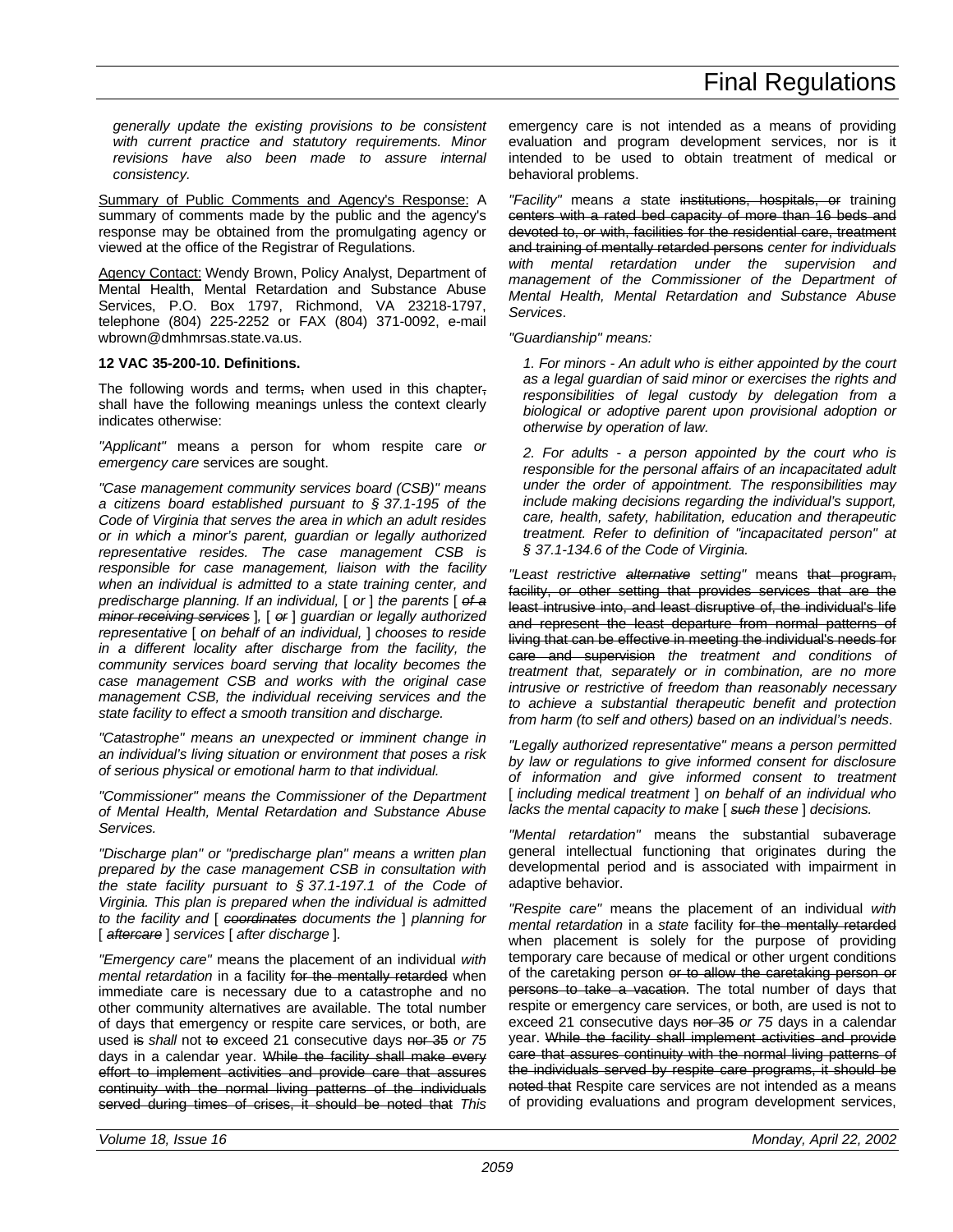## Final Regulations

nor are they intended to be used to obtain treatment of medical or behavioral problems or both.

*"Responsible persons"* means relatives, legal guardians, state or local agencies, or other persons who have a legitimate concern for the health, safety, and welfare of mentally retarded individuals who may be in need of temporary care.

#### **12 VAC 35-200-20. Respite care.**

A. Applications for respite care in state mental retardation facilities shall be processed through the community mental health and mental retardation services board *case* management CSB. A parent, guardian, or other responsible person *legally authorized representative* seeking respite care for a mentally retarded person *an individual with mental* retardation shall apply first to the community mental health and mental retardation services board *CSB that serves the area* where the applicant, [ *or* ] his parent, or guardian*, or legally authorized representative* [ resides *is currently residing* ]. If the services board *case management CSB* determines that respite care services for the applicant are not available in the community, they *it* shall forward an application to the facility serving the mentally retarded *individuals with mental retardation* from that geographic section of the state in which the applicant or his parent or*,* guardian*, or legally authorized representative* is currently residing.

The application must *shall* include:

1. An application for services;

2. A medical history and current status including a statement that the applicant is or is not suffering from a *indicating the presence of any current medical problems as well as the presence of any known* communicable disease*. In all cases, the application shall include any currently prescribed medications as well as any known medication allergies*;

#### 3. A social history and current status;

4. A psychological evaluation that has been performed in the past three years. This requirement may be waived if *unless the facility director or designee determines that* sufficient information as to the applicant's abilities and needs is included in other reports received;

5. If the applicant is school aged, A current individualized education plan. This requirement may be waived if *for school aged applicants unless the facility director or designee determines that* sufficient information as to the applicant's abilities and needs is included in other reports received;

6. If the applicant is an adult, A vocational assessment. This requirement may be waived if *for adult applicants unless the facility director or designee determines that* sufficient information as to the applicant's abilities and needs is included in other reports received; and

7. A statement from the community mental health and mental retardation services board *case management CSB* that respite care services for the applicant are not available in the community.*; and*

*8. A statement from the case management CSB that the appropriate arrangements will be made to return the individual to the CSB within the time frame required under this regulation.*

B. Determination of eligibility for respite care services shall be based upon the following criteria:

1. The individual *applicant* has a primary diagnosis of mental retardation and functions on a level that meets the facilities *facility's regular* admission criteria;

2. The individual's *applicant's* needs for care and supervision are such that, in the event of a need for temporary care, respite care services would not be available in a less restrictive environment *setting*; and

3. The facility has appropriate resources to meet the care, and supervision, and activity needs of the applicant.

Within a reasonable time of the receipt of the completed application, the facility's *facility* director, or his designee, will reply in writing to the person seeking respite care services *shall provide written notice of his decision to the case management CSB. This notice shall state the reasons for the decision*.

*If it is determined that the applicant is not eligible for respite care, the person seeking respite care services may ask for reconsideration of the decision by submitting a written request for such reconsideration to the commissioner. Upon receipt of such request, the commissioner shall notify the facility director and the facility director shall forward the application packet and related information to the commissioner within 48 hours. The commissioner shall also provide an opportunity for the person seeking respite care to submit for consideration any additional information or reasons as to why the admission should be approved. The commissioner shall render a written decision on the request for reconsideration within 10 days of the receipt of such request and notify all involved parties. The commissioner's decision shall be binding.*

If it is determined that the applicant is eligible for respite care services, the reasons for this decision shall be stated in writing along with the following information:

1. A summary of the facility's procedures pertaining to respite care admissions; and

The name and phone number of an appropriate staff member to contact to request a respite care admission.

If it is determined that the services of the facility are not suitable to meet temporary care of the applicant, the reasons for this determination and, if possible, recommendations as to alternative sources for the needed services shall be stated in writing.

C. Once eligibility has been established, a respite care candidate, parent, guardian or other responsible person or persons may request respite care services for specific dates.

The facility may agree to provide respite care services as long as the following provisions are made:

*C. Respite care is provided in state facilities under the following conditions:*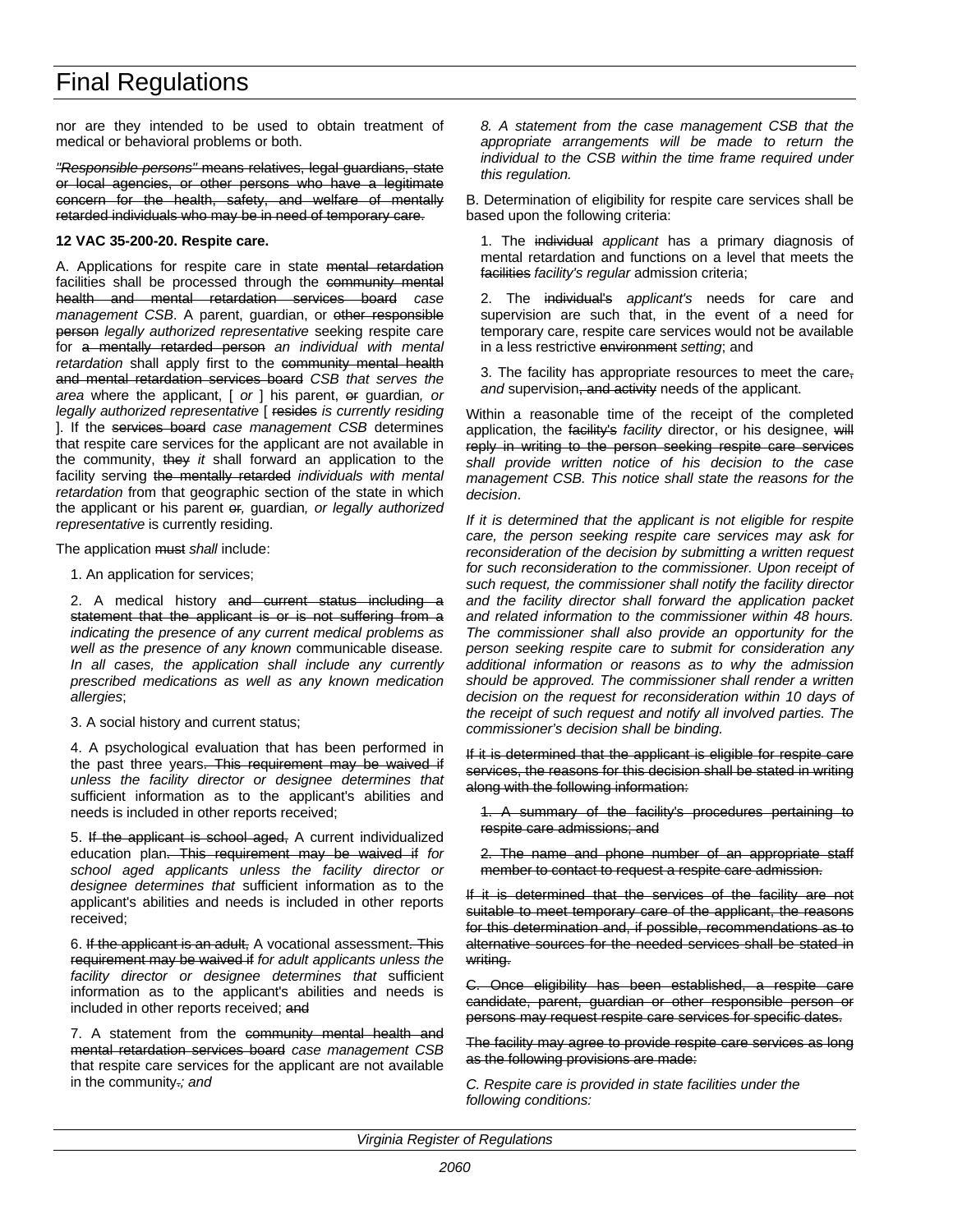1. The length of the respite care stay at the facility does shall not exceed 21 consecutive days or a total limit cannot be exceeded unless expressly authorized by the Commissioner of the Department of Mental Health and Mental Retardation in an individual case, based on his review of any unusual circumstances which may require an extension of this time limit. In no case shall this time limit exceed *of* 75 days in one *a* calendar year;

2. Information on file at the facility is current;

3. Space and adequate staff coverage are available on a unit with an appropriate peer group for the [ candidate ] *applicant* and suitable resources to meet his care, *and* supervision and activity needs; *and*

4. A physical examination performed by the facility's health service personnel at the time of the respite care admission has determined that the candidate's *applicant's* health care needs can be met by the facility's resources during the scheduled respite care stay; and*.*

5. There is a contract between the parent, guardian or other responsible person or persons and the facility. The contract shall specify the length of the respite care stay, date and time of discharge, and the cost of the care.

If for any reason a person admitted for respite care services is not discharged at the agreed upon time, *the case management CSB shall develop a* discharge plans will be arranged through the appropriate community services board *plan* as provided in §*§* 37.1-98 *and 37.1-197.1* of the Code of Virginia.

Respite care is shall not to be used as a mechanism to circumvent the standard admissions procedures as provided in § 37.1-65.1 of the Code of Virginia. No person who is admitted to a training center in response to this chapter shall, during the time of such respite care admission, be eligible for admission to any training center in response to § 37.1-65.1 of the Code of Virginia.

## **12 VAC 35-200-30. Emergency care.**

A. In the event of a catastrophe necessitating immediate, short-term care for a mentally retarded person *an individual with mental retardation*, emergency care may be requested by a parent, guardian, or other responsible person *legally authorized representative* by calling the community mental health and mental retardation services board of the area of the Commonwealth in which the applicant, parent, or guardian resides *case management CSB*. If the community mental health and mental retardation services board *case management CSB* determines that respite care services for the applicant are not available in the community, the board *it* may request an emergency admission to the facility serving that geographic area in which the applicant, his parent, or guardian*, or legally authorized representative* resides.

The facility *case management CSB* shall make every effort to obtain the same case information required for respite care admissions*, as described in 12 VAC 35-200-20 A,* before assuming responsibility for the care of the individual in need of emergency services. However, if the information is not available, this requirement may temporarily be waived if, and only if, arrangements have been made for receipt of the required information within 48 hours of the emergency care admission.

B. Acceptance for emergency care admissions shall be based upon the following criteria:

1. A catastrophe has indeed occurred and *requiring immediate* alternate arrangements <del>must be made</del> immediately to protect the individual's health and safety;

2. The individual has a primary diagnosis of mental retardation and functions on a level that meets the facility's regular admissions criteria;

3. All other alternate care resources in the community have been explored and found to be unavailable;

4. Space is available on a unit with suitable *appropriate* resources to meet the individual's care and supervision needs;

5. The facility's health services personnel have determined that the individual's health care needs can be met by the facility's resources; and

6. The length of the emergency care stay at the facility will not exceed 21 consecutive days or a total of 35 *75* days in a calendar year.

C. Within 24 hours of receiving a request for short-term care which qualifies as emergency in nature *care*, the facility's facility director, or his designee, will inform the parent, guardian, or other responsible person or persons as to *case management CSB* whether  $er$  not *the applicant is eligible for emergency care and whether* the facility is able to provide emergency care services.

If the facility is able to provide emergency care services, arrangements shall be made to effect the admission as soon as possible.

If the facility is unable to provide emergency care services *to an eligible applicant*, the reasons for this will be explained to the parent, guardian or other responsible person or persons *facility director or designee shall provide written notice of this determination to the case management CSB and may offer to try to obtain emergency care services from another appropriate facility*.

If the facility is unable to provide emergency care services due to lack of space or because of the medical condition of the individual in need of care, the director, or his designee, shall offer to try to obtain emergency care services from another mental retardation facility.

If for any reason a person admitted *to a facility* for emergency care is not discharged at the agreed upon time, discharge plans shall be arranged through the appropriate community services board *the case management CSB shall develop a discharge plan* as provided in §*§* 37.1-98 (e) *and 37.1-197.1* of the Code of Virginia.

VA.R. Doc. No. R01-102; Filed March 22, 2002, 11:19 a.m.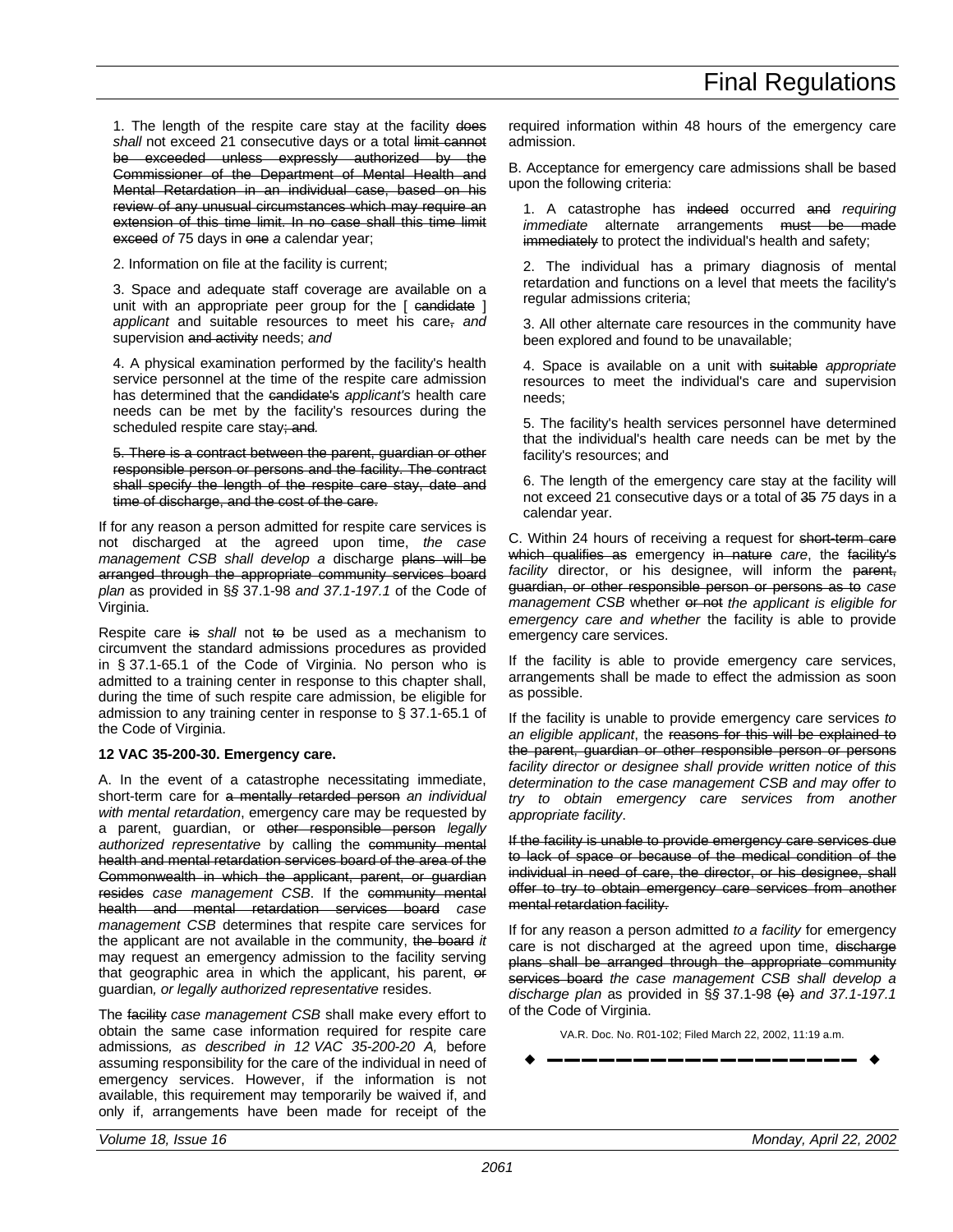## **GENERAL NOTICES/ERRATA**

## <span id="page-49-0"></span>**DEPARTMENT OF ENVIRONMENTAL QUALITY**

## **Clean Air Act Section 112(j) Part 1 Notification Report**

The Department of Environmental Quality (DEQ) has made available on the DEQ web page the § 112(j) Part 1 Notification Report form. This form is available online at http://www.deq.state.va.us.

Section 112(j) of the 1990 Clean Air Act Amendments (CAA) requires sources that are defined as major for hazardous air pollutants (HAPs) and that are applicable to a listed § 112(c) source category for which a Maximum Achievable Control Technology (MACT) standard has not been promulgated prior to May 15, 2002, to notify the permitting agency what standard applies. This notification shall be submitted to the agency on or before May 15, 2002. A listing of source categories, applicabilities, and anticipated promulgation dates may be found at http://www.epa.gov/ttn/atw/112j/112jaypg.html. No information pertaining to Part 2 of the § 112(j) rule should be submitted at this time. All § 112(j) sources are applicable to the Title V operating permit program.

Persons with questions should contact Tamera Thompson at DEQ at (804) 698-4502 between the hours of 7:30 a.m. and 4 p.m., or by e-mail at tmthompson@deq.state.va.us. Part 1 Notification Report Forms should be submitted to Tamera Thompson, Office of Air Permitting Programs, P.O. Box 10009, Richmond, VA 23240.

## **Total Maximum Daily Load (TMDL) Report for Aquatic Life on Black Creek in the Powell River Watershed**

The Department of Environmental Quality (DEQ), the Department of Mines, Minerals and Energy, the Department of Mine Land Reclamation, and the Department of Conservation and Recreation (DCR) seek written and oral comments from interested persons on the draft Total Maximum Daily Load (TMDL) Report for aquatic life on Black Creek in the Powell River Watershed. The draft Black Creek TMDL report for aquatic life is available at the DEQ web site address: http://www.deq.state.va.us/tmdl/tmdlrpts.html or a copy is available upon request.

The Black Creek impaired segment is located in Wise County west of the Town of Norton between Black Creek Ridge and White Oak Gap. It is 5.94 miles in length and extends from the confluence with Powell River, near Blackwood at Route 58/23, upstream to the Black Creek Lake impoundment. Tributaries are included. Above Black Creek Cemetery, Black Creek flows along Route 618 for a short distance. Black Creek was identified in Virginia's 1998 § 303(d) TMDL Priority List and Report as impaired due to violations of the state's General Standard for Aquatic Life.

Section 303(d) of the Clean Water Act and § 62.1-44.19:7 C of the Code of Virginia require DEQ to develop TMDLs for pollutants responsible for each impaired water contained in Virginia's § 303(d) TMDL Priority List and Report. The purpose

of the study is to identify sources and determine reductions of pollutants so that Black Creek can meet the water quality standard.

The public comment period will end on May 22, 2002. Questions or information requests should be addressed to Nancy T. Norton, P. E., Department of Environmental Quality. Written comments should include the name, address, and telephone number of the person submitting the comments and be addressed to Nancy T. Norton, P. E., Department of Environmental Quality, 355 Deadmore Street, P.O. Box 1688, Abingdon, VA 24212, telephone (276) 676-4807, FAX (276) 676-4899 or e-mail ntnorton@deq.state.va.us.

## **Total Maximum Daily Loads (TMDLs) for Pleasant Run, Mill Creek, Muddy Creek, and Holmans Creek**

The Department of Environmental Quality (DEQ) and the Department of Conservation and Recreation (DCR) seek written and oral comments from interested persons on the development of Total Maximum Daily Loads (TMDLs) for Pleasant Run, Mill Creek, Muddy Creek, and Holmans Creek. These streams are listed on the 1998 § 303(d) TMDL Priority List and Report as impaired due to violations of the state's water quality standards for the General Standard (Benthics).

Section 303(d) of the Clean Water Act and § 62.1-44.19:7 C of the Code of Virginia require DEQ to develop TMDLs for pollutants responsible for each impaired water contained in Virginia's § 303(d) TMDL Priority List and Report.

The Pleasant Run stream segment is located in Rockingham County. It is 6.3 miles in length and begins at the headwaters and continues to the confluence with the North River. The Mill Creek stream segment is located in Rockingham County. It is 2.66 miles in length and begins at the headwaters and continues to the confluence with the North River. The Muddy Creek stream segment is located in Rockingham County. It is 10.36 miles in length and begins at the headwaters and continues to the confluence with Dry River. The Holmans Creek stream segment is located in Rockingham and Shenandoah Counties. It is 10.44 miles in length and begins at the headwaters and continues to the confluence with the North Fork of the Shenandoah River.

The first public meeting on the development of the TMDL to address the Benthic Impairment for these segments will be held on Thursday, May 2, 2002, 7 p.m., at the DEQ Valley Regional Office, 4411 Early Road, Harrisonburg, Virginia.

The public comment period will end on June 3, 2002. A fact sheet on the development of the TMDLs for the benthic impairments is available upon request. Questions or information requests should be addressed to Sandra Mueller. Written comments should include the name, address, and telephone number of the person submitting the comments and should be sent to Sandra T. Mueller, Department of Environmental Quality, 4411 Early Road, Harrisonburg, VA 22801, telephone (540) 574-7848, FAX (540) 574-7878 or email stmueller@deq.state.va.us.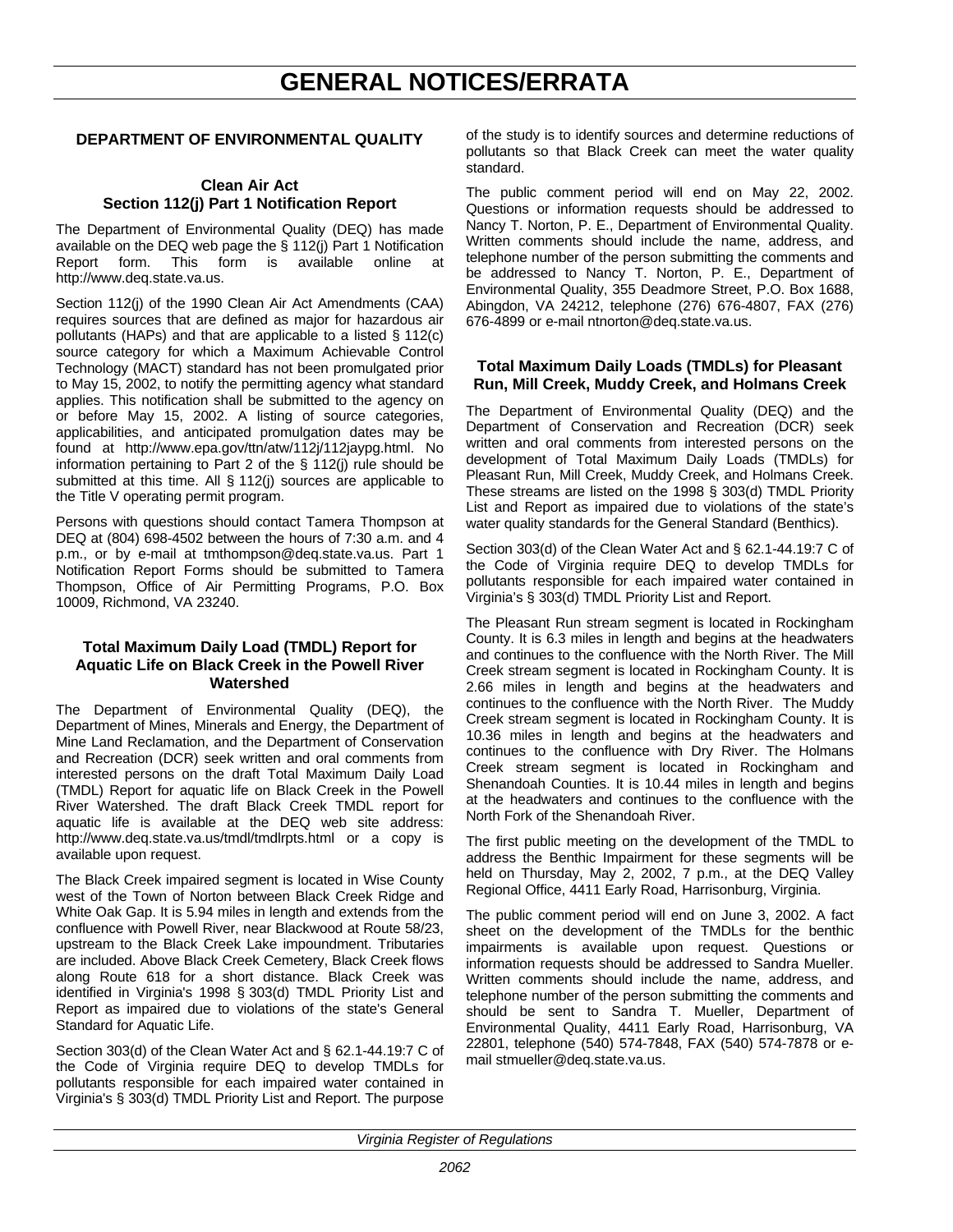## <span id="page-50-0"></span>**STATE WATER CONTROL BOARD**

## **Proposed Special Order Pounding Mill Quarry Corporation**

The State Water Control Board proposes to take an enforcement action against the above listed company. Under the terms of the proposed special order, the company has agreed to be bound by the terms and conditions of a schedule of compliance contained in the appendix of the order. The requirements contained in the order bring the facility into compliance with state law and protects water quality.

On behalf of the State Water Control Board, the Department of Environmental Quality will receive comments relating to the Special Order until May 22, 2002. Comments should be addressed to Dallas Sizemore, Department of Environmental Quality, Southwest Regional Office, P.O. Box 1688, Abingdon, VA 24212 and should refer to the consent special order.<br>Comments can also be sent by e-mail to: Comments can also be sent by e-mail to: drsizemore@deq.state.va.us. Anyone wishing to comment must include their name, address and phone number and all comments must be received before the end of the comment period.

The proposed order may be examined at the Department of Environmental Quality, 355 Deadmore Street, Abingdon, Virginia. A copy of the order may be obtained in person or by mail from the above office.

## **VIRGINIA CODE COMMISSION**

## **Notice to State Agencies**

**Mailing Address:** Virginia Code Commission, 910 Capitol Street, General Assembly Building, 2nd Floor, Richmond, VA 23219, FAX (804) 692-0625.

## **Forms for Filing Material for Publication in** *The Virginia Register of Regulations*

All agencies are required to use the appropriate forms when furnishing material for publication in the Virginia Register of Regulations. The forms may be obtained from: Virginia Code Commission, 910 Capitol Street, General Assembly Building, 2nd Floor, Richmond, VA 23219, telephone (804) 786-3591.

**Internet:** Forms and other Virginia Register resources may be printed or downloaded from the Virginia Register web page: http://legis.state.va.us/codecomm/register/regindex.htm

## FORMS:

NOTICE of INTENDED REGULATORY ACTION - RR01 NOTICE of COMMENT PERIOD - RR02 PROPOSED (Transmittal Sheet) - RR03 FINAL (Transmittal Sheet) - RR04 EMERGENCY (Transmittal Sheet) - RR05 NOTICE of MEETING - RR06 AGENCY RESPONSE TO LEGISLATIVE OBJECTIONS - RR08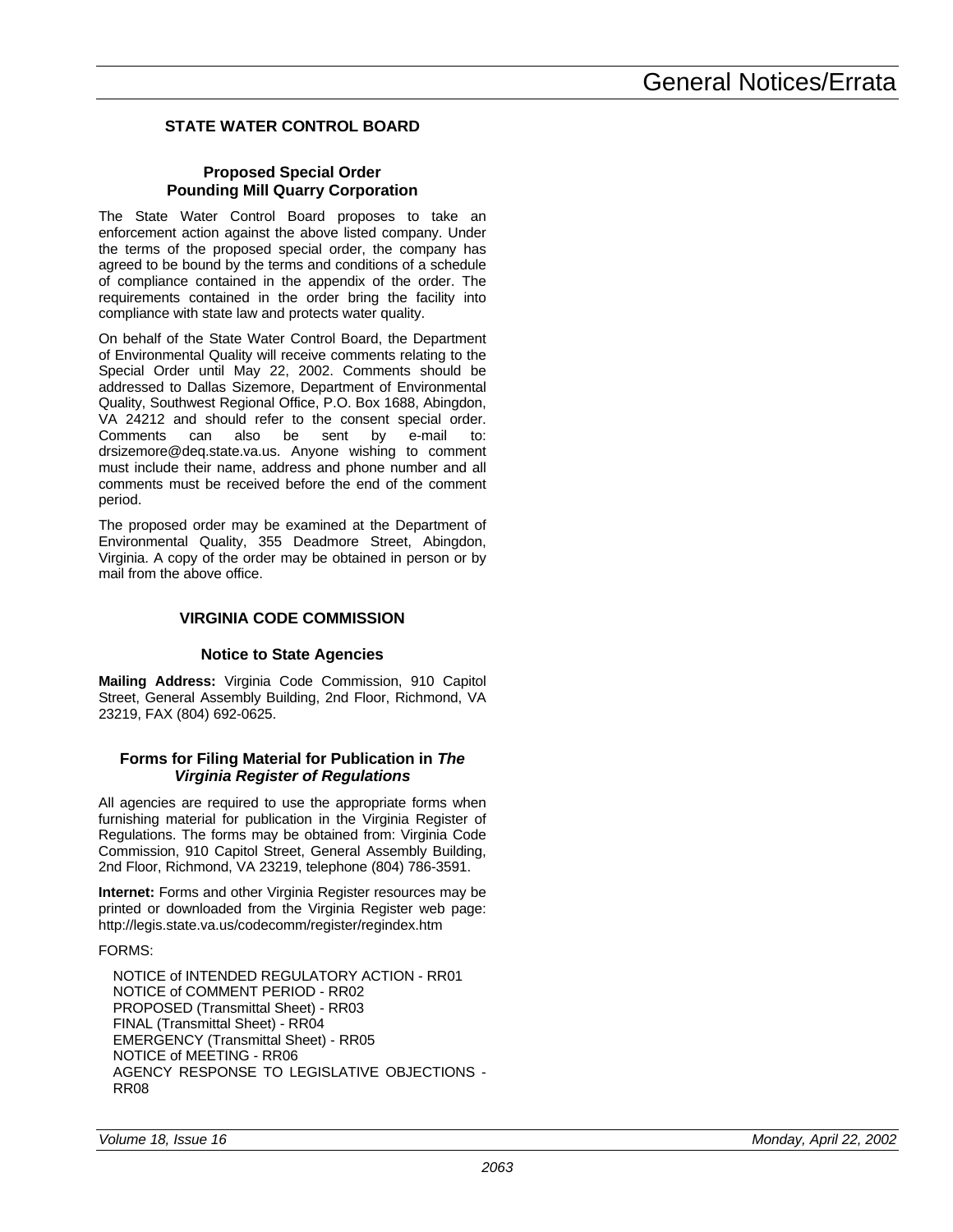## **CALENDAR OF EVENTS**

**Symbol Key**

**Location accessible to persons with disabilities Teletype (TTY)/Voice Designation** 

## **NOTICE**

<span id="page-51-0"></span>Only those meetings which are filed with the Registrar of Regulations by the filing deadline noted at the beginning of this publication are listed. Since some meetings are called on short notice, please be aware that this listing of meetings may be incomplete. Also, all meetings are subject to cancellation and the *Virginia Register* deadline may preclude a notice of such cancellation. If you are unable to find a meeting notice for an organization in which you are interested, please check the Commonwealth Calendar at www.vipnet.org or contact the organization directly.

For additional information on open meetings and public hearings held by the standing committees of the legislature during the interim, please call Legislative Information at (804) 698-1500 or Senate Information and Constituent Services at (804) 698- 7410 or (804) 698-7419/TTY雪, or visit the General Assembly web site's Legislative Information System (http://leg1.state.va.us/lis.htm) and select "Meetings."

VIRGINIA CODE COMMISSION

## **EXECUTIVE**

## **BOARD OF ACCOUNTANCY**

**† April 24, 2002 - 10 a.m.** -- Open Meeting **† April 25, 2002 - 9 a.m.** -- Open Meeting Sheraton Richmond West Hotel, 6624 West Broad Street, Washington Room, Richmond, Virginia. (Interpreter for the deaf provided upon request)

A two-day general business meeting to discuss matters requiring board action. A public comment period will be held at the beginning of the meeting.

**Contact:** Nancy Taylor Feldman, Executive Director, Board of Accountancy, 3600 W. Broad St., Suite 696, Richmond, VA 23230-4916, telephone (804) 367-8505, FAX (804) 367-2174,  $(804)$  367-9753/TTY  $\hat{=}$ , e-mail boa@boa.state.va.us.

## **COMMONWEALTH COUNCIL ON AGING**

**† May 9, 2002 - 9 a.m.** -- Open Meeting

Virginia Department for the Aging, 1600 Forest Avenue, Suite 102, Richmond, Virginia. (Interpreter for the deaf provided upon request)

A meeting of the Public Relations Committee.

**Contact:** Marsha Mucha, Department for the Aging, 1600 Forest Ave., Suite 102, Richmond, VA 23229, telephone (804) 662-9312.

### **† May 9, 2002 - 10 a.m.** -- Open Meeting

Virginia Department for the Aging, 1600 Forest Avenue, Suite 102, Richmond, Virginia. (Interpreter for the deaf provided upon request)

A regular business meeting. Public comments are welcomed.

**Contact:** Marsha Mucha, Department for the Aging, 1600 Forest Ave., Suite 102, Richmond, VA 23229, telephone (804) 662-9312.

## **DEPARTMENT OF AGRICULTURE AND CONSUMER SERVICES**

**April 22, 2002 - 10 a.m.** -- Open Meeting

Virginia Farm Bureau Federation Headquarters, 12580 West Creek Parkway, Richmond, Virginia.

The Farmland Preservation Task Force has the responsibility of developing a proposed Purchase of Development Rights (PDR) program for the state. The task force will review the experiences of various Virginia localities with PDR programs and develop a vision for farmland preservation in Virginia. The task force plans to have a draft proposal ready for public comment in the fall of 2002. Any person who needs any accommodation in order to participate at the meeting should contact William P. Dickinson at least five days before the meeting date so that suitable arrangements can be made.

**Contact:** William P. Dickinson, Jr., Assistant Commissioner, Department of Agriculture and Consumer Services, Washington Bldg., 1100 Bank St., Suite 210, Richmond, VA 23219, telephone (804) 786-3501, FAX (804) 371-2945, email wdickinson@vdacs.state.va.us.

## **† May 21, 2002 - 9:30 a.m.** -- Open Meeting

Department of Agriculture and Consumer Services, 1100 Bank Street, Washington Building, 2nd Floor Board Room, Richmond, Virginia. $\blacksquare$  (Interpreter for the deaf provided upon request)

The Consumer Affairs Advisory Committee communicates the views and interests of Virginians on issues related to the Department of Agriculture and Consumer Services' consumer education and fraud prevention programs and their availability to citizens. Members will review the consumer education outreach efforts for the past six months and assist with planning for events in 2002. Members will entertain public comment at the conclusion of all other business for a period not to exceed 30 minutes. Any person who needs any accommodation in order to participate at the meeting should contact Evelyn A. Jez at least five days before the meeting date so that suitable arrangements can be made.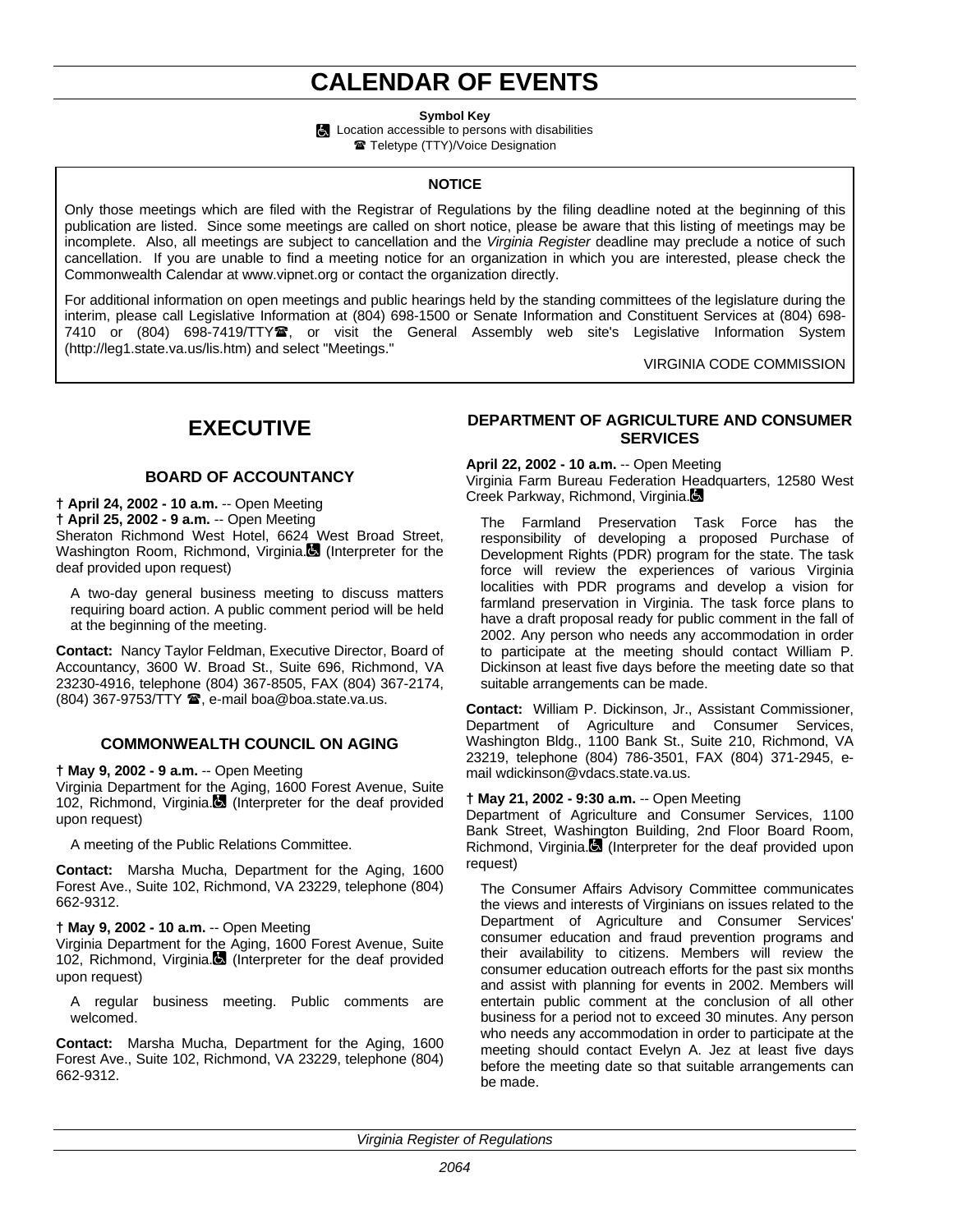**Contact:** Evelyn A. Jez, Consumer Affairs Specialist, Department of Agriculture and Consumer Services, 1100 Bank St., Suite 1101, Richmond, VA 23219, telephone (804) 786-1308, FAX (804) 786-5112, toll-free (800) 552-9963, (800) 828-1120/TTY (

## **Virginia Horse Industry Board**

## **April 30, 2002 - 9 a.m.** -- Open Meeting

Virginia Cooperative Extension, 168 Spotnap Road, Lower Level Meeting Room, Charlottesville, Virginia.

The board will review the minutes of the last meeting, the board's current financial status, and on-going projects. The board will also review grant proposals submitted for consideration for the 2002-2003 fiscal year. The board will entertain public comment at the conclusion of all other business for a period not to exceed 30 minutes. Any person who needs any accommodation in order to participate at the meeting should contact Andrea S. Heid at least five days before the meeting date so that suitable arrangements can be made.

**Contact:** Andrea S. Heid, Equine Marketing Specialist/Program Manager, Department of Agriculture and Consumer Services, 1100 Bank St., Suite 1004, Richmond, VA 23219, telephone (804) 786-5842, FAX (804) 371-7786.

## **Virginia Winegrowers Advisory Board**

#### **† April 25, 2002 - 10 a.m.** -- Open Meeting

The Boars Head Inn, 200 Ednam Drive, Charlottesville, Virginia.

The minutes from the previous board meeting will be read and approved. The financial statement will be presented. The board will hear reports from the ABC Board and the viticulture, enology, marketing, and tourism committees. They will also hear grant proposal requests. The board will entertain public comment at the conclusion of all other business for a period not to exceed 30 minutes. Any person who needs any accommodation in order to participate at the meeting should contact Mary Davis-Barton at least two days before the meeting date so that suitable arrangements can be made.

**Contact:** Mary Davis-Barton, Program Manager, Department of Agriculture and Consumer Services, 1100 Bank St., Suite 1010, Richmond, VA 23219, telephone (804) 371-7685, FAX (804) 786-3122.

## **STATE AIR POLLUTION CONTROL BOARD**

### **May 8, 2002 - 9 a.m.** -- Public Hearing

Department of Environmental Quality, 629 East Main Street, 1st Floor, Conference Room, Richmond, Virginia.

A public hearing to receive testimony concerning a proposed revision to the Commonwealth of Virginia § 111(d) Plan. The proposed plan is intended to control emissions of designated pollutants to the atmosphere from atmosphere hospital/medical/infectious waste incinerators, and consists of (i) emission limitations and other regulatory requirements; (ii) an inventory of emissions from the affected facilities; and

(iii) other supporting documentation. The department is seeking comment on the overall plan and on the issue of whether any regulations included in the plan should be submitted to the U.S. Environmental Protection Agency as part of the plan.

**Contact:** Karen G. Sabasteanski, Department of Environmental Quality, P.O. Box 10009, Richmond, VA 23240, telephone (804) 698-4426, FAX (804) 698-4510, (804) 698-4021/TTY  $\mathbf{\mathcal{F}}$ , e-mail kgsabastea@deq.state.va.us.

## **ALZHEIMER'S DISEASE AND RELATED DISORDERS COMMISSION**

#### **† May 21, 2002 - Noon** -- Open Meeting

National Capital Chapter of the Alzheimer's Association, 11240 Waples Mill Road, Fairfax, Virginia. (Interpreter for the deaf provided upon request)

A regular meeting.

**Contact:** Janet L. Honeycutt, Director of Grant Operations, Alzheimer's Disease and Related Disorders Commission, 1600 Forest Ave., Suite 102, Richmond, VA 23229, telephone (804) 662-9341, FAX (804) 662-9354, toll-free (800) 552- 3402. (804) 662-9333/TTY **a**, e-mail jlhoneycutt@vdh.state.va.us.

## **BOARD FOR ARCHITECTS, PROFESSIONAL ENGINEERS, LAND SURVEYORS, CERTIFIED INTERIOR DESIGNERS AND LANDSCAPE ARCHITECTS**

### **April 25, 2002 - 9 a.m.** -- Open Meeting

Department of Professional and Occupational Regulation, 3600 West Broad Street, Richmond, Virginia. (Interpreter for the deaf provided upon request)

A meeting of the Land Surveyors Section to conduct general business. Persons desiring to participate in the meeting and requiring special accommodations or interpreter services should contact the department at least 10 days prior to this meeting so that suitable arrangements can be made. The department fully complies with the Americans with Disabilities Act.

**Contact:** Mark N. Courtney, Assistant Director, Department of Professional and Occupational Regulation, 3600 W. Broad St., Richmond, VA 23230-4917, telephone (804) 367-8514, FAX (804) 367-2475, (804) 367-9753/TTY  $\mathbf{\hat{B}}$ , e-mail apelsla@dpor.state.va.us.

### **April 30, 2002 - 9 a.m.** -- Open Meeting

Department of Professional and Occupational Regulation, 3600 West Broad Street, Richmond, Virginia. (Interpreter for the deaf provided upon request)

A meeting of the Landscape Architects Section to conduct general business. Persons desiring to participate in the meeting and requiring special accommodations or interpreter services should contact the department at least 10 days prior to the meeting so that suitable arrangements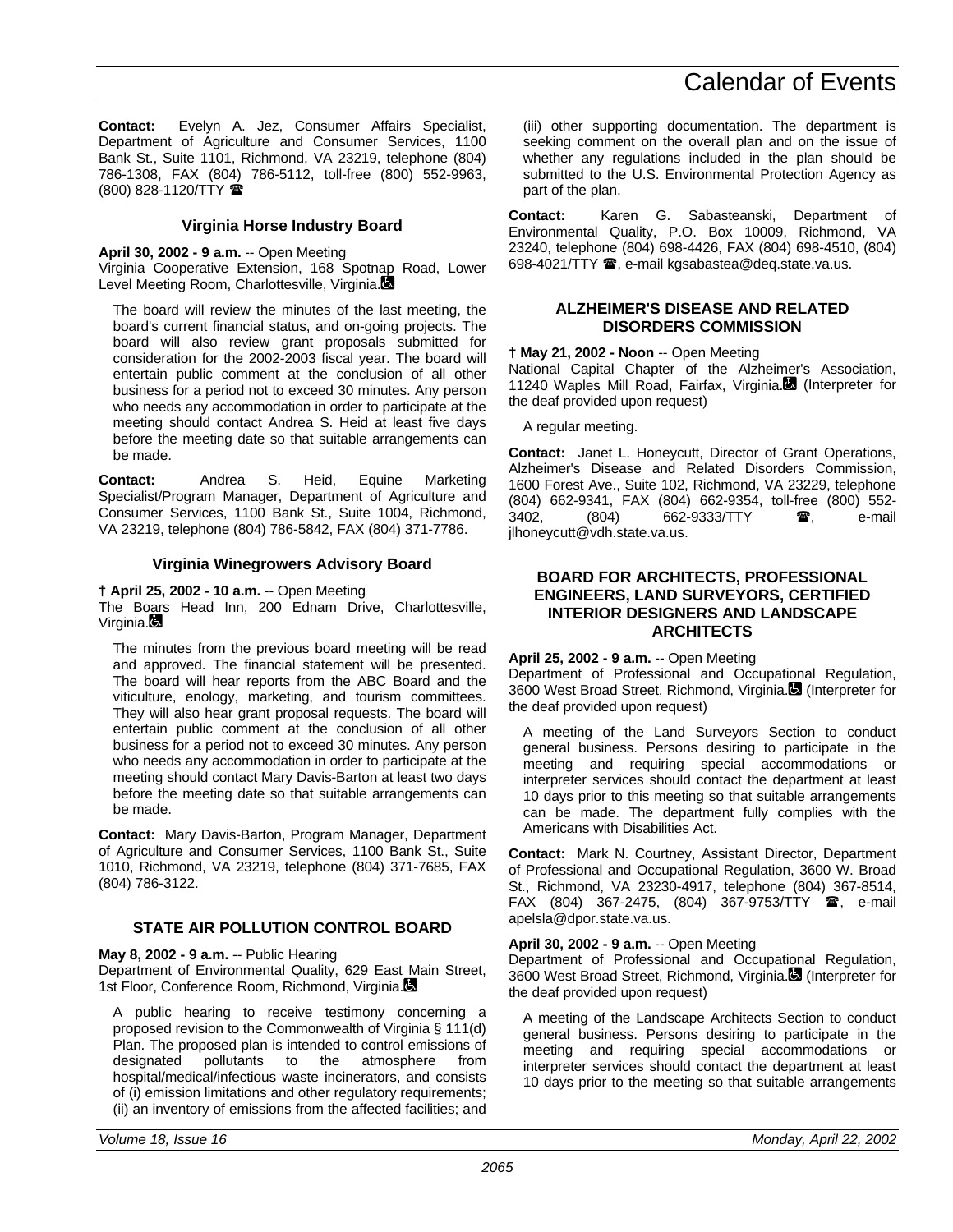can be made. The department fully complies with the Americans with Disabilities Act.

**Contact:** Mark N. Courtney, Assistant Director, Department of Professional and Occupational Regulation, 3600 W. Broad St., Richmond, VA 23230-4917, telephone (804) 367-8514, FAX (804) 367-2475, (804) 367-9753/TTY  $\circledR$ , e-mail apelsla@dpor.state.va.us.

## **May 1, 2002 - 9 a.m.** -- Open Meeting

Department of Professional and Occupational Regulation, 3600 West Broad Street, Richmond, Virginia. (Interpreter for the deaf provided upon request)

A meeting of the Architects Section to conduct general business. Persons desiring to participate in the meeting and requiring special accommodations or interpreter services should contact the department at least 10 days prior to the meeting so that suitable arrangements can be made. The department fully complies with the Americans with Disabilities Act.

**Contact:** Mark N. Courtney, Assistant Director, Department of Professional and Occupational Regulation, 3600 W. Broad St., Richmond, VA 23230-4917, telephone (804) 367-8514, FAX (804) 367-2475, (804) 367-9753/TTY <sup>1</sup>, e-mail apelsla@dpor.state.va.us.

**† May 6, 2002 - 9 a.m.** -- Open Meeting

**† May 7, 2002 - 9 a.m.** -- Open Meeting

Holiday Inn Crossroads, 2000 Staples Mill Road, Richmond, Virginia.

A meeting of the Land Surveyors Section and invited subject matter experts to conduct an exam workshop. A public comment period will be held at the beginning of the workshop. After the public comment period, the workshop will be conducted in closed executive session under authority of § 2.1-344 A 11 of the Code of Virginia due to the confidential nature of the examination. The public will not be admitted to the closed executive session.

**Contact:** Sharon M. Sweet, Examination Director, Department of Professional and Occupational Regulation, 3600 W. Broad St., Richmond, VA 23230-4917, telephone (804) 367-8569 or (804) 367-9753/TTY **2**.

### **May 8, 2002 - 9 a.m.** -- Open Meeting

Department of Professional and Occupational Regulation, 3600 West Broad Street, Richmond, Virginia. (Interpreter for the deaf provided upon request)

A meeting of the Professional Engineers Section to conduct general business. Persons desiring to participate in the meeting and requiring special accommodations or interpreter services should contact the department at least 10 days prior to the meeting so that suitable arrangements can be made. The department fully complies with the Americans with Disabilities Act.

**Contact:** Mark N. Courtney, Assistant Director, Department of Professional and Occupational Regulation, 3600 W. Broad St., Richmond, VA 23230-4917, telephone (804) 367-8514, FAX (804) 367-2475, (804) 367-9753/TTY  $\blacksquare$ , e-mail apelsla@dpor.state.va.us.

### **May 9, 2002 - 9 a.m.** -- Open Meeting

Department of Professional and Occupational Regulation, 3600 West Broad Street, Richmond, Virginia. (Interpreter for the deaf provided upon request)

A meeting of the Certified Interior Designers Section to conduct general business. Persons desiring to participate in the meeting and requiring special accommodations or interpreter services should contact the department at least 10 days prior to the meeting so that suitable arrangements can be made. The department fully complies with the Americans with Disabilities Act.

**Contact:** Mark N. Courtney, Assistant Director, Department of Professional and Occupational Regulation, 3600 W. Broad St., Richmond, VA 23230-4917, telephone (804) 367-8514, FAX (804) 367-2475, (804) 367-9753/TTY <sup>2</sup>, e-mail apelsla@dpor.state.va.us.

## **June 6, 2002 - 9 a.m.** -- Open Meeting

Department of Professional and Occupational Regulation, 3600 West Broad Street, Richmond, Virginia. (Interpreter for the deaf provided upon request)

A meeting to conduct general business of the board. Persons desiring to participate in the meeting and requiring special accommodations or interpreter services should contact the department at least 10 days prior to the meeting so that suitable arrangements can be made. The department fully complies with the Americans with Disabilities Act.

**Contact:** Mark N. Courtney, Assistant Director, Department of Professional and Occupational Regulation, 3600 W. Broad St., Richmond, VA 23230-4917, telephone (804) 367-8514, FAX (804) 367-2475, (804) 367-9753/TTY 雷, e-mail apelsla@dpor.state.va.us.

## **ART AND ARCHITECTURAL REVIEW BOARD**

**May 3, 2002 - 10 a.m.** -- Open Meeting

**June 7, 2002 - 10 a.m.** -- Open Meeting

**† July 12, 2002 - 10 a.m.** -- Open Meeting

Science Museum of Virginia, 2500 West Broad Street, Forum Room, Richmond, Virginia. (Interpreter for the deaf provided upon request)

A monthly meeting to review projects submitted by state agencies. AARB submittal forms and submittal instructions can be downloaded by visiting the DGS forms center at www.dgs.state.va.us. Request submittal form DGS-30-905 or submittal instructions form DGS-30-906.

**Contact:** Richard L. Ford, AIA, Chairman, Art and Architectural Review Board, 1011 E. Main St., Room 221, Richmond, VA 23219, telephone (804) 643-1977, FAX (804) 643-1981, (804) 786-6152/TTY 2

## **VIRGINIA BOARD FOR ASBESTOS, LEAD, AND HOME INSPECTORS**

## **† April 23, 2002 - 9 a.m.** -- Open Meeting

Department of Professional and Occupational Regulation, 3600 West Broad Street, Conference Room 5E, Richmond, Virginia.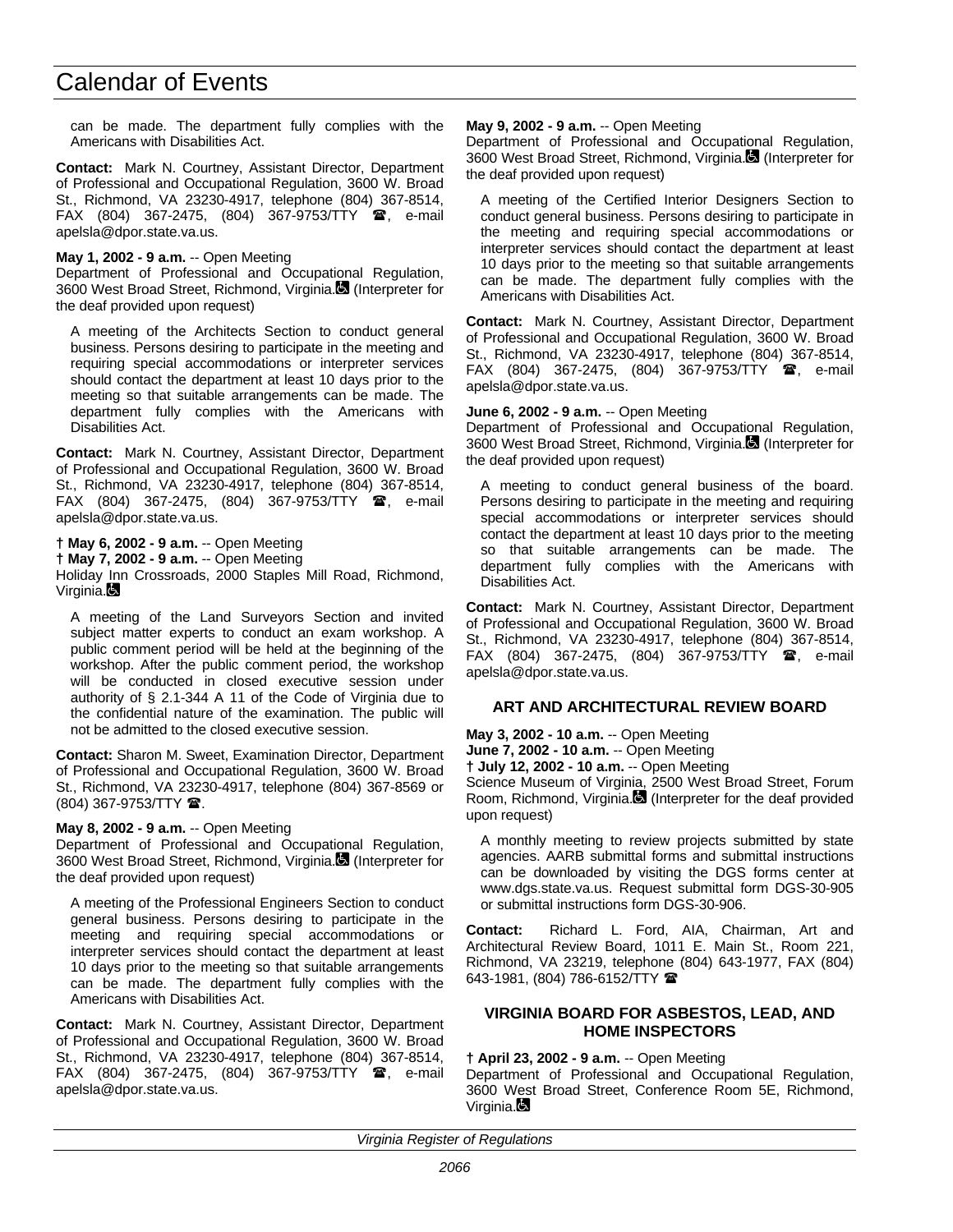A meeting to discuss and develop test specifications to be considered by the board while selecting a certification examination for home inspectors.

**Contact:** David Dick, Assistant Director, Department of Professional and Occupational Regulation, 3600 W. Broad St., Richmond, VA 23230, telephone (804) 367-2648, FAX (804) 367-9753/TTY **a**, e-mail asbestos@dpor.state.va.us.

## **† July 16, 2002 - 10 a.m.** -- Open Meeting

Department of Professional and Occupational Regulation, 3600 West Broad Street, Conference Room 5W, Richmond, Virginia.

A meeting to conduct routine business. A public comment period will be held at the beginning of the meeting.

**Contact:** David Dick, Assistant Director, Department of Professional and Occupational Regulation, 3600 W. Broad St., Richmond, VA 23230, telephone (804) 367-2648, FAX (804) (804) 367-9753/TTY  $\bullet$ , e-mail asbestos@dpor.state.va.us.

## **BOARD FOR BARBERS AND COSMETOLOGY**

## **† April 22, 2002 - 8:30 a.m.** -- Open Meeting

Department of Professional and Occupational Regulation, 3600 West Broad Street, 4th Floor, Richmond, Virginia.

A meeting to discuss any and all board business including review and adoption of regulations. Persons desiring to participate in the meeting and requiring special accommodations or interpretative services should contact the department at (804) 367-8590 prior to this meeting so that suitable arrangements can be made for an appropriate accommodation. The department fully complies with the Americans with Disabilities Act.

**Contact:** William H. Ferguson, II, Assistant Director, Department of Professional and Occupational Regulation, 3600 W. Broad St., Richmond, VA 23230, telephone (804) 367-8590, FAX (804) 367-6295, e-mail barbercosmo@dpor.state.va.us.

## **BOARD FOR BRANCH PILOTS**

## **† May 2, 2002 - 8:30 a.m.** -- Open Meeting

Virginia Port Authority, 600 World Trade Center, Norfolk, Virginia. (Interpreter for the deaf provided upon request)

A meeting to conduct examinations. Persons desiring to participate in the meeting and requiring special accommodations or interpretative services should contact the department at (804) 367-8514 at least 10 days prior to this meeting so that suitable arrangements can be made for an appropriate accommodation. The department fully complies with the Americans with Disabilities Act.

**Contact:** Mark N. Courtney, Assistant Director, Department of Professional and Occupational Regulation, DPOR, 3600 W. Broad St., Richmond, VA 23230-4917, telephone (804) 367- 8514, FAX (804) 367-2475, (804) 367-9753/TTY <sup>1</sup>, e-mail branchpilots@dpor.state.va.us.

**May 2, 2002 - 9:30 a.m.** -- Open Meeting

Virginia Port Authority, 600 World Trade Center, Norfolk, Virginia. $\blacksquare$  (Interpreter for the deaf provided upon request)

A meeting to conduct board business. Persons desiring to participate in the meeting and requiring special accommodations or interpreter services should contact the department at least 10 days prior to the meeting so that suitable arrangements can be made. The department fully complies with the Americans with Disabilities Act.

**Contact:** Mark N. Courtney, Assistant Director, Department of Professional and Occupational Regulation, 3600 W. Broad St., Richmond, VA 23230-4917, telephone (804) 367-8514, FAX (804) 367-2475, (804) 367-9753/TTY  $\bullet$ , e-mail branchpilots@dpor.state.va.us.

## **CHESAPEAKE BAY LOCAL ASSISTANCE BOARD**

## **April 25, 2002 - 10:30 a.m.** -- Open Meeting

Chesapeake Bay Local Assistance Department, James Monroe Building, 101 North 14th Street, 17th Floor, Richmond, Virginia. (Interpreter for the deaf provided upon request)

The Policy Committee of the Chesapeake Bay Local Assistance Board will meet to consider approving the draft policies and procedures for conducting local government compliance evaluations.

**Contact:** Lee J. Tyson, Principal Planner, Chesapeake Bay Local Assistance Department, James Monroe Bldg., 101 N. 14th St., Richmond, VA 23219, telephone (804) 371-7500, FAX (804) 225-3447, toll-free (800) 243-7229, (800) 243- 7229/TTY <sup>3</sup>, e-mail ltyson@cblad.state.va.us.

## **† May 14, 2002 - 10 a.m.** -- Open Meeting

Chesapeake Bay Local Assistance Department, James Monroe Building, 101 North 14th Street, 17th Floor, Richmond, Virginia. (Interpreter for the deaf provided upon request)

A meeting of the Northern Area Review Committee to conduct general business, including review of local Chesapeake Bay Preservation Area programs for the Northern Area. Persons interested in observing should call the Chesapeake Bay Local Assistance Department to verify meeting time and location. No comments from the public will be entertained during the meeting; however, written comments are welcome.

**Contact:** Carolyn J. Elliott, Administrative Assistant, Chesapeake Bay Local Assistance Department, James Monroe Bldg., 101 N. 14th St., 17th Floor, Richmond, VA, telephone (804) 371-7505, FAX (804) 225-3447, toll-free (800) 243-7229, (800) 243-7229/TTY **a**, e-mail celliott@cblad.state.va.us.

## **† May 14, 2002 - 2 p.m.** -- Open Meeting

Chesapeake Bay Local Assistance Department, James Monroe Building, 101 North 14th Street, 17th Floor, Richmond, Virginia. (Interpreter for the deaf provided upon request)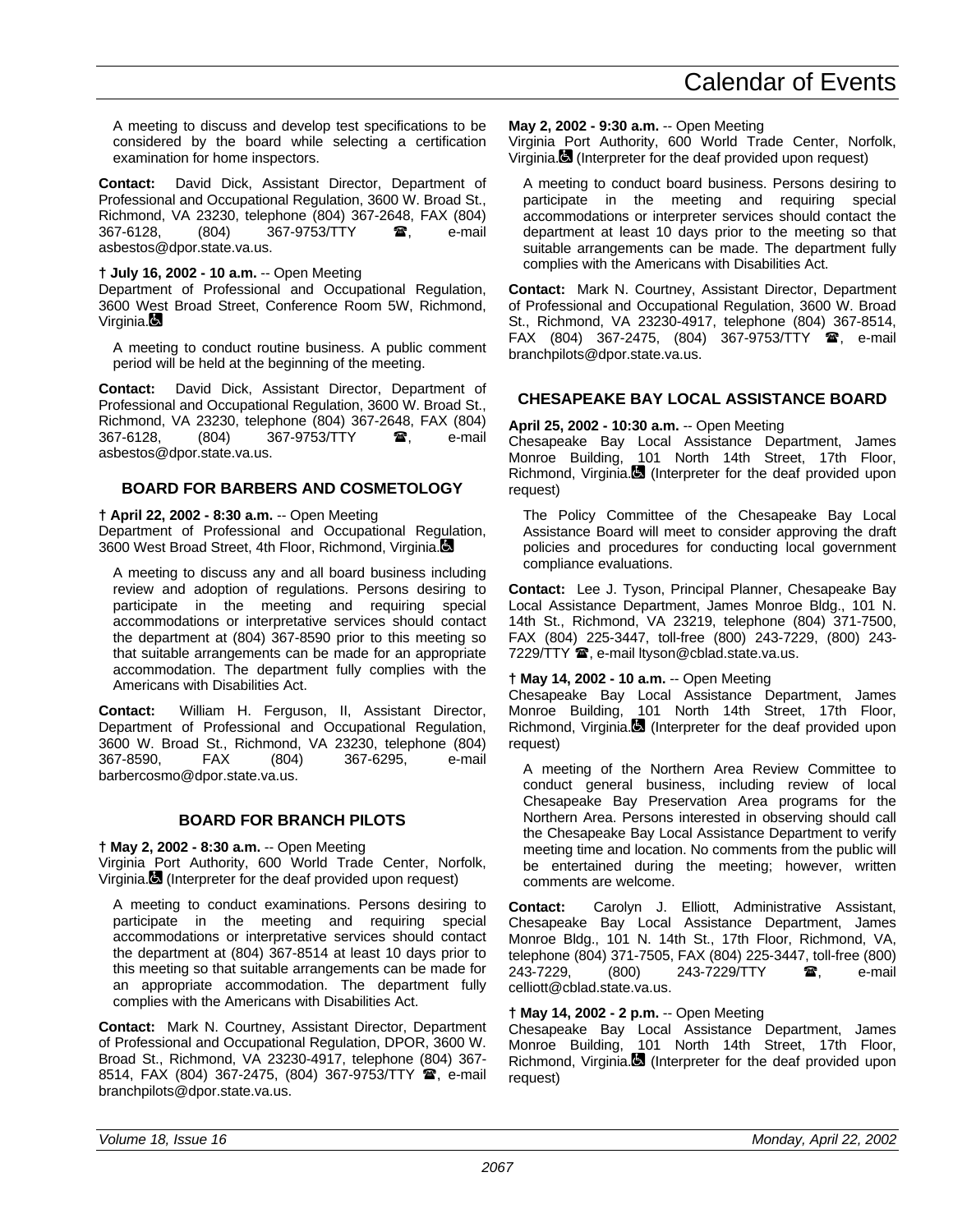A meeting of the Southern Area Review Committee to conduct general business, including review of local Chesapeake Bay Preservation Area programs for the Southern Area. Persons interested in observing should call the Chesapeake Bay Local Assistance Department to verify meeting time and location. No comments from the public will be entertained during the meeting; however, written comments are welcome.

**Contact:** Carolyn J. Elliott, Administrative Assistant, Chesapeake Bay Local Assistance Department, James Monroe Bldg., 101 N. 14th St., 17th Floor, Richmond, VA, telephone (804) 371-7505, FAX (804) 225-3447, toll-free (800) 243-7229, (800) 243-7229/TTY **a**, e-mail celliott@cblad.state.va.us.

## **STATE CHILD FATALITY REVIEW TEAM**

**† May 10, 2002 - 10 a.m.** -- Open Meeting

Department of Social Services, 730 East Broad Street, Richmond, Virginia.

The business portion of the meeting is open to the public. At the conclusion of the open meeting, there will be a closed session for confidential case review.

**Contact:** Virginia Powell, Coordinator, State Child Fatality Review Team, 400 E. Jackson St., Richmond, VA 23219, telephone (804) 786-6047, FAX (804) 371-8595, toll-free (800) 447-1708, e-mail vpowell@vdh.state.va.us.

### **COMPENSATION BOARD**

**April 23, 2002 - 11 a.m.** -- Open Meeting

Compensation Board, 202 North 9th Street, 10th Floor, Richmond, Virginia.

A monthly board meeting.

**Contact:** Cindy Waddell, Administrative Staff Assistant, Compensation Board, P.O. Box 710, Richmond, VA 23218, telephone (804) 786-0786, FAX (804) 371-0235, e-mail cwaddell@scb.state.va.us.

### **BOARD OF CONSERVATION AND RECREATION**

**† April 30, 2002 - 10 a.m.** -- Open Meeting

State Capitol, House Room 1, Richmond, Virginia. (Interpreter for the deaf provided upon request)

A regular business meeting. Requests for interpreter services for the deaf should be filed two weeks prior to the meeting.

**Contact:** Leon E. App, Acting Deputy Director, Department of Conservation and Recreation, 203 Governor St., Suite 302, Richmond, VA 23219, telephone (804) 786-6124, FAX (804) 786-6141, e-mail leonapp@dcr.state.va.us.

## **DEPARTMENT OF CONSERVATION AND RECREATION**

**† April 25, 2002 - 9:30 a.m.** -- Open Meeting Clarksville Community Center, 102 Willow Drive, Clarksville, Virginia.

The Occoneechee State Park Technical Advisory Committee will continue working on development of park master plan concepts.

**Contact:** Richard G. Gibbons, Environmental Program Manager, Department of Conservation and Recreation, 203 Governor St., Suite 326, Richmond, VA 23219, telephone (804) 786-4132, FAX (804) 371-7899, e-mail rgibbons@dcr.state.va.us.

### **April 26, 2002 - 9 a.m.** -- Open Meeting

"The Meeting House," Sky Meadows State Park, 11012 Edmonds Lane, Delaplane, Virginia.

The initial and second meeting of the Sky Meadows State Park Master Plan Technical Advisory Committee on development of a revised master plan for the park.

**Contact:** Derral Jones, Planning Bureau Manager, Department of Conservation and Recreation, 203 Governor St., Suite 326, Richmond, VA 23219, telephone (804) 786- 9042, FAX (804) 371-7899, e-mail djones@dcr.state.va.us.

## **† May 8, 2002 - 9 a.m.** -- Open Meeting

Cedar Crest Conference Center, Twin Lakes State Park, 788 Twin Lakes Road, Green Bay, Virginia. (Interpreter for the deaf provided upon request)

The second meeting of the Sailors Creek Battlefield Historic State Park Technical Advisory Committee on preparation of a new Sailors Creek Battlefield Historic State Park Master Plan. The Conference Center is located within the park at 22 Cedar Crest Road. Requests for interpreter services for the deaf should be made two weeks prior to the meeting.

**Contact:** Richard G. Gibbons, Environmental Program Manager, Department of Conservation and Recreation, 203 Governor St., Suite 326, Richmond, VA 23219, telephone (804) 786-4132, FAX (804) 371-7899, e-mail rgibbons@dcr.state.va.us.

### **† May 15, 2002 - 7 p.m.** -- Open Meeting

Cumberland County High School, 15 School Road, Band Room, Cumberland, Virginia. (Interpreter for the deaf provided upon request)

A meeting of the Bear Creek Lake State Park Advisory Committee. The state park master planning process will be explained, and public input will be received on the draft park mission statement and draft goals and objectives. Request for interpreter services for the deaf should be made two weeks prior to the meeting.

**Contact:** Jim Guyton, Environmental Program Manger, Department of Conservation and Recreation, 203 Governor St., Suite 326 Richmond, VA 23219, telephone (804) 786- 2093, FAX (804) 371-7899, e-mail jguyton@dcr.state.va.us, homepage http://www.state.va.us/dcr.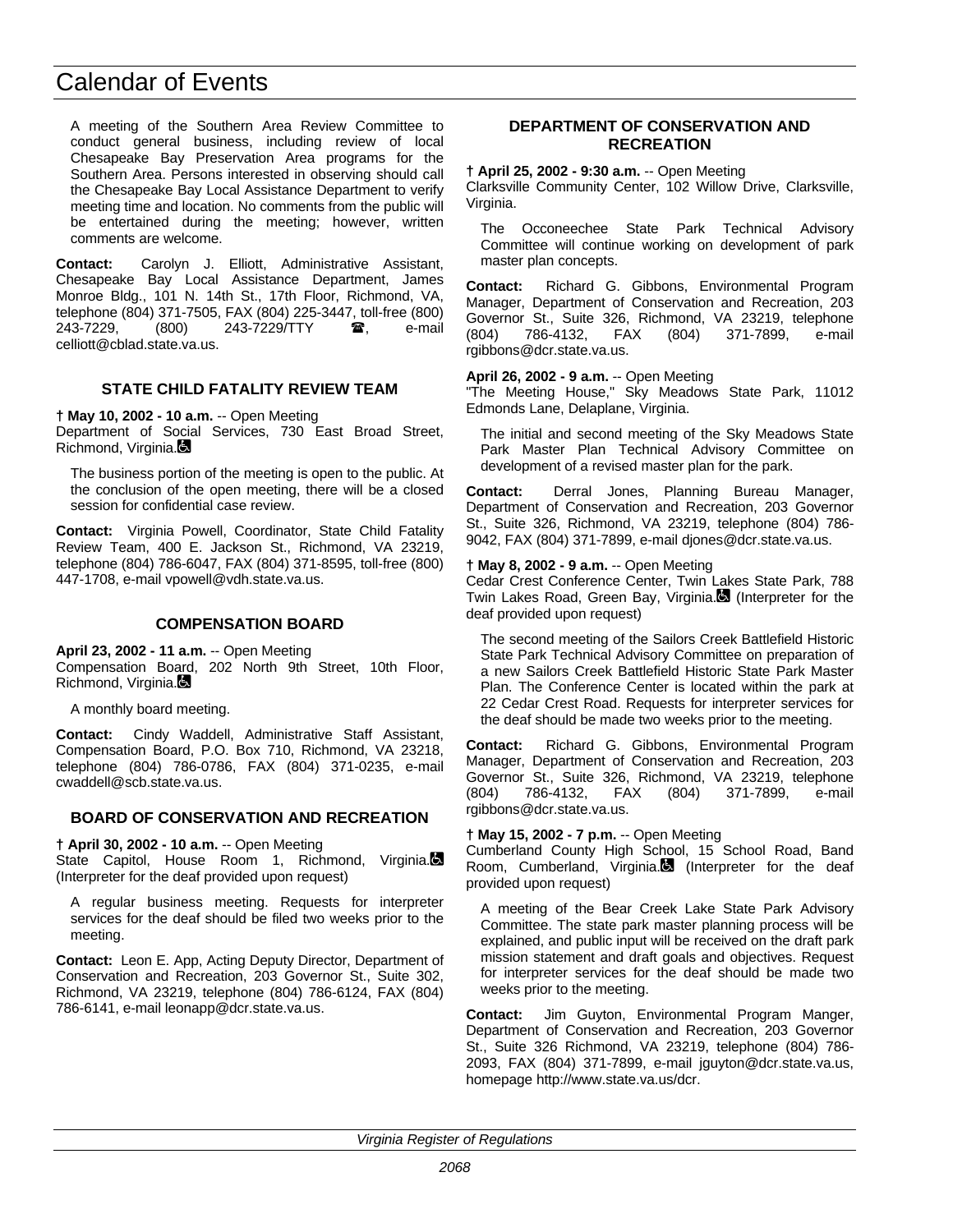## **† May 23, 2002 - 9 a.m.** -- Open Meeting

Gunston Hall Plantation, 10709 Gunston Hall Road, Mason Neck, Virginia. (Interpreter for the deaf provided upon request)

The second meeting of the Mason Neck State Technical Advisory Committee in preparation of a new Mason Neck State Park. Requests for interpreter services for the deaf should be filed two weeks prior to the meeting.

**Contact:** John R. Davy, Director of Planning and Recreation Resources, Department of Conservation and Recreation, 203 Governor St., Suite 326, Richmond, VA 23219, telephone (804) 786-1119, FAX (804) 371-7899, e-mail jdavy@dcr.state.va.us.

## **Falls of the James Scenic River Advisory Board**

## **May 2, 2002 - Noon** -- Open Meeting

**June 6, 2002 - Noon** -- Open Meeting

Richmond City Hall, 900 East Broad Street, Planning Commission Conference Room, 5th Floor, Richmond, Virginia. (Interpreter for the deaf provided upon request)

A meeting to discuss river issues.

**Contact:** Richard G. Gibbons, Environmental Program Manager, Department of Conservation and Recreation, 203 Governor St., Suite 326, Richmond, VA 23219, telephone (804) 786-4132, FAX (804) 371-7899, e-mail rgibbons@dcr.state.va.us.

## **Virginia Soil and Water Conservation Board**

## **† May 16, 2002 - 9 a.m.** -- Open Meeting

Virginia Department of Forestry, Charlottesville, Virginia. (Interpreter for the deaf provided upon request)

A regular business meeting. Requests for interpreter services for the deaf should be filed two weeks prior to the meeting.

**Contact:** Leon E. App, Acting Deputy Director, Department of Conservation and Recreation, 203 Governor St., Suite 302, Richmond, VA 23219, telephone (804) 786-6124, FAX (804) 786-6141, e-mail leonapp@dcr.state.va.us.

## **Virginia State Parks Foundation**

## **† May 13, 2002 - 10 a.m.** -- Open Meeting

Department of Conservation and Recreation, 203 Governor Street, Richmond, Virginia. (Interpreter for the deaf provided upon request)

A regular business meeting of the Board of Trustees. Requests for interpreter services for the deaf should be filed two weeks prior to the meeting date.

**Contact:** Leon E. App, Acting Deputy Director, Department of Conservation and Recreation, 203 Governor St., Suite 302, Richmond, VA 23219, telephone (804) 786-6124, FAX (804) 786-6141, e-mail leonapp@dcr.state.va.us.

## **BOARD OF CORRECTIONS**

**April 26, 2002 -** Public comments may be submitted until this date.

Notice is hereby given in accordance with § 2.2-4007 of the Code of Virginia that the Board of Corrections intends to amend regulations entitled: **6 VAC 15-40. Minimum Standards for Jails and Lockups.** The purpose of the proposed amendments is to reorganize and clarify the current standards to be more consistent with the actual practice in jails and lockups, and to eliminate duplicative provisions.

Statutory Authority: §§ 53.1-5, 53.1-68 and 53.1-131 of the Code of Virginia.

**Contact:** Donna Lawrence, Supervisor, Compliance and Accreditation Unit, Department of Corrections, 6900 Atmore Dr., Richmond, VA 23225, telephone (804) 674-3237 or FAX (804) 674-3587.

## **BOARD OF COUNSELING**

NOTE: CHANGE IN MEETING TIME **April 26, 2002 - 1 p.m.** -- Open Meeting Department of Health Professions, 6606 West Broad Street, 5th Floor, Conference Room 4, Richmond, Virginia.

A meeting of the Special Conference Committee to conduct an informal conference pursuant to § 2.2-4019 of the Code of Virginia. Public comment will not be heard.

**Contact:** Joyce D. Williams, Administrative Assistant, Board of Counseling, 6606 W. Broad St., 4th Floor, Richmond, VA 23230, telephone (804) 662-9912, FAX (804) 662-7250, (804) 662-7197/TTY <sup>3</sup>, e-mail coun@dhp.state.va.us.

## **DESIGN-BUILD/CONSTRUCTION MANAGEMENT REVIEW BOARD**

**May 16, 2002 - 11 a.m.** -- Open Meeting

**June 20, 2002 - 11 a.m.** -- Open Meeting

**† July 18, 2002 - 11 a.m.** -- Open Meeting

Virginia War Memorial, 601 South Belvidere Street, Auditorium, Richmond, Virginia.<sup>6</sup> (Interpreter for the deaf provided upon request)

A meeting to review requests submitted by localities to use design-build or construction management-type contracts. Contact the Division of Engineering and Buildings to confirm the meeting. Board rules and regulations can be obtained online at www.dgs.state.va.us under the DGS Forms, Form DGS-30-904.

**Contact:** Freddie M. Adcock, Administrative Assistant, Department of General Services, 805 E. Broad St., Room 101, Richmond, VA 23219, telephone (804) 786-3263, FAX (804) 371-7934, (804) 786-6152/TTY **雷,** e-mail fadcock@dgs.state.va.us.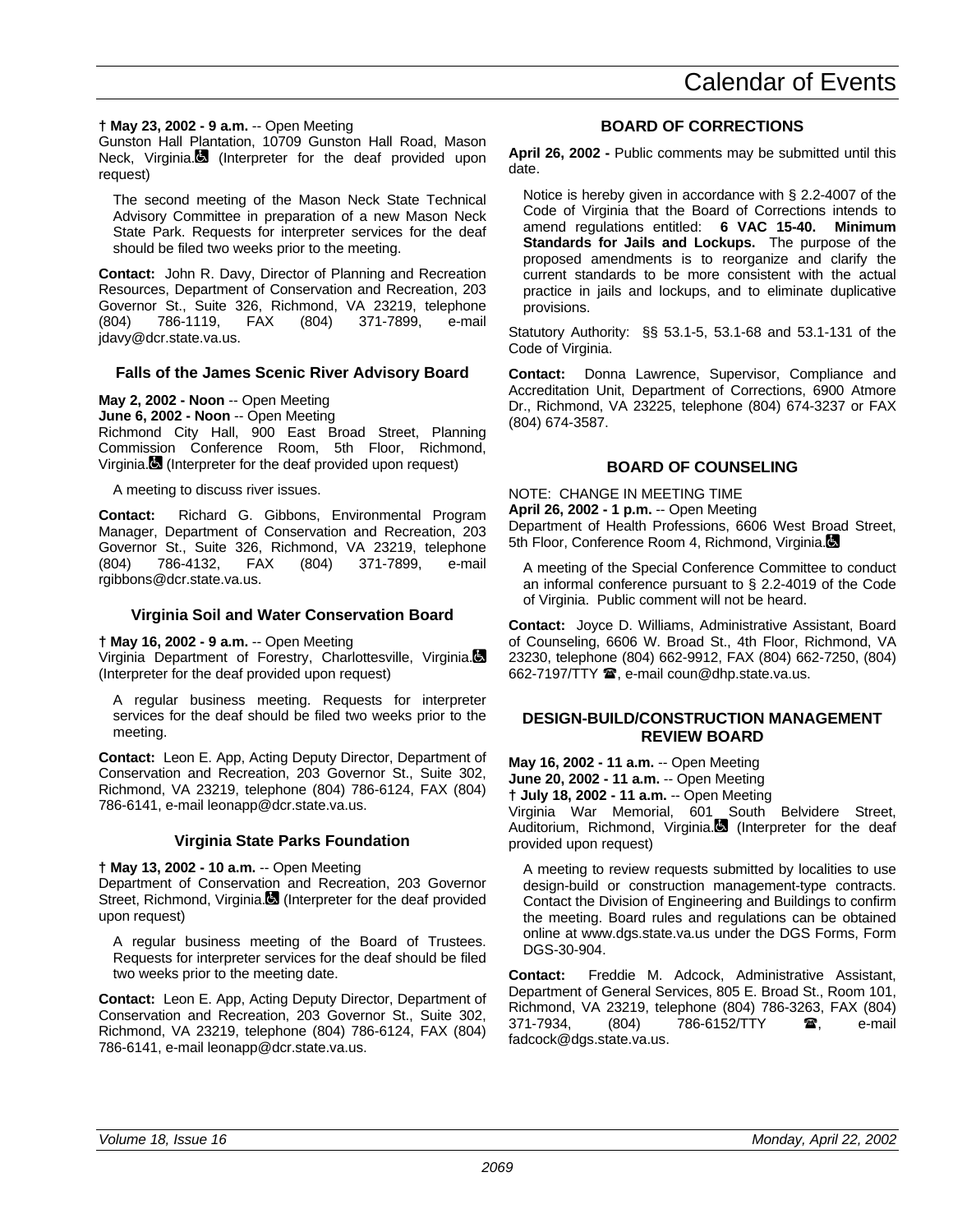## **BOARD OF EDUCATION**

**April 24, 2002- 9 a.m.** -- Open Meeting **May 23, 2002 - 9 a.m.** -- Open Meeting **† June 26, 2002 - 9 a.m.** -- Open Meeting General Assembly Building, 910 Capitol Square, Senate Room B. Richmond. Virginia. (Interpreter for the deaf provided upon request)

A regular business meeting of the board. Public comment will be received. Persons who wish to speak or who require the services of an interpreter for the deaf should contact the agency in advance.

**Contact:** Dr. Margaret N. Roberts, Office of Policy, Department of Education, P.O. Box 2120, James Monroe Bldg., 101 N. 14th St., 25th Floor, Richmond, VA 23219, telephone (804) 225-2540, FAX (804) 225-2524, e-mail mroberts@mail.vak12ed.edu.

**April 25, 2002 - 9 a.m.** -- Open Meeting

**April 26, 2002 - 9 a.m.** -- Open Meeting

General Assembly Building, 910 Capitol Square, Senate Room B, Richmond, Virginia.  $\blacksquare$  (Interpreter for the deaf provided upon request)

Annual planning session for the board. This is a working session and public comment will not be received. Persons requesting the services of an interpreter for the deaf should do so in advance.

**Contact:** Dr. Margaret N. Roberts, Office of Policy and Public Affairs, Department of Education, P.O. Box 2120, 101 N. 14th St., 25th Floor, Richmond, VA 23219, telephone (804) 225- (804) 225-2524, e-mail mroberts@mail.vak12ed.edu.

## **DEPARTMENT OF ENVIRONMENTAL QUALITY**

**April 23, 2002 - 7 p.m.** -- Public Hearing

Department of Environmental Quality, Tidewater Regional Office, 5636 Southern Boulevard, Virginia Beach, Virginia.

A public hearing to receive comments on the draft permit amendment to incorporate a groundwater monitoring plan into the permit of the Elbow Road Farm, Inc. CDD Landfill located on 1400 Elbow Road in Chesapeake between Centerville Turnpike and Kempsville Road. The comment period closes on May 8, 2002.

**Contact:** Rosemarie Ballance, Department of Environmental Quality, P.O. Box 10009, Richmond, VA 23240, telephone (804) 698-4223, e-mail rballance@deq.state.va.us.

**April 23, 2002 - 7 p.m.** -- Public Hearing Blue Ridge Regional Library, Martinsville, Virginia.

A public hearing to receive comments on the draft permit amendment regarding the groundwater monitoring program for the Martinsville Landfill located off Clearview Drive, just outside the Martinsville City limits. The public comment period closes on May 8, 2002.

**Contact:** Geoff Christe, Department of Environmental Quality, P.O. Box 10009, Richmond, VA 23240, telephone

(804) 698-4378, FAX (804) 698-4346, e-mail cmberndt@deq.state.va.us.

**April 24, 2002 - 7 p.m.** -- Public Hearing

Henrico County Library, 2001 Library Road, Richmond, Virginia.

A public hearing to receive comments on the draft permit amendment to incorporate the groundwater monitoring plan for the Charles City Road Landfill located on Charles City Road approximately 1.25 miles northwest of the intersection of Laburnum Avenue and Charles City Roads in Henrico County. The comment period closes on May 9, 2002.

**Contact:** James Bernard, Department of Environmental Quality, P.O. Box 10009, Richmond, VA 23240, telephone (804) 698-4222, e-mail jfbernard@deq.state.va.us.

**April 25, 2002 - 6 p.m.** -- Open Meeting

New River Valley Planning District Commission, 6580 Valley Center Drive, Radford, Virginia.

A public meeting of the New River PCB Source Study Citizen's Committee to discuss efforts to locate current or historical sources of PCBs and the status of PCBs in the New River.

**Contact:** Jay Roberts, Department of Environmental Quality, 3019 Peters Creek Rd., Roanoke, VA 24019, telephone (540) 562-6785, FAX (804) 698-4346, e-mail jaroberts@deq.state.va.us.

**April 30, 2002 - 7 p.m.** -- Open Meeting Madison Public Library, Madison, Virginia.

A public meeting to receive comments on the permit amendment regarding the groundwater monitoring program for the Madison Sanitary Landfill located on the south side of Route 662, between Shifflet Corner and Shelby. The comment period closes on May 15, 2002.

**Contact:** Geoff Christe, Department of Environmental Quality, P.O. Box 10009, Richmond, VA 23240, telephone (804) 698-4283, e-mail gxchriste@deq.state.va.us.

### **† May 2, 2002 - 7 p.m.** -- Open Meeting

Department of Environmental Quality, Valley Regional Office, 4411 Early Road, Harrisonburg, Virginia.

The first public meeting on the development of the TMDL to address the benthic impairment for Pleasant Run, Mill Creek, Muddy Creek and Holmans Creek in Rockingham and Shenandoah Counties. The deadline for submittal of written comment is June 3, 2002.

**Contact:** Sandra Mueller, Department of Environmental Quality, 4411 Early Rd., Harrisonburg, VA 22801, telephone (540) 574-7848, e-mail stmueller@deq.state.va.us.

### **† May 21, 2002 - 9 a.m.** -- Open Meeting

Department of Environmental Quality, 629 East Main Street, 1st Floor Conference Room, Richmond, Virginia.

A regular meeting of the Virginia Ground Water Protection Steering Committee. Anyone interested in ground water protection issues is welcome to attend. Meeting minutes and agenda are available from the contact person.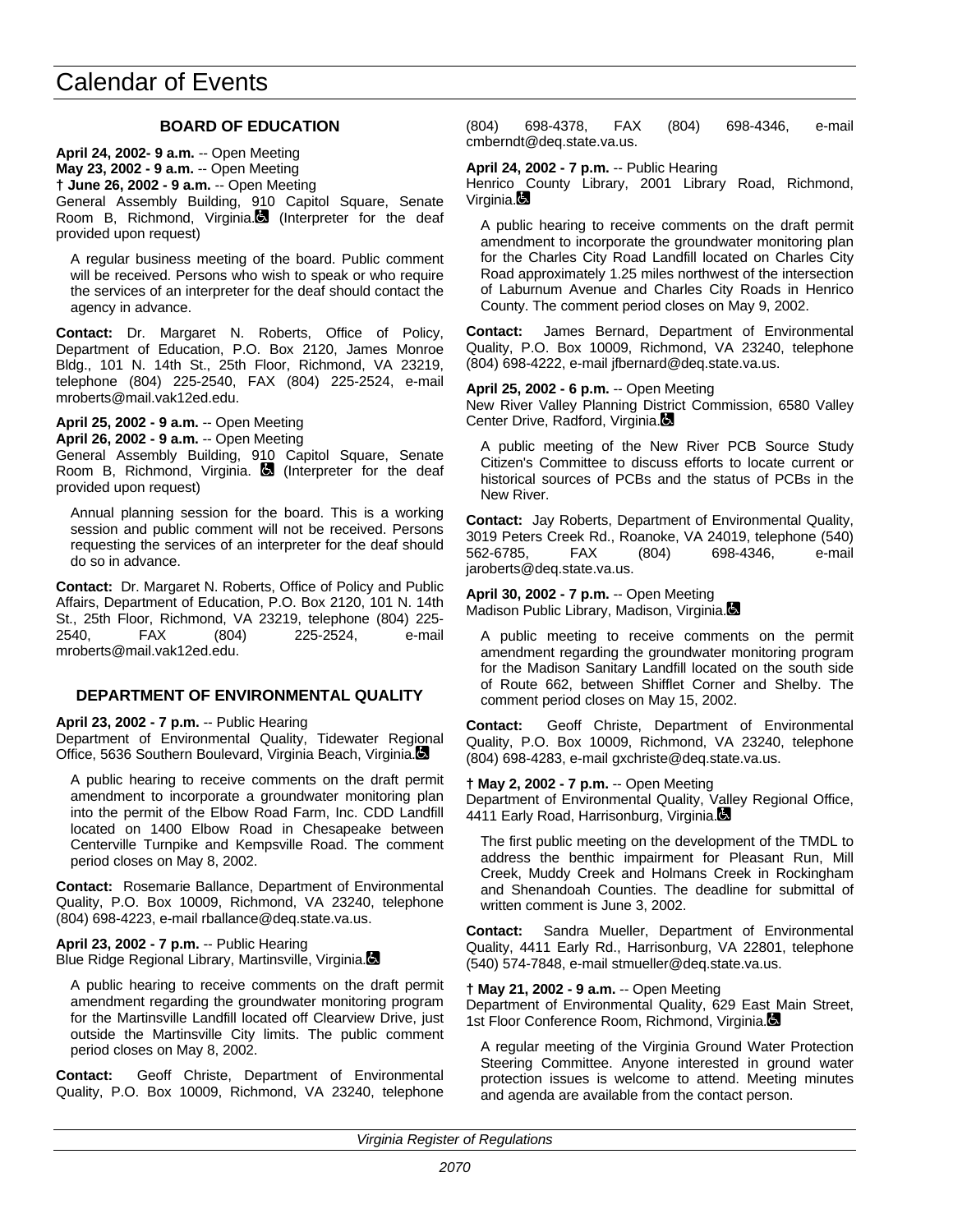**Contact:** Mary Ann Massie, Department of Environmental Quality, P.O. Box 10009, Richmond, VA 23240, telephone (804) 698-4042, (804) 698-4021/TTY <sup>3</sup>, e-mail mamassie@deq.state.va.us.

**† May 22, 2002 - 10 a.m.** -- Open Meeting

Virginia Historical Society, 428 North Boulevard, Richmond, Virginia.

A meeting of the Virginia Pollution Prevention Advisory Committee.

**Contact:** Sharon Baxter, Department of Environmental Quality, P.O. Box 10009, Richmond, VA 23240, telephone (804) 698-4344, e-mail skbaxter@deq.state.va.us.

## **BOARD OF FUNERAL DIRECTORS AND EMBALMERS**

**† April 24, 2002 - 9 a.m.** -- Open Meeting

Department of Health Professions, 6606 West Broad Street, 5th Floor, Conference Room 1, Richmond, Virginia.

The Special Conference Committee will convene an informal conference to hear possible violations of the laws and regulations governing the practice of funeral directing and embalming.

**Contact:** Elizabeth Young, Executive Director, Board of Funeral Directors and Embalmers, 6606 W. Broad St., 4th Floor, Richmond, VA 23230-1717, telephone (804) 662-9907, FAX (804) 662-9523, (804) 662-7197/TTY **@**, e-mail elizabeth.young@dhp.state.va.us.

**† April 30, 2002 - 9 a.m.** -- Open Meeting

Department of Health Professions, 6606 West Broad Street, 5th Floor, Conference Room 2, Richmond, Virginia.

A meeting of the Regulatory/Legislative Committee to consider regulatory issues related to continuing education and other matters as may be presented on the agenda. Public comment will be received at the beginning of the meeting.

**Contact:** Elizabeth Young, Executive Director, Board of Funeral Directors and Embalmers, 6606 W. Broad St., 4th Floor, Richmond, VA 23230, telephone (804) 662-9907, FAX (804) 662-9523, (804) 662-7197/TTY **雷**, e-mail elizabeth.young@dhp.state.va.us.

## **BOARD FOR GEOLOGY**

**April 24, 2002 - 9 a.m.** -- Open Meeting Department of Professional and Occupational Regulation, 3600 West Broad Street, Richmond, Virginia.

A general board meeting.

**Contact:** Werner Versch II, Regulatory Boards Administrator, Department of Professional and Occupational Regulation, 3600 W. Broad St., Richmond, VA 23230, telephone (804) 367-2406, FAX (804) 367-6946, e-mail geology@dpor.state.va.us.

## **STATE BOARD OF HEALTH**

**† April 26, 2002 - 10 a.m.** -- Open Meeting

Best Western, 911 East Atlantic Street, Gaston Room, South Hill, Virginia. **La** 

A quarterly business meeting to discuss and consider various matters relating to the protection of public health, including certain regulatory initiatives.

**Contact:** Carroll Anne Smith, Administrative Assistant, Department of Health, 1500 E. Main St., Suite 214, Richmond, Virginia 23219, telephone (804) 786-3561, FAX (804) 786- 4616, e-mail csmith@vdh.state.va.us.

**\* \* \* \* \* \* \* \***

**† May 9, 2002 - 7 p.m.** -- Public Hearing

Richmond Airport Hilton, 5501 Eubank Road, Sandston, Virginia.

**June 21, 2002 -** Public comments may be submitted until this date.

Notice is hereby given in accordance with § 2.2-4007 of the Code of Virginia that the State Board of Health intends to repeal requlations entitled: 12 VAC 5-30. Rules and repeal regulations entitled: **12 VAC 5-30. Regulations Governing Emergency Medical Services** and adopt regulations entitled: **12 VAC 5-31. Virginia Emergency Medical Services Regulations.** The purpose of the proposed action is to consolidate diverse provisions and place them in a logical order, remove outdated provision, and reflect current technological standards.

Statutory Authority: §§ 32.1-12 and 32.1-111.4 of the Code of Virginia.

**Contact:** Dave Cullen, Compliance Manager, Office of EMS, Department of Health, 1538 E. Parham Rd., Richmond, VA, telephone (804) 371-3500, FAX (804) 371-3543, toll-free 1- 800-523-6019, or e-mail dcullen@vdh.state.va.us.

## **DEPARTMENT OF HEALTH**

**† May 10, 2002 - 1 p.m.** -- Open Meeting Richmond Airport Hilton, 5501 Eubank Rd., Sandston, Virginia.

A quarterly meeting of the State Emergency Medical Services Advisory Board.

**Contact:** Gary R. Brown, Director, Department of Health, 1538 E. Parham Rd., Richmond, VA, telephone (804) 371- 3500, FAX (804) 371-3543, toll-free (800) 523-6019, e-mail gbrown@vdh.state.va.us.

## **HOPEWELL INDUSTRIAL SAFETY COUNCIL**

**May 7, 2002 - 9 a.m.** -- Open Meeting

**June 4, 2002 - 9 a.m.** -- Open Meeting Hopewell Community Center, 100 West City Point Road, Hopewell, Virginia. (Interpreter for the deaf provided upon request)

A Local Emergency Preparedness committee meeting as required by SARA Title III.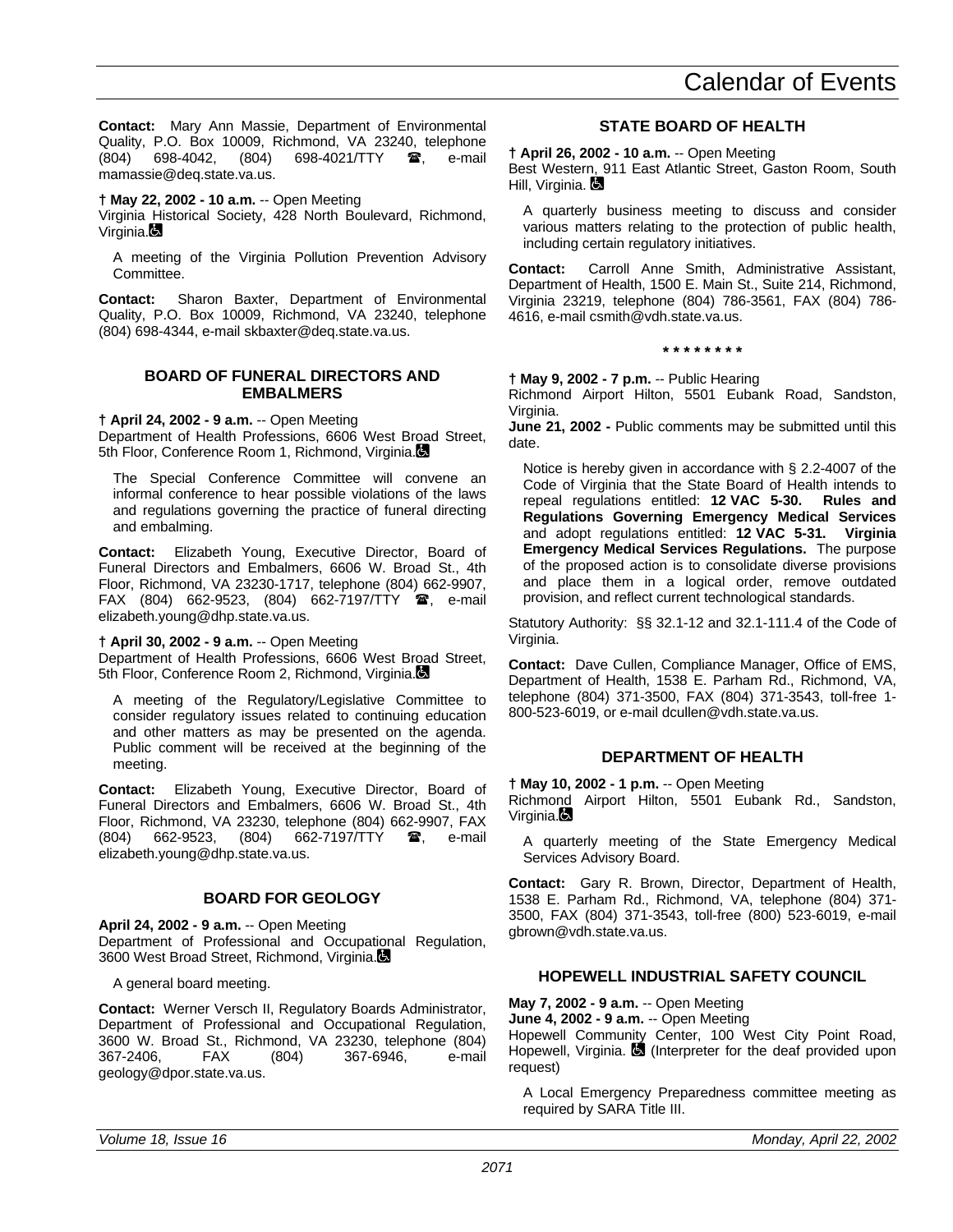**Contact:** Robert Brown, Emergency Services Coordinator, Hopewell Industrial Safety Council, 300 N. Main St., Hopewell, VA 23860, telephone (804) 541-2298.

## **DEPARTMENT OF LABOR AND INDUSTRY**

### **Virginia Migrant and Seasonal Farmworkers Board**

**April 24, 2002 - 10 a.m.** -- Open Meeting State Capitol, House Room 1, Richmond, Virginia. (Interpreter for the deaf provided upon request)

A regular quarterly meeting of the board.

**Contact:** Betty B. Jenkins, Board Administrator, Department of Labor and Industry, 13 S. 13th St., Richmond, VA 23219, telephone (804) 786-2391, FAX (804) 371-6524, (804) 786- 2376/TTY <sup>3</sup>, e-mail bbj@doli.state.va.us.

### **STATE LIBRARY BOARD**

**June 10, 2002 - 7:30 a.m.** -- Open Meeting

The Library of Virginia, 800 East Broad Street, Richmond, Virginia.

Meetings of the board to discuss matters pertaining to The Library of Virginia and the board. Committees of the board will meet as follows:

7:30 a.m. - Executive Committee, Conference Room B.

8:15 a.m. - Public Library Development Committee, Orientation Room;

Publications and Educational Services Committee, Conference Room B;

Records Management Committee, Conference Room C.

9:30 a.m. - Archival and Information Services Committee, Orientation Room;

Collection Management Services Committee, Conference Room B;

Legislative and Finance Committee, Conference Room C.

10:30 a.m. - Library Board, Conference Room 2M.

**Contact:** Jean H. Taylor, Executive Secretary to the Librarian, The Library of Virginia, 800 E. Broad St., Richmond, VA 23219-2000, telephone (804) 692-3535, FAX (804) 692-3594, (804) 692-3976/TTY **a**, e-mail jtaylor@lva.lib.va.us.

## **COMMISSION ON LOCAL GOVERNMENT**

**† April 22, 2002 - 10:30 a.m.** -- Open Meeting

**† April 23, 2002 - 8:30 a.m.** -- Open Meeting

Mountain Empire Community College, Fugate Auditorium, Dalton-Cantress Hall, Big Stone Gap, Virginia **(3)** (Interpreter for the deaf provided upon request)

Public presentations regarding the Town of Big Stone Gap-Wise County annexation action.

**Contact:** Barbara Bingham, Administrative Assistant, Commission on Local Government, 900 E. Broad St., Richmond, VA 23219-3513, telephone (804) 786-6508, FAX

(804) 371-7999, (800) 828-1120/TTY **雷**, e-mail bbingham@clg.state.va.us.

### **† April 22, 2002 - 7 p.m.** -- Public Hearing

Powell Valley High School Auditorium, One Avenue of Champions, Big Stone Gap, Virginia. (Interpreter for the deaf provided upon request)

A public hearing regarding the Town of Big Stone Gap-Wise County annexation action.

**Contact:** Barbara Bingham, Administrative Assistant, Commission on Local Government, 900 E. Broad St., Richmond, VA 23219-3513, telephone (804) 786-6508, FAX (804) 371-7999, (800) 828-1120/TTY **雷**, e-mail bbingham@clg.state.va.us.

**† May 13, 2002 - 10 a.m.** -- Open Meeting

Commission on Local Government, 900 East Main Street, Suite 103, Richmond, Virginia. $\blacksquare$  (Interpreter for the deaf provided upon request)

A regular meeting to consider such matters as may be presented.

**Contact:** Barbara Bingham, Administrative Assistant, Commission on Local Government, 900 East Main St., Suite 103, Richmond, VA 23219-3513, telephone (804) 786-6508, FAX (804) 371-7999, (800) 828-1120/TTY <sup>3</sup>, e-mail bbingham@clg.state.va.us.

## **LONGWOOD COLLEGE**

**† May 11, 2002 - 1:30 p.m.** -- Open Meeting

Longwood College, Lancaster 319, 201 High Street, Farmville, Virginia.

A meeting of the Executive Committee to conduct routine business.

**Contact:** Jeanne Hayden, Office of the President, Longwood College, 201 High St., Farmville, VA 23909, telephone (804) 395-2004.

### **† May 23, 2002 - 10 a.m.** -- Open Meeting

The Capital Club, James River East Room, 1051 East Cary Street, Richmond, Virginia.

A meeting to conduct routine business of the Board of Visitors' Administration, Finance and Facilities Committee.

**Contact:** Jeanne Hayden, Office of the President, Longwood College, 201 High St., Farmville, VA 23909, telephone (804) 395-2004.

## **MARINE RESOURCES COMMISSION**

**April 23, 2002 - 9:30 a.m.** -- Open Meeting **May 28, 2002 - 9:30 a.m.** -- Open Meeting **June 25, 2002 - 9:30 a.m.** -- Open Meeting Marine Resources Commission, 2600 Washington Avenue, 4th Floor, Newport News, Virginia.

A monthly meeting.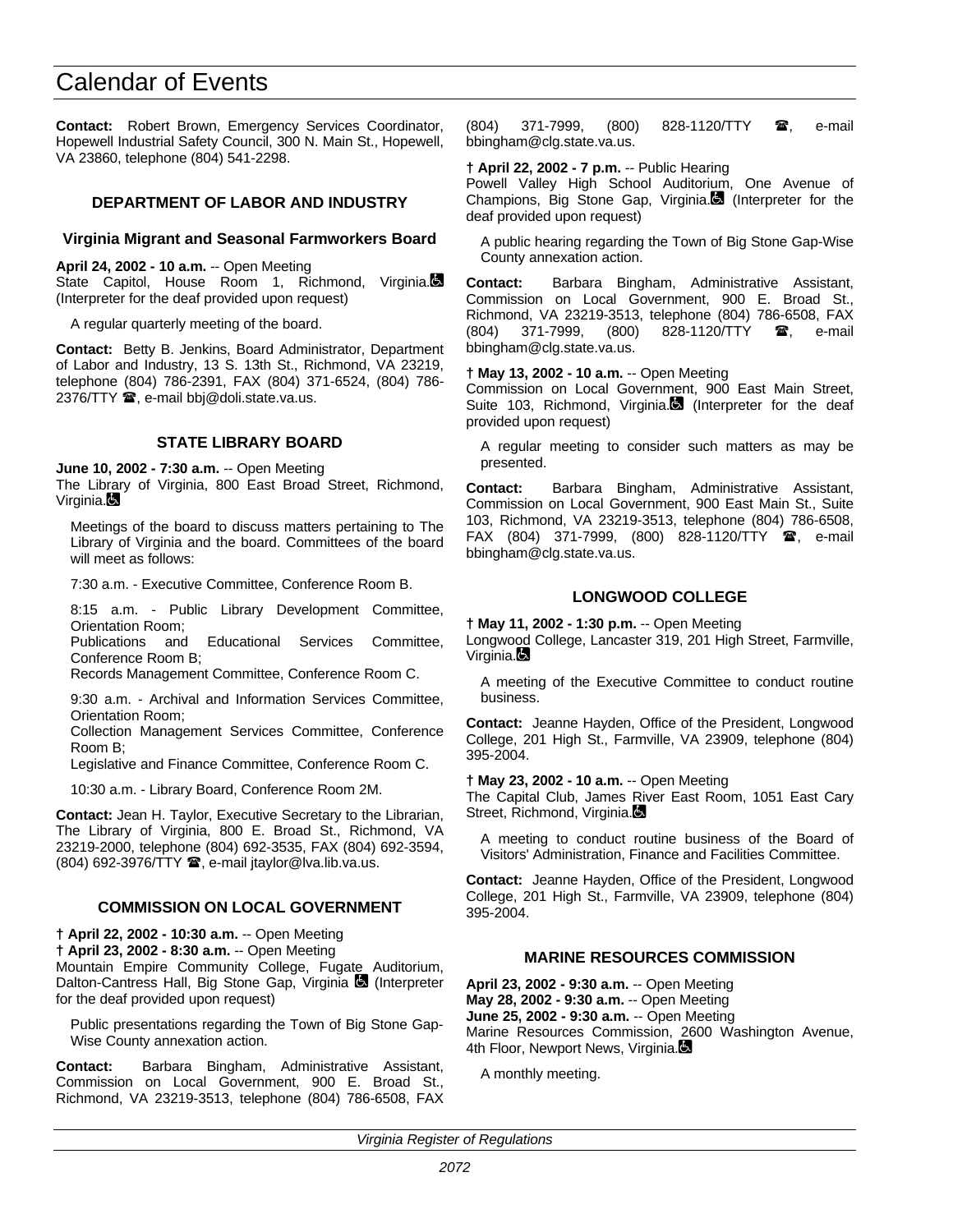**Contact:** Stephanie Montgomery, Commission Secretary, Marine Resources Commission, 2600 Washington Ave., Newport News, VA 23607, telephone (757) 247-8088, FAX (757) 247-2020, toll-free (800) 541-4646, (757) 247-2292/TTY **富**, e-mail smont@mrc.state.va.us.

## **BOARD OF MEDICAL ASSISTANCE SERVICES**

**June 11, 2002 - 10 a.m.** -- Open Meeting

Department of Medical Assistance Services, 600 East Broad Street, Board Room, Suite 1300, Richmond, Virginia.

A general meeting. An agenda will be posted prior to the meeting date.

**Contact:** Leah Hamaker, Communications Office, Department of Medical Assistance Services, 600 E. Broad St., Suite 1300, Richmond, VA 23219, telephone (804) 786-4626, FAX (804) 371-4981, (800) 343-0634/TTY  $\bullet$ , e-mail lhamaker@dmas.state.va.us.

## **DEPARTMENT OF MEDICAL ASSISTANCE SERVICES**

### **May 9, 2002 - 2 p.m.** -- Open Meeting

Department of Medical Assistance Services, 600 East Broad Street, Suite 1300, Boardroom, Richmond, Virginia.

A meeting of the Medicaid Drug Utilization Review Board to train new members and conduct regular business.

**Contact:** Marianne Rollings, R.Ph., Board Coordinator, Department of Medical Assistance Services, 600 E. Broad St., Suite 1300, Richmond, VA 23219, telephone (804) 225-4268, FAX (804) 786-1680, (800) 343-0634/TTY 雷, e-mail mrollings@dmas.state.va.us.

## **BOARD OF MEDICINE**

#### **May 1, 2002 - 8:45 a.m.** -- Open Meeting

Department of Health Professions, 6606 West Broad Street, Richmond, Virginia.

A panel/committee of the board will convene a formal hearing/informal hearing to inquire into allegations that a certain practitioner may have violated laws governing the practice of medicine. The panel/committee will meet in open and closed sessions pursuant to the Code of Virginia. Public comment will not be received.

**Contact:** Peggy Sadler/Renee Dixson, Staff, Board of Medicine, 6606 W. Broad St., Richmond, VA 23230, telephone (804) 662-7332, FAX (804) 662-9517, (804) 662- 7197/TTY **@**, e-mail Peggy.Sadler@dhp.state.va.us.

### **May 2, 2002 - 2:30 p.m.** -- Open Meeting

Department of Health Professions, 6606 West Broad Street, 5th Floor, Conference Room 3, Richmond, Virginia.

A meeting of the Ad Hoc Committee on Outpatient Anesthesia to continue its discussion of the appropriate regulation of outpatient anesthesia. Public comment will be received at the beginning of the meeting.

**Contact:** William L. Harp, M.D., Executive Director, Board of Medicine, Southern States Bldg., 6606 W. Broad St., 4th Floor, Richmond, VA 23230-1717, telephone (804) 662-9908, FAX (804) 662-9943, (804) 662-7197/TTY  $\mathbf{\mathcal{F}}$ , e-mail wharp@dhp.state.va.us.

#### **May 8, 2002 - 9 a.m.** -- Open Meeting

Department of Health Professions, 6606 West Broad Street, 5th Floor, Conference Room 4, Richmond, Virginia  $\blacksquare$ 

A meeting of the Advisory Committee on Acupuncture to consider regulatory issues as presented on the agenda. Public comment will be received at the beginning of the meeting.

**Contact:** William L. Harp, M.D., Executive Director, Board of Medicine, Southern States Bldg., 6606 W. Broad St., 4th Floor, Richmond, VA 23230-1717, telephone (804) 662-9908,  $FAX$  (804) 662-9943, (804) 662-7197/TTY  $\circledR$ , e-mail wharp@dhp.state.va.us.

**\* \* \* \* \* \* \* \***

**† May 9, 2002 - 9 a.m.** -- Public Hearing Department of Health Professions, 6606 West Broad Street, 5th Floor, Conference Room 4, Richmond, Virginia

**June 21, 2002 - Public comments may be submitted until this** date.

Notice is hereby given in accordance with § 2.2-4007 of the Code of Virginia that the Board of Medicine intends to amend regulations entitled: **18 VAC 85-80. Regulations Governing the Practice of Occupational Therapy.** The purpose of the proposed action is to address concerns about the adequacy of supervision for unlicensed assistants and to provide greater clarity about practice by graduates waiting for examination results. Minor changes are proposed for greater accuracy and consistency.

Statutory Authority: §§ 54.1-2400, 54.1-2956.1, and 54.1- 2956.2 of the Code of Virginia.

Public comments may be submitted until June 21, 2002, to William L. Harp, M.D., Executive Director, Board of Medicine, 6606 W. Broad St. Richmond, VA 23230.

**Contact:** Elaine J. Yeatts, Agency Regulatory Coordinator, Department of Health Professions, 6606 W. Broad St., 4th Floor, Richmond, VA 23230, telephone (804) 662-9918, FAX (804) 662-9114 or e-mail elaine.yeatts@dhp.state.va.us.

**\* \* \* \* \* \* \* \***

**† May 8, 2002 - 1 p.m.** -- Public Hearing Department of Health Professions, 6606 West Broad Street, 5th Floor, Conference Room 4, Richmond, Virginia

**June 21, 2002 - Public comments may be submitted until this** date.

Notice is hereby given in accordance with § 2.2-4007 of the Code of Virginia that the Board of Medicine intends to amend regulations entitled: **18 VAC 85-101. Regulations Governing the Licensure of Radiologic Technologists and Radiologic Technologists-Limited.** The purpose of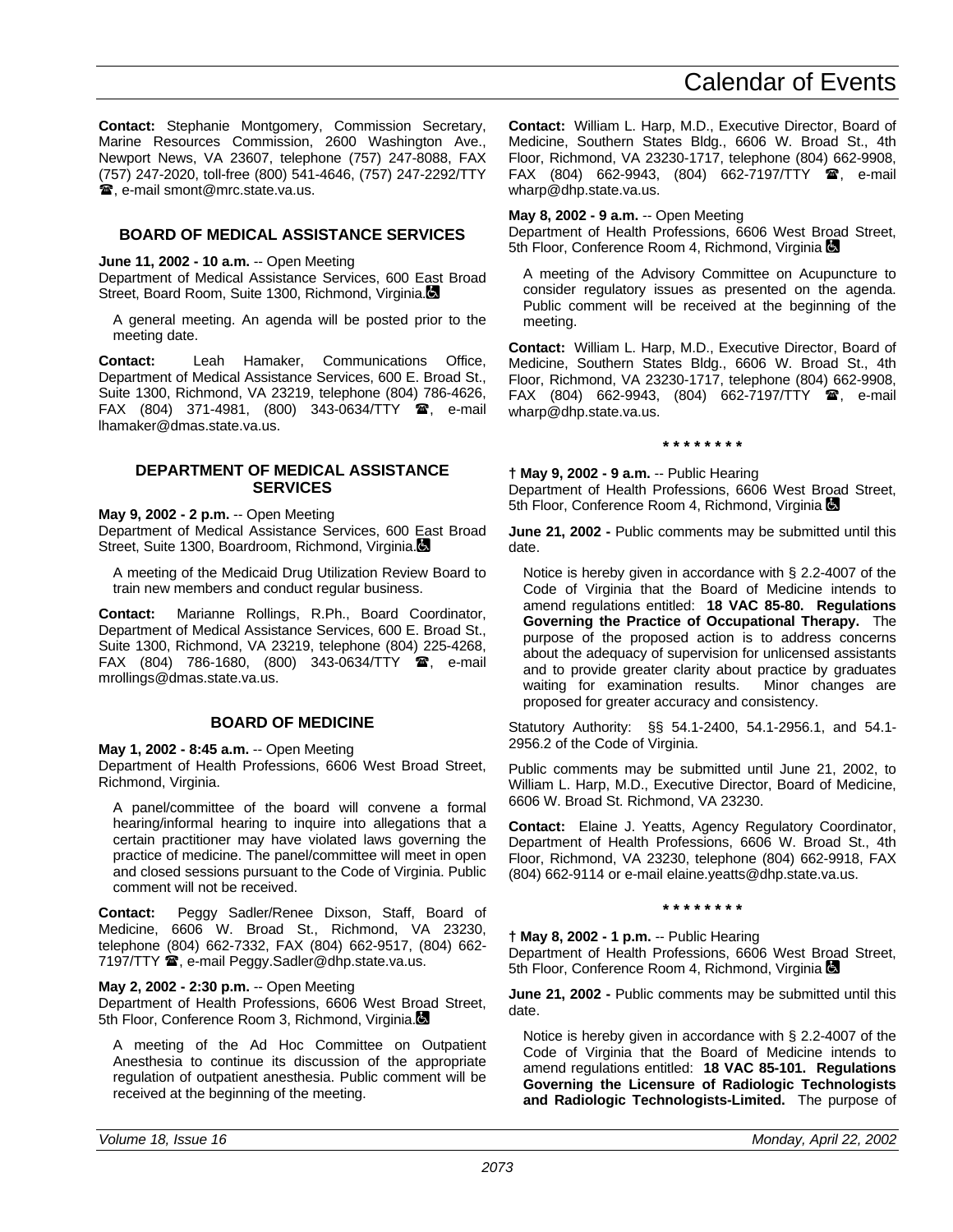the proposed action is to provide an additional credential qualifying an applicant to be licensed as a radiologic technologist-limited in bone densitometry and to recognize the training course, examination and certification by the International Society for Clinical Densitometry for a limited license in that anatomical area. The proposed regulations would also clarify that a licensee who performs bone densitometry would have to get additional training and pass ARRT examinations in order to add other anatomical areas. Finally, an amendment would allow the board to accept other approved entities offering continuing education courses for bone densitometry.

Statutory Authority: §§ 54.1-2400 and 54.1-2956.8:1 of the Code of Virginia.

Public comments may be submitted until June 21, 2002, to William L. Harp, M.D., Executive Director, Board of Medicine, 6606 W. Broad St., Richmond, VA 23230.

**Contact:** Elaine J. Yeatts, Agency Regulatory Coordinator, Department of Health Professions, 6606 W. Broad St., 4th Floor, Richmond, VA 23230, telephone (804) 662-9918, FAX (804) 662-9114 or e-mail elaine.yeatts@dhp.state.va.us.

### **May 8, 2002 - 1 p.m.** -- Open Meeting

Department of Health Professions, 6606 West Broad Street, 5th Floor, Conference Room 4, Richmond, Virginia

A meeting of the Advisory Board on Radiologic Technology to consider regulatory issues as presented on the agenda. Public comment will be received at the beginning of the meeting.

**Contact:** William L. Harp, M.D., Executive Director, Board of Medicine, Southern States Bldg., 6606 W. Broad St., 4th Floor, Richmond, VA 23230-1717, telephone (804) 662-9908, FAX (804) 662-9943, (804) 662-7197/TTY  $\blacksquare$ , e-mail wharp@dhp.state.va.us.

### **May 9, 2002 - 9 a.m.** -- Open Meeting

Department of Health Professions, 6606 West Broad Street, 5th Floor, Conference Room 4, Richmond, Virginia

A meeting of the Advisory Board on Occupational Therapy to consider regulatory issues as presented on the agenda. Public comment will be received at the beginning of the meeting.

**Contact:** William L. Harp, M.D., Executive Director, Board of Medicine, Southern States Bldg., 6606 W. Broad St., 4th Floor, Richmond, VA 23230-1717, telephone (804) 662-9908, FAX (804) 662-9943, (804) 662-7197/TTY **雷**, e-mail wharp@dhp.state.va.us.

### **May 9, 2002 - 1 p.m.** -- Open Meeting

Department of Health Professions, 6606 West Broad Street, 5th Floor, Conference Room 4, Richmond, Virginia

A meeting of the Advisory Board on Respiratory Care to consider regulatory issues as presented on the agenda. Public comment will be received at the beginning of the meeting.

**Contact:** William L. Harp, M.D., Executive Director, Board of Medicine, Southern States Bldg., 6606 W. Broad St., 4th Floor, Richmond, VA 23230-1717, telephone (804) 662-9908,  $FAX$  (804) 662-9943, (804) 662-7197/TTY  $\hat{a}$ , e-mail wharp@dhp.state.va.us.

**May 10, 2002 - 9 a.m.** -- Open Meeting

Department of Health Professions, 6606 West Broad Street, 5th Floor, Conference Room 4, Richmond, Virginia **Conference** 

A meeting of the Advisory Board on Athletic Training to consider regulatory issues as presented on the agenda. Public comment will be received at the beginning of the meeting.

**Contact:** William L. Harp, M.D., Executive Director, Board of Medicine, Southern States Bldg., 6606 W. Broad St., 4th Floor, Richmond, VA 23230-1717, telephone (804) 662-9908, FAX (804) 662-9943, (804) 662-7197/TTY <sup>1</sup>, e-mail wharp@dhp.state.va.us.

#### **May 10, 2002 - 1 p.m.** -- Open Meeting

Department of Health Professions, 6606 West Broad Street, 5th Floor, Conference Room 4, Richmond, Virginia  $\blacksquare$ 

A meeting of the Advisory Board on Physicians Assistants to consider regulatory issues as presented on the agenda. Public comment will be received at the beginning of the meeting.

**Contact:** William L. Harp, M.D., Executive Director, Board of Medicine, Southern States Bldg., 6606 W. Broad St., 4th Floor, Richmond, VA 23230-1717, telephone (804) 662-9908, FAX (804) 662-9943, (804) 662-7197/TTY <sup>2</sup>, e-mail wharp@dhp.state.va.us.

#### **† May 17, 2002 - 8:30 a.m.** -- Open Meeting

Department of Health Professions, 6606 West Broad Street, Conference Room 2, Richmond, Virginia.

A meeting of the Legislative Committee to discuss issues related to the regulation of the healing arts and consider regulatory actions as may be presented on the agenda. Public comment will be received at the beginning of the meeting.

**Contact:** William L. Harp, M.D., Executive Director, Board of Medicine, Southern States Bldg., 6606 W. Broad St., 4th Floor, Richmond, VA 23230-1717, telephone (804) 662-9908, FAX (804) 662-9943, (804) 662-7197/TTY <sup>2</sup>, e-mail wharp@dhp.state.va.us.

### **† June 6, 2002 - 8 a.m.** -- Open Meeting

Department of Health Professions, 6606 West Broad Street, 5th Floor, Richmond, Virginia.<sup>1</sup> (Interpreter for the deaf provided upon request)

The board will conduct general board business, receive committee and board reports, and discuss any other items that may come before the board. The board will also meet on Friday and Saturday, June 7 and 8, to review reports, interview licensees/applicants, conduct administrative proceedings, and make decisions on disciplinary matters. The board will also review any regulations that may come before it. The board will entertain public comments during the first 15 minutes on agenda items.

**Contact:** William L. Harp, M.D., Executive Director, Board of Medicine, Southern States Bldg., 6606 W. Broad St., 4th Floor, Richmond, VA 23230-1717, telephone (804) 662-9908,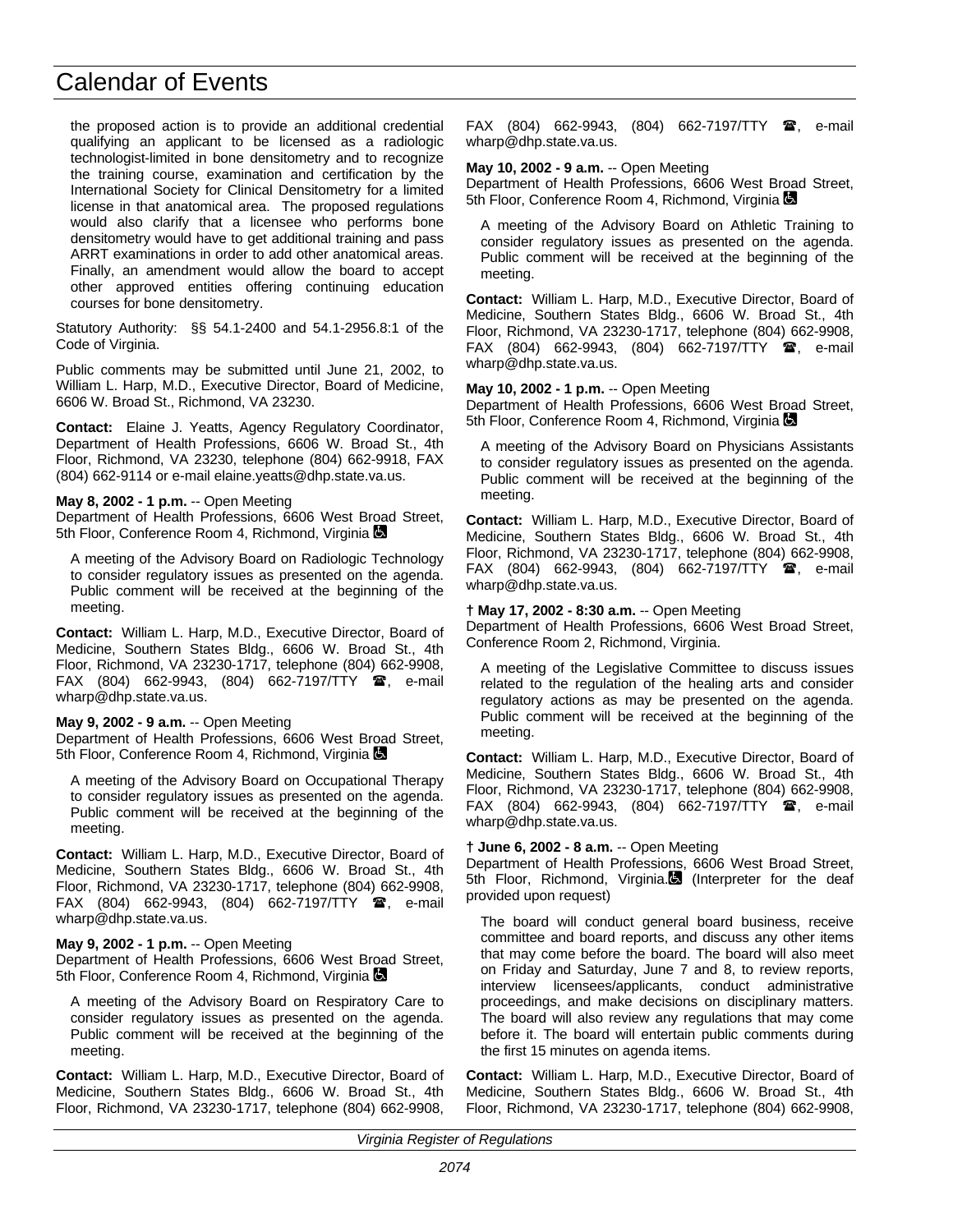FAX (804) 662-9943, (804) 662-7197/TTY  $\mathbf{\mathcal{F}}$ , e-mail wharp@dhp.state.va.us.

**† June 7, 2002 - 1 p.m.** -- Open Meeting

Department of Health Professions, 6606 West Broad Street, 5th Floor, Richmond, Virginia. (Interpreter for the deaf provided upon request)

A meeting of the Credentials Committee will be held in open and closed session to conduct general business, interview and review medical credentials of applicants applying for licensure in Virginia, and discuss any other items which may come before the Committee.

**Contact:** William L. Harp, MD, Executive Director, Board of Medicine, 6606 W. Broad St., 4th Floor, Richmond, VA 23230, telephone (804) 662-7005, FAX (804) 662-9517, (804) 662- 7197/TTY <sup>2</sup>

## **Informal Conference Committee**

**April 24, 2002 - 9:45 a.m.** -- Open Meeting Clarion Hotel, 3315 Ordway Drive, Roanoke, Virginia.

**May 16, 2002 - 9 a.m.** -- Open Meeting **June 13, 2002 - 9:30 a.m.** -- Open Meeting

Holiday Inn Select, 2801 Plank Road, Fredericksburg, Virginia.

**May 17, 2002 - 12:30 p.m.** -- Open Meeting Department of Health Professions, 6606 West Broad Street, Richmond, Virginia.

**May 22, 2002 - 9 a.m.** -- Open Meeting **† June 19, 2002 - 8:45 a.m.** -- Open Meeting Williamsburg Marriott Hotel, 50 Kingsmill Road, Williamsburg, Virginia.

A meeting to inquire into allegations that certain practitioners may have violated laws and regulations governing the practice of medicine and other healing arts in Virginia. The committee will meet in open and closed sessions pursuant to the Code of Virginia. Public comment will not be received.

**Contact:** Peggy Sadler or Renee Dixson, Staff, Board of Medicine, 6606 W. Broad St., Richmond, VA 23230, telephone (804) 662-7332, FAX (804) 662-9517, (804) 662- 7197/TTY **@**, e-mail Peggy.Sadler@dhp.state.va.us.

## **STATE MENTAL HEALTH, MENTAL RETARDATION AND SUBSTANCE ABUSE SERVICES BOARD**

**April 25, 2002 - 10 a.m.** -- Open Meeting Holiday Inn North, Parham Road, Richmond, Virginia.

A regular meeting. A public comment period will be scheduled.

**Contact:** Marlene Butler, State Board Secretary, State Mental Health, Mental Retardation and Substance Abuse Services Board, P.O. Box 1797, Richmond, VA 23214, telephone (804) 786-7945, FAX (804) 371-2308.

## **\* \* \* \* \* \* \* \***

**† June 5, 2002 - 6:30 p.m.** -- Public Hearing

Dumbarton Area Library, 6800 Staples Mill Road, Richmond, Virginia.

**June 21, 2002 - Public comments may be submitted until this** date.

Notice is hereby given in accordance with § 2.2-4007 of the Code of Virginia that the State Mental Health, Mental Retardation and Substance Abuse Services Board intends to amend regulations entitled: **12 VAC 35-190. Regulations Establishing Procedures for Voluntarily Admitting Persons who are Mentally Retarded to State Mental Retardation Facilities.** The purpose of the proposed action is to amend the regulations to update current provisions in order to reflect current practice and promote appropriate admissions to state training centers.

Statutory Authority: §§ 37.1-10 and 37.1-65.1 of the Code of Virginia.

**Contact:** Wendy V. Brown, Policy Analyst, Department of Mental Health, Mental Retardation and Substance Abuse Services, P.O. Box 1797, Richmond, VA 23218-1797, telephone (804) 225-2252, FAX (804) 371-0092 or e-mail wbrown@dmhmrsas.state.va.us.

## **STATE MILK COMMISSION**

**May 22, 2002 - 11 a.m.** -- Open Meeting 102 East Buck Avenue, Rural Retreat, Virginia.

A regular meeting to consider industry issues, distributor licensing, base transfers, and reports from staff. The commission offers anyone in attendance an opportunity to speak at the conclusion of the agenda. Those persons requiring special accommodations should notify the agency meeting contact at least five working days prior to the meeting date so that suitable arrangements can be made.

**Contact:** Edward C. Wilson, Jr., Deputy Administrator, State Milk Commission, Ninth St. Office Bldg., 202 N. Ninth St., Room 915, Richmond, VA 23219, telephone (804) 786-2013, FAX (804) 786-3779, e-mail ewilson@smc.state.va.us.

## **DEPARTMENT OF MOTOR VEHICLES**

**June 13, 2002 - 9 a.m.** -- Open Meeting

Department of Motor Vehicles, 2300 West Broad Street, Room 702, Richmond, Virginia.

A meeting of the Digital Signature Implementation Workgroup. Meetings will be held on the second Thursday of every other month from 9 a.m. until noon at the location noted above unless otherwise noted. The room will be open for coffee and pre-session business at 8:30 a.m.; the business session will begin at 9.

**Contact:** Vivian Cheatham, Executive Staff Assistant, Department of Motor Vehicles, 2300 W. Broad St., Richmond, VA 23220, telephone (804) 367-6870, FAX (804) 367-6631, toll-free (866) 68-5463, e-mail dmvvrc@dmv.state.va.us.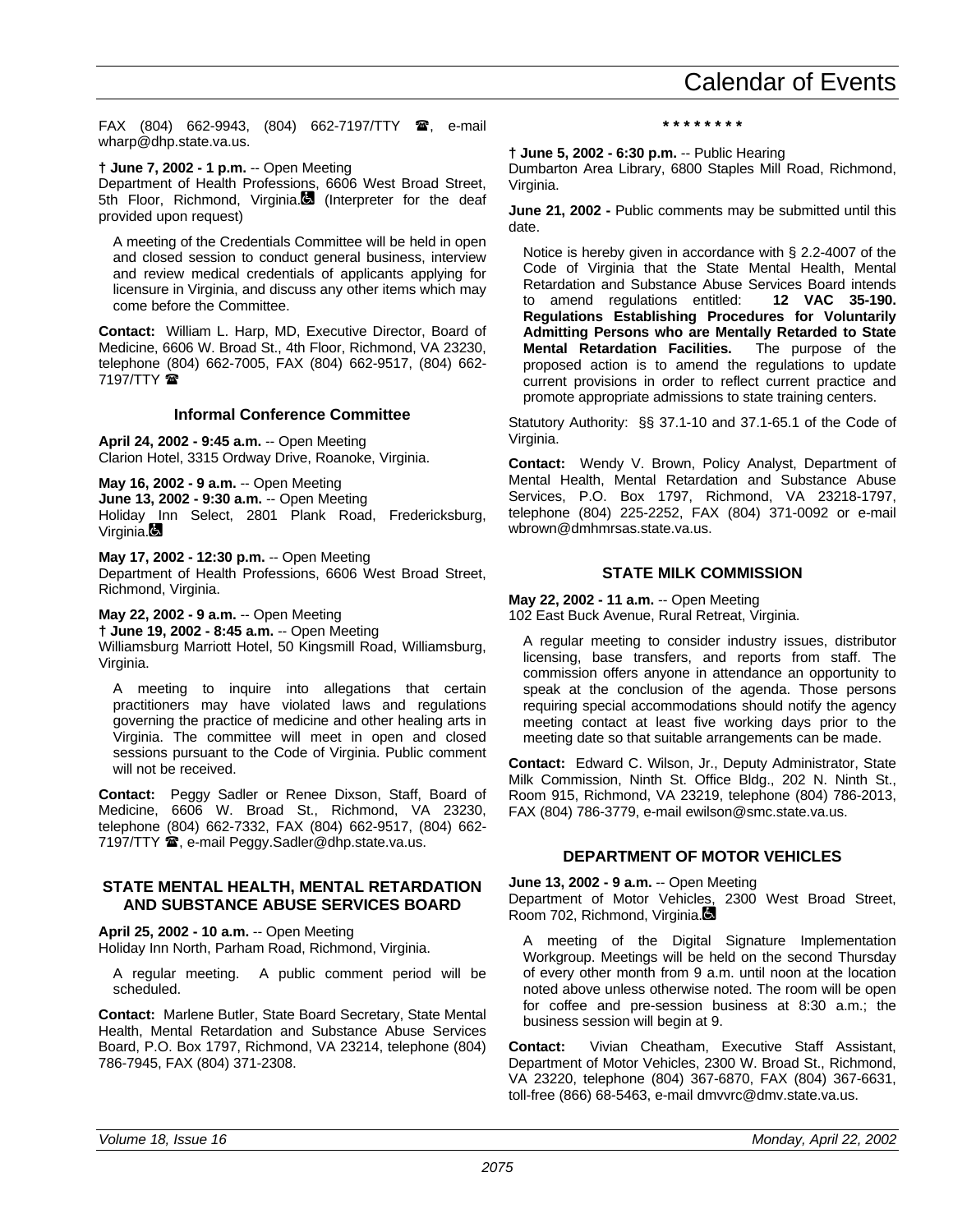## **VIRGINIA MUSEUM OF FINE ARTS**

**April 29, 2002 - 2 p.m.** -- Open Meeting **May 15, 2002 - 10 a.m**. -- Open Meeting Virginia Museum of Fine Arts, CEO Building, 2800 Grove Avenue, 2nd Floor Conference Room, Richmond, Virginia.

A meeting of the Museum Expansion Committee to review the program update. Most of the meeting will be held in closed session. Public comment will not be received.

**Contact:** Suzanne Broyles, Secretary of the Museum, 2800 Grove Ave., Richmond, VA 23221, telephone (804) 340-1503, FAX (804) 340-1502, (804) 340-1401/TTY  $\bullet$ , e-mail sbroyles@vmfa.state.va.us.

**April 30, 2002 - 3:30 p.m.** -- Open Meeting

Virginia Museum of Fine Arts, 2800 Grove Avenue, Main Lobby Conference Room, Richmond, Virginia.

A meeting of the Nominating Committee to prepare nominations. Most of the meeting will be held in closed session. Public comment will not be received.

**Contact:** Suzanne Broyles, Secretary of the Museum, Virginia Museum of Fine Arts, 2800 Grove Ave., Richmond, Virginia 23221, telephone (804) 340-1503, FAX (804) 340- 1502, (804) 340-1401/TTY **a**, e-mail sbroyles@vmfa.state.va.us.

**May 7, 2002 - 8 a.m.** -- Open Meeting

Virginia Museum of Fine Arts, 2800 Grove Avenue, Main Lobby Conference Room, Richmond, Virginia.

A meeting for staff to brief the Executive Committee. Public comment will not be received.

**Contact:** Suzanne Broyles, Secretary of the Museum, Virginia Museum of Fine Arts, 2800 Grove Ave., Richmond, VA 23221, telephone (804) 340-1503, FAX (804) 340-1502, (804) 340-1401/TTY <sup>2</sup>, e-mail sbroyles@vmfa.state.va.us.

**May 15, 2002 - 9 a.m.** -- Open Meeting

Virginia Museum of Fine Arts, 2800 Grove Avenue, Main Lobby Conference Room, Richmond, Virginia.

The following committees will meet:

9 a.m. - Program Review Committee

10 a.m. - Museum Expansion Committee

11 a.m. - Exhibitions Committee

12:30 p.m. - Legislative Committee

2 p.m. - Education and Programs Committee

3:15 p.m. - Communications and Marketing Committee

**Contact:** Suzanne Broyles, Secretary of the Museum, Virginia Museum of Fine Arts, 2800 Grove Ave., Richmond, VA 23221, telephone (804) 340-1503, FAX (804) 340-1502,  $(804)$  340-1401/TTY  $\hat{=}$ , e-mail sbroyles@vmfa.state.va.us.

**May 16, 2002 - 8:30 a.m.** -- Open Meeting Virginia Museum of Fine Arts, 2800 Grove Avenue, CEO Building, 2nd Floor Conference Room, Richmond, Virginia.

The following committees will meet:

8:30 a.m. - Buildings and Grounds Committee 9:30 a.m. - Collections Committee

11 a.m. - Finance Committee

**Contact:** Suzanne Broyles, Secretary of the Museum, Virginia Museum of Fine Arts, 2800 Grove Ave., Richmond, VA 23221, telephone (804) 340-1503, FAX (804) 340-1502,  $(804)$  340-1401/TTY  $\hat{=}$ , e-mail sbroyles@vmfa.state.va.us.

**May 16, 2002 - 12:30 p.m.** -- Open Meeting Virginia Museum of Fine Arts, 2800 Grove Avenue, Auditorium, Richmond, Virginia

The full board will meet to receive reports from the President, Director, and Museum Foundation and committees, and for approval of acquisition of art works. Portions of the meeting will be held in closed session. Public comment will not be received.

**Contact:** Suzanne Broyles, Secretary of the Museum, Virginia Museum of Fine Arts, 2800 Grove Ave., Richmond, VA 23221, telephone (804) 340-1503, FAX (804) 340-1502, (804) 340-1401/TTY 雪, e-mail sbroyles@vmfa.state.va.us.

#### **June 20, 2002 - Noon** -- Open Meeting

Virginia Museum of Fine Arts, CEO 2nd Floor Meeting Room, 2800 Grove Avenue, Richmond, Virginia

A meeting of the Executive/Finance Committee to approve the annual budget. Public comment will not be received.

**Contact:** Suzanne Broyles, Secretary of the Museum, Virginia Museum of Fine Arts, 2800 Grove Avenue, Richmond, VA 23221, telephone (804) 340-1503, FAX (804) 340-1502,  $(804)$  340-1401/TTY  $\mathbf{\mathcal{D}}$ , e-mail sbroyles@vmfa.state.va.us

## **BOARD OF NURSING**

**May 20, 2002 - 9 a.m.** -- Open Meeting **May 22, 2002 - 9 a.m.** -- Open Meeting **May 23, 2002 - 8:30 a.m.** -- Open Meeting **† July 15, 2002 - 9 a.m.** -- Open Meeting **† July 17, 2002 - 9 a.m.** -- Open Meeting **† July 18, 2002 - 9 a.m.** -- Open Meeting

Department of Health Professions, 6606 West Broad Street, 5th Floor, Conference Room 2, Richmond, Virginia.

A panel of the board will conduct formal hearings with licensees or certificate holders. Public comment will not be received.

**Contact:** Nancy K. Durrett, R.N., Executive Director, Board of Nursing, 6606 W. Broad St., 4th Floor, Richmond, VA 23230, telephone (804) 662-9909, FAX (804) 662-9512, (804) 662- 7197/TTY <sup>2</sup>, e-mail nursebd@dhp.state.va.us.

### **Special Conference Committee**

**April 23, 2002 - 8:30 a.m.** -- Open Meeting **April 30, 2002 - 8:30 a.m.** -- Open Meeting **June 26, 2002 - 8:30 a.m.** -- Open Meeting Department of Health Professions, 6606 West Broad Street, 5th Floor, Conference Room 4, Richmond, Virginia.

**June 4, 2002 - 8:30 a.m.** -- Open Meeting **June 10, 2002 - 8:30 a.m.** -- Open Meeting **June 12, 2002 - 8:30 a.m.** -- Open Meeting **June 18, 2002 - 8:30 a.m.** -- Open Meeting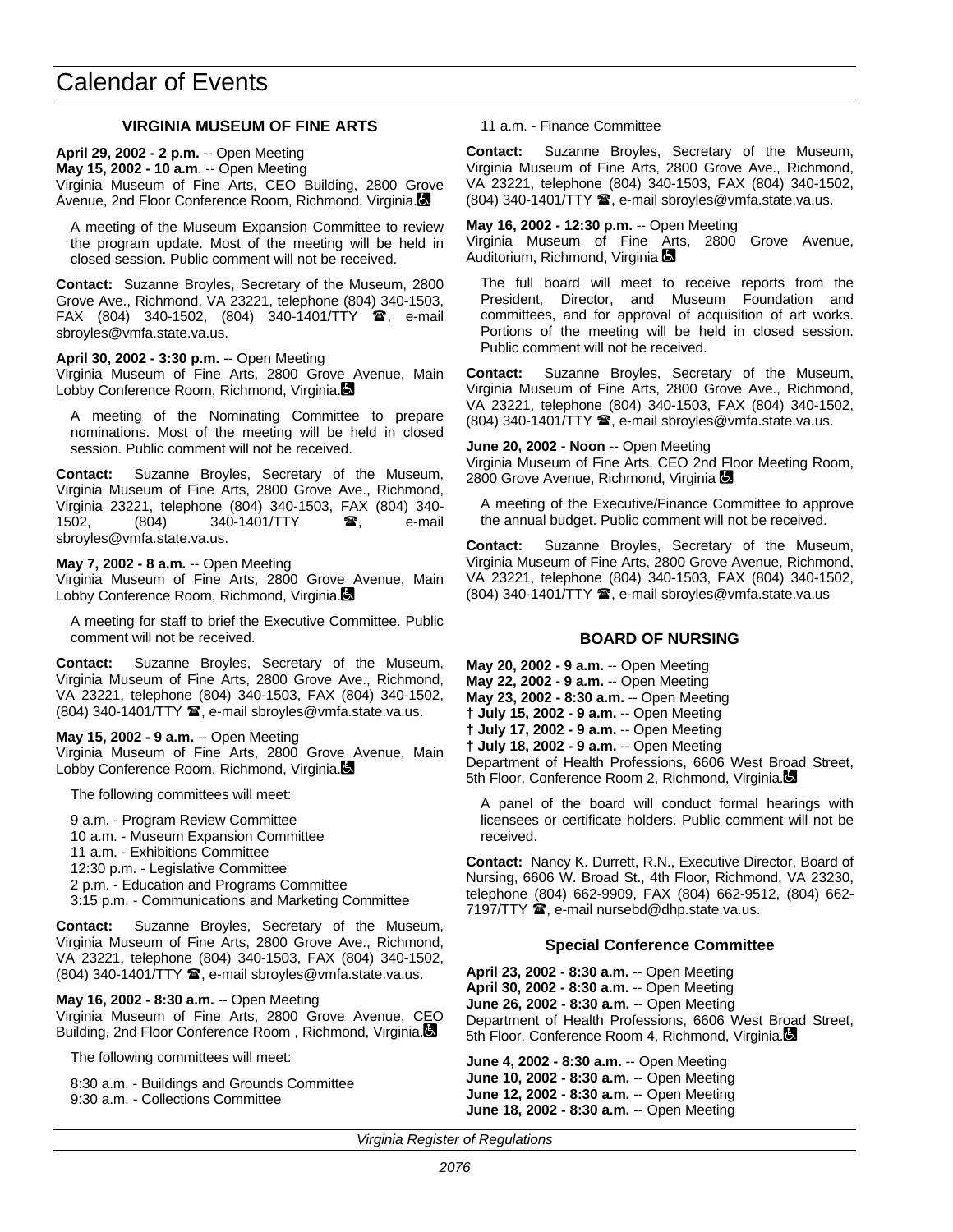**June 20, 2002 - 8:30 a.m.** -- Open Meeting **June 25, 2002 - 8:30 a.m.** -- Open Meeting Department of Health Professions, 6606 West Broad Street, 5th Floor, Conference Room 3, Richmond, Virginia.

A Special Conference Committee, comprised of two or three members of the Virginia Board of Nursing, will conduct informal conferences with licensees or certificate holders. Public comment will not be received.

**Contact:** Nancy K. Durrett, R.N., Executive Director, Board of Nursing, 6606 W. Broad St., 4th Floor, Richmond, VA 23230, telephone (804) 662-9909, FAX (804) 662-9512, (804) 662- 7197/TTY **a**, e-mail nursebd@dhp.state.va.us.

## **BOARD FOR OPTICIANS**

**May 3, 2002 - 9:30 a.m.** -- Open Meeting Department of Professional and Occupational Regulation, 3600 West Broad Street, Richmond, Virginia.

A regular board meeting.

**Contact:** William H. Ferguson, II, Assistant Director, Department of Professional and Occupational Regulation, 3600 W. Broad St., Richmond, VA 23230, telephone (804) 367-8590, FAX (804) 367-6295, e-mail opticians@dpor.state.va.us.

## **BOARD OF OPTOMETRY**

**April 26, 2002 - 8:30 a.m.** -- Open Meeting Department of Health Professions, 6606 West Broad Street, 5th Floor, Conference Room 3, Richmond, Virginia  $\blacksquare$ 

The board will conduct a general business meeting to include reports from board members and other items as may be presented on the agenda. The board will consider the adoption of emergency regulations for the registration of out-of-state practitioners working as volunteers in free clinics. Public comment will be received at the beginning of the meeting.

**Contact:** Elizabeth A. Carter, Ph.D., Executive Director, Board of Optometry, Southern States Bldg., 6606 W. Broad St., 4th Floor, Richmond, VA 23230-1717, telephone (804) 662-9910, FAX (804) 662-9504, (804) 662-7197/TTY  $\hat{B}$ , email ecarter@dhp.state.va.us.

## **April 26, 2002 - 10:30 a.m.** -- Open Meeting

Department of Health Professions, 6606 West Broad Street, 5th Floor, Conference Room 3, Richmond, Virginia

Informal conference hearings. This is a public meeting; however, public comment will not be received.

**Contact:** Carol Stamey, Administrative Assistant, Board of Optometry, 6606 W. Broad St., 4th Floor, Richmond, VA 23230, telephone (804) 662-9910, FAX (804) 662-7098, (804) 662-7197/TTY <sup>3</sup>, e-mail cstamey@dhp.state.va.us.

## **VIRGINIA OUTDOORS FOUNDATION**

**† April 29, 2002 - 10:30 a.m.** -- Open Meeting

Culpeper County Administration Office, Board Room, Culpeper, Virginia.

A meeting to review applications for the Region II Preservation Trust Fund.

**Contact:** Sherry Buttrick, Director, Charlottesville Office, Virginia Outdoors Foundation, 1010 Harris St., Suite 4, Charlottesville, VA, telephone (434) 293-3423, FAX (434) 293- 3859.

## **BOARD OF PHARMACY**

**April 29, 2002 - 9 a.m.** -- Open Meeting Department of Health Professions, 6606 West Broad Street, 5th Floor, Conference Room 2, Richmond, Virginia.

A general business meeting. The board may consider regulatory and disciplinary matters as may be presented on the agenda. Public comment will be received at the beginning of the meeting immediately following adoption of the agenda and approval of the minutes.

**Contact:** Elizabeth Scott Russell, R.Ph., Executive Director, Board of Pharmacy, Southern States Bldg., 6606 W. Broad St., 4th Floor, Richmond, VA 23230-1717, telephone (804) 662-9911, FAX (804) 662-9313, (804) 662-7197/TTY **雷**, email erussell@dhp.state.va.us.

## **† April 29, 2002 - 1 p.m.** -- Open Meeting

**† May 6, 2002 - 1 p.m.** -- Open Meeting Department of Health Professions, 6606 West Broad Street, 5th Floor, Conference Room 2, Richmond, Virginia

A panel of the board will discuss disciplinary matters. Public comments will not be received.

**Contact:** Elizabeth Scott Russell, Executive Director, Board of Pharmacy, 6606 W. Broad St., 4th Floor, Richmond, VA 23230, telephone (804) 662-9911, FAX (804) 662-9913.

**April 30, 2002 - 9 a.m.** -- Open Meeting Department of Health Professions, 6606 West Broad Street, 5th Floor, Conference Room 1, Richmond, Virginia.

**† May 7, 2002 - 9 a.m.** -- Open Meeting

Department of Health Professions, 6606 West Broad Street, 5th Floor, Conference Room 4, Richmond, Virginia.

A meeting of the Special Conference Committee to discuss disciplinary matters. Public comments will not be received.

**Contact:** Elizabeth Scott Russell, Executive Director, Board of Pharmacy, 6606 W. Broad St., 4th Floor, Richmond, VA 23230, telephone (804) 662-9911, FAX (804) 662-9313.

**† May 6, 2002 - 9 a.m.** -- Open Meeting

Department of Health Professions, 6606 West Broad Street, 4th Floor, Richmond, Virginia.

A meeting of the Regulation Committee to discuss promulgation of emergency regulations for implementation.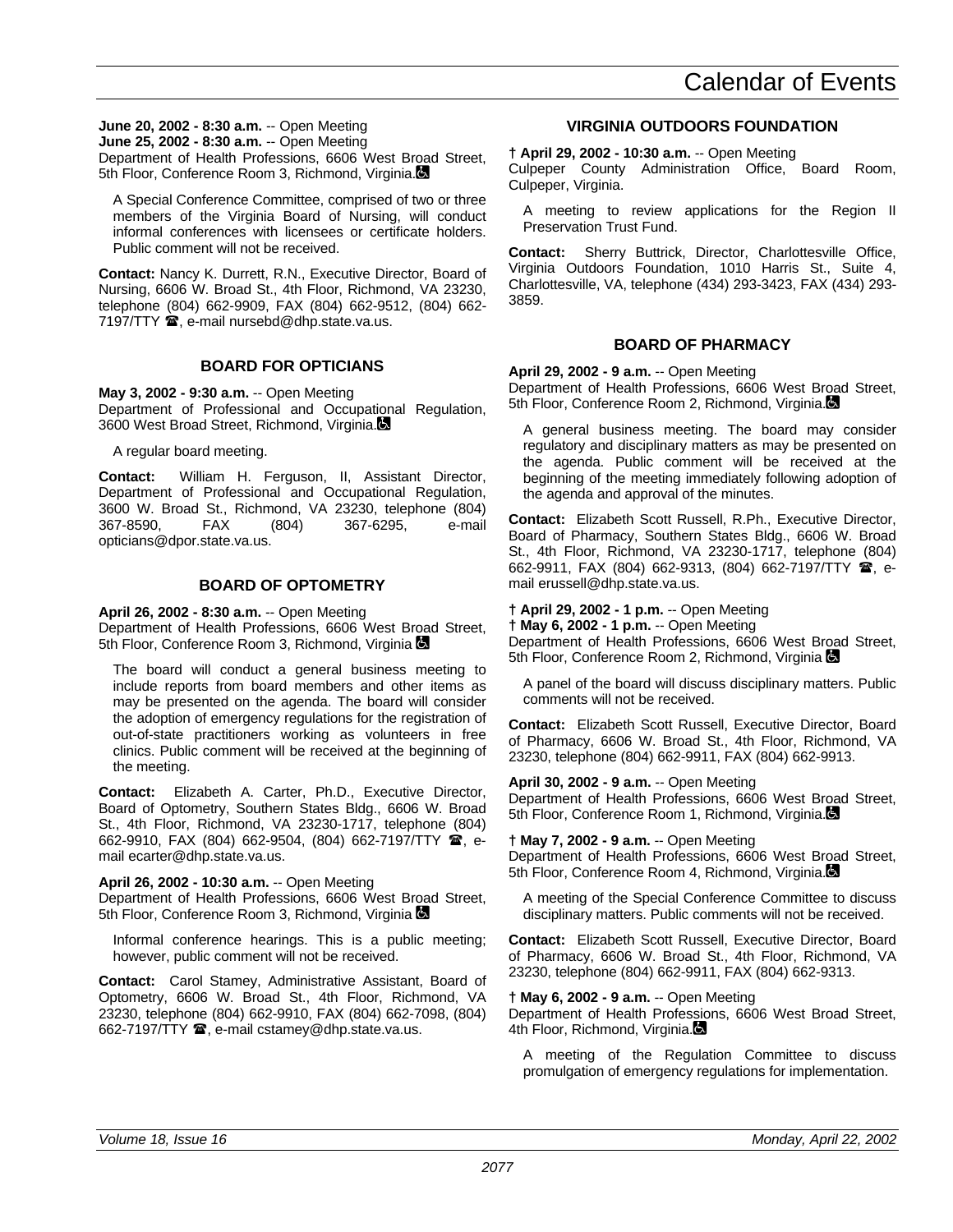**Contact:** Elizabeth Scott Russell, Executive Director, Board of Pharmacy, 6606 W. Broad St., 4th Floor, Richmond, VA 23230, telephone (804) 662-9911, FAX (804) 662-9313, email pharmbd@dhp.state.va.us.

## **POLYGRAPH EXAMINERS ADVISORY BOARD**

#### **June 19, 2002 - 10 a.m.** -- Open Meeting

Department of Professional and Occupational Regulation, 3600 West Broad Street, Richmond, Virginia. (Interpreter for the deaf provided upon request)

A meeting to conduct board business. Persons desiring to participate in the meeting and requiring special accommodations or interpreter services should contact the department at least 10 days prior to the meeting so that suitable arrangements can be made. The department fully complies with the Americans with Disabilities Act.

**Contact:** Mark N. Courtney, Assistant Director, Department of Professional and Occupational Regulation, 3600 W. Broad St., Richmond, VA 23230-4917, telephone (804) 367-8514, FAX (804) 367-2475, (804) 367-9753/TTY  $\mathbf{\mathcal{F}}$ , e-mail polygraph@dpor.state.va.us.

## **VIRGINIA PUBLIC BROADCASTING BOARD**

**† May 8, 2002 - 10 a.m.** -- Open Meeting State Capitol, House Room 1, Richmond, Virginia. (Interpreter for the deaf provided upon request)

A regular quarterly meeting.

**Contact:** Jim Roberts, Deputy Secretary of Administration, 202 N. Ninth St., Richmond, VA 23219, telephone (804) 786- 1201, FAX (804) 371-0038, e-mail jroberts@gov.state.va.us.

#### **VIRGINIA RECYCLING MARKETS DEVELOPMENT COUNCIL**

**April 30, 2002 - 10 a.m.** -- Open Meeting Department of Environmental Quality, 629 East Main Street, 1st Floor Conference Room, Richmond, Virginia. (Interpreter for the deaf provided upon request)

A regular meeting. Subcommittee meetings may be held prior to or after the general council meeting.

**Contact:** William K. Norris, Division of Environmental Enhancement, Department of Environmental Quality, P.O. Box 10009, Richmond, VA 23240-0009, telephone (804) 698- 4022, FAX (804) 698-4224, toll-free (800) 592-5482, (804) 698-4021/TTY **雷** 

### **BOARD OF REHABILITATIVE SERVICES**

**April 25, 2002 - 10 a.m.** -- Open Meeting

Department of Rehabilitative Services, 8004 Franklin Farms Drive, Richmond, Virginia. (Interpreter for the deaf provided upon request)

A quarterly board meeting. Public comments will be received at approximately 10:15 a.m.

**Contact:** Barbara Tyson, Administrative Staff Specialist, Department of Rehabilitative Services, 8004 Franklin Farms Dr., P.O. Box K-300, Richmond, VA 23288-0300, telephone (804) 662-7010, FAX (804) 662-7696, toll-free (800) 552- 5019, (804) 662-9040/TTY **雷**, e-mail tysonbg@drs.state.va.us.

## **VIRGINIA RESOURCES AUTHORITY**

**May 14, 2002 - 9 a.m.** -- Open Meeting **June 11, 2002 - 9 a.m.** -- Open Meeting Virginia Resources Authority, 707 East Main Street, 2nd Floor Conference Room, Richmond, Virginia.

A regular meeting of the Board of Directors to (i) review and, if appropriate, approve the minutes from the most recent monthly meeting; (ii) review the authority's operations for the prior month; (iii) review applications for loans submitted to the authority for approval; (iv) consider loan commitments for approval and ratification under its various programs; (v) approve the issuance of any bonds; (vi) review the results of any bond sales; and (vii) consider such other matters and take such other actions as it may deem appropriate. Various committees of the Board of Directors may also meet immediately before or after the regular meeting and consider matters within their purview. The planned agenda of the meeting and any committee meetings will be available at the offices of the authority one week prior to the date of the meeting. Any person who needs any accommodation in order to participate in the meeting should contact the authority at least 10 days before the meeting so that suitable arrangements can be made.

**Contact:** Bonnie R.C. McRae, Executive Assistant, Virginia Resources Authority, 707 E. Main St., Suite 1350, Richmond, VA 23219, telephone (804) 644-3100, FAX (804) 644-3109, email bmcrae@vra.state.va.us.

## **DEPARTMENT FOR RIGHTS OF VIRGINIANS WITH DISABILITIES**

**† April 25, 2002 - 10 a.m.** -- Open Meeting

Holiday Inn University Area and Conference Center, 1901 Emmet Street, Charlottesville, Virginia. (Interpreter for the deaf provided upon request)

A meeting of the Developmental Disabilities Advisory Council. Public comment is welcome and will be received at approximately 10 a.m.

**Contact:** Kimberly A. Ware, Program Operations Coordinator, Department for Rights of Virginians with Disabilities, 202 N. 9th St., 9th Floor, Richmond, VA 23219, telephone (804) 225-2061, FAX (804) 225-3221, toll-free (800) 552-3962, (804) 225-2042/TTY **雷**, e-mail wareka@drvd.state.va.us.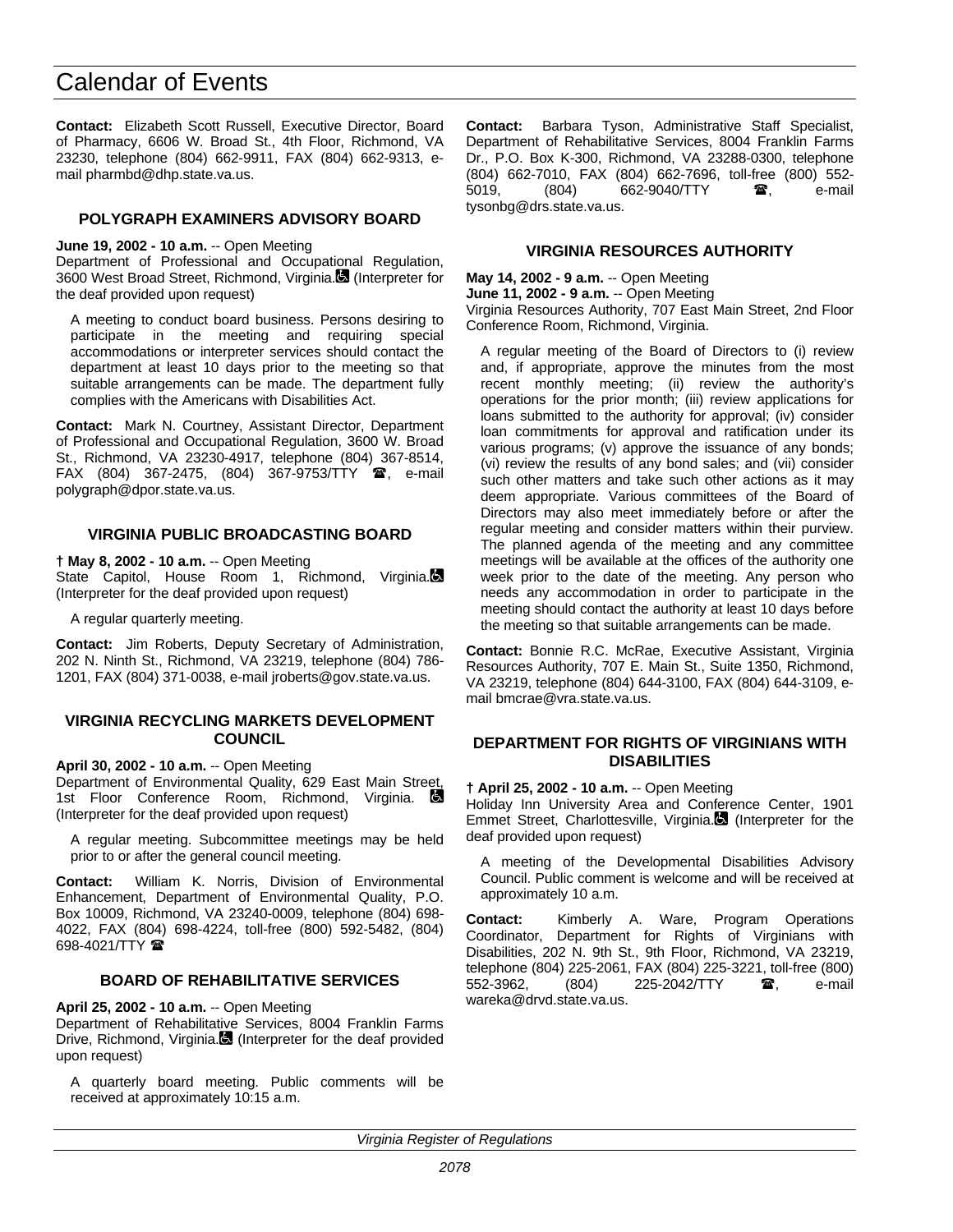### **SEWAGE HANDLING AND DISPOSAL APPEAL REVIEW BOARD**

**May 22, 2002 - 10 a.m.** -- Open Meeting

General Assembly Building, 910 Capitol Street, Senate Room B, Richmond, Virginia.

A meeting to hear appeals of health department denials of septic tank permits.

**Contact:** Susan C. Sherertz, Business Manager, Department of Health, 1500 E. Main St., Room 115, Richmond, VA, telephone (804) 371-4236, FAX (804) 225-4003, e-mail ssherertz@vdh.state.va.us.

## **VIRGINIA SMALL BUSINESS FINANCING AUTHORITY**

#### **April 23, 2002 - 10 a.m.** -- Open Meeting

Department of Business Assistance, 707 East Main Street, 3rd Floor, Richmond, Virginia.

A meeting to review applications for loans submitted to the authority for approval and general business of the board. Time is subject to change depending upon the agenda of the board.

**Contact:** Scott E. Parsons, Executive Director, Department of Business Assistance, P.O. Box 446, Richmond, VA 23218- 0446, telephone (804) 371-8254, FAX (804) 225-3384, e-mail sparsons@dba.state.va.us.

## **STATE BOARD OF SOCIAL SERVICES**

**May 8, 2002 - 10 a.m.** -- Public Hearing

Department of Social Services, Theater Row Building, 730 East Broad Street, Lower Level Room 1, Richmond, Virginia.

**June 7, 2002 - Public comments may be submitted until this** date.

Notice is hereby given in accordance with § 2.2-4007 that the State Board of Social Services intends to adopt regulations entitled: **22 VAC 40-730. Investigation of Child Abuse and Neglect in Out of Family Complaints.** The purpose of the proposed action is to emphasize that child protective services out of family investigations are to be conducted as joint investigations in cases involving an employee at a state licensed facility for children, or an employee of a public or private school.

Statutory Authority: §§ 63.1-25, 63.1-248.6 and 63.1-248.7:1 of the Code of Virginia.

**Contact:** Jesslyn Cobb, CPS Program Consultant, State Board of Social Services, 730 E. Broad St., 2nd Floor, Richmond, VA 23219, telephone (804) 692-1255 or FAX (804) 692-2215.

**\* \* \* \* \* \* \* \***

**June 7, 2002 -** Public comments may be submitted until this date.

Notice is hereby given in accordance with § 2.2-4007 of the Code of Virginia that the State Board of Social Services intends to amend regulations entitled: **22 VAC 40-720. Child Protective Services Release of Information to Family Advocacy Representatives of the United States Armed Forces.** The regulation mandates sharing of information in founded cases of child abuse between social services and the Family Advocacy Program; the definition of "founded" is being amended to conform with the definition of "founded" in the Child Protective Services regulation (22 VAC 40-705).

Statutory Authority: §§ 63.1-25 and 63.248.6 of the Code of Virginia.

**Contact:** Jesslyn Cobb, CPS Program Consultant, State Board of Social Services, 730 E. Broad St., 2nd Floor, Richmond, VA 23219, telephone (804) 692-1255 or FAX (804) 692-2215.

## **COUNCIL ON TECHNOLOGY SERVICES**

**May 7, 2002 - 9:15 a.m.** -- Open Meeting

**June 13, 2002 - 9:15 a.m.** -- Open Meeting

Department of Technology Planning, 110 South 7th Street, Suite 135, Conference Room, Richmond, Virginia.

A monthly meeting of the Dashboard Project Workgroup. To expedite security procedures, please contact George Williams at the Department of Technology Planning at gfwilliams@dtp.state.va.us or (804) 371-2771 to include your name on the list of attendees that will be given to building security.

**Contact:** Chris Saneda, Chief Information Officer, Department of Alcoholic Beverage Control, 2901 Hermitage Rd., Richmond, VA 23220, telephone (804) 213-4483, FAX (804) 213-4486, e-mail chris.saneda@abc.state.va.us.

**May 8, 2002 - 10 a.m.** -- Open Meeting

Department of Information Technology, 110 South 7th Street, 3rd Floor, Executive Conference Room, Richmond, Virginia.

A regular meeting of the Telecommunications Workgroup. For more information about the agenda, visit the COTS website at www.cots.state.va.us.

**Contact:** Leslie Carter, Deputy Director, Department of Information Technology, Richmond Plaza Building, 110 S. 7th St., Richmond, VA 23219, telephone (804) 371-5577, e-mail lcarter@dit.state.va.us.

**May 9, 2002 - 9:30 a.m.** -- Open Meeting George Mason University, Fairfax, Virginia.

A bimonthly meeting of the council.

**Contact:** Jenny Wootton, Executive Director, Council on Technology Services, Office of the Secretary of Technology, 202 N. 9th St., Suite 506, Richmond, VA 23219, telephone (804) 786-9579, FAX (804) 786-9584, e-mail jwootton@gov.state.va.us.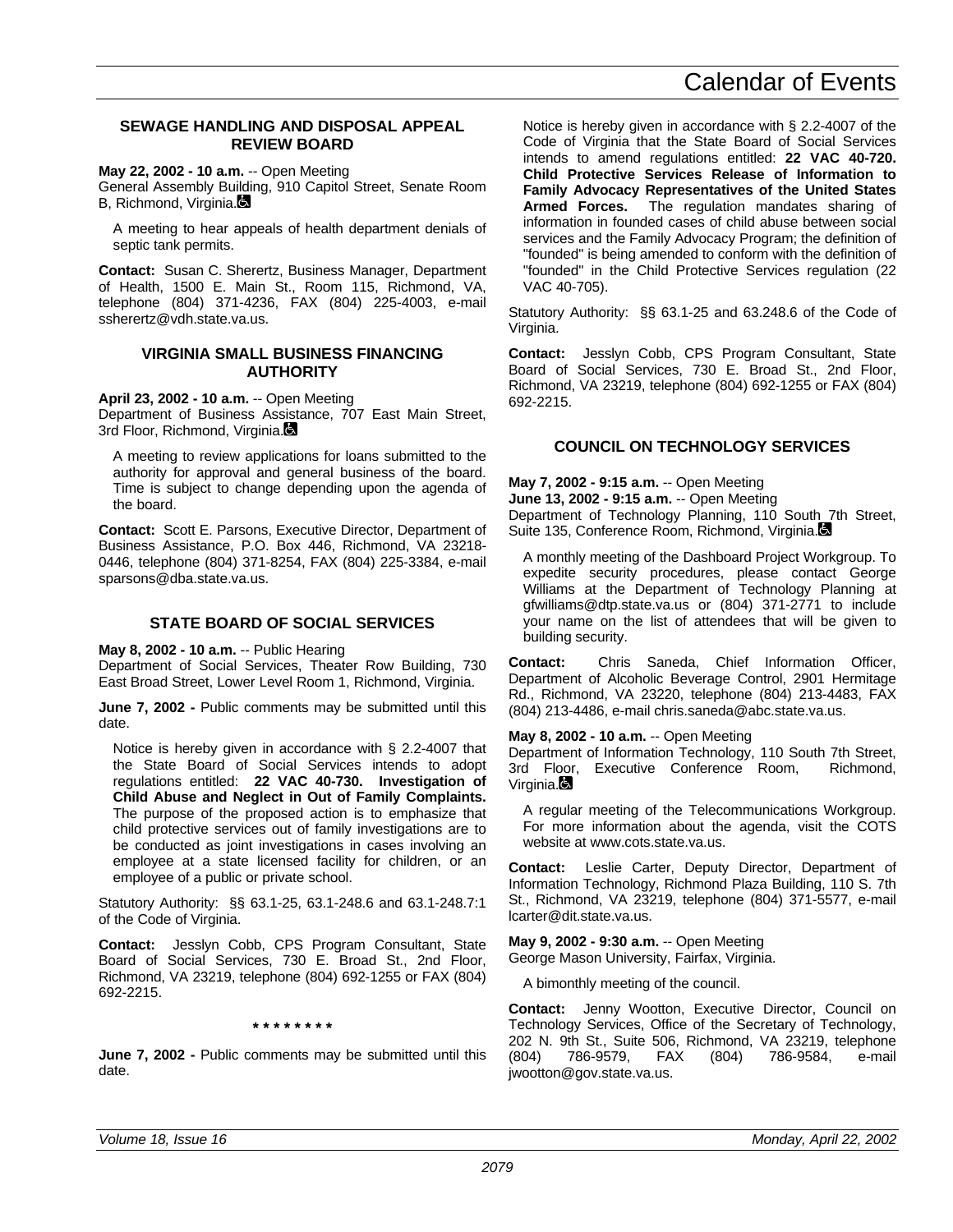## <span id="page-67-0"></span>**May 13, 2002 - 2 p.m.** -- Open Meeting

Department of Technology Planning, 110 South 7th Street, 3rd Floor, Conference Room, Richmond, Virginia.

A monthly meeting of the COTS Executive Committee. Agenda and materials can be viewed on the COTS website at www.cots.state.va.us. For security reasons, please contact Jenny Wootton if you plan to attend to expedite security procedures.

**Contact:** Jenny Wootton, Executive Director, Council on Technology Services, Office of the Secretary of Technology, 202 N. 9th St., Richmond, VA 23219, telephone (804) 786- 9579, FAX (804) 786-9584, e-mail jwootton@gov.state.va.us.

## **VIRGINIA VOLUNTARY FORMULARY BOARD**

#### **April 30, 2002 - 10:30 a.m.** -- Open Meeting

Washington Building, 1100 Bank Street, 2nd Floor Conference Room, Richmond, Virginia.

A meeting to consider public hearing comments and evaluate data submitted by pharmaceutical manufacturers and distributors for products being considered for inclusion in the Virginia Voluntary Formulary.

**Contact:** James K. Thomson, Department of Health, Bureau of Pharmacy Services, James Monroe Bldg., 101 N 14th St., Room S-45, Richmond, VA 23219, telephone (804) 786-4326.

## **BOARD FOR WATERWORKS AND WASTEWATER WORKS OPERATORS**

**June 20, 2002 - 8:30 a.m.** -- Open Meeting

Department of Professional and Occupational Regulation, 3600 West Broad Street, Conference Room 5W, Richmond, Virginia.**La** 

A meeting to conduct routine business. A public comment period will be held at the beginning of the meeting.

**Contact:** David Dick, Assistant Director, Department of Professional and Occupational Regulation, 3600 W. Broad St., Richmond, VA 23230, telephone (804) 367-2648, FAX (804) 367-6128, (804) 367-9753/TTY  $\circledR$ , e-mail waterwasteoper@dpor.state.va.us.

## **VIRGINIA WORKFORCE COUNCIL**

**June 12, 2002 - 10 a.m.** -- Open Meeting

Charlottesville, Virginia  $\blacksquare$  (Interpreter for the deaf provided upon request)

The exact location, time and agenda will be announced at a later date. Public comment is usually scheduled for 11 a.m. (5 minutes per speaker and a written copy of the remarks is requested).

**Contact:** Gail Robinson, Liaison, Virginia Employment Commission, P.O. Box 1358, Richmond, VA 23218-1358, telephone (804) 225-3070, FAX (804) 225-2190, (800) 828- 1120/TTY <sup>3</sup>, e-mail grobinson@vec.state.va.us.

## **INDEPENDENT**

## **VIRGINIA RETIREMENT SYSTEM**

**May 14, 2002 - Noon** -- Open Meeting

VRS Headquarters, 1200 East Main Street, Richmond, Virginia.

A regular meeting of the Optional Retirement Plan Advisory Committee of the VRS Board of Trustees.

**Contact:** Darla K. Glazier, Office Manager, Virginia Retirement System, 1200 E. Main St., Richmond, VA 23219, telephone (804) 649-8059, FAX (804) 786-1541, toll-free (888) 827-3847, (804) 344-3190/TTY **雷**, e-mail dglazier@vrs.state.va.us.

### **† May 15, 2002 - Noon** -- Open Meeting

Bank of America Building, 1111 East Main Street, 4th Floor Conference Room, Richmond, Virginia.

A regular meeting of the Investment Advisory Committee.

**Contact:** Phyllis Henderson, Virginia Retirement System, 1111 East Main Street, Richmond, Virginia 23219, telephone (804) 649-8059, FAX (804) 786-1541, toll-free (888) 827- 3847, (804) 344-3190/TTY **a**, e-mail phenderson@vrs.state.va.us.

### **May 15, 2002 - 2:30 p.m.** -- Open Meeting

VRS Headquarters, 1200 East Main Street, Richmond, Virginia.

A regular meeting of the Administration and Personnel Committee.

**Contact:** Darla K. Glazier, Office Manager, Virginia Retirement System, P.O. Box 2500, Richmond, VA 23218, telephone (804) 649-8059, FAX (804) 786-1541, toll-free (888) 827-3847, (804) 344-3190/TTY **a**, e-mail dkestner@vrs.state.va.us.

NOTE: CHANGE IN MEETING TIME

**May 15, 2002 - 3 p.m.** -- Open Meeting

Virginia Retirement System Headquarters, 1200 East Main Street, Richmond, Virginia.

A regular meeting of the Benefits and Actuarial Committee.

**Contact:** Darla K. Glazier, Office Manager, Virginia Retirement System, P.O. Box 2500, Richmond, VA 23218, telephone (804) 649-8059, FAX (804) 786-1541, toll-free (888) 827-3847, (804) 344-3190/TTY **雷**, e-mail dglazier@vrs.state.va.us.

NOTE: CHANGE IN MEETING TIME

**May 15, 2002 - 4:30 p.m.** -- Open Meeting

VRS Headquarters, 1200 East Main Street, Richmond, Virginia.

Meeting of the Audit and Compliance Committee.

**Contact:** Darla K. Glazier, Office Manager, Virginia Retirement System, P.O. Box 2500, Richmond, VA 23218, telephone (804) 649-8059, FAX (804) 786-1541, toll-free (888) (804) 344-3190/TTY **a**, e-mail dkestner@vrs.state.va.us.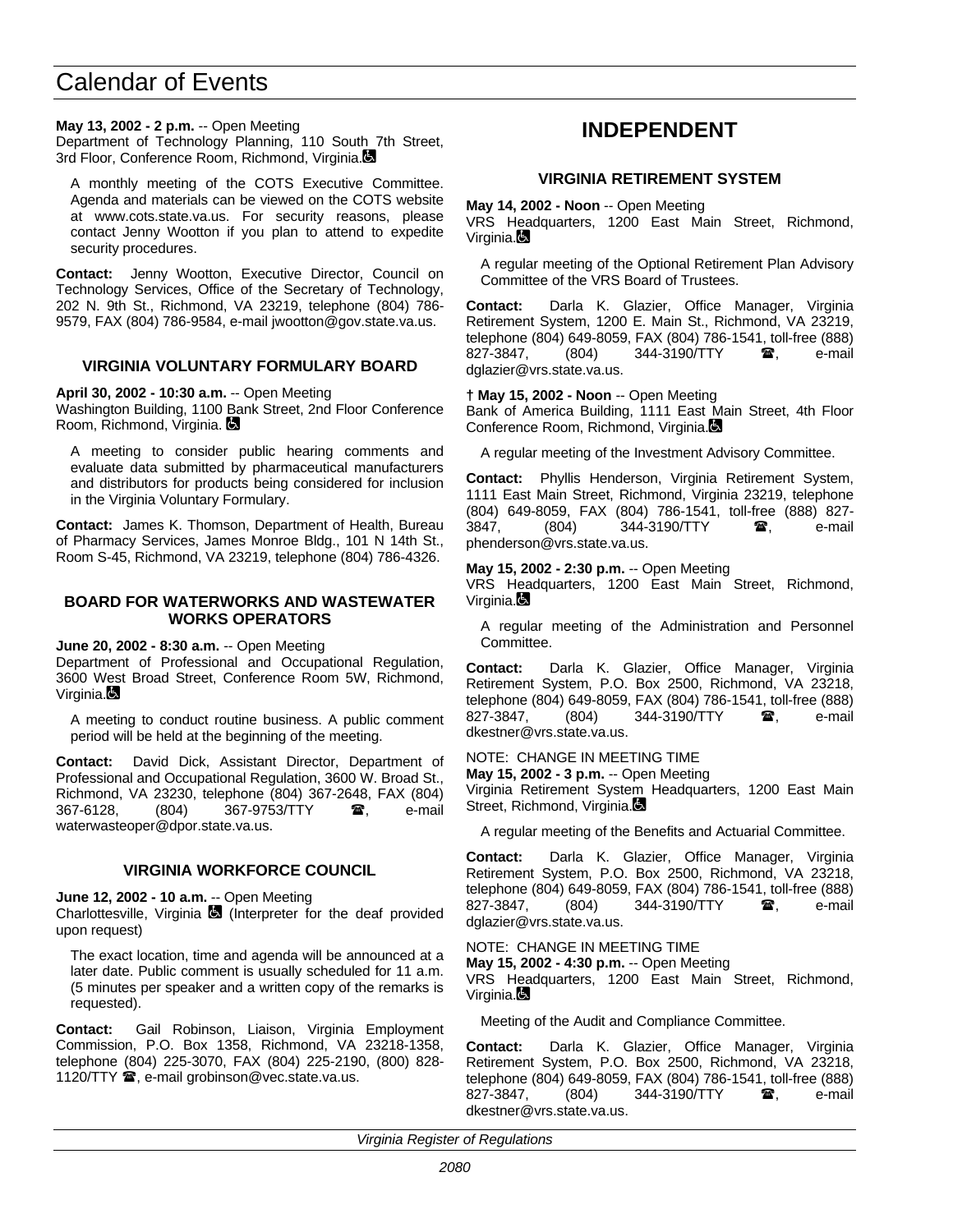<span id="page-68-0"></span>**May 16, 2002 - 9 a.m.** -- Open Meeting

VRS Headquarters, 1200 East Main Street, Richmond, Virginia.

A regular meeting of the Board of Trustees.

**Contact:** Darla K. Glazier, Office Manager, Virginia Retirement System, P.O. Box 2500, Richmond, VA 23218, telephone (804) 649-8059, FAX (804) 786-1541, toll-free (888) 827-3847, (804) 344-3190/TTY **雷,** e-mail dkestner@vrs.state.va.us.

## **CHRONOLOGICAL LIST**

## **OPEN MEETINGS**

## **April 22**

Agriculture and Consumer Services, Department of - Farmland Preservation Task Force † Barbers and Cosmetology, Board for † Local Government, Commission on **April 23** † Asbestos, Lead, and Home Inspectors, Virginia Board for Compensation Board † Local Government, Commission on Marine Resources Commission Nursing, Board of - Special Conference Committee Small Business Financing Authority, Virginia **April 24** † Accountancy, Board of Education, Board of † Funeral Directors and Embalmers, Board of Geology, Board for Labor and Industry, Department of - Virginia Migrant and Seasonal Farmworkers Board Medicine, Board of - Informal Conference Committee **April 25** † Accountancy, Board of † Agriculture and Consumer Services, Department of - Virginia Winegrowers Advisory Board Architects, Professional Engineers, Land Surveyors, Certified Interior Designers, and Landscape Architects, Board for - Land Surveyors Section Chesapeake Bay Local Assistance Board † Conservation and Recreation, Department of - Occoneechee State Park Technical Advisory Committee Education, Board of Environmental Quality, Department of Mental Health, Mental Retardation and Substance Abuse Services Board, State Rehabilitative Services, Department of † Rights of Virginians with Disabilities, Department for **April 26** Conservation and Recreation, Department of - Sky Meadows State Park Technical Advisory Committee Counseling, Board of - Special Conference Committee Education, Board of

Optometry, Board of **April 29** Museum of Fine Arts, Virginia - Expansion Committee † Outdoors Foundation, Virginia Open Space Lands Preservation Trust Fund Advisory Board -- Region II † Pharmacy, Board of **April 30** Agriculture and Consumer Services, Department of - Virginia Horse Industry Board Architects, Professional Engineers, Land Surveyors, Certified Interior Designers, and Landscape Architects, Board for - Landscape Architects Section † Conservation and Recreation, Board of Environmental Quality, Department of † Funeral Directors and Embalmers, Board of Regulatory/Legislative Committee Museum of Fine Arts, Virginia - Nominating Committee Nursing, Board of Special Conference Committee Pharmacy, Board of - Special Conference Committee Recycling Markets Development Council, Virginia Voluntary Formulary Board, Virginia **May 1** Architects, Professional Engineers, Land Surveyors, Certified Interior Designers, and Landscape Architects, Board for - Architects Section Medicine, Board of **May 2** Branch Pilots, Board for Conservation and Recreation, Department of - Falls of the James Scenic River Advisory Board † Environmental Quality, Department of Medicine, Board of - Ad Hoc Committee on Outpatient Anesthesia **May 3** Art and Architectural Review Board Opticians, Board for **May 6** Architects, Professional Engineers, Land Surveyors, Certified Interior Designers, and Landscape Architects, Board for - Land Surveyors Section † Pharmacy, Board of - Regulation Committee **May 7** Architects, Professional Engineers, Land Surveyors, Certified Interior Designers, and Landscape Architects, Board for - Land Surveyors Section Hopewell Industrial Safety Council Museum of Fine Arts, Virginia - Executive Committee † Pharmacy, Board of

† Health, State Board of

Special Conference Committee Technology Services, Council on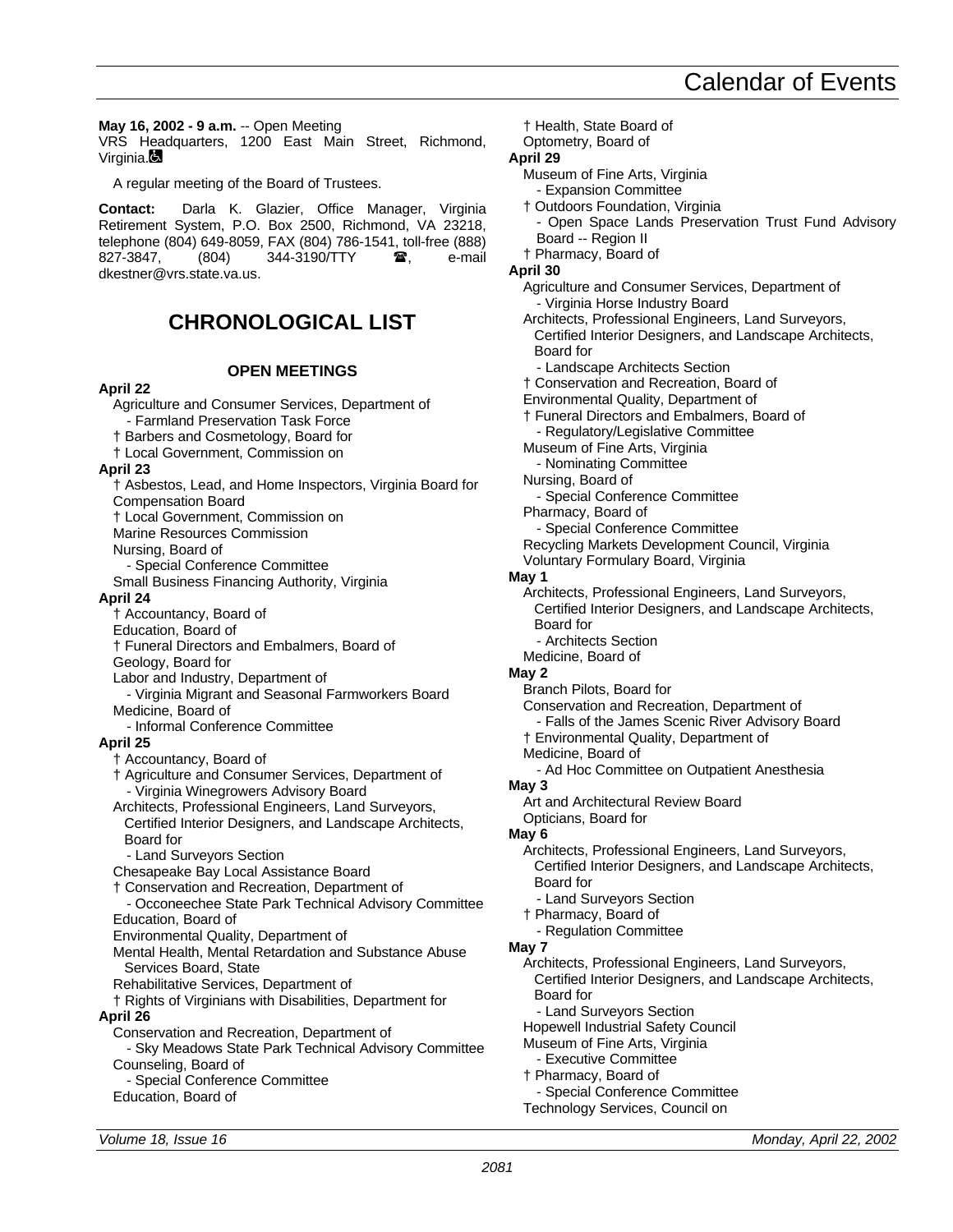| - Dashboard Project Workgroup                            | Retirement System, Virginia                             |
|----------------------------------------------------------|---------------------------------------------------------|
| May 8                                                    | - Administration and Personnel Committee                |
| Architects, Professional Engineers, Land Surveyors,      | - Audit and Compliance Committee                        |
| Certified Interior Designers, and Landscape Architects,  | - Benefits and Actuarial Committee                      |
| Board for                                                | - Investment Advisory Committee                         |
| - Professional Engineers Section                         | May 16                                                  |
| † Conservation and Recreation, Department of             | † Conservation and Recreation, Department of            |
| - Sailors Creek Battlefield Historic Park Technical      | - Virginia Soil and Water Conservation Board            |
| <b>Advisory Committee</b>                                | Design-Build/Construction Management Review Board       |
| Medicine, Board of                                       | Medicine, Board of                                      |
| - Advisory Committee on Acupuncture                      | - Informal Conference Committee                         |
| - Advisory Board on Radiologic Technology                | Museum of Fine Arts, Virginia                           |
| † Public Broadcasting Board, Virginia                    | - Buildings and Grounds Committee                       |
| Technology Services, Council on                          | - Collections Committee                                 |
| - Technology Services Telecommunications Workgroup       | - Finance Committee                                     |
| May 9                                                    | Retirement System, Virginia                             |
| † Aging, Commonwealth Council on                         | May 17                                                  |
| - Public Relations Committee                             | † Medicine, Board of                                    |
| Architects, Professional Engineers, Land Surveyors,      | - Informal Conference Committee                         |
| Certified Interior Designers, and Landscape Architects,  | - Legislative Committee                                 |
| Board for                                                | <b>May 20</b>                                           |
| - Certified Interior Designers Section                   | Nursing, Board of                                       |
| Medical Assistance Services, Department of               | <b>May 21</b>                                           |
| - Medicaid Drug Utilization Review Board                 | † Agriculture and Consumer Services, Department of      |
| Medicine, Board of                                       | - Consumer Affairs Advisory Committee                   |
| - Advisory Board on Occupational Therapy                 | † Alzheimer's Disease and Related Disorders Commission  |
| - Advisory Board on Respiratory Care                     | † Environmental Quality, Department of                  |
| Technology Services, Council on<br>- Executive Committee | - Virginia Ground Water Protection Steering Committee   |
|                                                          | <b>May 22</b><br>† Environmental Quality, Department of |
| May 10<br>† Child Fatality Review Team, State            | - Pollution Prevention Advisory Committee               |
| † Health, Department of                                  | Medicine, Board of                                      |
| - State Emergency Medical Services Advisory Board        | - Informal Conference Committee                         |
| Medicine, Board of                                       | Milk Commission, State                                  |
| - Advisory Board on Athletic Training                    | Nursing, Board of                                       |
| - Advisory Board on Physician Assistants                 | Sewage Handling and Disposal Appeal Review Board        |
| May 11                                                   | <b>May 23</b>                                           |
| † Longwood College                                       | † Conservation and Recreation, Department of            |
| - Executive Committee                                    | - Mason Neck State Park Technical Advisory Committee    |
| <b>May 13</b>                                            | Education, Board of                                     |
| † Conservation and Recreation, Department of             | † Longwood College                                      |
| - Virginia State Parks Foundation Board of Trustees      | - Administration, Finance and Facilities Committee      |
| † Local Government, Commission on                        | Nursing, Board of                                       |
| Technology Services, Council on                          | <b>May 28</b>                                           |
| May 14                                                   | Marine Resources Commission                             |
| † Chesapeake Bay Local Assistance Board                  | June 4                                                  |
| - Northern Area Review Committee                         | Hopewell Industrial Safety Council                      |
| - Southern Area Review Committee                         | Nursing, Board of                                       |
| Resources Authority, Virginia                            | - Special Conference Committee                          |
| - Board of Directors                                     | June 6                                                  |
| Retirement System, Virginia                              | Architects, Professional Engineers, Land Surveyors,     |
| - Optional Retirement Plan Advisory Committee            | Certified Interior Designers, and Landscape Architects, |
| <b>May 15</b>                                            | Board for                                               |
| † Conservation and Recreation, Department of             | Conservation and Recreation, Department of              |
| - Bear Creek Lake State Park Advisory Committee          | - Falls of the James Scenic River Advisory Board        |
| Museum of Fine Arts, Virginia                            | † Medicine, Board of                                    |
| - Communications and Marketing Committee                 | June 7                                                  |
| - Education and Programs Committee                       | Art and Architectural Review Board                      |
| - Exhibitions Committee                                  | † Medicine, Board of                                    |
| - Legislative Committee                                  | - Credentials Committee                                 |
| - Museum Expansion Committee                             | June 8                                                  |
| - Program Review Committee                               | † Medicine, Board of                                    |
|                                                          |                                                         |